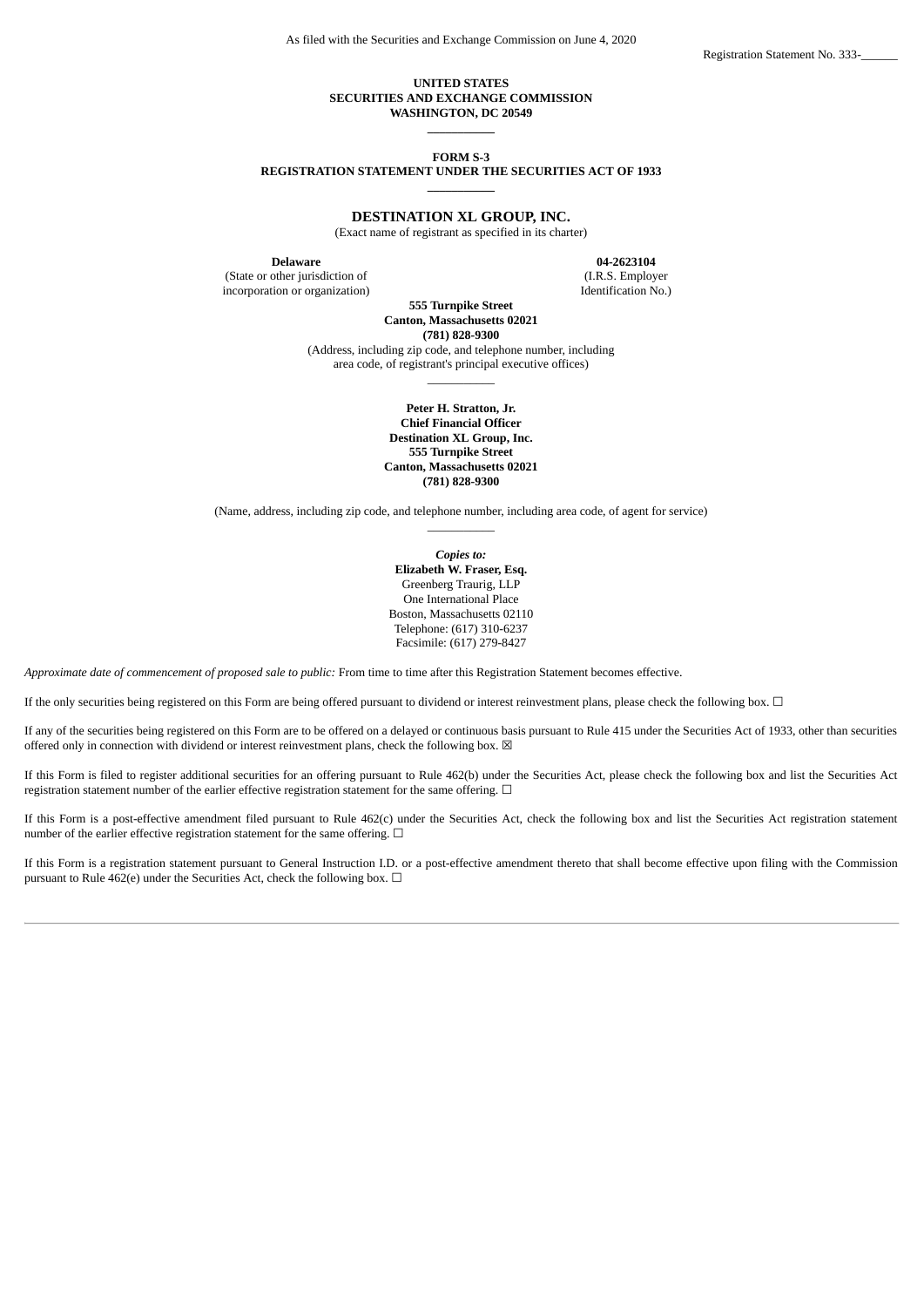If this Form is a post-effective amendment to a registration statement filed pursuant to General Instruction I.D. filed to register additional securities or additional classes of securities pursuant to Rule 413(b) under the Securities Act, check the following box.  $\Box$ 

Indicate by check mark whether the registrant is a large accelerated filer, an accelerated filer, a non-accelerated filer, a smaller reporting company, or an emerging growth company. See the definitions of "large accelerated filer," "accelerated filer," "smaller reporting company" and "emerging growth company" in Rule 12b-2 of the Exchange Act.

Large accelerated filer  $□$ <br>
Non-accelerated filer  $□$ <br>
Smaller reporting c Smaller reporting company  $\Box$ Emerging growth company  $\Box$ 

If an emerging growth company, indicate by check mark if the registrant has elected not to use the extended transition period for complying with any new or revised financial accounting standards provided pursuant to Section 7(a)(2)(B) of Securities Act.  $\Box$ 

## **CALCULATION OF REGISTRATION FEE**

| Title of Each Class of Securities to be Registered Registered (1)(2) | <b>Amount</b><br>to be | <b>Proposed</b><br><b>Maximum</b><br><b>Offering Price</b><br>Per Unit (2) | Proposed<br><b>Maximum</b><br>Aggregate<br><b>Offering Price (2)</b> | Amount of<br>Registration<br>Fee $(3)$ |
|----------------------------------------------------------------------|------------------------|----------------------------------------------------------------------------|----------------------------------------------------------------------|----------------------------------------|
| Common Stock, \$0.01 par value per share                             |                        |                                                                            |                                                                      |                                        |
| Preferred Stock, \$0.01 par value per share                          |                        |                                                                            |                                                                      |                                        |
| <b>Warrants</b>                                                      |                        |                                                                            |                                                                      |                                        |
| Debt securities                                                      |                        |                                                                            |                                                                      |                                        |
| <b>Purchase Contracts</b>                                            |                        |                                                                            |                                                                      |                                        |
| Depositary Shares (4)                                                |                        |                                                                            |                                                                      |                                        |
| Rights                                                               |                        |                                                                            |                                                                      |                                        |
| Units $(5)$                                                          |                        |                                                                            |                                                                      |                                        |
| Total                                                                | \$25,000,000           |                                                                            | \$25,000,000                                                         | \$3.245                                |

- (1) This registration statement also covers common stock or preferred stock that may be issued by the registrant upon exercise, conversion or exchange of any securities registered hereunder that provide for such issuance. An indeterminate number of the securities is being registered as may at various times be issued at indeterminate prices, with an aggregate offering price not to exceed \$25,000,000. In addition, pursuant to Rule 416 under the Securities Act of 1933, as amended (the "Securities Act"), the shares being registered hereunder include such indeterminate number of shares of common stock and preferred stock as may be issuable with respect to the shares being registered hereunder as a result of stock splits, stock dividends, or similar transactions.
- (2) Pursuant to General Instruction II.D. of Form S-3, the table lists each of the classes of securities being registered and the aggregate proceeds to be raised, but does not specify by each class information as to the amount to be registered, proposed maximum offering price per unit, and proposed maximum aggregate offering price.

(3) Calculated pursuant to Rule 457(o) under the Securities Act.

- (4) Each depositary share will represent an interest in a fractional share of preferred stock and will be evidenced by a depositary receipt.
- (5) Each unit will represent an interest in two or more other securities, which may or may not be separable from one another.

The Registrant hereby amends this Registration Statement on such date or dates as may be necessary to delay its effective date until the Registrant shall file a further amendment which specifically states that this Registration Statement shall thereafter become effective in accordance with Section 8(a) of the Securities Act of 1933 or until the Registration Statement shall become effective on such date as the Commission, acting pursuant to said Section 8(a), shall determine.

 $\overline{\phantom{a}}$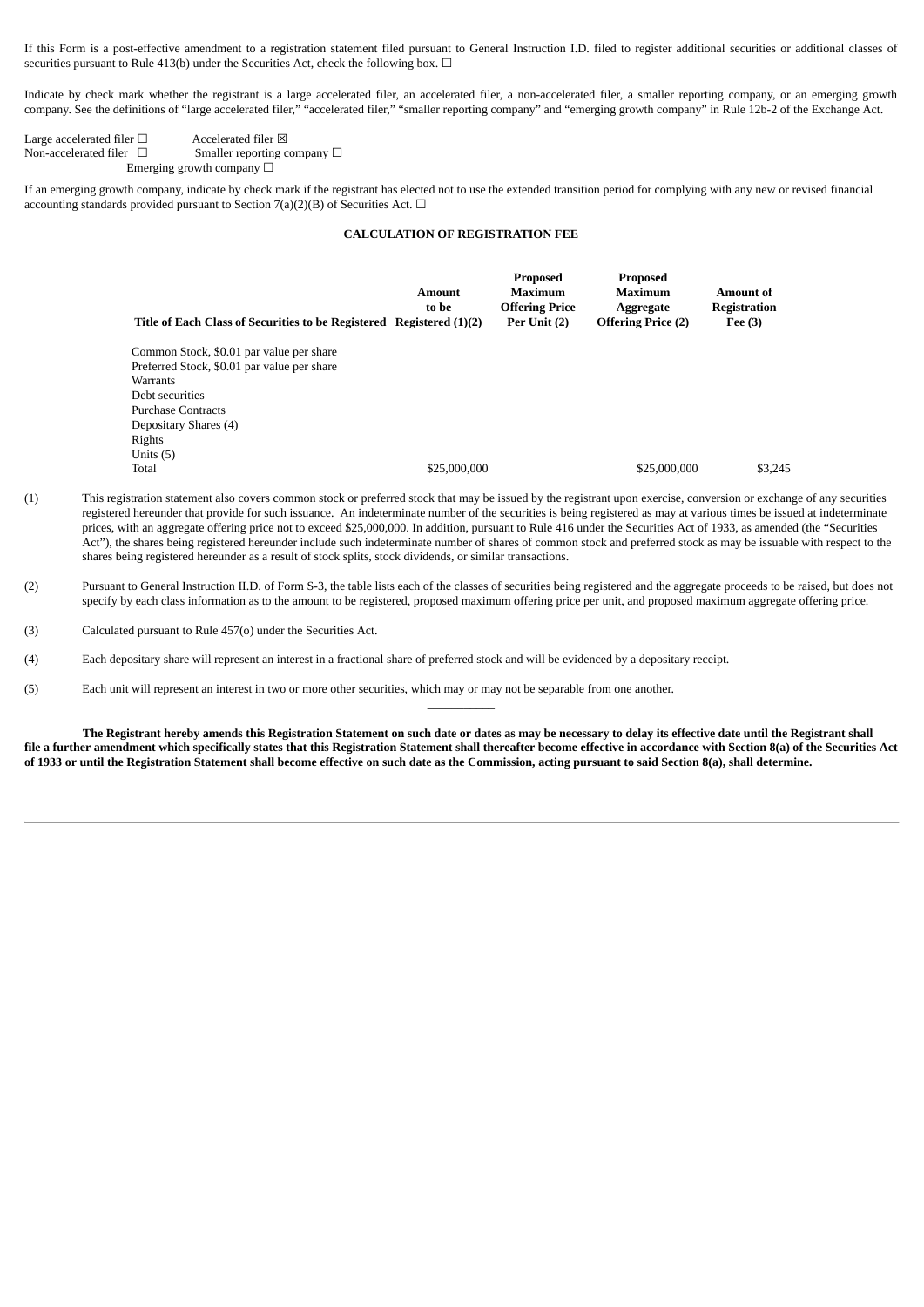The information in this prospectus is not complete and may be changed. We may not sell these securities until the registration statement filed with the Securities and Exchange Commission is effective. This prospectus is not an offer to sell these securities and it is not soliciting an offer to buy these securities in any state where the offer or sale is not permitted.

Subject to completion, dated June 4, 2020

**PROSPECTUS**



**Destination XL Group, Inc. \$25,000,000 Common Stock Preferred Stock**

> **Depositary Shares Warrants Debt Securities**

**Purchase Contracts**

**Rights**

**Units**  $\overline{\phantom{a}}$ 

We may offer and sell from time to time, in one or more transactions, common stock, preferred stock, depositary shares, warrants, debt securities, purchase contracts, rights and units that include any of these securities, up to a total public offering price of \$25,000,000 on terms to be determined at the time of sale. This prospectus describes some of the general terms that may apply to these securities and the general manner in which they may be offered. We will provide specific terms of these securities and the specific manner in which we offer these securities in supplements to this prospectus. You should read this prospectus and any supplement carefully before you invest. This prospectus may not be used to offer and sell securities unless accompanied by a prospectus supplement for those securities.

We may offer and sell these securities directly to investors, to or through one or more underwriters, dealers and agents, or through a combination of these methods, on a continuous or delayed basis. For more information, see "Plan of Distribution" in this prospectus. We may also describe the plan of distribution for any particular offering of these securities in a prospectus supplement. If any underwriters, dealers or agents are involved in the sale of any securities in respect of which this prospectus is delivered, we will disclose their names and the nature of our arrangements with them in a prospectus supplement. The price to the public of such securities and the net proceeds we expect to receive from such sale will also be set forth in a prospectus supplement.

Our common stock is traded on the Nasdaq Global Select Market under the symbol "DXLG." On June 1, 2020, the closing price of our common stock on the Nasdaq Global Select Market was \$0.40 per share.

As of June 1, 2020, the aggregate market value of the voting and non-voting common equity held by non-affiliates, computed by reference to the price at which the common equity was last sold or the average bid and asked price of such common equity on that date, was approximately \$12,206,614 based on 51,078,020 shares of outstanding common stock, of which 30,516,535 were held by non-affiliates. Pursuant to General Instruction I.B.6 of Form S-3, in no event will we sell securities in a public primary offering with a value exceeding more than one-third of our public float in any 12-month period so long as our public float remains below \$75.0 million. We have not offered any securities pursuant to General Instruction I.B.6 of Form S-3 during the 12 calendar months prior to and including the date of this prospectus.

 $\mathcal{L}=\mathcal{L}$ 

Investing in our securities involves a high degree of risk. See "Risk Factors" beginning on page 1 of this prospectus. We may include additional risk factors in an applicable prospectus supplement under the heading "Risk Factors." You should review that section of the prospectus supplement for a discussion of matters that **investors in our securities should consider.**

Neither the Securities and Exchange Commission nor any state securities commission has approved or disapproved of these securities or passed upon the adequacy or **accuracy of this prospectus. Any representation to the contrary is a criminal offense.**  $\mathcal{L}=\mathcal{L}$ 

 $\sim$ 

The date of this prospectus is  $, 2020$ .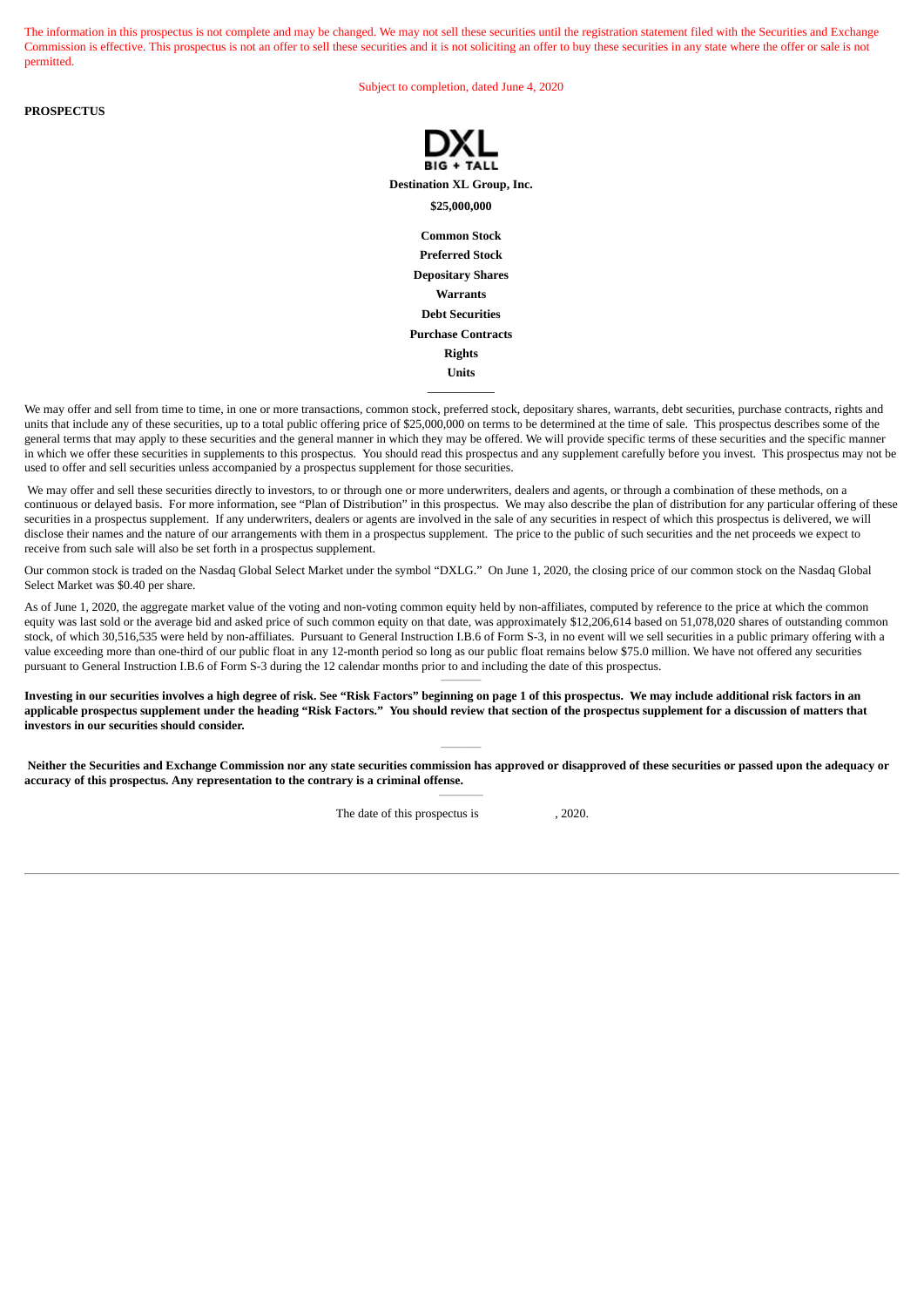## **TABLE OF CONTENTS**

**Page**

| <b>About this Prospectus</b>                              | 1  |
|-----------------------------------------------------------|----|
| <b>Prospectus Summary</b>                                 | 1  |
| <b>Risk Factors</b>                                       | 1  |
| <b>Special Note Regarding Forward-Looking Information</b> | 2  |
| <b>Use of Proceeds</b>                                    | 3  |
| The Securities We May Offer                               | 3  |
| <b>Description of Common Stock</b>                        | 4  |
| <b>Description of Preferred Stock</b>                     | 5  |
| <b>Description of Depositary Shares</b>                   | 6  |
| <b>Description of Warrants</b>                            | 9  |
| <b>Description of Debt Securities</b>                     | 11 |
| <b>Description of Purchase Contracts</b>                  | 17 |
| <b>Description of Rights</b>                              | 18 |
| <b>Description of Units</b>                               | 19 |
| <b>Plan of Distribution</b>                               | 20 |
| <b>Experts</b>                                            | 22 |
| <b>Legal Matters</b>                                      | 22 |
| <b>Where You Can Find More Information</b>                | 22 |
| <b>Incorporation of Certain Documents By Reference</b>    | 22 |

## **Important Notice about the Information Presented in this Prospectus**

You should rely only on the information contained or incorporated by reference in this prospectus or any applicable prospectus supplement. We have not authorized any other person to provide you with different information. If anyone provides you with different or inconsistent information, you should not rely on it. For further information, see the section of this prospectus entitled "Where You Can Find More Information." We are not making an offer to sell these securities in any jurisdiction where the offer or sale is not permitted.

You should not assume that the information appearing in this prospectus or any applicable prospectus supplement is accurate as of any date other than the date on the front cover of this prospectus or the applicable prospectus supplement, or that the information contained in any document incorporated by reference is accurate as of any date other than the date of the document incorporated by reference, regardless of the time of delivery of this prospectus or any prospectus supplement or any sale of a security. Our business, financial condition, results of operations and prospects may have changed since such dates.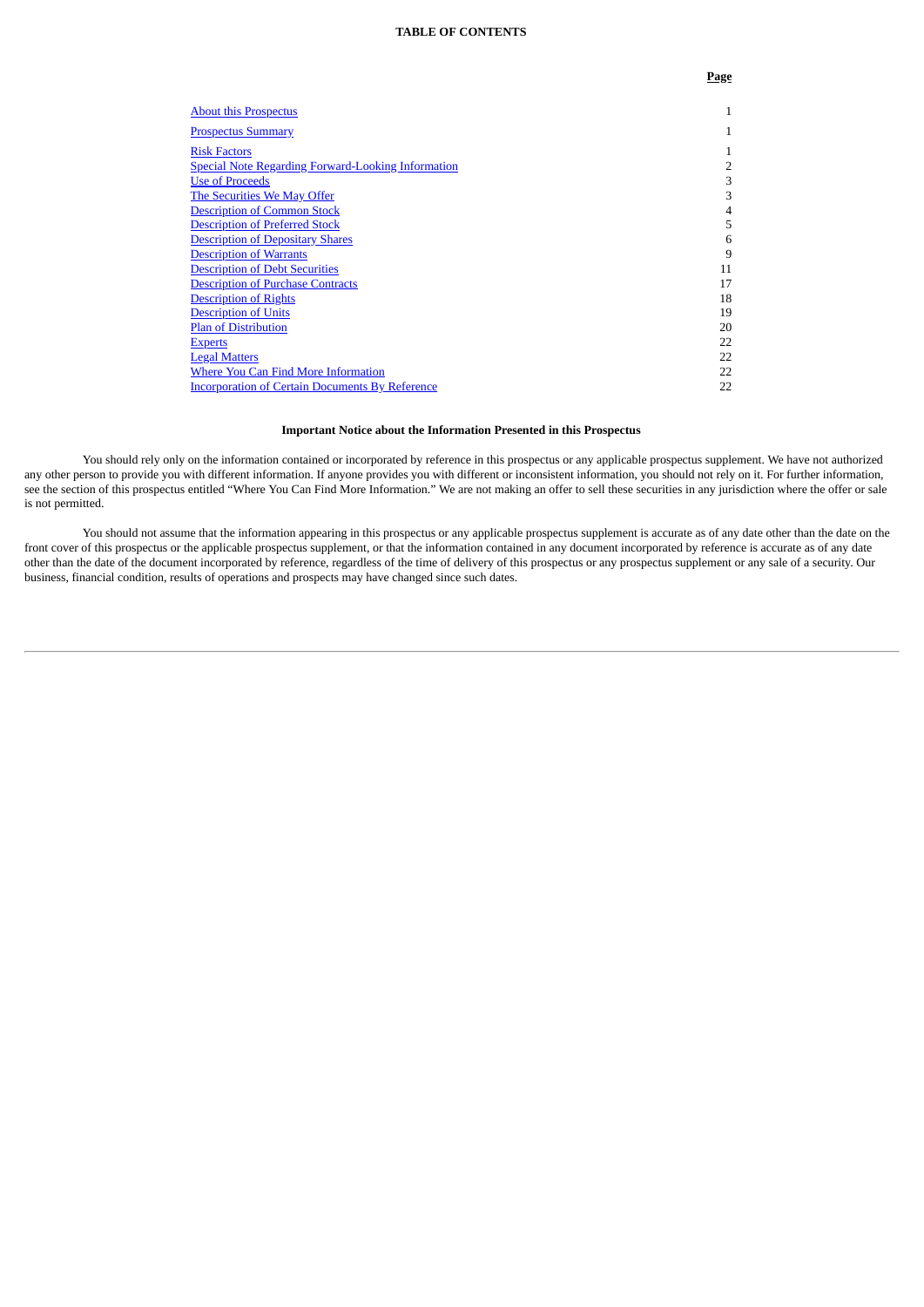### **ABOUT THIS PROSPECTUS**

<span id="page-4-0"></span>This prospectus is part of a registration statement that we filed with the Securities and Exchange Commission, or the SEC, using a "shelf" registration process. Under this shelf process, we may sell any combination of the securities described in this prospectus in one or more offerings up to a total dollar amount of \$25,000,000. This prospectus provides you with a general description of the securities we may offer. Each time we sell securities, we will provide a prospectus supplement that will contain specific information about the securities being offered and the terms of that offering. The prospectus supplement may also add to, update or change information contained in this prospectus. You should read both this prospectus and any prospectus supplement together with the additional information described under the heading "Where You Can Find More Information" carefully before making an investment decision.

Unless the context otherwise requires, the terms "Destination XL Group, Inc.," "DXLG," "the Company," "our company," "we," "us," "our" and similar names refer collectively to Destination XL Group, Inc. and its subsidiaries.

#### **PROSPECTUS SUMMARY**

## <span id="page-4-1"></span>**The Company**

We are the largest specialty retailer of big and tall men's clothing and shoes with retail operations in the United States and Toronto, Canada and direct businesses throughout the United States, Canada, and Europe. We operate under the trade names of Destination XL®, DXL®, DXL Men's Apparel, DXL outlets, Casual Male XL® and Casual Male XL outlets. We currently operate 228 DXL retail stores, 17 DXL outlet stores, 50 Casual Male XL retail stores, 26 Casual Male XL outlet stores and a direct business at www.dxl.com. In fiscal 2018, we launched a wholesale business unit focused on product development and distribution relationships with key retailers offering both private label and co-branded men's big & tall apparel lines.

We are incorporated in the state of Delaware. Our principal executive offices are located at 555 Turnpike Street, Canton, Massachusetts 02021. Our telephone number is (781) 828-9300. Our Internet address is www.dxl.com. Information contained on our website or that is accessible through our website should not be considered to be part of this prospectus.

#### **RISK FACTORS**

<span id="page-4-3"></span><span id="page-4-2"></span>Investing in our securities involves significant risks. Please see the risk factors under the heading "Risk Factors" in our most recent Annual Report on Form 10-K, as revised or supplemented by our Quarterly Reports on Form 10-Q filed with the SEC since the filing of our most recent Annual Report on Form 10-K, each of which are on file with the SEC and are incorporated by reference in this prospectus. Before making an investment decision, you should carefully consider these risks as well as other information we include or incorporate by reference in this prospectus and any prospectus supplement. The risks and uncertainties we have described are not the only ones facing our company. Additional risks and uncertainties not presently known to us or that we currently deem immaterial may also affect our business operations.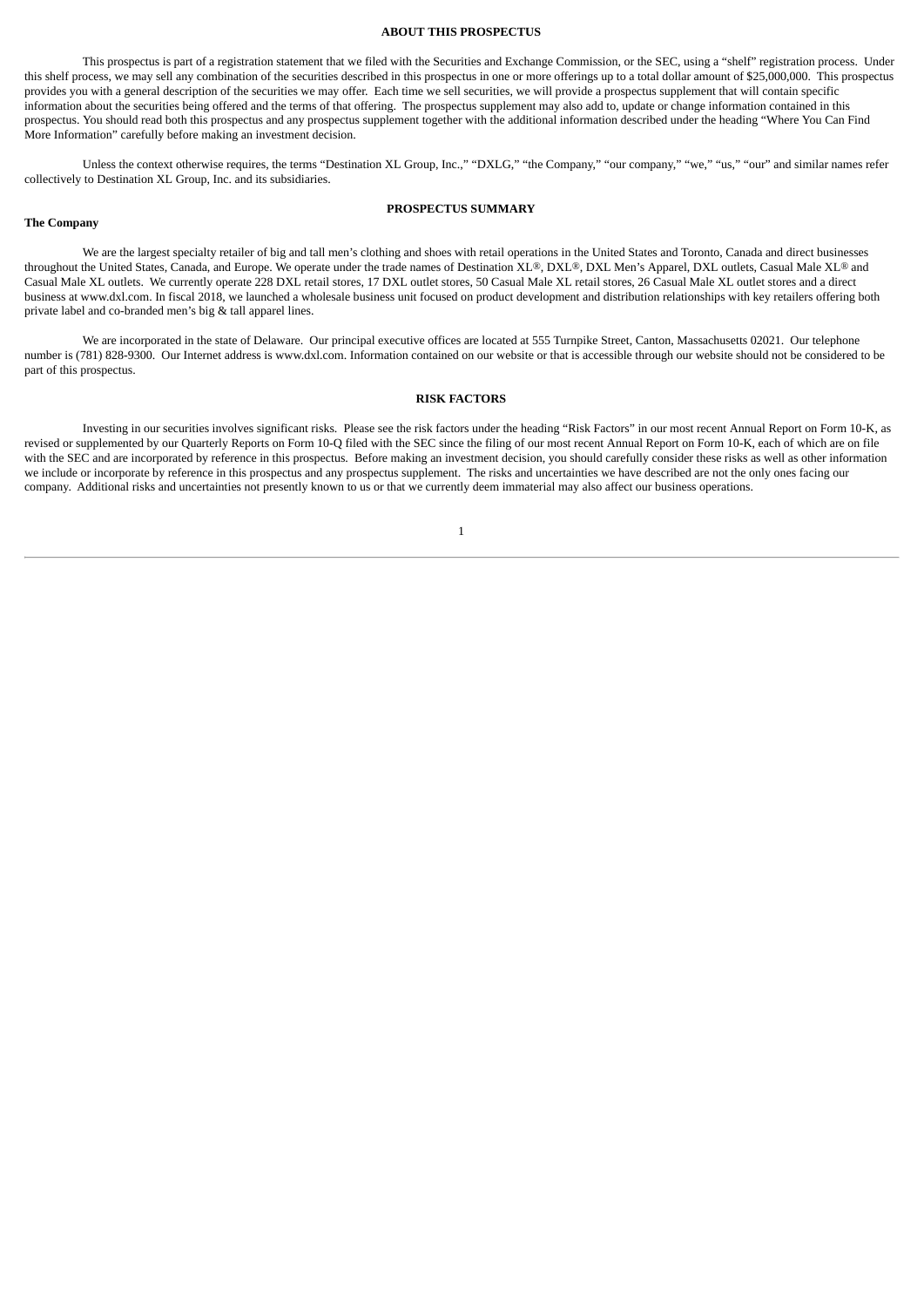## **SPECIAL NOTE REGARDING FORWARD‑LOOKING INFORMATION**

This prospectus includes and incorporates forward-looking statements within the meaning of Section 27A of the Securities Act of 1933, as amended (the "Securities Act"), and Section 21E of the Securities Exchange Act of 1934, as amended (the "Exchange Act"). All statements, other than statements of historical facts, included or incorporated in this prospectus regarding our strategy, future operations, financial position, future revenues, projected costs, prospects, plans and objectives of management are forward-looking statements. In some cases, forward-looking statements can be identified by the use of forward-looking terminology such as "may," "will," "estimate," "intend," "plan," "continue," "believe," "expect" or "anticipate" or the negatives thereof, variations thereon or similar terminology, although not all forward‑looking statements contain these identifying words. These forward-looking statements, which are not exhaustive, generally relate to plans and objectives for future operations and are based upon management's reasonable estimates of future results or trends and also includes statements regarding the impact of the coronavirus outbreak on the Company's business and results in fiscal 2020 and actions being taken by the Company to mitigate the impact, including to reduce operating expenses and capital expenditures, cancel inventory receipts, and to preserve liquidity. We cannot guarantee that we actually will achieve the plans, intentions or expectations disclosed in our forward-looking statements and you should not place undue reliance on our forward-looking statements. These forward-looking statements are subject to a number of known and unknown risks, uncertainties and assumptions, including risks described in the section titled "Risk Factors" and elsewhere in this prospectus, and in the documents we incorporate by reference in this prospectus. You should read these factors and other cautionary statements made in this prospectus and any accompanying prospectus supplement, and in the documents we incorporate by reference as being applicable to all related forward-looking statements wherever they appear in the prospectus and any accompanying prospectus supplement, and in the documents incorporated by reference. These factors include, among other things:

- Our ability to operate due to the business interruption caused by the Coronavirus pandemic that resulted in temporary store closings;
- Our ability to execute our strategy and grow our market share;
- Our ability to develop and execute marketing programs to drive traffic and convert that traffic into a loyal customer base;
- Our ability to grow our direct business and develop our e-commerce and internet infrastructure;
- Our ability to grow our wholesale segment;
- Our ability to develop and implement our omni-channel initiatives;
- Our ability to maintain our central distribution center;
- Our ability to identify suitable store locations with acceptable lease terms;
- Our ability to be successful in a highly competitive market;
- Our ability to engage third parties to manufacture our merchandise;
- Our ability to operate with economic, health and political issues abroad and in the U.S;
- Our ability to operate and expand our business and to respond to changing business and economic conditions will depend on the availability of adequate capital;
- Our ability to protect the proprietary information of our customers and our security systems;
- Our ability to predict fashion trends and customer preferences successfully;
- Our ability to maintain our key trademarks and licenses;
- Our ability to attract and maintain key personnel;
- Our ability to manage the price, availability and quality of raw materials and finished goods;
- Our ability to comply with laws, rules and regulations;
- The ability of our stock price to withstand volatility due to many factors;
- Our ability to maintain listing of our common stock on the Nasdaq Global Select Market; and
- Our ability to maintain as a going concern.

<span id="page-5-0"></span>New risk factors emerge from time to time and it is not possible for us to predict all risk factors, nor can we assess the impact of all factors on our business or the extent to which any factor, or combination of factors, may cause actual results to differ materially from those contained in any forward-looking statements. These forward-looking statements speak only as of the date of the document in which they are made. We disclaim any obligation or undertaking to provide any updates or revisions to any forward-looking statement to reflect any change in its expectations or any change in events, conditions or circumstances in which the forward-looking statement is based.

 $\overline{2}$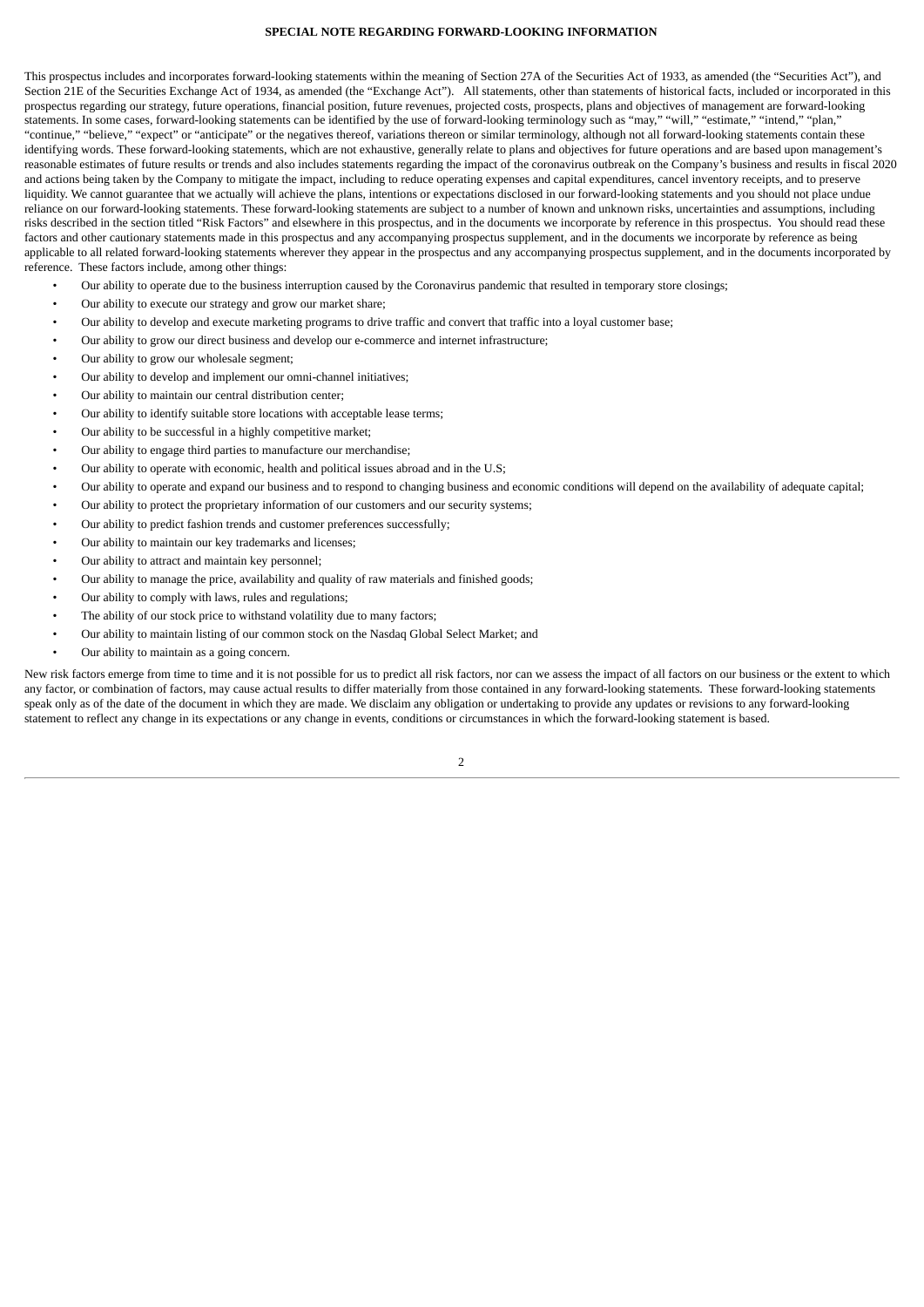### **USE OF PROCEEDS**

We currently intend to use the estimated net proceeds from the sale of these securities for working capital and other general corporate purposes. Working capital and other general corporate purposes may include repaying debt, making capital expenditures, funding general and administrative expenses and any other purpose that we may specify in any prospectus supplement. We have not yet determined the amount of net proceeds to be used specifically for any of the foregoing purposes. Accordingly, our management will have significant discretion and flexibility in applying the net proceeds from the sale of these securities. Pending any use, as described above, we intend to invest the net proceeds in high-quality, short-term, interest-bearing securities. Our plans to use the estimated net proceeds from the sale of these securities may change, and if they do, we will update this information in a prospectus supplement.

## **THE SECURITIES WE MAY OFFER**

<span id="page-6-0"></span>The descriptions of the securities contained in this prospectus, together with the applicable prospectus supplements, summarize the material terms and provisions of the various types of securities that we may offer. We will describe in the applicable prospectus supplement relating to any securities the particular terms of the securities offered by that prospectus supplement. If we so indicate in the applicable prospectus supplement, the terms of the securities may differ from the terms we have summarized below. We will also include in the prospectus supplement information, where applicable, about material United States federal income tax considerations relating to the securities, and the securities exchange, if any, on which the securities will be listed.

We may sell from time to time, in one or more offerings:

- common stock;
- preferred stock;
- depositary shares:
- warrants to purchase common stock, preferred stock, depositary shares or units;
- debt securities:
- purchase contracts;
- rights to purchase common stock, preferred stock, depositary shares or warrants; or
- units comprised of common stock, preferred stock, depositary shares, debt securities, warrants and purchase contracts in any combination.

<span id="page-6-1"></span>In this prospectus, we refer to the common stock, preferred stock, depositary shares, warrants, debt securities, purchase contracts, rights and units collectively as "securities." The total dollar amount of all securities that we may issue will not exceed \$25,000,000.

This prospectus may not be used to consummate a sale of securities unless it is accompanied by a prospectus supplement.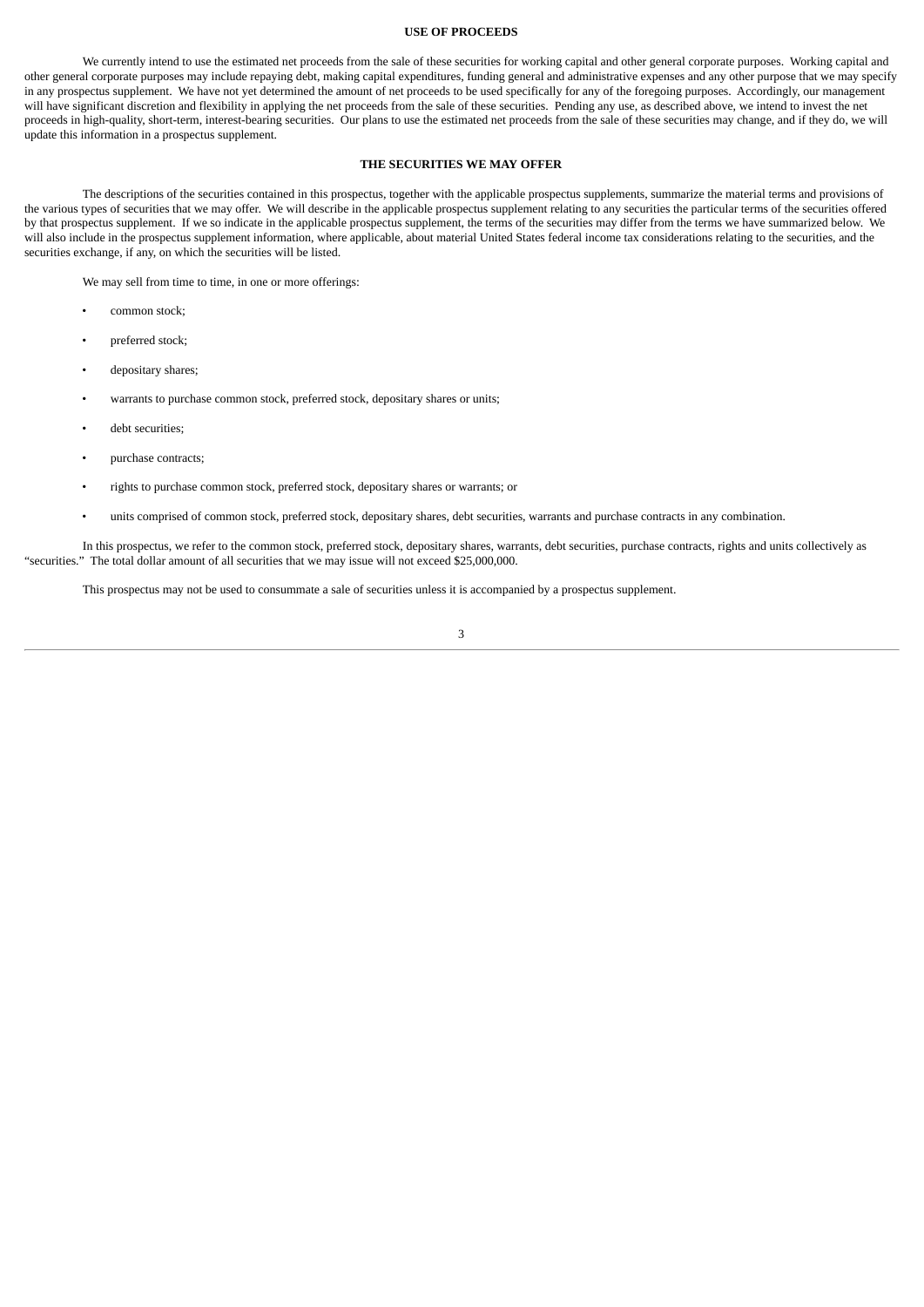# **DESCRIPTION OF COMMON STOCK**

<span id="page-7-0"></span>For a description of our common stock, please see the Description of Securities of the Company filed as Exhibit 4.1 to our Annual Report on Form 10-K for the fiscal year ended February 1, 2020 filed with the SEC on March 19, 2020, and any future description of capital stock filed thereafter for the purpose of updating such description.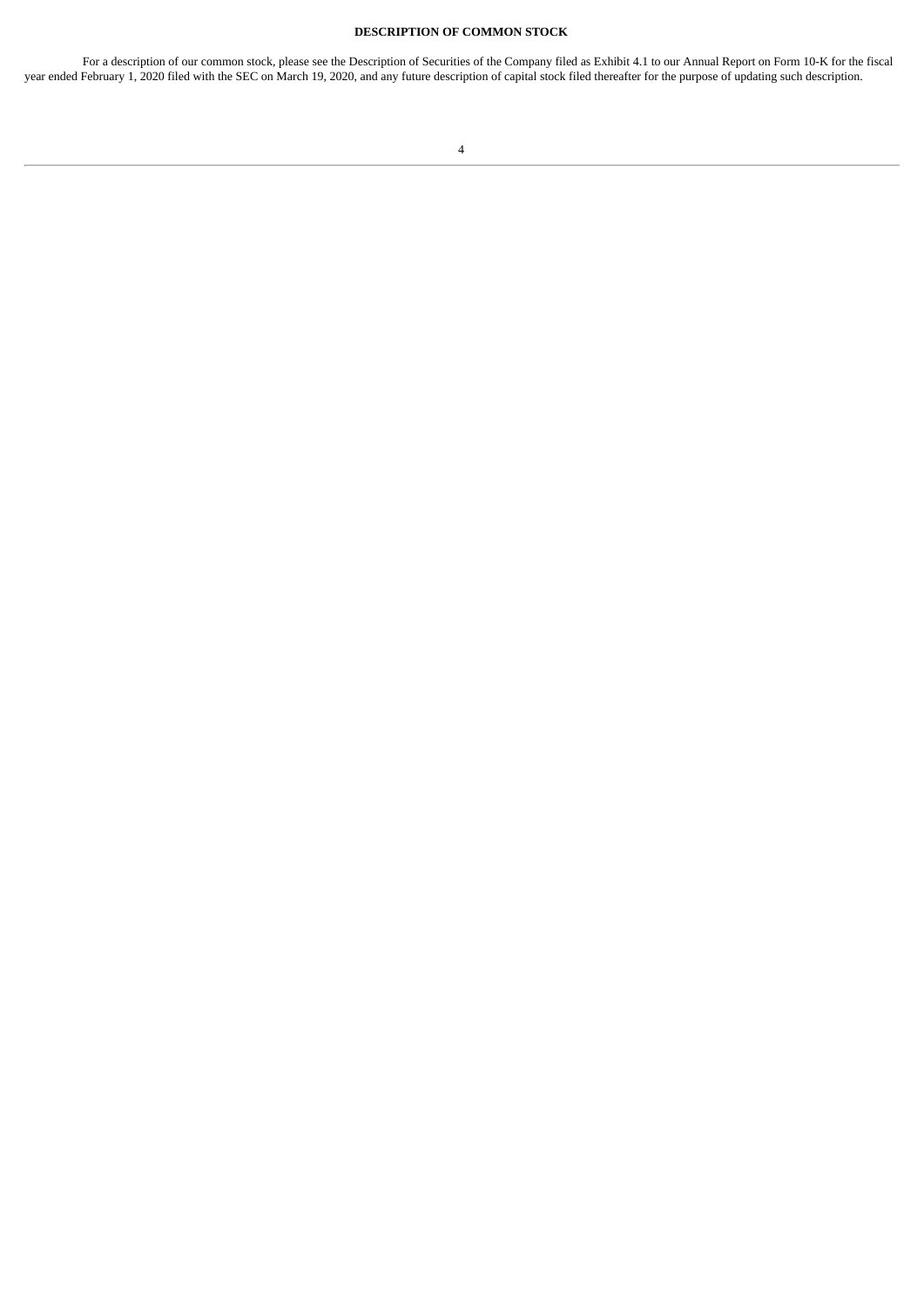## **DESCRIPTION OF PREFERRED STOCK**

Under our certificate of incorporation, we have authority to issue 1,000,000 shares of preferred stock, par value \$.01 per share. Of these shares, 50,000 shares have been designated as "Series A Junior Participating Preferred Stock," none of which are outstanding, and 200,000 shares have been designated as "Series B Convertible Preferred Stock," none of which are outstanding.

Shares of preferred stock may be issued from time to time, in one or more series, as authorized by our board of directors. Prior to the issuance of shares of each series, the board of directors is required by the Delaware General Corporation Law and our certificate of incorporation to fix, for each series, the designations, powers and preferences and the relative, participating, optional or other special rights of the shares of each series and any qualifications, limitations and restrictions thereof, as are permitted by Delaware law. Our board of directors could authorize the issuance of shares of preferred stock with terms and conditions that could have the effect of discouraging a takeover or other transactions that holders of common stock might believe to be in their best interests or in which holders of some, or a majority, of the shares of common stock might receive a premium for their shares over the then market price of such shares of common stock. When issued, the preferred stock will be fully paid and nonassessable and will have no preemptive rights.

If we decide to issue any preferred stock pursuant to this prospectus, we will describe in a prospectus supplement the terms of the preferred stock, including, if applicable, the following:

- the title of the series and stated value;
- the number of shares of the series of preferred stock offered, the liquidation preference per share, if applicable, and the offering price;
- the applicable dividend rate(s) or amount(s), period(s) and payment date(s) or method(s) of calculation thereof;
- the date from which dividends on the preferred stock will accumulate, if applicable;
- any procedures for auction and remarketing;
- any provisions for a sinking fund;
- any applicable provision for redemption and the price or prices, terms and conditions on which preferred stock may be redeemed;
- any securities exchange listing;
- any voting rights and powers;
- whether interests in the preferred stock will be represented by depositary shares;
- the terms and conditions, if applicable, of conversion into shares of our common stock, including the conversion price or rate or manner of calculation thereof;
- a discussion of any material U.S. federal income tax considerations;
- the relative ranking and preference as to dividend rights and rights upon our liquidation, dissolution or the winding up of our affairs;
- any limitations on issuance of any series of preferred stock ranking senior to or on a parity with such series of preferred stock as to dividend rights and rights upon our liquidation, dissolution or the winding up of our affairs; and
- <span id="page-8-0"></span>• any other specific terms, preferences, rights, limitations or restrictions of such series of preferred stock.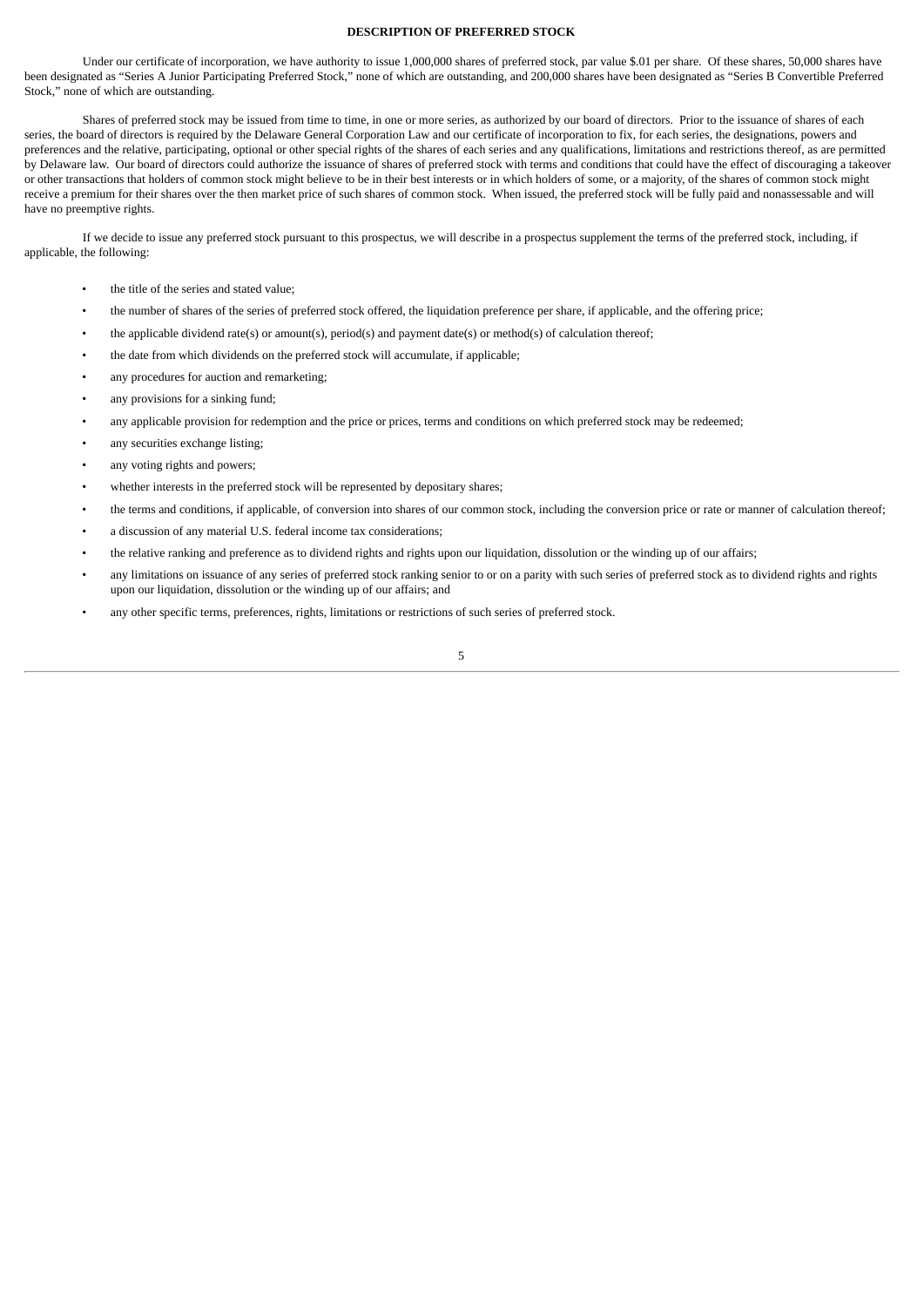## **DESCRIPTION OF DEPOSITARY SHARES**

We may issue receipts for depositary shares representing fractional shares of preferred stock. The fractional share of the applicable series of preferred stock represented by each depositary share will be set forth in the applicable prospectus supplement.

The shares of any series of preferred stock underlying any depositary shares that we may sell under this prospectus will be deposited under a deposit agreement between us and a depositary selected by us. Subject to the terms of the deposit agreement, each holder of a depositary share will be entitled, in proportion to the applicable fraction of a share of the preferred stock underlying the depositary share, to all of the rights, preferences, and privileges, and will be subject to the qualifications and restrictions, of the preferred stock underlying that depositary share.

The depositary shares will be evidenced by depositary receipts issued under the deposit agreement. Depositary receipts will be distributed to the holders of the depositary shares that are sold in the applicable offering. We will incorporate by reference into the registration statement of which this prospectus is a part the form of any deposit agreement, including a form of depositary receipt, that describes the terms of any depositary shares we are offering before the issuance of the related depositary shares. The following summaries of material provisions of the deposit agreement, the depositary shares, and the depositary receipts are subject to, and qualified in their entirety by reference to, all of the provisions of the deposit agreement applicable to a particular offering of depositary shares. We urge you to read the prospectus supplements relating to any depositary shares that are sold under this prospectus, as well as the complete deposit agreement and depositary receipt.

#### **Form**

Pending the preparation of definitive depositary receipts, the depositary may, upon our written order, issue temporary depositary receipts substantially identical to the definitive depositary receipts but not in definitive form. These temporary depositary receipts will entitle their holders to all of the rights of definitive depositary receipts. Temporary depositary receipts will then be exchangeable for definitive depositary receipts at our expense.

#### **Dividends and Other Distributions**

The depositary will distribute all cash dividends or other cash distributions received with respect to the underlying preferred stock to the record holders of depositary shares in proportion to the number of depositary shares owned by those holders.

If there is a distribution other than in cash, the depositary will distribute property received by it to the record holders of depositary shares in proportion to the number of depositary shares owned by those holders, unless the depositary determines that it is not feasible to do so. If this occurs, the depositary may, with our approval, sell the property and distribute the net proceeds from the sale to those holders in proportion to the number of depositary shares owned by them.

The amount distributed to holders of depositary shares will be reduced by any amounts required to be withheld by us or the depositary on account of taxes or other governmental charges.

#### **Liquidation Preference**

If a series of preferred stock underlying the depositary shares has a liquidation preference, in the event of our voluntary or involuntary liquidation, dissolution, or winding up, holders of depositary shares will be entitled to receive the fraction of the liquidation preference accorded each share of the applicable series of preferred stock, as set forth in the applicable prospectus supplement.

# **Withdrawal of Underlying Preferred Stock**

Except as otherwise provided in a prospectus supplement, holders may surrender depositary receipts at the principal office of the depositary and, upon payment of any unpaid amount due to the depositary, be entitled to receive the number of whole shares of underlying preferred stock and all money and other property represented by the related depositary shares. We will not issue any partial shares of preferred stock. If the holder delivers depositary receipts evidencing a number of depositary shares that represent more than a whole number of shares of preferred stock, the depositary will issue a new depositary receipt evidencing the excess number of depositary shares to the holder.

## **Redemption of Depositary Shares**

If the preferred stock underlying any depositary shares we may sell under this prospectus is subject to redemption, the depositary shares will be redeemed from the proceeds received by the depositary resulting from any such redemption, in whole or in

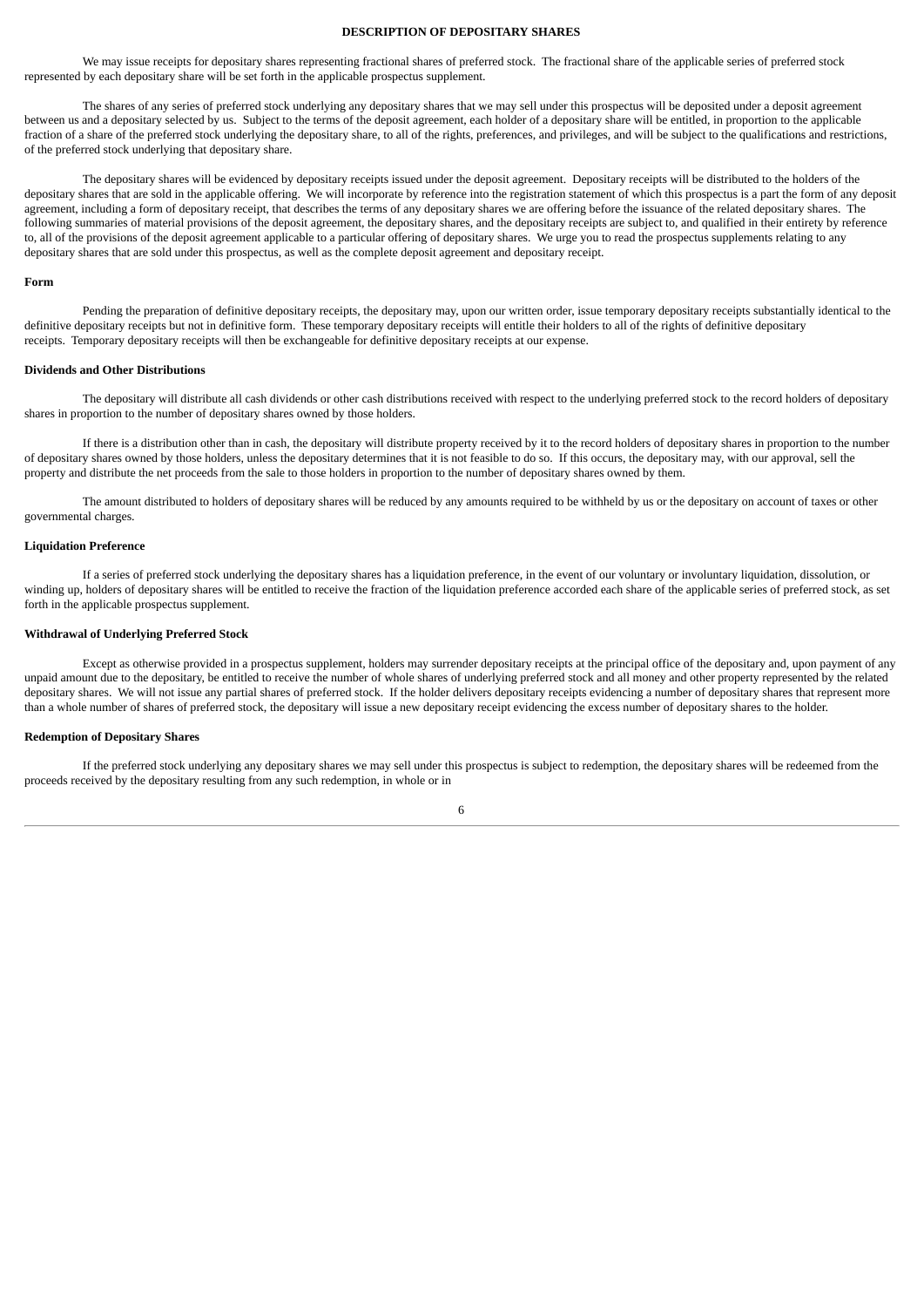part, of that underlying preferred stock. The redemption price per depositary share will be equal to the applicable fraction of the redemption price per share payable with respect to the underlying preferred stock. Whenever we redeem shares of underlying preferred stock that are held by the depositary, the depositary will redeem, as of the same redemption date, the number of depositary shares representing the shares of underlying preferred stock so redeemed. If fewer than all of the depositary shares are to be redeemed, the depositary shares to be redeemed will be selected by lot or proportionately, as may be determined by the depositary.

After the date fixed for redemption, the depositary shares called for redemption will no longer be deemed to be outstanding, and all rights of the holders of the depositary shares will cease, except the right to receive the monies payable and any other property to which the holders were entitled upon the redemption upon surrender to the depositary of the depositary receipts evidencing the depositary shares. Any funds deposited by us with the depositary for any depositary shares that the holders fail to redeem will be returned to us after a period of two years from the date the funds are deposited.

## **Voting**

Upon receipt of notice of any meeting at which holders of the preferred stock underlying any depositary shares that we may sell under this prospectus are entitled to vote, the depositary will mail the information contained in the notice to the record holders of the depositary shares. Each record holder of the depositary shares on the record date, which will be the same date as the record date for the underlying preferred stock, will be entitled to instruct the depositary as to the exercise of the voting rights pertaining to the amount of the underlying preferred stock represented by the holder's depositary shares. The depositary will then try, as far as practicable, to vote the number of shares of preferred stock underlying those depositary shares in accordance with those instructions, and we will agree to take all reasonable actions which may be deemed necessary by the depositary to enable the depositary to do so. The depositary will not vote the underlying preferred stock to the extent it does not receive specific instructions with respect to the depositary shares representing such preferred stock.

### **Conversion of Preferred Stock**

If the prospectus supplement relating to any depositary shares that we may sell under this prospectus states that the underlying preferred stock is convertible into our common stock or other securities, the following will apply. The depositary shares, as such, will not be convertible into any of our securities. Rather, any holder of the depositary shares may surrender the related depositary receipts to the depositary with written instructions that direct us to cause conversion of the preferred stock represented by the depositary shares into or for whole shares of our common stock or other securities, as applicable. Upon receipt of those instructions and any amounts payable by the holder in connection with the conversion, we will cause the conversion using the same procedures as those provided for conversion of the underlying preferred stock. If only some of a holder's depositary shares are converted, a new depositary receipt or receipts will be issued to the holder for any depositary shares not converted.

#### **Amendment and Termination of the Deposit Agreement**

The form of depositary receipt evidencing the depositary shares and any provision of the deposit agreement may at any time be amended by agreement between us and the depositary. However, any amendment which materially and adversely alters the rights of the holders of depositary shares will not be effective until 90 days after notice of that amendment has been given to the holders. Each holder of depositary shares at the time any amendment becomes effective shall be deemed to consent and agree to that amendment and to be bound by the deposit agreement as so amended. The deposit agreement may be terminated by us or by the depositary only if all outstanding depositary shares have been redeemed or converted into any other securities into which the underlying preferred stock is convertible or there has been a final distribution, including to holders of depositary receipts, of the underlying preferred stock in connection with our liquidation, dissolution, or winding up.

### **Charges of Depositary**

We will pay all transfer and other taxes and governmental charges arising solely from the existence of the depositary arrangement. We will also pay charges of the depositary in connection with the initial deposit of the preferred stock, the initial issuance of the depositary shares, any redemption of the preferred stock, and all withdrawals of preferred stock by owners of depositary shares. Holders of depositary receipts will pay transfer, income, and other taxes and governmental charges and other specified charges as provided in the deposit arrangement for their accounts. If these charges have not been paid, the depositary may refuse to transfer depositary shares, withhold dividends and distributions, and sell the depositary shares evidenced by the depositary receipt.

## **Limitation on Liability**

Neither we nor the depositary will be liable if either of us is prevented or delayed by law or any circumstance beyond our control in performing our respective obligations under the deposit agreement. Our obligations and those of the depositary will be

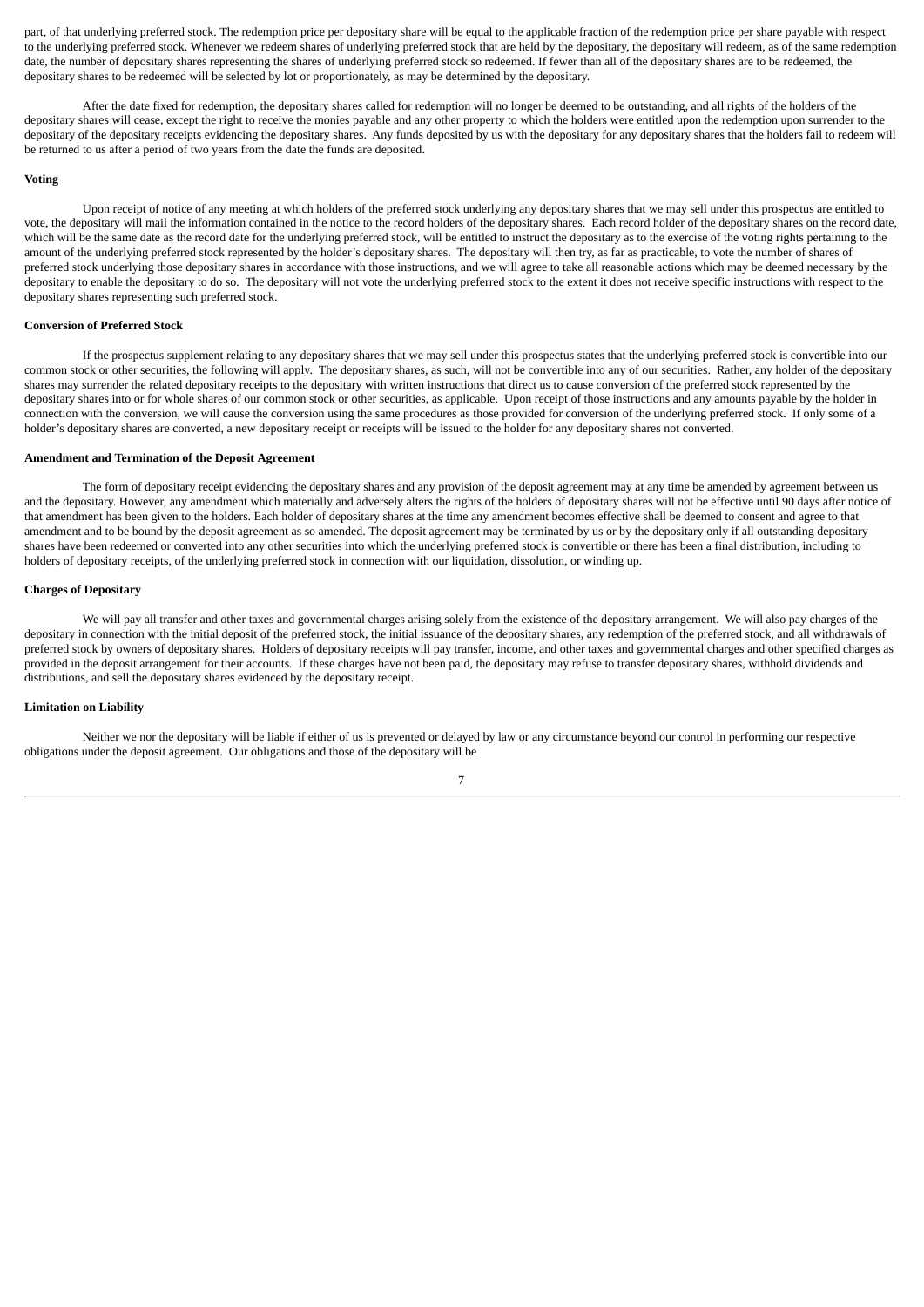limited to performance of our respective duties under the deposit agreement without, in our case, negligence or bad faith or, in the case of the depositary, negligence or willful misconduct. We and the depositary may rely upon advice of counsel or accountants, or upon information provided by persons presenting the underlying preferred stock for deposit, holders of depositary receipts, or other persons believed by us in good faith to be competent and on documents believed to be genuine.

## **Corporate Trust Office of Depositary**

The depositary's corporate trust office will be set forth in the applicable prospectus supplement relating to a series of depositary shares. The depositary will act as transfer agent and registrar for depositary receipts, and, if shares of a series of preferred stock are redeemable, the depositary will act as redemption agent for the corresponding depositary receipts.

## **Resignation and Removal of Depositary**

The depositary may resign at any time by delivering to us notice of its intent to do so, and we may at any time remove the depositary, any such resignation or removal to take effect upon the appointment of a successor depositary meeting the requirements specified in the deposit agreement and its acceptance of such appointment.

### **Reports to Holders**

<span id="page-11-0"></span>We will deliver all required reports and communications to holders of the preferred stock to the depositary, and it will forward those reports and communications to the holders of depositary shares. Upon request, the depositary will provide for inspection to the holders of depositary shares the transfer books of the depositary and the list of holders of receipts; provided that any requesting holder certifies to the depositary that such inspection is for a proper purpose reasonably related to such person's interest as an owner of depositary shares evidenced by the receipts.

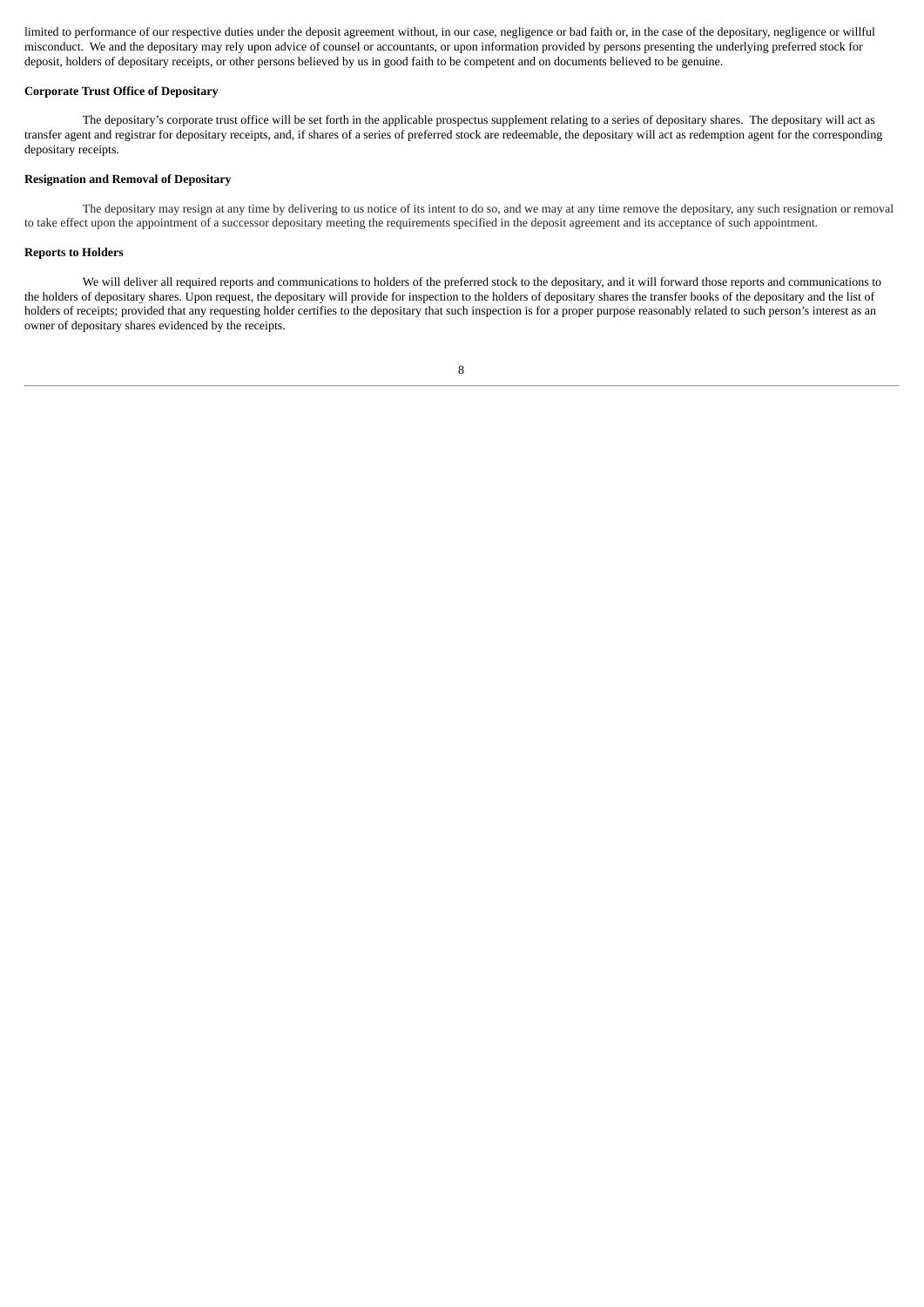#### **DESCRIPTION OF WARRANTS**

We may issue the warrants in one or more series under one or more warrant agreements, each to be entered into between us and a bank, trust company, or other financial institution as warrant agent. We may add, replace, or terminate warrant agents from time to time. We may also choose to act as our own warrant agent, or may choose one of our subsidiaries to do so.

The warrant agent under a warrant agreement will act solely as our agent in connection with the warrants issued under that agreement. The warrant agent will not assume any obligation or relationship of agency or trust for or with any holders of those warrants. Any holder of warrants may, without the consent of any other person, enforce by appropriate legal action, on its own behalf, its right to exercise those warrants in accordance with their terms. Until the warrant is properly exercised, no holder of any warrant will be entitled to any rights of a holder of the warrant property purchasable upon exercise of the warrant.

#### **Terms**

The applicable prospectus supplement will describe the terms of any warrants in respect of which this prospectus is being delivered, including:

- the title of such warrants;
- the aggregate number of such warrants;
- the price or prices at which such warrants will be issued;
- the currency or currencies, in which the price of such warrants will be payable;
- the securities purchasable upon exercise of such warrants;
- the price at which and the currency or currencies in which the securities or other rights purchasable upon exercise of such warrants may be purchased;
- the date on which the right to exercise such warrants shall commence and the date on which such right shall expire;
- if applicable, the minimum or maximum amount of such warrants which may be exercised at any one time;
- if applicable, the designation and terms of the securities with which such warrants are issued and the number of such warrants issued with each such security;
- if applicable, the date on and after which such warrants and the related securities will be separately transferable;
- information with respect to book-entry procedures, if any;
- if applicable, a discussion of any material United States federal income tax considerations; and
- any other terms of such warrants, including terms, procedures and limitations relating to the exchange and exercise of such warrants.

### **Form, Exchange, and Transfer**

We may issue the warrants in registered form or bearer form. Warrants issued in registered form, i.e., book-entry form, will be represented by a global security registered in the name of a depository, which will be the holder of all the warrants represented by the global security. Those investors who own beneficial interests in a global warrant will do so through participants in the depository's system, and the rights of these indirect owners will be governed solely by the applicable procedures of the depository and its participants. In addition, we may issue warrants in non-global form, i.e., bearer form. If any warrants are issued in non-global form, warrant certificates may be exchanged for new warrant certificates of different denominations, and holders may exchange, transfer, or exercise their warrants at the warrant agent's office or any other office indicated in the applicable prospectus supplement, information incorporate by reference or free writing prospectus.

Prior to the exercise of their warrants, holders of warrants exercisable for debt securities will not have any of the rights of holders of the debt securities purchasable upon such exercise and will not be entitled to payments of principal (or premium, if any) or interest, if any, on the debt securities purchasable upon such exercise. Prior to the exercise of their warrants, holders of warrants exercisable for shares of preferred stock or common stock will not have any rights of holders of the preferred stock or common stock purchasable upon such exercise and will not be entitled to dividend payments, if any, or voting rights of the preferred stock or common stock purchasable upon such exercise.

### **Exercise of Warrants**

A warrant will entitle the holder to purchase an amount of securities at an exercise price that will be stated in, or that will be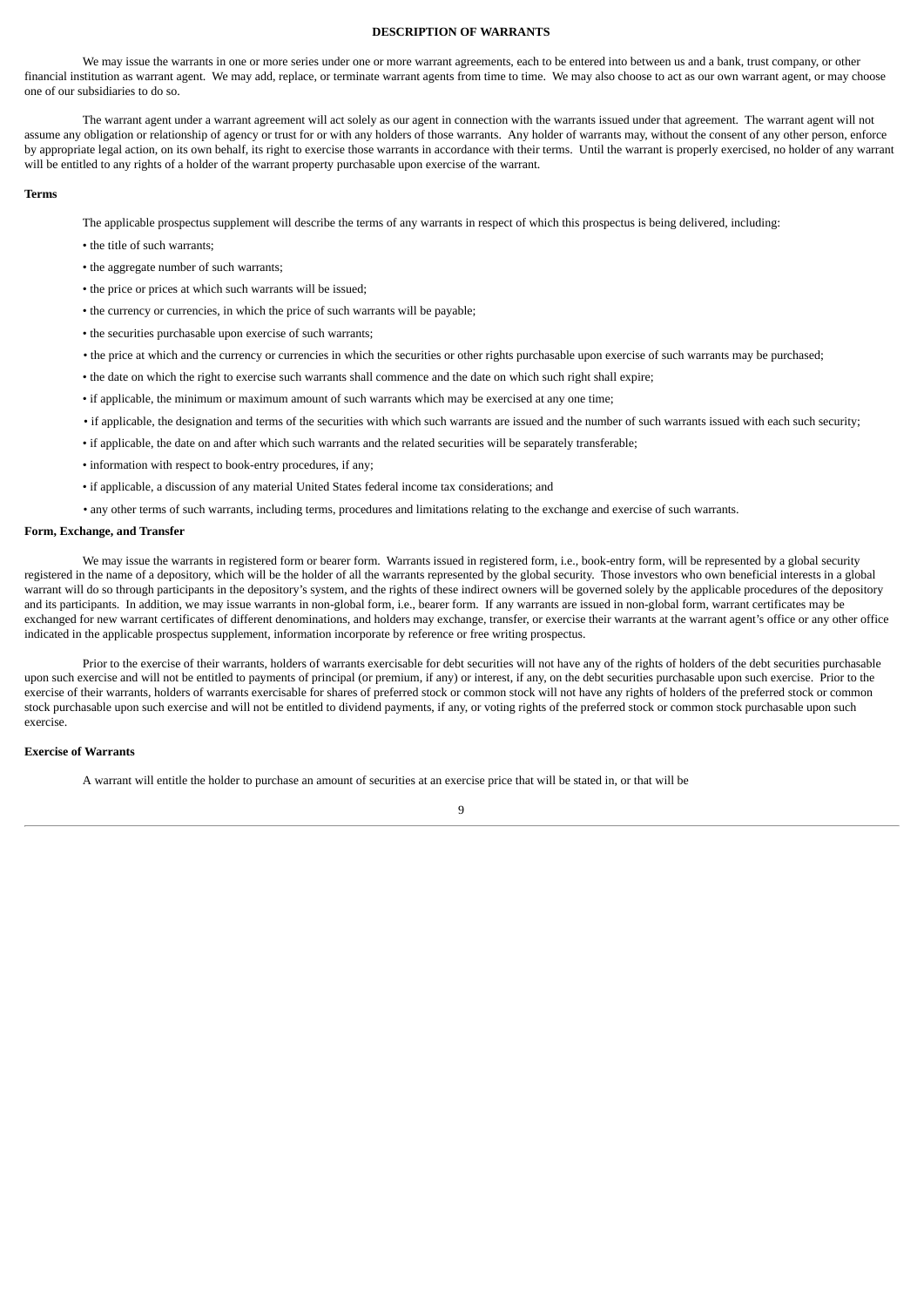determinable as described in, the applicable prospectus supplement or information incorporated by reference therein. Holders of warrants may exercise the warrants at any time up to the specified time on the expiration date set forth in the applicable prospectus supplement or information incorporated by reference therein. After the close of business on the expiration date, unexercised warrants will become void. Warrants may be redeemed as set forth in the applicable prospectus supplement or information incorporated by reference therein.

<span id="page-13-0"></span>Warrants may be exercised as set forth in the applicable prospectus supplement or information incorporated by reference therein. Upon receipt of payment and the warrant certificate properly completed and duly executed at the corporate trust office of the warrant agent or any other office indicated in the prospectus supplement or information incorporated by reference therein, we will forward, as soon as practicable, the securities purchasable upon such exercise. If less than all of the warrants represented by such warrant certificate are exercised, a new warrant certificate will be issued for the remaining warrants.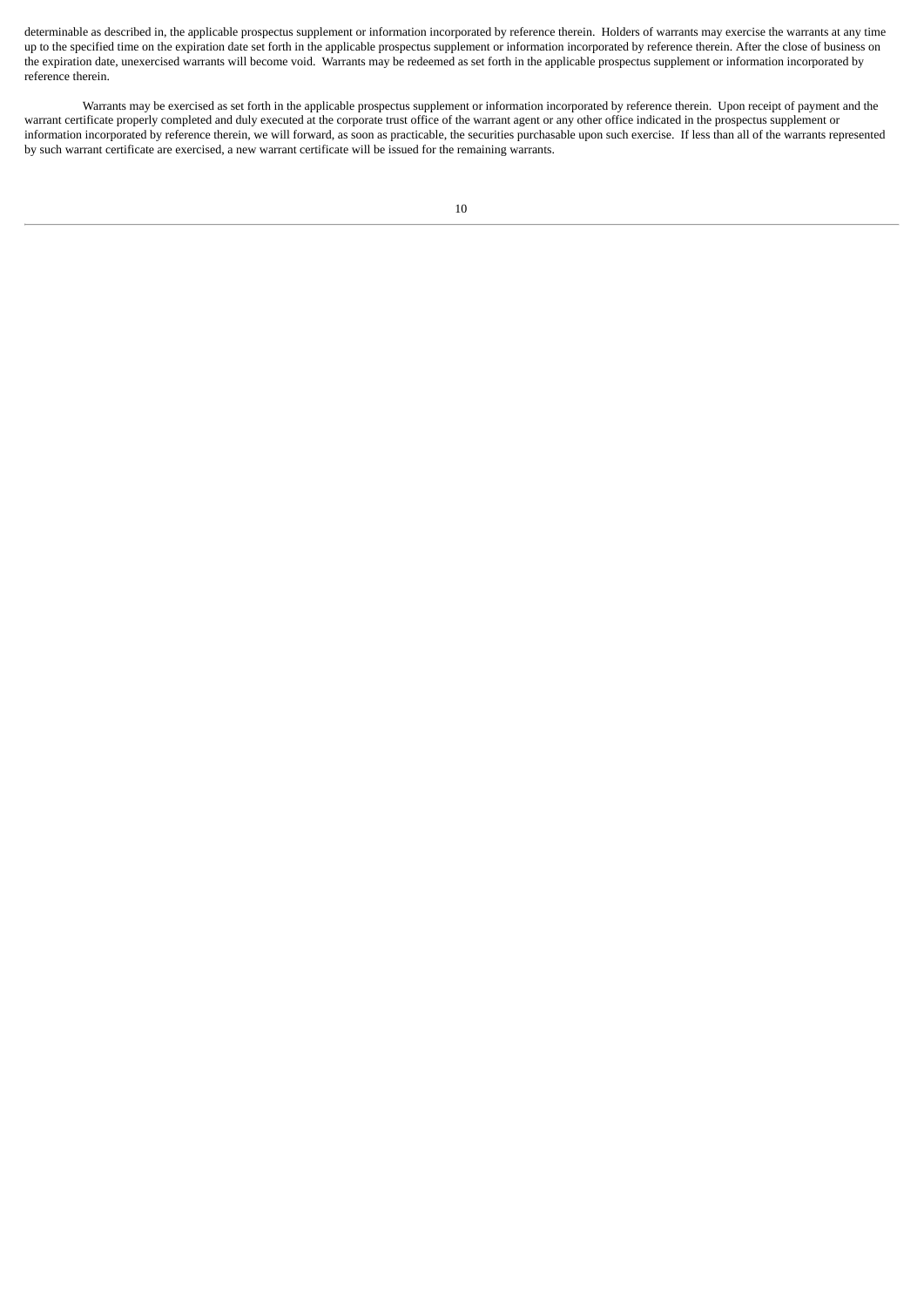### **DESCRIPTION OF DEBT SECURITES**

Our debt securities may be issued from time to time in one or more series and may include senior debt securities, subordinated debt securities, convertible debt securities and exchangeable debt securities. The particular terms of any series of debt securities and the extent to which the general provisions may apply to a particular series of debt securities will be described in the prospectus supplement relating to that series. When describing any debt securities, references to "we," "us" and "our" refer to the issuer of those debt securities and not to any of its subsidiaries.

The debt securities we offer will be issued under an indenture between us and the trustee named in the indenture. You should also read the indenture under which the debt securities are to be issued. We have filed a form of indenture governing different types of debt securities with the SEC as an exhibit to the registration statement of which this prospectus is a part. The following summary of the indenture does not purport to be complete and is subject to, and qualified in its entirety by reference to, all of the provisions of the indenture, including definitions therein of certain terms. A form of each debt security, reflecting the specific terms and provisions of that series of debt securities, will be filed with the SEC in connection with each offering and will be incorporated by reference in the registration statement of which this prospectus forms a part. You may obtain a copy of the indenture and any form of debt security that has been filed in the manner described under "Where You Can Find More Information."

For a comprehensive description of any series of debt securities being offered to you pursuant to this prospectus, you should read this prospectus and the applicable prospectus supplement, indenture (including any amendments or supplements we may enter into from time to time that are permitted under the debt securities or indenture) and form of debt security.

## **General Terms of the Indenture**

The indenture does not limit the amount of debt securities that we may issue. The indenture does provide that we may issue debt securities up to the principal amount that we may authorize, which may be in any currency or currency unit that we may designate. Except for the limitations on consolidation, merger and sale of all or substantially all of our assets contained in the indenture, the terms of the indenture do not contain any covenants or other provisions designed to give holders of any debt securities protection against changes in our operations, financial condition or transactions involving us. For each series of debt securities, any restrictive covenants for those debt securities will be described in the applicable prospectus supplement for those debt securities.

We may issue the debt securities issued under the indenture as "discount securities," which means they may be sold at a discount below their stated principal amount. These debt securities, as well as other debt securities that are not issued at a discount, may, for United States federal income tax purposes, be treated as if they were issued with "original issue discount," or OID, because of interest payment and other characteristics. Special United States federal income tax considerations applicable to debt securities issued with original issue discount will be described in more detail in any applicable prospectus supplement.

The prospectus supplement relating to a particular series of debt securities will describe the terms of the debt securities offered by that prospectus supplement and by this prospectus, including the following:

- the title and authorized denominations of the debt securities;
- any limit on the aggregate principal amount of that series of debt securities;
- the date or dates on which principal and premium, if any, of the debt securities of that series is payable;
- interest rates, and the dates from which interest, if any, on the debt securities of that series will accrue, and the dates when interest is payable and the maturity;
- the right, if any, to extend the interest payment periods and the duration of the extensions;
- the guarantors, if any, of our obligations under the debt securities;
- if the amount of payments of principal or interest is to be determined by reference to an index or formula, or based on a coin or currency other than that in which the debt securities are stated to be payable, the manner in which these amounts are determined and the calculation agent, if any, with respect thereto;
- the place or places where and the manner in which principal of, premium, if any, and interest, if any, on the debt securities of that series will be payable and the place or places where those debt securities may be presented for transfer and, if applicable, conversion or exchange;
- the period or periods within which, the price or prices at which, the currency or currencies in which, and other terms and conditions upon which those debt securities may be redeemed, in whole or in part, at our option or the option of a holder of those securities, if we or a holder is to have that option;
- our obligation or right, if any, to redeem, repay or purchase those debt securities pursuant to any sinking fund or analogous provision or at the option of a holder of those securities, and the terms and conditions upon which the debt securities will be redeemed, repaid or purchased, in whole or in part, pursuant to that

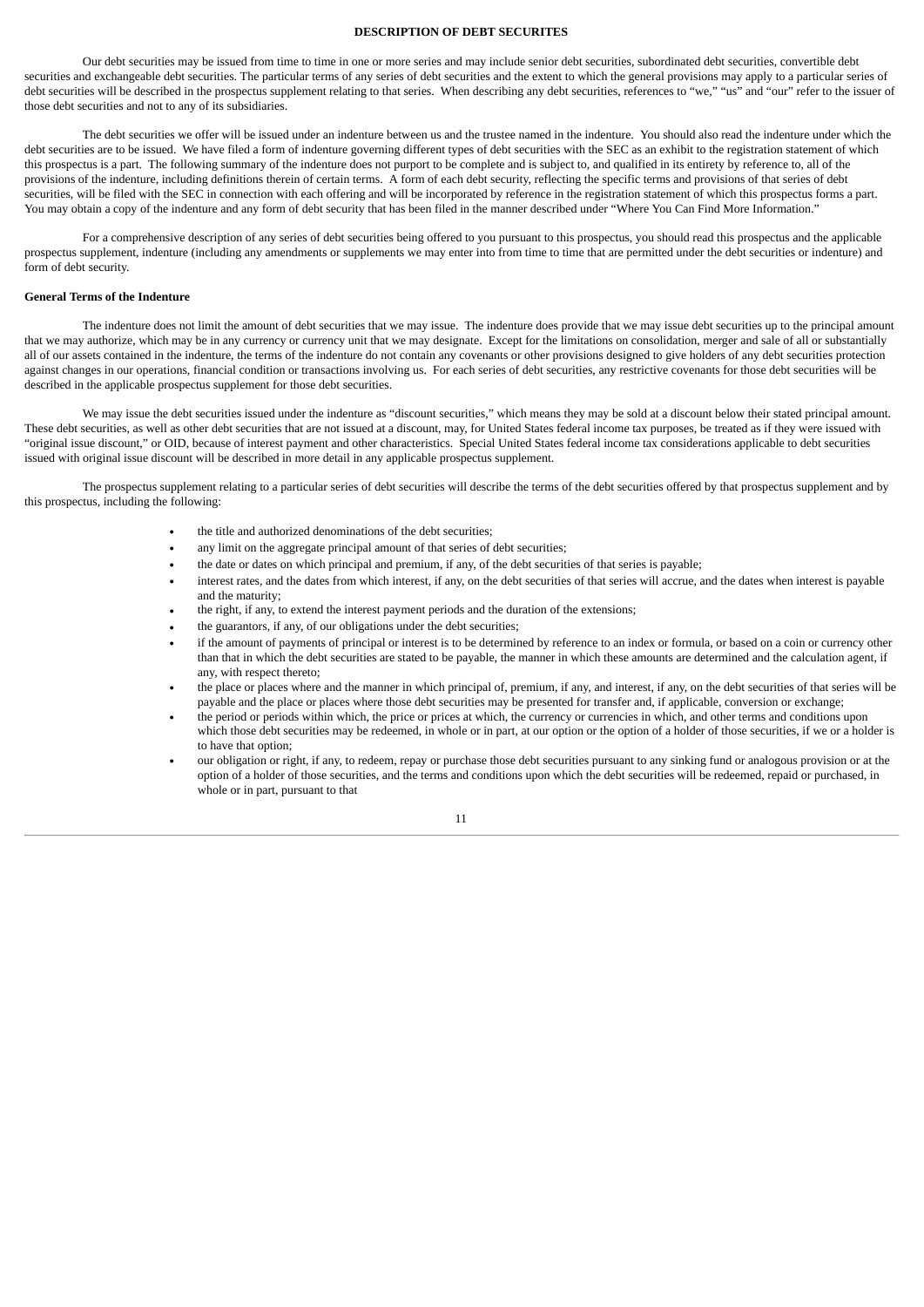obligation;

- the terms, if any, on which the debt securities of that series and any guarantees thereof will be subordinate in right and priority of payment to our other debt;
- the denominations in which those debt securities will be issuable;
- if other than the entire principal amount of the debt securities when issued, the portion of the principal amount payable upon acceleration of maturity as a result of a default on our obligations;
- whether those debt securities will be issued in fully registered form without coupons or in a form registered as to principal only with coupons or in bearer form with coupons;
- whether any securities of that series are to be issued in whole or in part in the form of one or more global securities and the depositary for those global securities;
- if other than United States dollars, the currency or currencies in which payment of principal of or any premium or interest on those debt securities will be payable;
- if the principal of or any premium or interest on the debt securities of that series is to be payable, or is to be payable at our election or the election of a holder of those securities, in securities or other property, the type and amount of those securities or other property, or the manner of determining that amount, and the period or periods within which, and the terms and conditions upon which, any such election may be made;
- the covenants relating to the debt securities that are in addition to, modify or delete those described in this prospectus, including the merger, consolidation and sale covenant;
- the events of default relating to the debt securities that are in addition to, modify or delete those described in this prospectus;
- conversion or exchange provisions, if any, including conversion or exchange prices or rates and adjustments thereto;
- whether and upon what terms the debt securities may be defeased, if different from the provisions set forth in the indenture;
- the nature and terms of any security for any secured debt securities;
- the terms applicable to any debt securities issued at a discount from their stated principal amount; and
- any other specific terms of any debt securities.

The applicable prospectus supplement will present material United States federal income tax considerations for holders of any debt securities and the securities exchange or quotation system on which any debt securities are to be listed or quoted.

#### **Registration and Transfer**

Unless otherwise indicated in the applicable prospectus supplement, each series of debt securities will be issued in registered form only, without coupons, and such registered securities will be issued in denominations of \$1,000 or any integral multiple thereof.

Unless otherwise indicated in the applicable prospectus supplement, we will pay interest on the debt securities to the persons who are their registered holders at the close of business on a certain date preceding the respective interest payment date. We will not be required to register the transfer or exchange of debt securities of any series during a period beginning 15 days before the mailing of a notice of redemption of or an offer to repurchase debt securities of that series or 15 days before an interest payment date.

## **Conversion or Exchange Rights**

Debt securities may be convertible into or exchangeable for shares of our common stock or other securities. The terms and conditions of conversion or exchange will be stated in the applicable prospectus supplement. The terms will include, among others, the following:

- the conversion or exchange price;
- the conversion or exchange period;
- provisions regarding our ability or the ability of any holder to convert or exchange the debt securities;
- events requiring adjustment to the conversion or exchange price; and
- provisions affecting conversion or exchange in the event of our redemption of the debt securities.

### **Consolidation, Merger or Sale**

The indenture generally permits a consolidation or merger between us and another entity, and another corporation, if the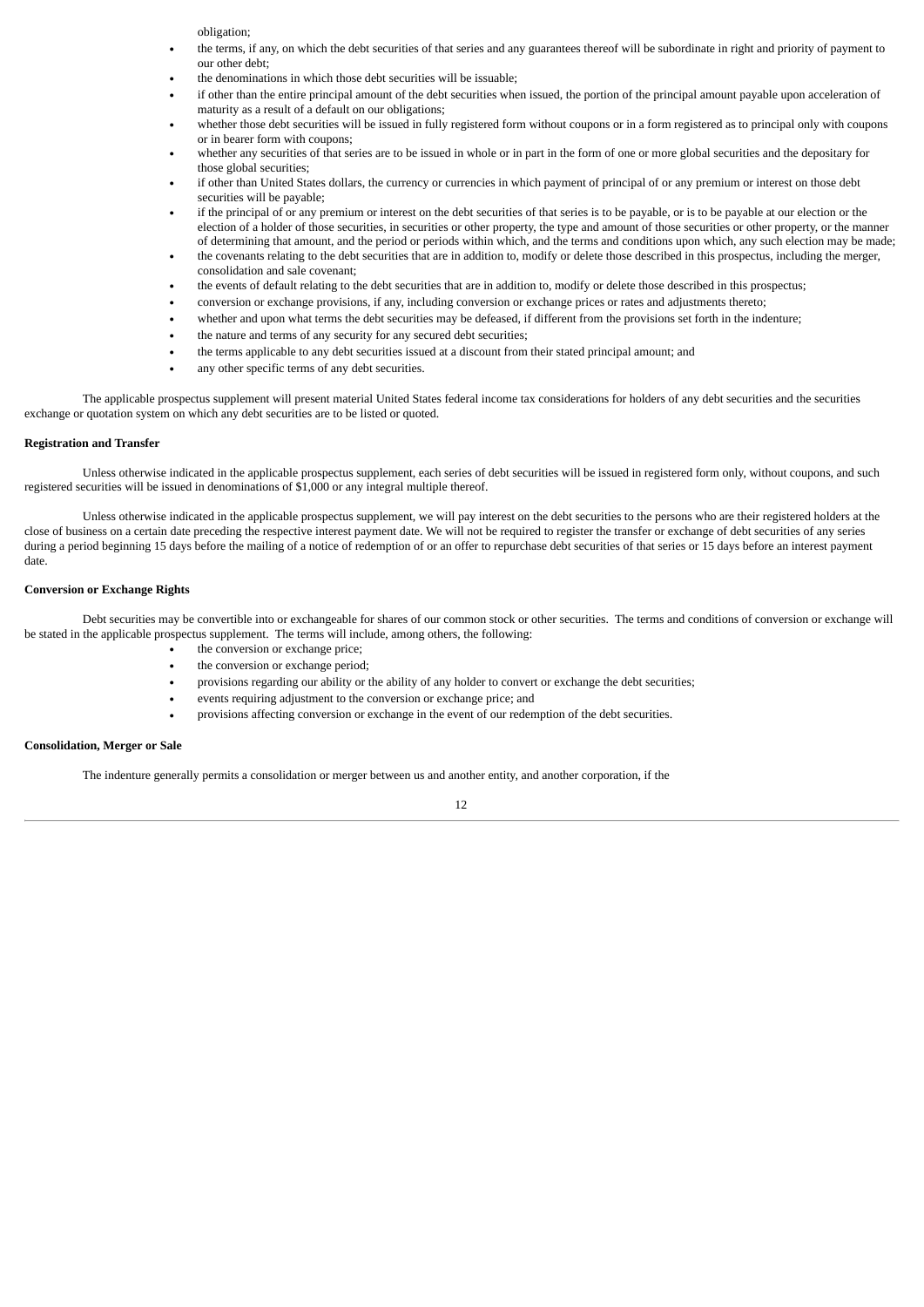surviving corporation meets certain limitations and conditions. Subject to these conditions, the indenture also permits the sale or transfer by us of all or substantially all of our property and assets. If this happens, the remaining or acquiring corporation shall assume all of our responsibilities and liabilities under the indenture including the payment of all amounts due on the debt securities and performance of the covenants in the indenture.

We are only permitted to consolidate or merge with or into any other corporation or sell all or substantially all of our assets according to the terms and conditions of the indenture, as indicated in the applicable prospectus supplement. The remaining or acquiring corporation will be substituted for us in the indenture with the same effect as if it had been an original party to the indenture. Thereafter, the successor corporation may exercise our rights and powers under any indenture, in our name or in its own name.

## **Redemption and Repurchase**

The debt securities may be redeemable at our option, may be subject to mandatory redemption pursuant to a sinking fund or otherwise, or may be subject to repurchase by us at the option of the holders, in each case upon the terms, at the times and at the prices set forth in the applicable prospectus supplement.

### **Events of Default**

The indenture provides that the following will be "events of default" with respect to any series of debt securities:

- failure to pay interest for 90 days after the date payment is due and payable;
- failure to pay principal or premium, if any, on any debt security when due, either at maturity, upon any redemption, by declaration or otherwise;
- failure to make sinking fund payments when due and continuance of such default for a period of 30 days;
- failure to perform other covenants for 90 days after notice of such default or breach and request for it to be remedied;
- events in bankruptcy, insolvency or reorganization relating to us; or
- any other event of default provided in the applicable officer's certificate, resolution of our board of directors or the supplemental indenture under which we issue a series of debt securities.

An event of default for a particular series of debt securities does not necessarily constitute an event of default for any other series of debt securities issued under the indenture. For each series of debt securities, any modifications to the above events of default will be described in the applicable prospectus supplement for those debt securities.

The indenture provides that if an event of default specified in the first, second, third, fourth or sixth bullets above occurs and is continuing, either the trustee or the holders of at least 25% in aggregate principal amount of the outstanding debt securities of that series may declare the principal amount of all those debt securities (or, in the case of discount securities or indexed securities, that portion of the principal amount as may be specified in the terms of that series) to be due and payable immediately. If an event of default specified in the fifth bullet above occurs and is continuing, then the principal amount of all those debt securities (or, in the case of discount securities or indexed securities, that portion of the principal amount as may be specified in the terms of that series) will be due and payable immediately, without any declaration or other act on the part of the trustee or any holder. In certain cases, the holders of a majority in principal amount of the outstanding debt securities of any series may, on behalf of holders of all those debt securities, waive any past default and consequences of such default.

The indenture imposes limitations on suits brought by holders of debt securities against us. Except for actions for payment of overdue principal or interest, no holder of debt securities of any series may institute any action against us under the indenture unless:

- the holder has previously given to the trustee written notice of a continuing default;
- the holders of at least 25% in principal amount of the outstanding debt securities of the affected series have requested that the trustee institute the action;
- the requesting holders have offered the trustee indemnity for the costs, expenses and liabilities that may be incurred by bringing the action;

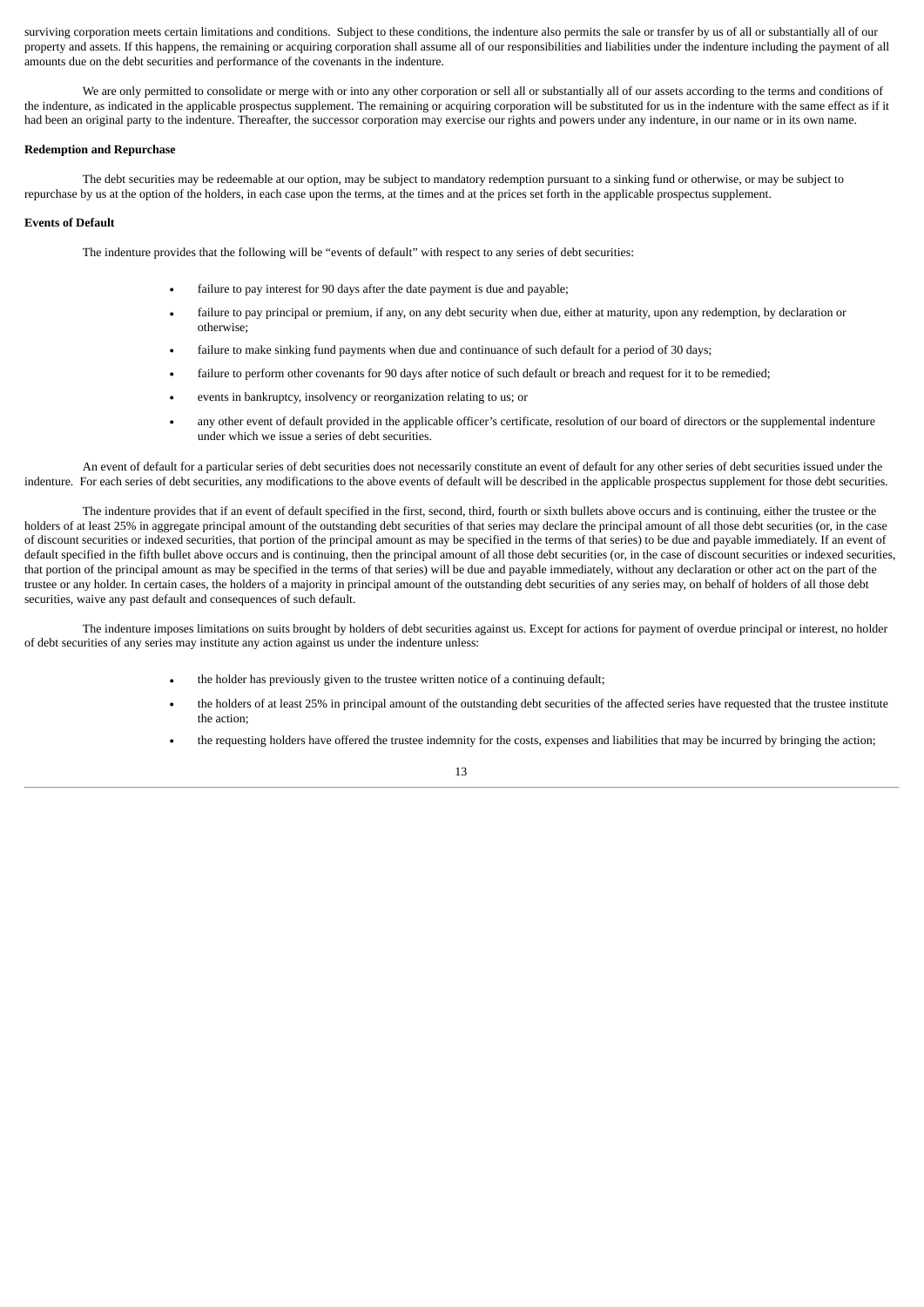- the trustee has not instituted the action within 90 days of the request and offer of indemnity; and
- the trustee has not received inconsistent direction by the holders of a majority in principal amount of the outstanding debt securities of the affected series.

We will be required to file annually with the trustee a certificate, signed by one of our officers, stating whether or not the officer knows of any default by us in the performance, observance or fulfillment of any condition or covenant of the indenture.

### **Discharge, Defeasance and Covenant Defeasance**

We can discharge or decrease our obligations under the indenture as stated below.

We may discharge obligations to holders of any series of debt securities that have not already been delivered to the trustee for cancellation and that have either become due and payable or are by their terms to become due and payable, or are scheduled for redemption, within one year. We may effect a discharge by irrevocably depositing with the trustee cash or government obligations denominated in the currency of the debt securities, as trust funds, in an amount certified to be enough to pay when due, whether at maturity, upon redemption or otherwise, the principal of, and any premium and interest on, the debt securities and any mandatory sinking fund payments.

Unless otherwise provided in the applicable prospectus supplement, we may also discharge certain of our obligations to holders of any series of debt securities at any time, which we refer to as defeasance. We may also be released from the obligations imposed by certain covenants of outstanding series of debt securities and provisions of the indenture, and we may omit to comply with those covenants without creating an event of default under the indenture, which we refer to as covenant defeasance. We may effect defeasance and covenant defeasance only if, among other things, we irrevocably deposit with the trustee cash or government obligations denominated in the currency of the debt securities, as trust funds, in an amount certified by a nationally recognized firm of independent certified accountants to be enough to pay at maturity, or upon redemption, the principal (including any mandatory sinking fund payments) of, and any premium and interest on, all outstanding debt securities of the series.

Although we may discharge or decrease our obligations under the indenture as described in the preceding paragraphs, we may not discharge certain enumerated obligations, including but not limited to, our duty to register the transfer or exchange of any series of debt securities, to replace any temporary, mutilated, destroyed, lost or stolen series of debt securities or to maintain an office or agency in respect of any series of debt securities.

### **Modification of the Indenture and Waivers**

The indenture provides that we and the trustee may enter into supplemental indentures without the consent of the holders of debt securities to, among other things:

- cure any ambiguity, defect, or inconsistency in the indenture or in the debt securities of any series;
- evidence the assumption by a successor entity of our obligations;
- provide for uncertificated debt securities in addition to or in place of certificated securities;
- add to the covenants, restrictions, conditions or provisions relating to us for the benefit of the holders of all or any series of debt securities (and if such covenants, restrictions, conditions or provisions are to be for the benefit of less than all series of debt securities, stating that such covenants, restrictions, conditions or provisions are expressly being included solely for the benefit of such series), to make the occurrence, or the occurrence and the continuance, of a default in any such additional covenants, restrictions, conditions or provisions an event of default, or to surrender any right or power in the indenture conferred upon us;
- add to, delete from, or revise the conditions, limitations, and restrictions on the authorized amount, terms, or purposes of issue, authentication, and delivery of debt securities, as set forth in the indenture;
- make any change that does not adversely affect the rights of any holder of any debt securities in any material respect;
- provide for the issuance of and establish the form and terms and conditions of the debt securities of any series as provided in the indenture, to establish the form of any certifications required to be furnished pursuant to the terms of the indenture or any series of debt securities, or to add to the rights of the holders of any series of debt securities<sup>.</sup>
- evidence and provide for the acceptance of appointment under the indenture by a successor trustee; and comply with any requirements of the SEC in connection with the qualification of the indenture under the Trust Indenture Act of 1939, as amended (the "Trust Indenture Act").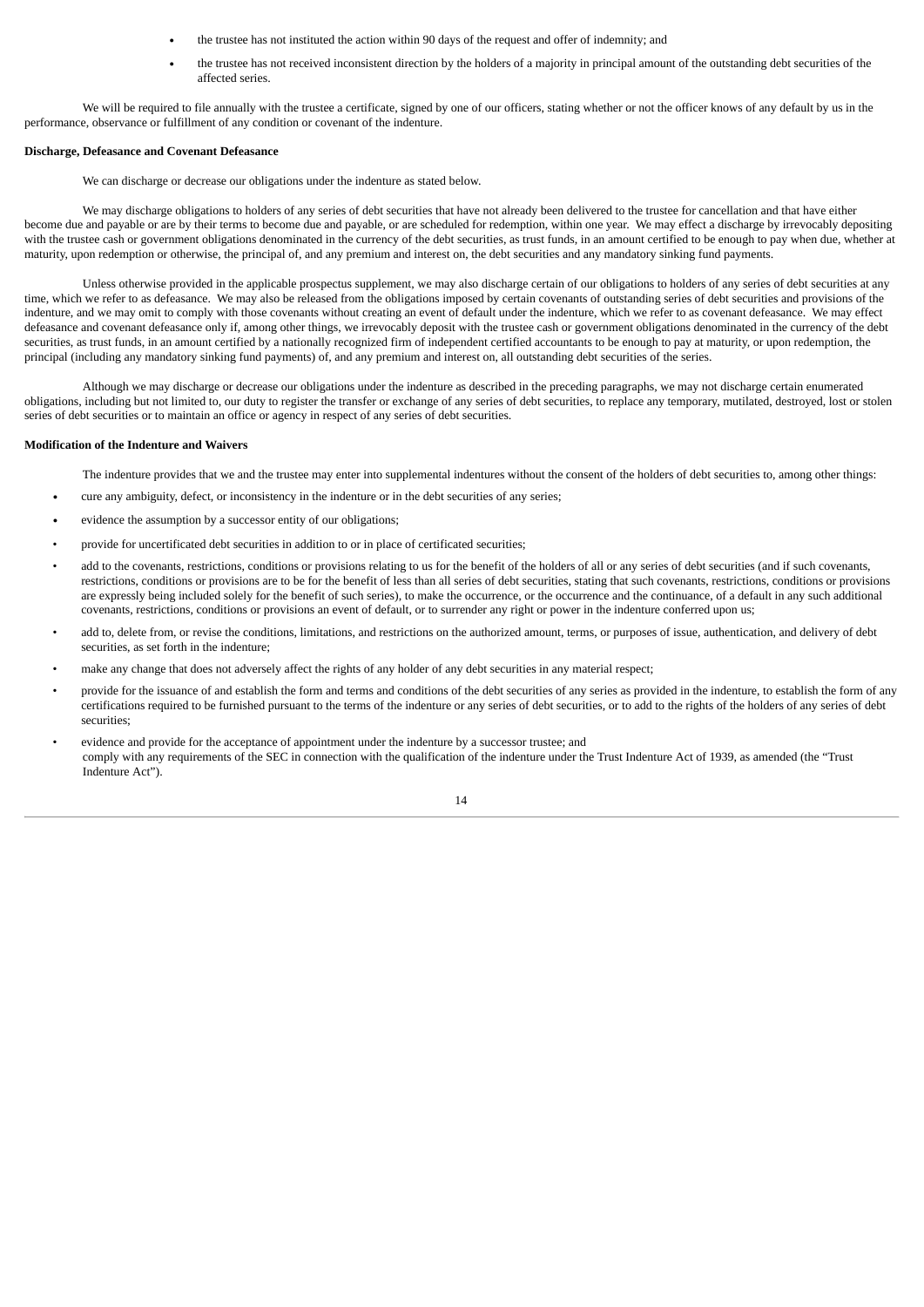Any provision of the indenture shall automatically be deemed to have been modified, eliminated or added to the extent required to be made as a result of an amendment to the Trust Indenture Act.

The indenture also provides that we and the trustee may, with the consent of the holders of not less than a majority in aggregate principal amount of debt securities of each series of debt securities affected by such supplemental indenture then outstanding, add any provisions to, or change in any manner, eliminate or modify in any way the provisions of, the indenture or any supplemental indenture or modify in any manner the rights of the holders of the debt securities. We and the trustee may not, however, without the consent of the holder of each outstanding debt security affected thereby:

- extend the fixed maturity of any debt security;
- reduce the principal amount of any debt security;
- reduce the rate or extend the time of payment of interest on any debt security;
- reduce any premium payable upon redemption of any debt security; or
- reduce the percentage of holders of debt securities of any series whose consent is required for any modification of the indenture or for waivers of compliance with or defaults under the indenture with respect to debt securities of that series.

The indenture provides that the holders of not less than a majority in aggregate principal amount of the then outstanding debt securities of any series, by notice to the trustee, may on behalf of the holders of the debt securities of that series waive any default and its consequences under the indenture except:

- a default in the payment of the principal of or premium or interest on any such debt security; or
- a default in respect of a covenant or provision of the indenture that cannot be modified or amended without the consent of the holder of each outstanding debt security of each series affected.

## **Global Securities**

The debt securities of a series may be issued in whole or in part in the form of one or more global securities that will be deposited with, or on behalf of, a depositary or nominee for a depositary identified in the applicable prospectus supplement. Global debt securities may be issued in either registered or bearer form and in either temporary or permanent form. Unless and until it is exchanged in whole or in part for individual certificates evidencing debt securities, a global debt security may not be transferred except as a whole:

- by the depository to a nominee of such depository;
- by a nominee of such depository to such depository or another nominee of such depository; or
- by such depository, or any such nominee to a successor of such depository, or a nominee of such successor.

The specific terms of the depository arrangement with respect to a series of global debt securities and certain limitations and restrictions relating to a series of global bearer securities will be described in the applicable prospectus supplement.

#### **Concerning the Trustee**

The indenture provides that in the event that the trustee resigns or is removed with respect to less than all series of debt securities outstanding under the indenture, there may be more than one trustee under the indenture. If there are different trustees for different series of debt securities under the indenture, each such trustee will be a trustee of a trust under the indenture separate and apart from the trust administered by any other trustee under the indenture. Except as otherwise indicated in this prospectus or any prospectus supplement, any action permitted to be taken by a trustee may be taken by such trustee only on the one or more series of debt securities for which it is the trustee under the indenture. Any trustee under the indenture may resign or be removed from one or more series of debt securities.

The indenture provides that, except during the continuance of an event of default, the trustee will perform only such duties as are specifically set forth in the indenture. During the existence of an event of default, the trustee will exercise those rights and powers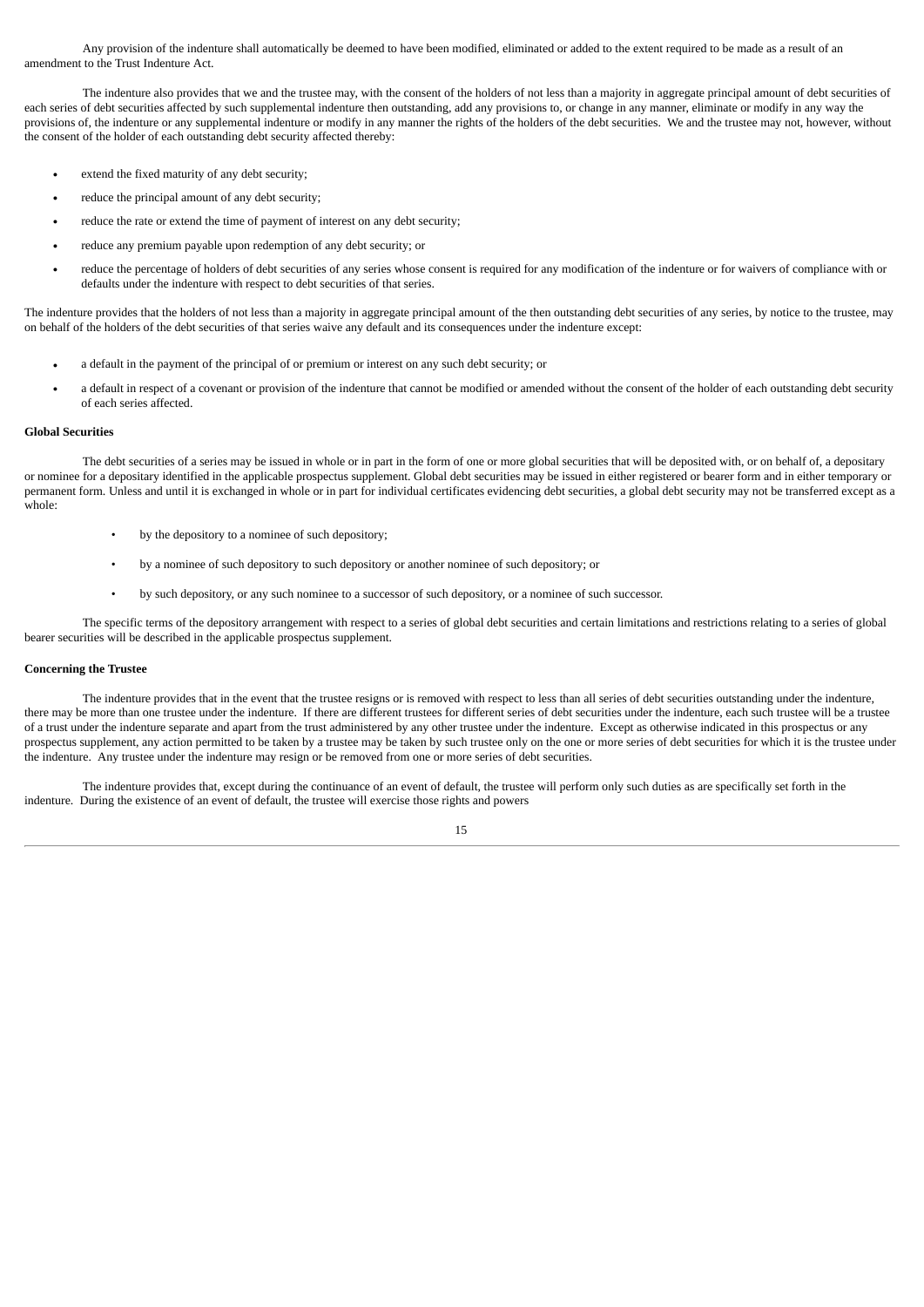vested in it under the indenture and use the same degree of care and skill in its exercise as a prudent person would exercise under the circumstances in the conduct of such person's own affairs.

The trustee may engage in other transactions with us. If the trustee acquires any conflicting interest relating to any duties concerning the debt securities, however, the trustee must eliminate the conflict or resign as trustee.

## **No Individual Liability of Incorporators, Stockholders, Officers or Directors**

The indenture provides that no past, present or future director, officer, stockholder or employee of ours, any of our affiliates, or any successor corporation, in their capacity as such, shall have any individual liability for any of our obligations, covenants or agreements under the debt securities or the indenture.

## **Governing Law**

The indenture is, and any debt securities will be, governed by, and construed in accordance with, the laws of the State of New York.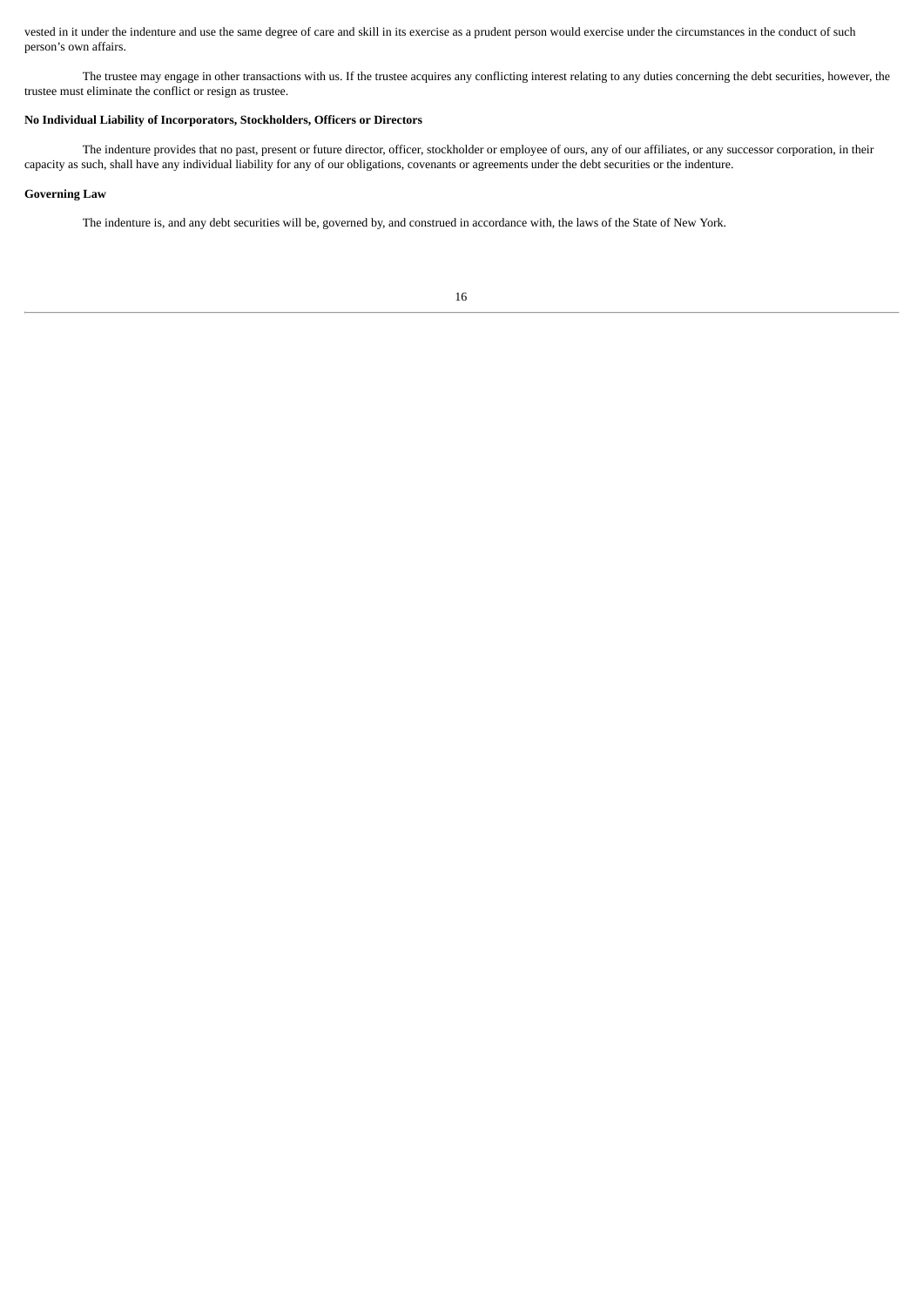## **DESCRIPTION OF PURCHASE CONTRACTS**

<span id="page-20-0"></span>We may issue purchase contracts, including contracts obligating holders to purchase from us, and for us to sell to holders, a specific or varying number of shares of common stock or preferred stock, depositary shares, warrants, or any combination of the above, at a future date or dates. Alternatively, the purchase contracts may obligate us to purchase from holders, and obligate holders to sell to us, a specific or varying number of shares of common stock or preferred stock, depositary shares, warrants, or any combination of the above. The price of the securities subject to the purchase contracts may be fixed at the time the purchase contracts are issued or may be determined by reference to a specific formula described in the purchase contracts. We may issue purchase contracts separately or as a part of units, each consisting of a purchase contract and one or more of the other securities described in this prospectus or securities of third parties, including U.S. Treasury securities, securing the holder's obligations under the purchase contract. If we issue a purchase contract as part of a unit, the applicable prospectus supplement will state whether the purchase contract will be separable from the other securities in the unit before the purchase contract settlement date. The purchase contracts may require us to make periodic payments to holders or vice versa and the payments may be unsecured or pre-funded on some basis. The purchase contracts may require holders to secure the holder's obligations in a manner specified in the applicable prospectus supplement, and in certain circumstances, we may deliver newly issued prepaid purchase contracts, often known as prepaid securities, upon release to a holder of any collateral securing such holder's obligations under the original purchase contract.

The applicable prospectus supplement will describe the terms of any purchase contracts in respect of which this prospectus is being delivered, including, to the extent applicable, the following:

- whether the purchase contracts obligate the holder or us to purchase or sell, or both purchase and sell, the securities subject to purchase under the purchase contract, and the nature and amount of each of those securities, or the method of determining those amounts;
- whether the purchase contracts are to be prepaid or not;
- whether the purchase contracts will be issued as part of a unit and, if so, the other securities comprising the unit;
- whether the purchase contracts are to be settled by delivery, or by reference or linkage to the value, performance, or level of the securities subject to purchase under the purchase contract;
- any acceleration, cancellation, termination, or other provisions relating to the settlement of the purchase contracts; and
- whether the purchase contracts will be issued in fully registered or global form.

<span id="page-20-1"></span>Material U.S. federal income tax consideration applicable to the purchase contracts will also be discussed in the applicable prospectus supplement.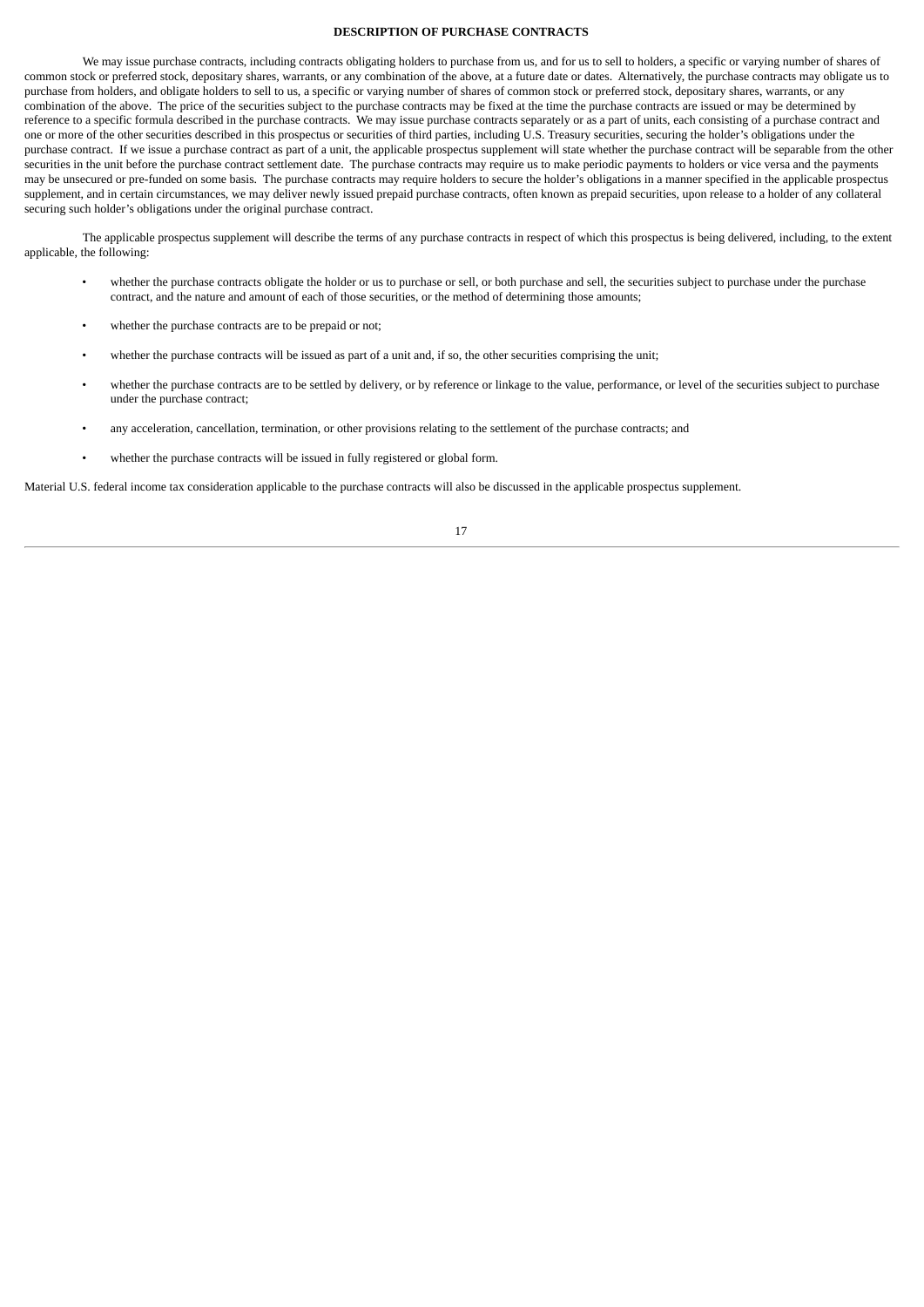## **DESCRIPTION OF RIGHTS**

We may issue rights to purchase common stock, preferred stock, depositary shares, debt securities or warrants that we may offer to our security holders. The rights may or may not be transferable by the persons purchasing or receiving the rights. In connection with any rights offering, we may enter into a standby underwriting or other arrangement with one or more underwriters or other persons pursuant to which such underwriters or other persons would purchase any offered securities remaining unsubscribed for after such rights offering. Each series of rights will be issued under a separate rights agent agreement to be entered into between us and a bank or trust company, as rights agent, that we will name in the applicable prospectus supplement. The rights agent will act solely as our agent in connection with the rights and will not assume any obligation or relationship of agency or trust for or with any holders of rights certificates or beneficial owners of rights.

The prospectus supplement relating to any rights that we offer will include specific terms relating to the offering, including, among other matters:

- the date of determining the security holders entitled to the rights distribution;
- the aggregate number of rights issued and the aggregate number of shares of common stock, preferred stock, depositary shares, debt securities or warrants purchasable upon exercise of the rights;
- the exercise price;
- the conditions to completion of the rights offering;
- the date on which the right to exercise the rights will commence and the date on which the rights will expire; and
- any applicable federal income tax considerations.

Each right would entitle the holder of the rights to purchase for cash the amount of shares of common stock, preferred stock, depositary shares or warrants at the exercise price set forth in the applicable prospectus supplement. Rights may be exercised at any time up to the close of business on the expiration date for the rights provided in the applicable prospectus supplement. After the close of business on the expiration date, all unexercised rights will become void.

<span id="page-21-0"></span>If less than all of the rights issued in any rights offering are exercised, we may offer any unsubscribed securities directly to persons other than our security holders, to or through agents, underwriters or dealers or through a combination of such methods, including pursuant to standby arrangements, as described in the applicable prospectus supplement.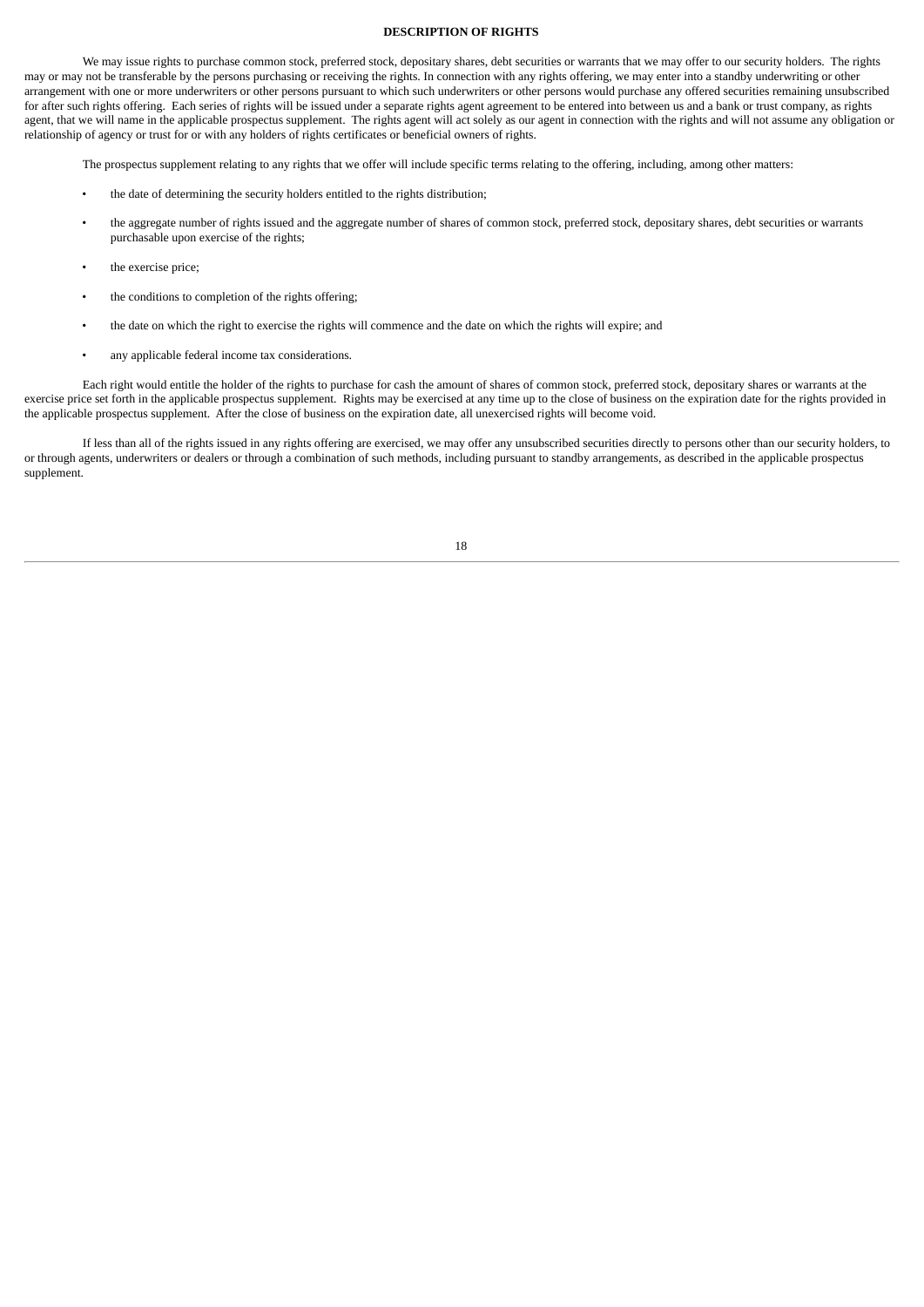## **DESCRIPTION OF UNITS**

The following description, together with the additional information we include in any applicable prospectus supplement, summarizes the material terms and provisions of the units that we may offer under this prospectus. Units may be offered independently or together with common stock, preferred stock, depositary shares, debt securities, purchase contracts, and/or warrants offered by any prospectus supplement, and may be attached to or separate from those securities.

While the terms we have summarized below will generally apply to any future units that we may offer under this prospectus, we will describe the particular terms of any series of units that we may offer in more detail in the applicable prospectus supplement. The terms of any units offered under a prospectus supplement may differ from the terms described below.

We will incorporate by reference into the registration statement of which this prospectus is a part the form of unit agreement, including a form of unit certificate, if any, that describes the terms of the series of units we are offering before the issuance of the related series of units. The following summaries of material provisions of the units and the unit agreements are subject to, and qualified in their entirety by reference to, all the provisions of the unit agreement applicable to a particular series of units. We urge you to read the applicable prospectus supplements related to the units that we sell under this prospectus, as well as the complete unit agreements that contain the terms of the units.

#### **General**

We may issue units consisting of common stock, preferred stock, depositary shares, debt securities, warrants, purchase contracts or any combination thereof. Each unit will be issued so that the holder of the unit is also the holder of each security included in the unit. Thus, the holder of a unit will have the rights and obligations of a holder of each included security. The unit agreement under which a unit is issued may provide that the securities included in the unit may not be held or transferred separately, at any time, or at any time before a specified date.

We will describe in the applicable prospectus supplement the terms of the series of units, including the following:

- the designation and terms of the units and of the securities comprising the units, including whether and under what circumstances those securities may be held or transferred separately;
- any provisions of the governing unit agreement that differ from those described below; and
- any provisions for the issuance, payment, settlement, transfer, or exchange of the units or of the securities comprising the units.

The provisions described in this section, as well as those described under "Description of Common Stock," "Description of Preferred Stock," "Description of Depositary Shares," "Description of Debt Securities," "Description of Warrants," "Description of Purchase Contracts" and "Description of Units" will apply to each unit and to any common stock, preferred stock, depositary share or warrant included in each unit, respectively.

#### **Issuance in Series**

We may issue units in such amounts and in such numerous distinct series as we determine.

### **Enforceability of Rights by Holders of Units**

Each unit agent will act solely as our agent under the applicable unit agreement and will not assume any obligation or relationship of agency or trust with any holder of any unit. A single bank or trust company may act as unit agent for more than one series of units. A unit agent will have no duty or responsibility in case of any default by us under the applicable unit agreement or unit, including any duty or responsibility to initiate any proceedings at law or otherwise, or to make any demand upon us. Any holder of a unit, without the consent of the related unit agent or the holder of any other unit, may enforce by appropriate legal action its rights as holder under any security included in the unit.

#### **Title**

<span id="page-22-0"></span>We, the unit agent, and any of their agents may treat the registered holder of any unit certificate as an absolute owner of the units evidenced by that certificate for any purposes and as the person entitled to exercise the rights attaching to the units so requested, despite any notice to the contrary.

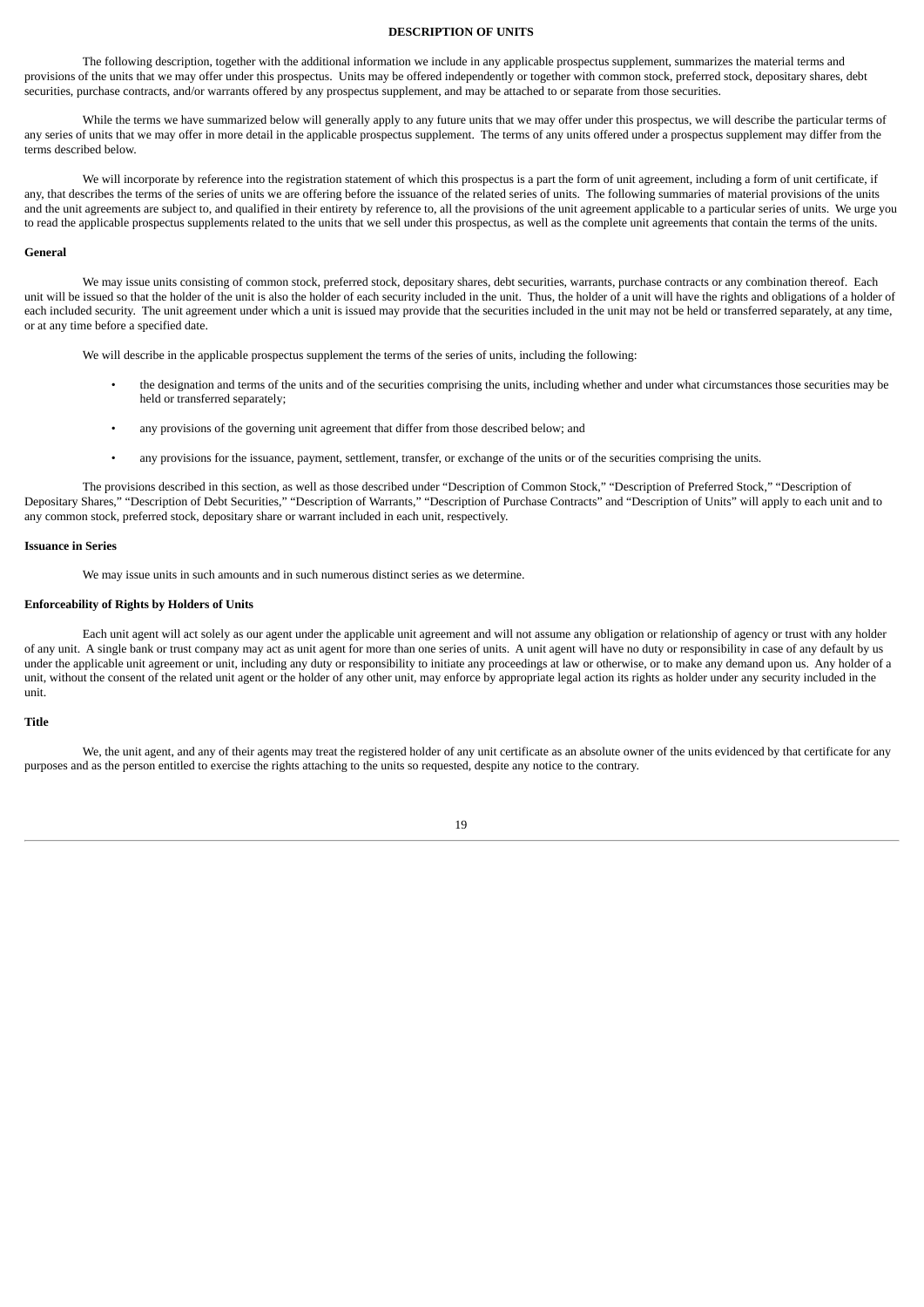## PLAN **OF DISTRIBUTION**

We may sell the securities being offered hereby in one or more of the following ways from time to time:

- through agents to the public or to investors;
- to one or more underwriters or dealers for resale to the public or to investors;
- in "at the market offerings," within the meaning of Rule 415(a)(4) of the Securities Act of 1933, as amended, to or through a market maker or into an existing trading market, or an exchange or otherwise;
- directly to investors in privately negotiated transactions; or
- through a combination of these methods of sale.

The securities that we distribute by any of these methods may be sold, in one or more transactions, at:

- a fixed price or prices, which may be changed;
- market prices prevailing at the time of sale;
- prices related to prevailing market prices; or
- negotiated prices.

We will set forth in a prospectus supplement the terms of the offering of our securities, including:

- the name or names of any agents or underwriters;
- the purchase price of our securities being offered and the proceeds we will receive from the sale;
- any over-allotment options under which underwriters may purchase additional securities from us;
- any agency fees or underwriting discounts and commissions and other items constituting agents' or underwriters' compensation;
- the public offering price;
- any discounts or concessions allowed or reallowed or paid to dealers; and
- any securities exchanges on which such common stock may be listed.

### **Underwriters**

Underwriters, dealers and agents that participate in the distribution of the securities may be underwriters as defined in the Securities Act and any discounts or commissions they receive from us and any profit on their resale of the securities may be treated as underwriting discounts and commissions under the Securities Act. We will identify in the applicable prospectus supplement any underwriters, dealers or agents and will describe their compensation. We may have agreements with the underwriters, dealers and agents to indemnify them against specified civil liabilities, including liabilities under the Securities Act. Underwriters, dealers and agents may engage in transactions with or perform services for us or our subsidiaries in the ordinary course of their businesses.

If we use underwriters for a sale of securities, the underwriters will acquire the securities for their own account. The underwriters may resell the securities in one or more transactions, including negotiated transactions, at a fixed public offering price or at varying prices determined at the time of sale. The obligations of the underwriters to purchase the securities will be subject to the conditions set forth in the applicable underwriting agreement. The underwriters will be obligated to purchase all the securities offered if they purchase any of the securities offered. We may change from time to time any initial public offering price and any discounts or concessions the underwriters allow or reallow or pay to dealers. We may use underwriters with whom we have a material relationship. We will describe in the prospectus supplement naming the underwriters the nature of any such relationship.

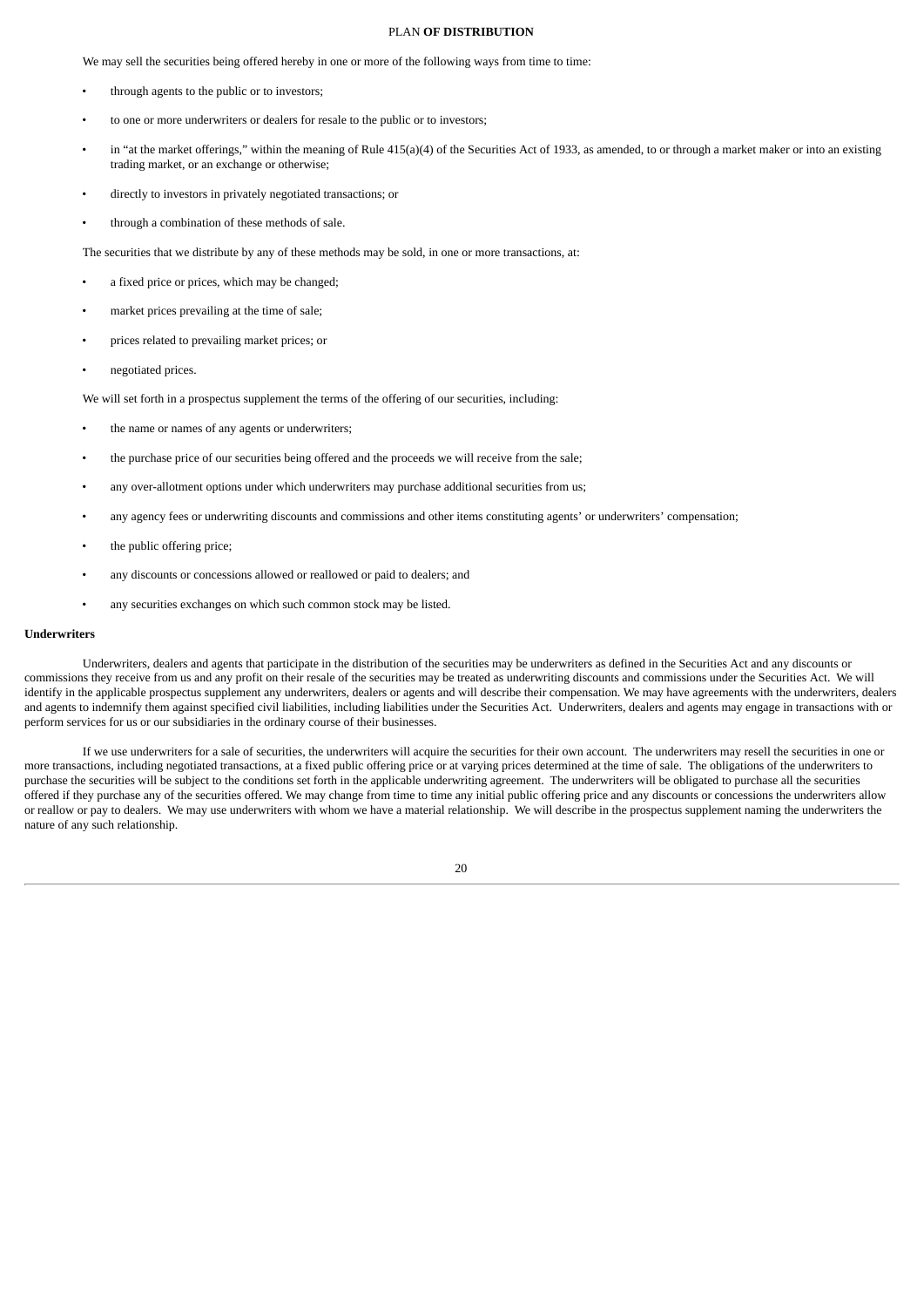If indicated in the applicable prospectus supplement, we will authorize underwriters or other persons acting as our agents to solicit offers by particular institutions to purchase securities from us at the public offering price set forth in such prospectus supplement pursuant to delayed delivery contracts providing for payment and delivery on the date or dates stated in such prospectus supplement. Each delayed delivery contract will be for an amount no less than, and the aggregate principal amounts of securities sold under delayed delivery contracts shall be not less nor more than, the respective amounts stated in the applicable prospectus supplement. Institutions with which such contracts, when authorized, may be made include commercial and savings banks, insurance companies, pension funds, investment companies, educational and charitable institutions and others, but will in all cases be subject to our approval. The obligations of any purchaser under any such contract will be subject to the conditions that (a) the purchase of the securities shall not at the time of delivery be prohibited under the laws of any jurisdiction in the United States to which the purchaser is subject, and (b) if the securities are being sold to underwriters, we shall have sold to the underwriters the total principal amount of the securities less the principal amount thereof covered by the contracts. The underwriters and such other agents will not have any responsibility in respect of the validity or performance of such contracts.

## **Agents**

We may designate agents who agree to use their reasonable efforts to solicit purchases for the period of their appointment or to sell securities on a continuing basis.

#### **Direct Sales**

We may also sell securities directly to one or more purchasers without using underwriters or agents.

## **Trading Markets and Listing of Securities**

Unless otherwise specified in the applicable prospectus supplement, each class or series of securities will be a new issue with no established trading market, other than our common stock, which is traded on the Nasdaq Global Select Market. We may elect to list any other class or series of securities on any exchange, but we are not obligated to do so. It is possible that one or more underwriters may make a market in a class or series of securities, but the underwriters will not be obligated to do so and may discontinue any market making at any time without notice. We cannot give any assurance as to the liquidity of the trading market for any of the securities.

#### **Stabilization Activities**

In connection with an offering, an underwriter may purchase and sell securities in the open market. These transactions may include short sales, stabilizing transactions and purchases to cover positions created by short sales. Shorts sales involve the sale by the underwriters of a greater number of securities than they are required to purchase in the offering. "Covered" short sales are sales made in an amount not greater than the underwriters' option to purchase additional securities from us, if any, in the offering. If the underwriters have an over-allotment option to purchase additional securities from us, the underwriters may close out any covered short position by either exercising their over-allotment option or purchasing securities in the open market. In determining the source of securities to close out the covered short position, the underwriters may consider, among other things, the price of securities available for purchase in the open market as compared to the price at which they may purchase securities through the over-allotment option. "Naked" short sales are any sales in excess of such option or where the underwriters do not have an over-allotment option. The underwriters must close out any naked short position by purchasing securities in the open market. A naked short position is more likely to be created if the underwriters are concerned that there may be downward pressure on the price of the securities in the open market after pricing that could adversely affect investors who purchase in the offering.

<span id="page-24-0"></span>Accordingly, to cover these short sales positions or to otherwise stabilize or maintain the price of the securities, the underwriters may bid for or purchase securities in the open market and may impose penalty bids. If penalty bids are imposed, selling concessions allowed to syndicate members or other broker-dealers participating in the offering are reclaimed if securities previously distributed in the offering are repurchased, whether in connection with stabilization transactions or otherwise. The effect of these transactions may be to stabilize or maintain the market price of the securities at a level above that which might otherwise prevail in the open market. The impositions of a penalty bid may also effect the price of the securities to the extent that it discourages resale of the securities. The magnitude or effect of any stabilization or other transactions is uncertain. These transactions may be effected on the Nasdaq Global Select Market or otherwise and, if commenced, may be discontinued at any time.

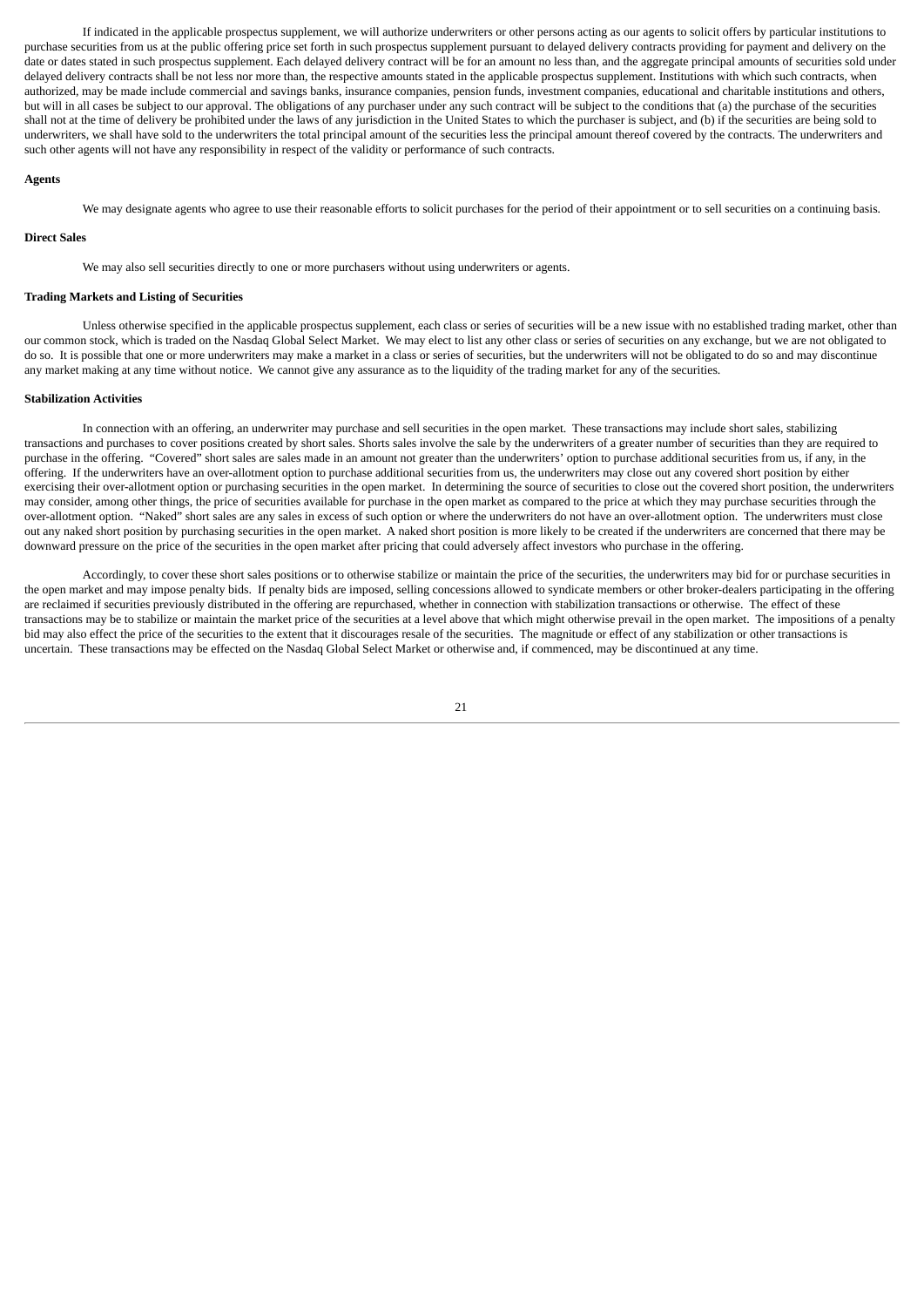## **EXPERTS**

The consolidated financial statements of Destination XL Group, Inc. as of February 1, 2020 and February 2, 2019 and for each of the years in the three-year period ending February 1, 2020, and management's assessment of the effectiveness of internal control over financial reporting as of February 1, 2020, have been incorporated by reference herein and in the registration statement in reliance upon the reports of KPMG LLP, independent registered public accounting firm, incorporated by reference herein, and upon the authority of said firm as experts in accounting and auditing. The audit report covering the February 1, 2020 consolidated financial statements refers to a change in the method of accounting for leases as of February 3, 2019 due to the adoption of Accounting Standards Update 2016-12, Leases (Topic 842) and Accounting Standards Update 2018-11, Leases (Topic 842): Targeted Improvements.

#### **LEGAL MATTERS**

<span id="page-25-0"></span>Certain legal matters, including the legality of the securities offered, will be passed upon for us by our counsel, Greenberg Traurig, LLP, Boston, Massachusetts. If the securities are distributed in an underwritten offering, certain legal matters will be passed upon for the underwriters by counsel identified in the applicable prospectus supplement.

## **WHERE YOU CAN FIND MORE INFORMATION**

<span id="page-25-1"></span>We file annual, quarterly and current reports, proxy statements and other information with the SEC. Our SEC filings are available to the public over the Internet at the SEC's website at *http://www.sec.gov*. The SEC's website contains reports, proxy and information statements and other information regarding issuers, such as us, that file electronically with the SEC. The reports and other information filed by us with the SEC are also available at our website, *https://investor.dxl.com/investor-relations.* Information contained on our website or that can be accessed through our website is not incorporated by reference into this prospectus or any prospectus supplement and should not be considered to be part of this prospectus or any prospectus supplement.

This prospectus is part of a registration statement that we filed with the SEC. The registration statement contains more information than this prospectus regarding us and our common stock, including certain exhibits and schedules. You can obtain a copy of the registration statement from the SEC's Internet site.

## **INCORPORATION OF CERTAIN DOCUMENTS BY REFERENCE**

<span id="page-25-2"></span>The SEC allows us to "incorporate" into this prospectus information that we file with the SEC in other documents. This means that we can disclose important information to you by referring to other documents that contain that information. Any information that we incorporate by reference is considered part of this prospectus. The documents and reports that we list below are incorporated by reference into this prospectus. Statements contained in documents that we file with the SEC and that are incorporated by reference in this prospectus will automatically update and supersede information contained in this prospectus, including information in previously filed documents or reports that have been incorporated by reference in this prospectus, to the extent the new information differs from or is inconsistent with the old information.

We have filed the following documents with the SEC. These documents are incorporated herein by reference as of their respective dates of filing:

- (1) Our Annual Report on [Form](http://www.sec.gov/Archives/edgar/data/813298/000156459020011796/dxlg-10k_20200201.htm) 10-K for the fiscal year ended February 1, 2020, as amended by the Form [10-K/A](http://www.sec.gov/Archives/edgar/data/813298/000156459020027797/dxlg-10ka_20200201.htm) filed on June 1, 2020;
- (2) Our Quarterly Report on [Form](http://www.sec.gov/Archives/edgar/data/813298/000156459020028350/dxlg-10q_20200502.htm) 10-Q for the quarter ended May 2, 2020;
- (3) Our Current Reports on Form 8-K filed with the SEC on [February](http://www.sec.gov/Archives/edgar/data/813298/000156459020004694/dxlg-8k_20200213.htm) 14, 2020, [March](http://www.sec.gov/Archives/edgar/data/0000813298/000156459020014091/dxlg-8k_20200327.htm) 23, 2020, March 30, 2020 and [April](http://www.sec.gov/Archives/edgar/data/0000813298/000156459020016963/dxlg-8k_20200409.htm) 16, 2020; and
- (4) The description of our common stock contained in our Registration Statement on Form 8-A filed on May 27, 1987, and any amendments or reports filed for the purpose of updating that description.

In addition, we also incorporate by reference all documents and reports which we file pursuant to Section 13(a), 13(c), 14 or 15(d) of the Exchange Act (i) after the date of the initial registration statement and prior to the effectiveness of the registration statement and (ii) after the date of this prospectus and prior to the termination of the offering of the securities under this Registration Statement (except in each case for the information contained in such documents that is deemed to be "furnished" and not "filed").

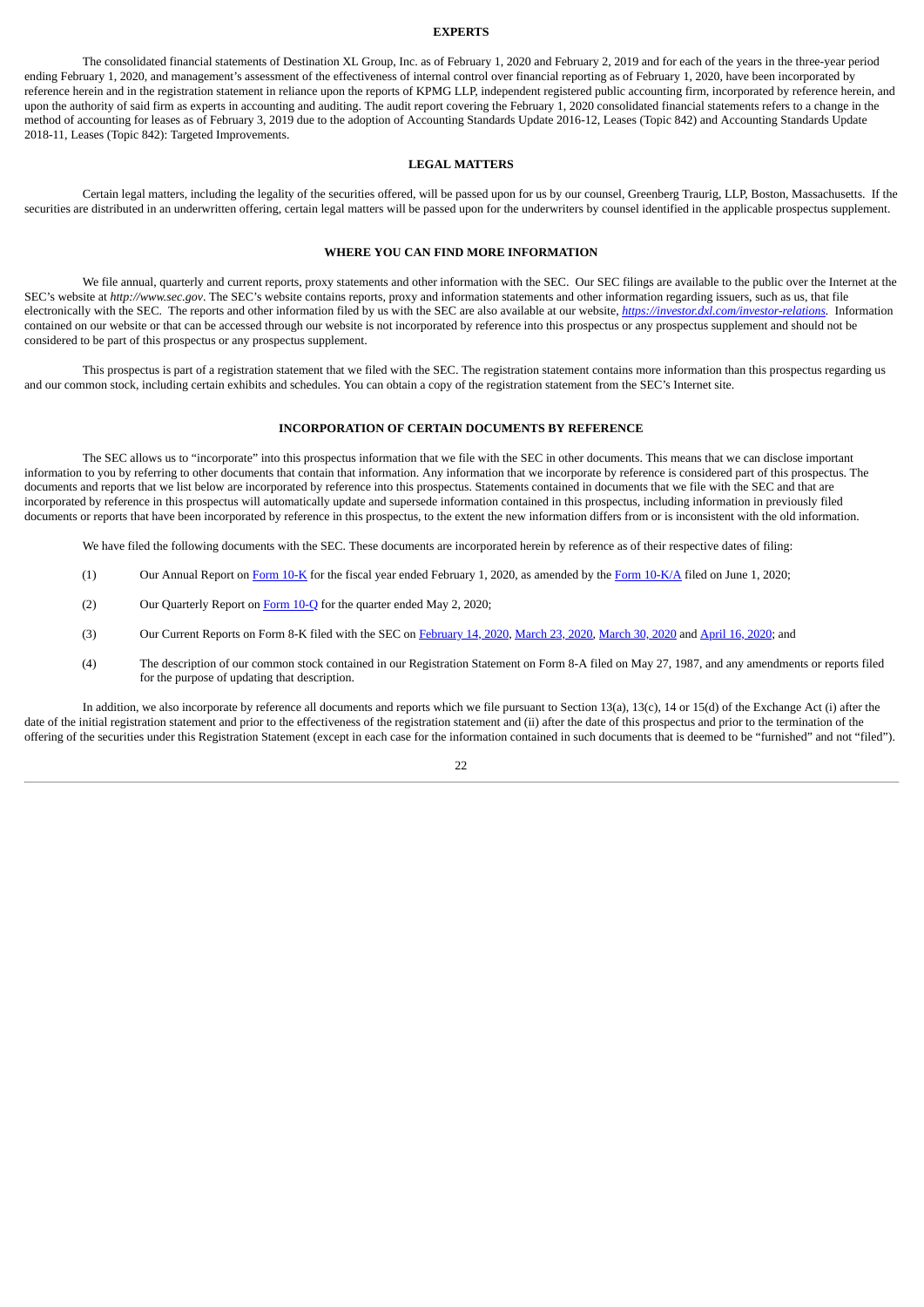You may request a copy of these documents, which will be provided to you at no cost, by contacting:

### Destination XL Group, Inc. 555 Turnpike Street Canton, MA 02021 Attn: Corporate Secretary (781) 828-9300

You should rely only on the information contained in this prospectus, including information incorporated by reference as described above, or any prospectus supplement that we have specifically referred you to. We have not authorized anyone else to provide you with different information. You should not assume that the information in this prospectus or any prospectus supplement is accurate as of any date other than the date on the front of those documents or that any document incorporated by reference is accurate as of any date other than its filing date. You should not consider this prospectus to be an offer or solicitation relating to the securities in any jurisdiction in which such an offer or solicitation relating to the securities is not authorized. Furthermore, you should not consider this prospectus to be an offer or solicitation relating to the securities if the person making the offer or solicitation is not qualified to do so, or if it is unlawful for you to receive such an offer or solicitation.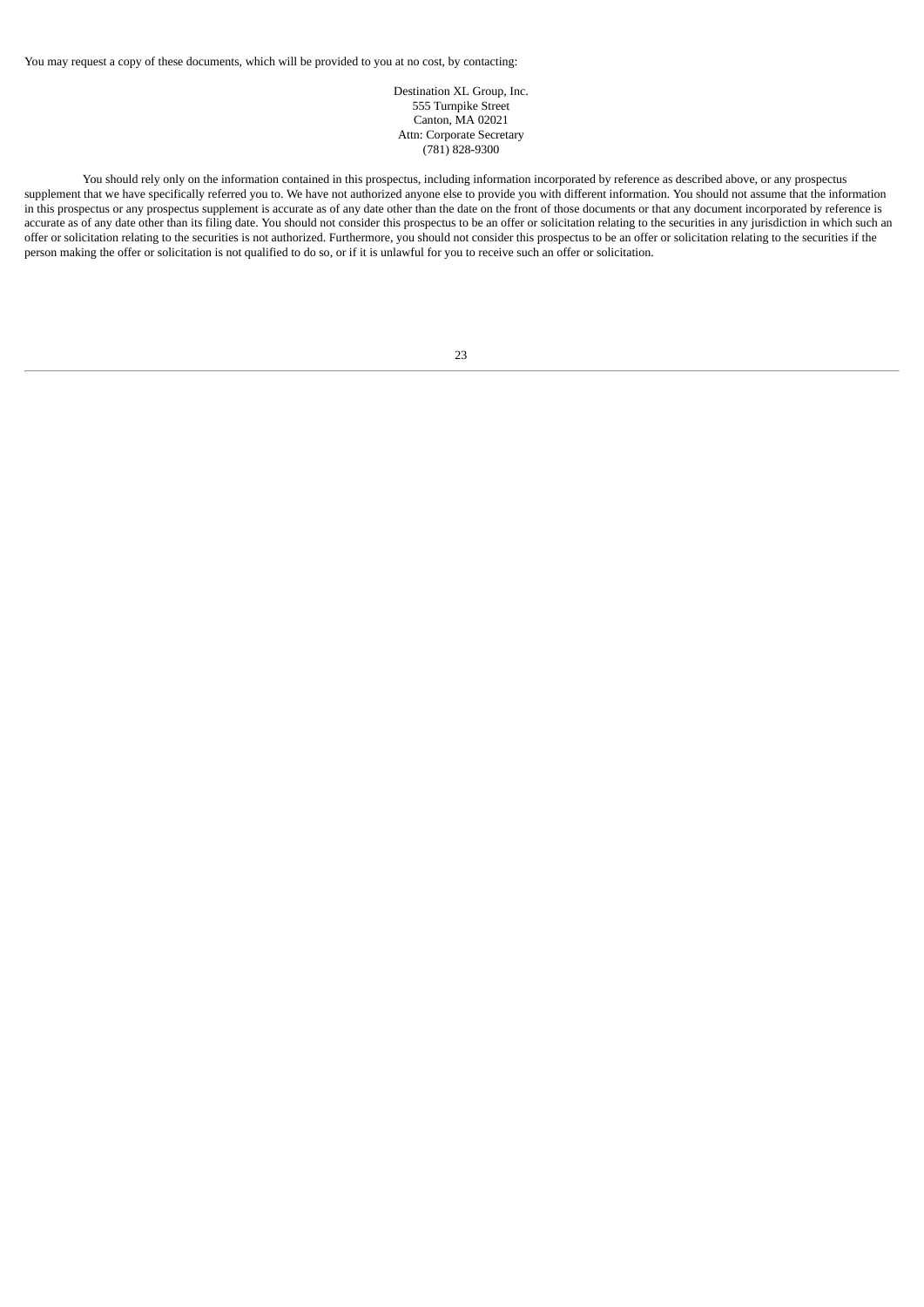## **PART II**

## **INFORMATION NOT REQUIRED IN PROSPECTUS**

## **Item 14. Other Expenses of Issuance and Distribution.**

The expenses in connection with the issuance and distribution of the securities being registered are set forth in the following table (all amounts except the registration fee are estimated):

| SEC registration fee             | \$3,245 |
|----------------------------------|---------|
| Legal fees and expenses          | *       |
| Accounting fees and expenses     | $*$     |
| Printing fees and expenses       | $*$     |
| Transfer agent fees and expenses | *       |
| Miscellaneous expenses           | $*$     |
|                                  |         |
| <b>Total Expenses</b>            | $*$     |

\* Estimated expenses are not presently known. The foregoing sets forth the general categories of expenses (other than underwriting discounts and commissions) that we anticipate we will incur in connection with the offering of securities under this Registration Statement. An estimate of the aggregate expenses in connection with the issuance and distribution of the securities being offered will be included in the applicable prospectus supplement.

#### **Item 15. Indemnification of Directors and Officers.**

Section 145 of the Delaware General Corporation Law ("DGCL") empowers a Delaware corporation to indemnify any persons who are, or are threatened to be made, parties to any threatened, pending or completed legal action, suit or proceeding, whether civil, criminal, administrative, or investigative (other than an action by or in the right of such corporation), by reason of the fact that such person was an officer or director of such corporation, or is or was serving at the request of such corporation as a director, officer, employee, or agent of another corporation or enterprise. The indemnity may include expenses (including attorneys' fees), judgments, fines, and amounts paid in settlement actually and reasonably incurred by such person in connection with such action, suit, or proceeding, provided that such officer or director acted in good faith and in a manner he reasonably believed to be in or not opposed to the corporation's best interests, and, for criminal proceedings, had no reasonable cause to believe his conduct was illegal. A Delaware corporation may indemnify officers and directors in an action by or in the right of the corporation under the same conditions, except that no indemnification is permitted without judicial approval if the officer or director is adjudged to be liable to the corporation in the performance of his duty. Where an officer or director is successful on the merits or otherwise in the defense of any action referred to above, the corporation must indemnify him against the expenses which such officer or director actually and reasonably incurred.

Our certificate of incorporation and bylaws provide that we will indemnify, to the fullest extent permitted by the DGCL, each director or officer of our company, whom we refer to as an "Indemnitee." Such indemnification includes payment by us, in advance of the final disposition of a civil or criminal action, suit, or proceeding, of expenses incurred by a director or officer in defending such action, suit, or proceeding upon receipt of any undertaking by or on behalf of such director or officer to repay such payment if it is ultimately determined that he or she is not entitled to be indemnified by us.

Under Delaware law, to the extent that an Indemnitee is successful on the merits in defense of a suit or proceeding brought against him or her by reason of the fact that he or she is or was a director, officer, or agent of our company, or serves or served any other enterprise or organization at the request of our company, we shall indemnify him or her against expenses (including attorneys' fees) actually and reasonably incurred in connection with such action.

If unsuccessful in defense of a third-party civil suit or a criminal suit, or if such a suit is settled, an Indemnitee may be indemnified under Delaware law against both (i) expenses, including attorney's fees, and (ii) judgments, fines, and amounts paid in settlement if he or she acted in good faith and in a manner he or she reasonably believed to be in, or not opposed to, the best interests of our company, and, with respect to any criminal action, had no reasonable cause to believe his or her conduct was unlawful.

If unsuccessful in defense of a suit brought by or in the right of our company, where the suit is settled, an Indemnitee may be indemnified under Delaware law only against expenses (including attorneys' fees) actually and reasonably incurred in the defense or settlement of the suit if he or she acted in good faith and in a manner he or she reasonably believed to be in, or not opposed to, the best interests of our company except that if the Indemnitee is adjudged to be liable for negligence or misconduct in the performance of his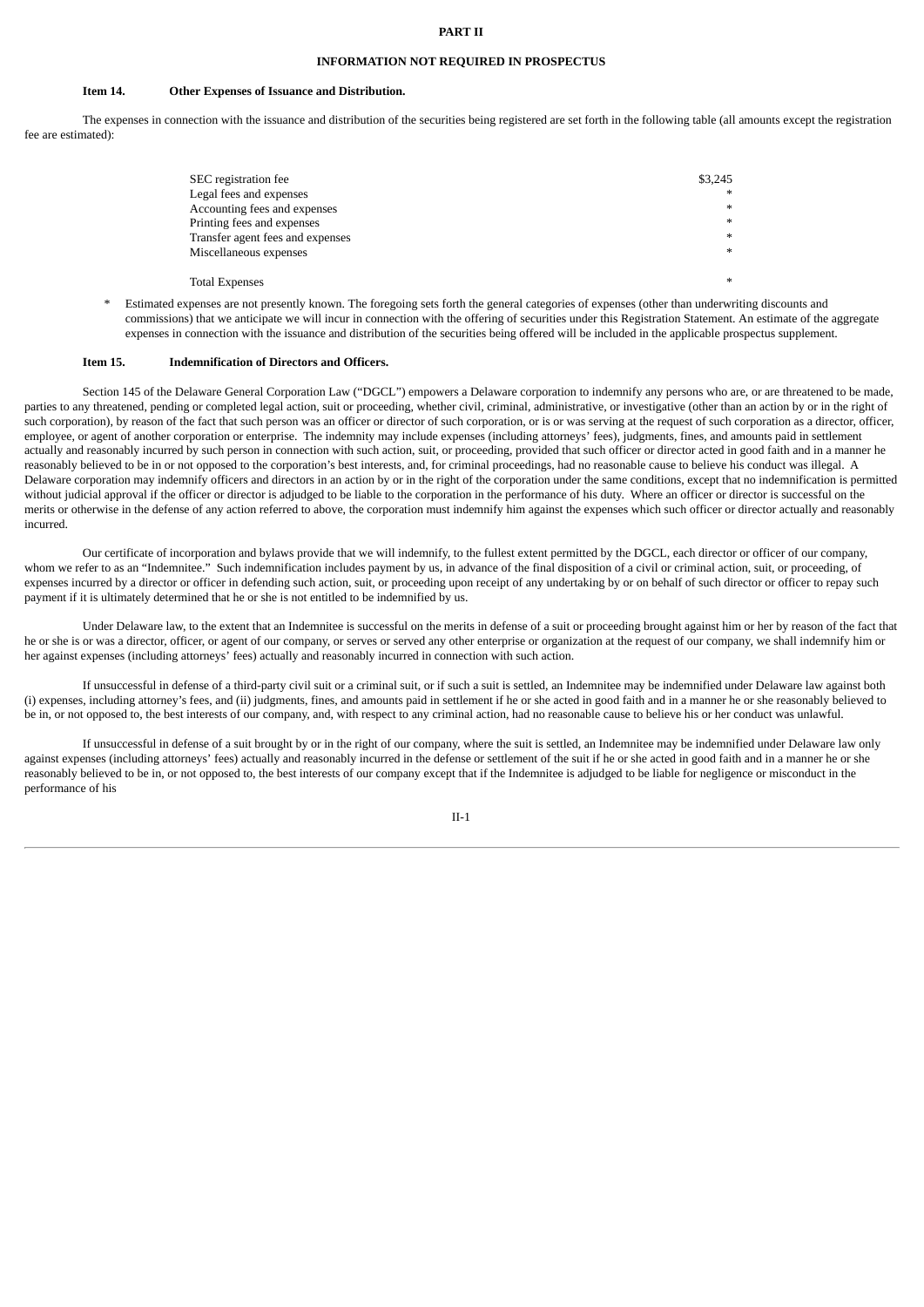or her duty to our company, he or she cannot be made whole even for expenses unless a court determines that he or she is fully and reasonably entitled to indemnification for such expenses.

Also under Delaware law, expenses incurred by an officer or director in defending a civil or criminal action, suit, or proceeding may be paid by our company in advance of the final disposition of the suit, action, or proceeding upon receipt of an undertaking by or on behalf of the officer or director to repay such amount if it is ultimately determined that he or she is not entitled to be indemnified by our company. We may also advance expenses incurred by other employees and agents of our company upon such terms and conditions, if any, that our board of directors of the registrant deems appropriate.

Reference is made to "Undertakings," below, for the registrant's undertakings in this Registration Statement with respect to indemnification of liabilities arising under the Securities Act of 1933, as amended.

## **Item 16. Exhibits.**

The exhibits listed in the Exhibit Index below are filed as part of this Registration Statement.

### **Item 17. Undertakings.**

The undersigned Registrant hereby undertakes:

- (1) To file, during any period in which offers or sales are being made, a post-effective amendment to this Registration Statement:
	- (i) To include any prospectus required by Section 10(a)(3) of the Securities Act of 1933, as amended (the "Securities Act");
	- (ii) To reflect in the prospectus any facts or events arising after the effective date of this Registration Statement (or the most recent post-effective amendment thereof) which, individually or in the aggregate, represent a fundamental change in the information set forth in this Registration Statement. Notwithstanding the foregoing, any increase or decrease in the volume of securities offered (if the total dollar value of securities offered would not exceed that which was registered) and any deviation from the low or high end of the estimated maximum offering range may be reflected in the form of prospectus filed with the Commission pursuant to Rule 424(b) if, in the aggregate, the changes in volume and price represent no more than 20 percent change in the maximum aggregate offering price set forth in the "Calculation of Registration Fee" table in the effective Registration Statement; and
	- (iii) To include any material information with respect to the plan of distribution not previously disclosed in this Registration Statement or any material change to such information in this Registration Statement;

*provided, however*, that paragraphs (1)(i), (1)(ii) and (1)(iii) do not apply if the information required to be included in a post-effective amendment by those paragraphs is contained in periodic reports filed with or furnished to the Commission by the Registrant pursuant to Section 13 or Section 15(d) of the Securities Exchange Act of 1934, as amended (the "Exchange Act"), that are incorporated by reference in this Registration Statement, or is contained in a form of prospectus filed pursuant to Rule 424(b) that is part of the Registration Statement.

(2) That, for the purposes of determining any liability under the Securities Act, each such post-effective amendment shall be deemed to be a new registration statement relating to the securities offered therein, and the offering of such securities at the time shall be deemed to be the initial *bona fide* offering thereof.

(3) To remove from registration by means of a post-effective amendment any of the securities being registered which remain unsold at the termination of the offering.

(4) That, for the purpose of determining liability under the Securities Act to any purchaser:

(i) Each prospectus filed by the Registrant pursuant to Rule 424(b)(3) shall be deemed to be part of the registration statement as of the date the filed prospectus was deemed part of and included in the registration statement; and

(ii) Each prospectus required to be filed pursuant to Rule 424(b)(2), (b)(5), or (b)(7) as part of a registration statement in reliance on Rule 430B relating to an offering made pursuant to Rule  $415(a)(1)(i)$ , (vii), or (x) for the purpose of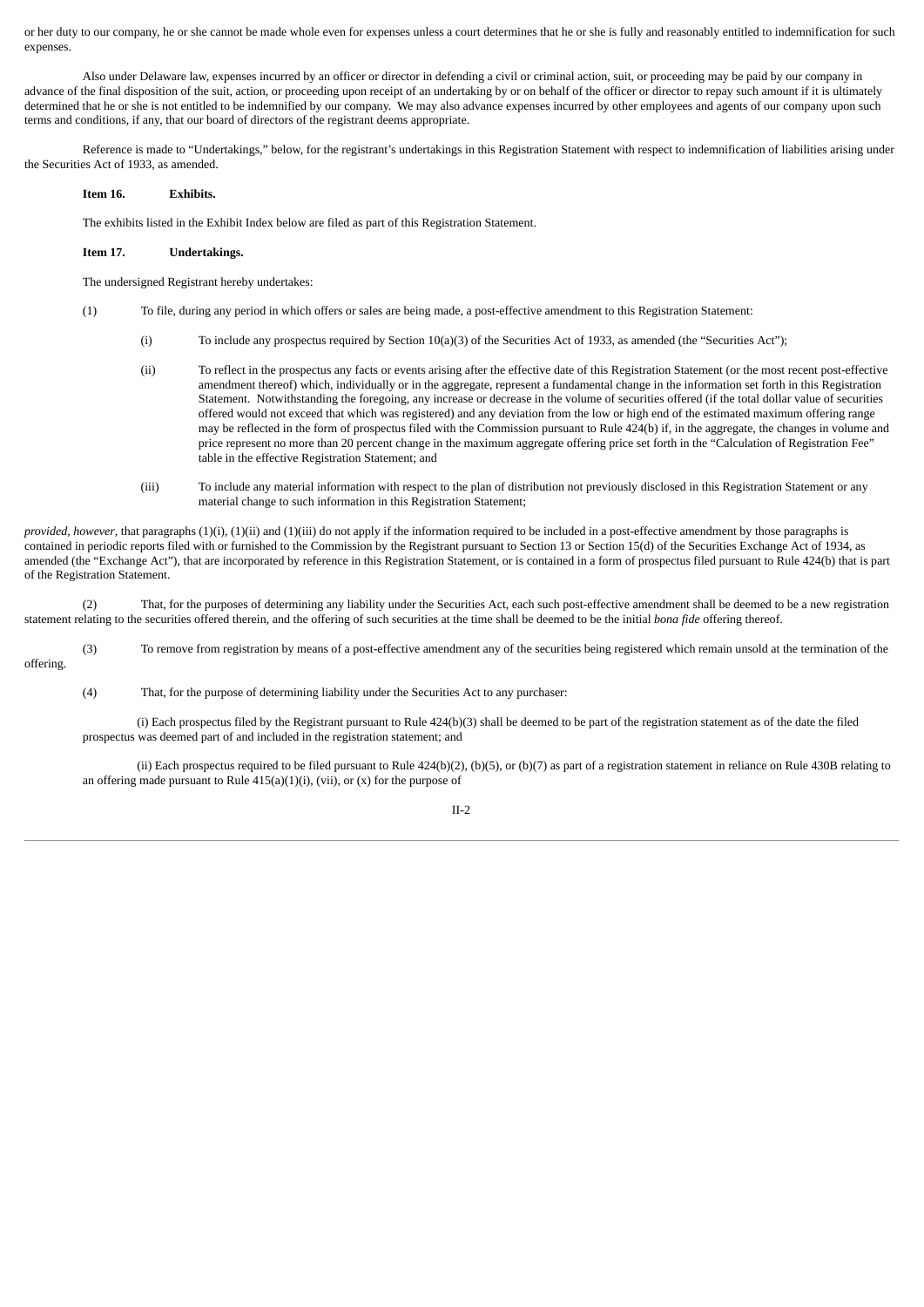providing the information required by section 10(a) of the Securities Act of 1933 shall be deemed to be part of and included in the registration statement as of the earlier of the date such form of prospectus is first used after effectiveness or the date of the first contract of sale of securities in the offering described in the prospectus. As provided in Rule 430B, for liability purposes of the issuer and any person that is at that date an underwriter, such date shall be deemed to be a new effective date of the registration statement relating to the securities in the registration statement to which that prospectus relates, and the offering of such securities at that time shall be deemed to be the initial *bona fide* offering thereof. *Provided, however*, that no statement made in a registration statement or prospectus that is part of the registration statement or made in a document incorporated or deemed incorporated by reference into the registration statement or prospectus that is part of the registration statement will, as to a purchaser with a time of contract of sale prior to such effective date, supersede or modify any statement that was made in the registration statement or prospectus that was part of the registration statement or made in any such document immediately prior to such effective date; or

(5) That, for the purpose of determining liability of the Registrant under the Securities Act to any purchaser in the initial distribution of the securities:

The undersigned Registrant undertakes that in a primary offering of securities of such undersigned Registrant pursuant to this registration statement, regardless of the underwriting method used to sell the securities to the purchaser, if the securities are offered or sold to such purchaser by means of any of the following communications, such undersigned Registrant will be a seller to the purchaser and will be considered to offer or sell such securities to such purchaser:

(i) Any preliminary prospectus or prospectus of the undersigned Registrant relating to the offering required to be filed pursuant to Rule 424;

(ii) Any free writing prospectus relating to the offering prepared by or on behalf of the undersigned Registrant or used or referred to by the undersigned Registrant;

(iii) The portion of any other free writing prospectus relating to the offering containing material information about the undersigned Registrant or its securities provided by or on behalf of the undersigned Registrant; and

(iv) Any other communication that is an offer in the offering made by the undersigned Registrant to the purchaser.

The undersigned Registrant hereby undertakes that, for purposes of determining any liability under the Securities Act, each filing of the Registrant's annual report pursuant to Section 13(a) or 15(d) of the Exchange Act that is incorporated by reference in this Registration Statement shall be deemed to be a new registration statement relating to the securities offered therein, and the offering of such securities at that time shall be deemed to be the initial *bona fide* offering thereof.

Insofar as indemnification for liabilities arising under the Securities Act may be permitted to directors, officers and controlling persons of the Registrant pursuant to the indemnification provisions described herein, or otherwise, the Registrant has been advised that in the opinion of the Securities and Exchange Commission such indemnification is against public policy as expressed in the Securities Act and is, therefore, unenforceable. In the event that a claim for indemnification against such liabilities (other than the payment by the Registrant of expenses incurred or paid by a director, officer or controlling person of the Registrant in the successful defense of any action, suit or proceeding) is asserted by such director, officer or controlling person in connection with the securities being registered, the Registrant will, unless in the opinion of its counsel the matter has been settled by controlling precedent, submit to a court of appropriate jurisdiction the question whether such indemnification by it is against public policy as expressed in the Securities Act and will be governed by the final adjudication of such issue.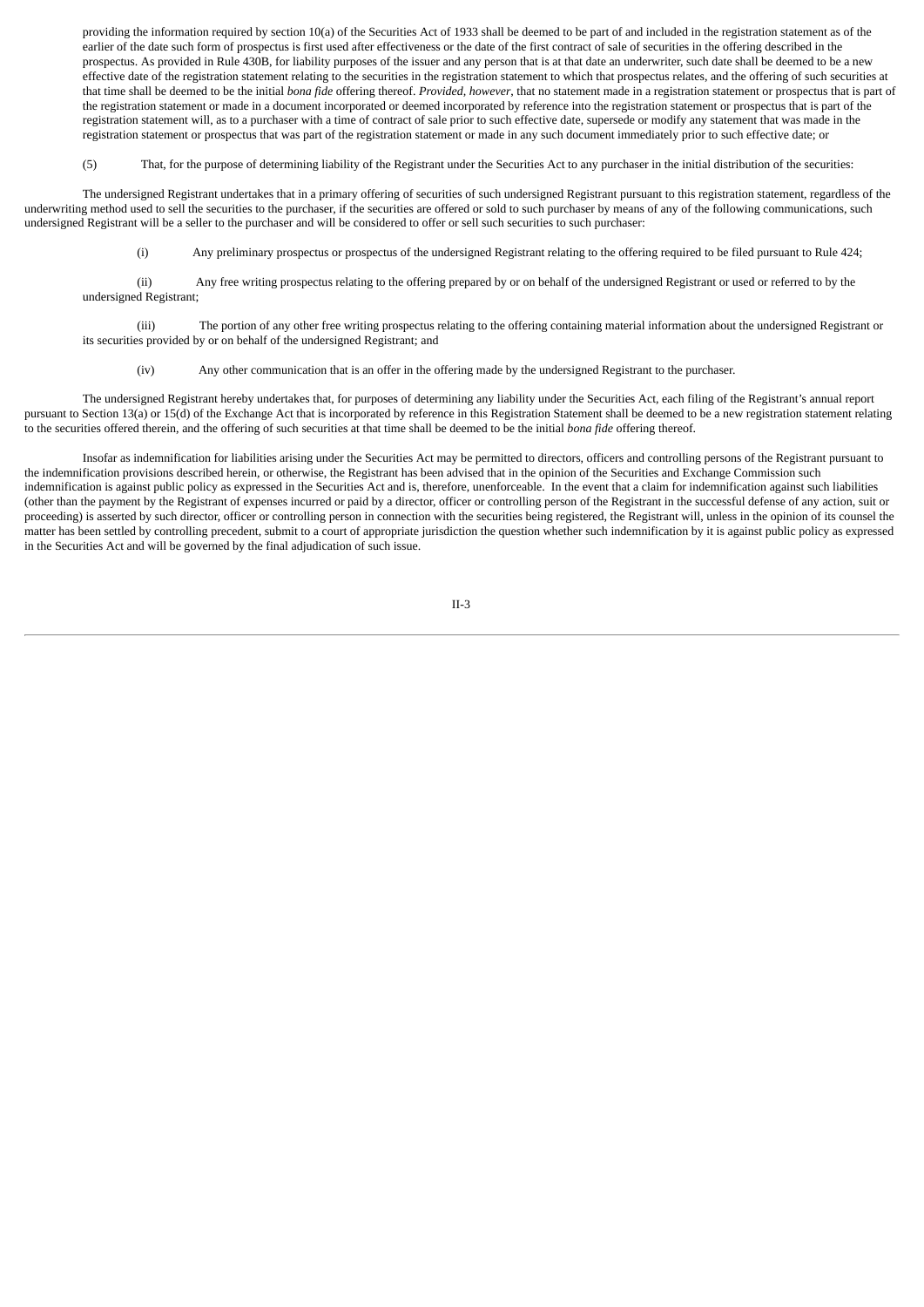## **EXHIBIT NUMBERDESCRIPTION**

- \*\*1.1Form of Underwriting Agreement.
- 3.1Restated Certificate of [Incorporation](http://www.sec.gov/Archives/edgar/data/813298/000156459017004804/dxlg-ex31_385.htm) of the Company (conformed copy incorporating all amendments through August 9, 2018) (included as Exhibit 3.1 to the Company's Quarterly Report on Form 10-Q filed August 30, 2018, and incorporated herein by reference).
- 3.2Fourth Amended and Restated By-Laws (included as Exhibit 3.1 to the Company's Current Report on Form 8-K filed on June 18, 2015, and [incorporated](http://www.sec.gov/Archives/edgar/data/813298/000156459015005139/dxlg-ex31_2015061621.htm) herein by reference).
- \*4.1Form of [Indenture](#page-33-0).
- \*\*4.2Form of Debt Security.
- \*\*4.3Form of Preferred Stock Certificate and Form of Certificate of Designation of Preferred Stock.
- \*\*4.4Form of Warrant Agreement and Form of Warrant Certificate.
- \*\*4.5Form of Deposit Agreement for Depositary Shares and Form of Depositary Receipt for Depositary Shares.
- \*\*4.6Form of Purchase Contract.
- \*\*4.7Form of Unit Agreement and Unit Certificate.
- \*\*4.8Form of Rights Agreement and Form of Rights Certificate.
- \*5.1Opinion of [Greenberg](#page-86-0) Traurig LLP, counsel to the Registrant.
- \*23.1Consent of [Greenberg](#page-86-0) Traurig LLP (included in Exhibit 5.1).
- \*23.2Consent of [Independent](#page-92-0) Registered Public Accounting Firm.
- \*24.1Power of Attorney [\(contained](#page-31-0) in signature page).
- \*\*25.1Form T-1 Statement of Eligibility under Trust Indenture Act of 1939 of Trustee.
- Filed herewith.
- To be subsequently filed by amendment or as an exhibit to a document to be incorporated or deemed to be incorporated by reference to this registration statement, including a Current Report on Form 8-K.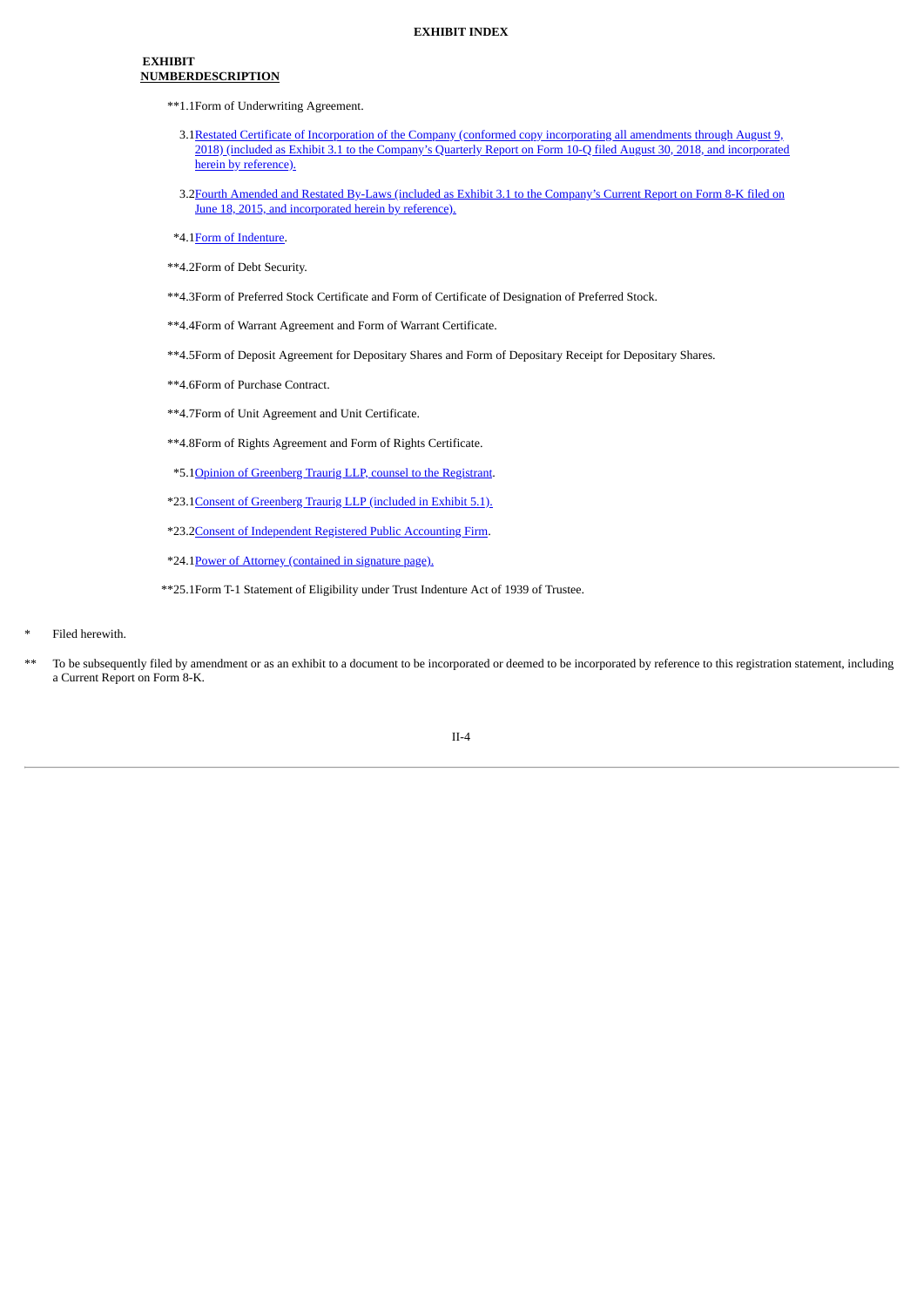### **SIGNATURES**

<span id="page-31-0"></span>Pursuant to the requirements of the Securities Act of 1933, as amended, the registrant certifies that it has reasonable grounds to believe that it meets all of the requirements for filing on Form S-3 and has duly caused this registration statement to be signed on its behalf by the undersigned, thereunto duly authorized, in the City of Canton, Commonwealth of Massachusetts, on this 4th day of June, 2020.

DESTINATION XL GROUP, INC.

By: /s/ HARVEY S. KANTER

**Harvey S. Kanter President and Chief Executive Officer**

We, the undersigned officers and directors of Destination XL Group, Inc., hereby severally constitute and appoint Harvey S. Kanter and Peter H. Stratton, Jr. and each of them singly, our true and lawful attorneys with full power to any of them, and to each of them singly, to sign for us and in our names in the capacities indicated below the Registration Statement on Form S-3 filed herewith and any and all pre-effective and post-effective amendments to said Registration Statement and generally to do all such things in our name and behalf in our capacities as officers and directors to enable Destination XL Group, Inc. to comply with the provisions of the Securities Act of 1933, as amended, and all requirements of the Securities and Exchange Commission, hereby ratifying and confirming our signatures as they may be signed by our said attorneys, or any of them, to said Registration Statement and any and all amendments thereto.

Pursuant to the requirements of the Securities Act of 1933, as amended, this Registration Statement has been signed by the following persons in the capacities and on the dates indicated.

| <b>Signatures</b>          | <b>Title</b>                                                               |              |  |
|----------------------------|----------------------------------------------------------------------------|--------------|--|
| /s/ HARVEY S. KANTER       | President and Chief Executive Officer (Principal Executive Officer)        | June 4, 2020 |  |
| Harvey S. Kanter           |                                                                            |              |  |
| /s/ PETER H. STRATTON, JR. | Executive Vice President, Chief Financial Officer and Treasurer (Principal | June 4, 2020 |  |
| Peter H. Stratton, Jr.     | Financial Officer)                                                         |              |  |
| /s/ JOHN F. COONEY         | Vice President and Managing Director of Finance, Chief Accounting Officer  | June 4, 2020 |  |
| <b>John F. Cooney</b>      | and Corporate Controller (Principal Accounting Officer)                    |              |  |
| /s/ JOHN E. KYEES          | Chairman of the Board of Directors                                         | June 4, 2020 |  |
| <b>John E. Kyees</b>       |                                                                            |              |  |
| /s/ JACK BOYLE             | Director                                                                   | June 4, 2020 |  |
| <b>Jack Boyle</b>          |                                                                            |              |  |
| /s/ LIONEL F. CONACHER     | Director                                                                   | June 4, 2020 |  |
| <b>Lionel F. Conacher</b>  |                                                                            |              |  |
| /s/ SEYMOUR HOLTZMAN       | Director                                                                   | June 4, 2020 |  |
| <b>Seymour Holtzman</b>    |                                                                            |              |  |
| /s/ WILLEM MESDAG          | Director                                                                   | June 4, 2020 |  |
| <b>Willem Mesdag</b>       |                                                                            |              |  |
| /s/ WARD K. MOONEY         | Director                                                                   | June 4, 2020 |  |
| Ward K. Mooney             |                                                                            |              |  |
|                            |                                                                            |              |  |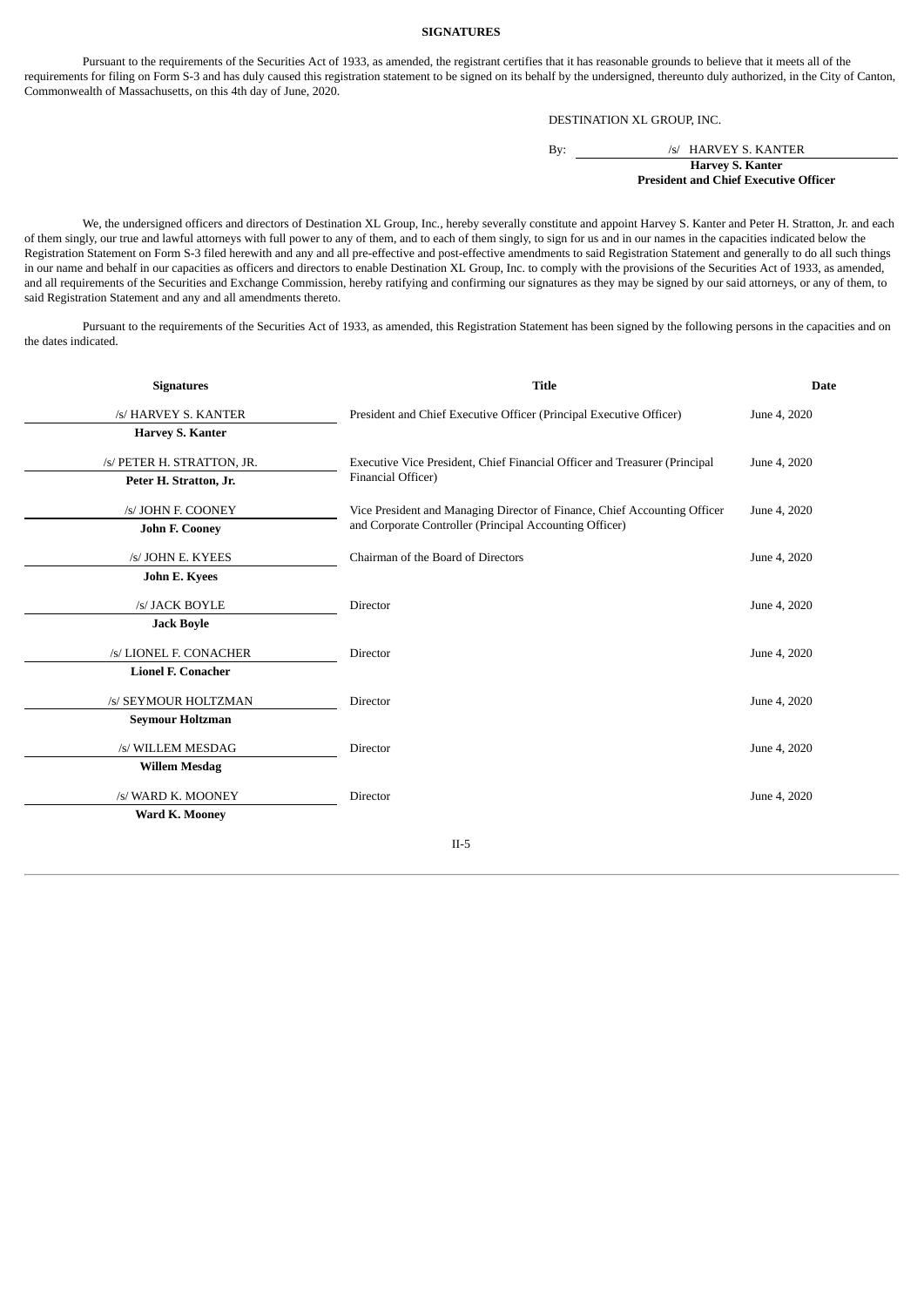**T it l e**

| /s/ MITCHELL S. PRESSER    | Director | June 4, 2020 |
|----------------------------|----------|--------------|
| <b>Mitchell S. Presser</b> |          |              |
| /s/ IVY ROSS               | Director | June 4, 2020 |
| <b>Ivy Ross</b>            |          |              |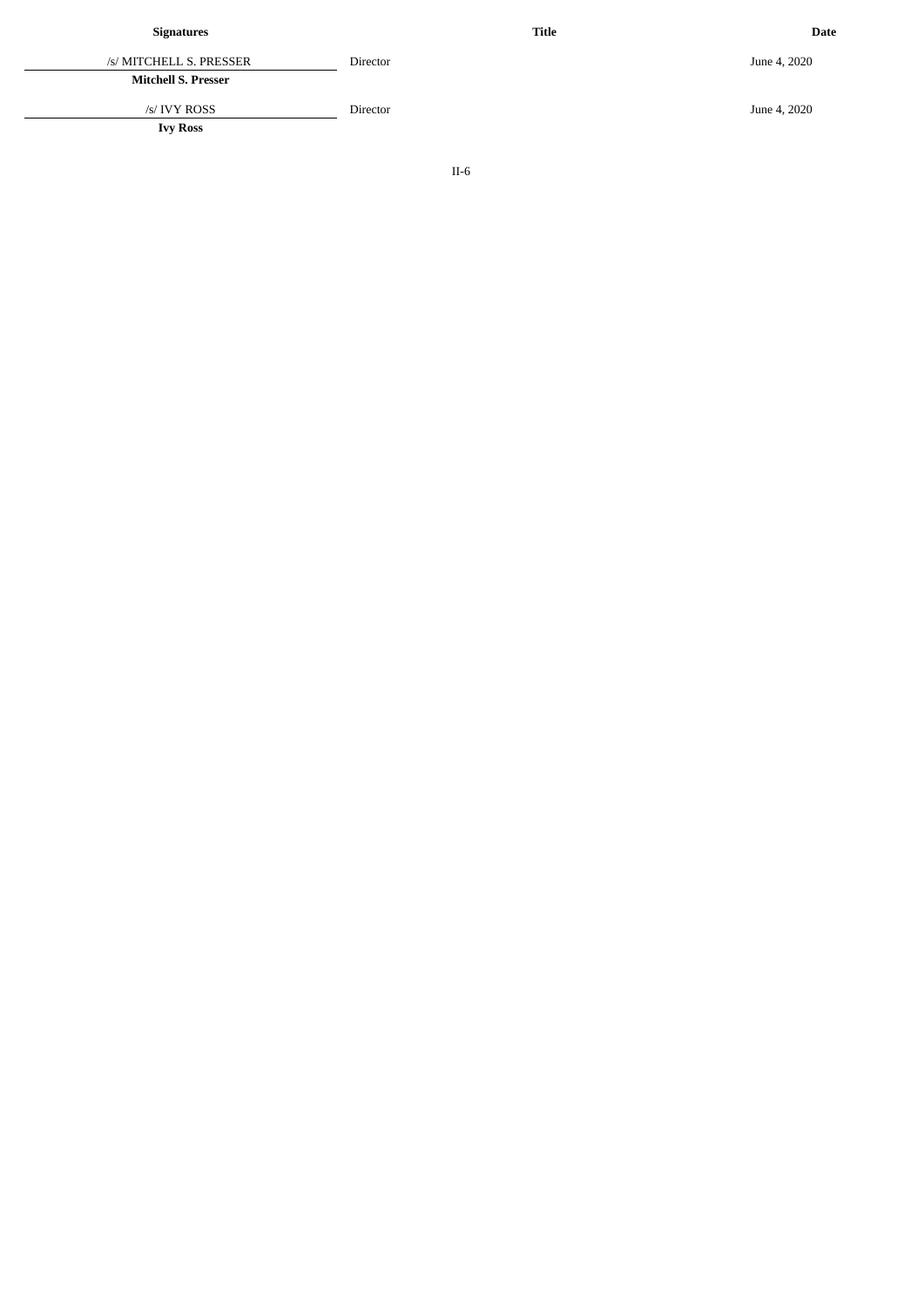## <span id="page-33-0"></span>**DESTINATION XL GROUP, INC., Iss**u**er**

**AND**

# **[TRUSTEE],**

**Trustee**

**INDENTURE**

**Dated as of [●], 20\_\_**

**Debt Securities**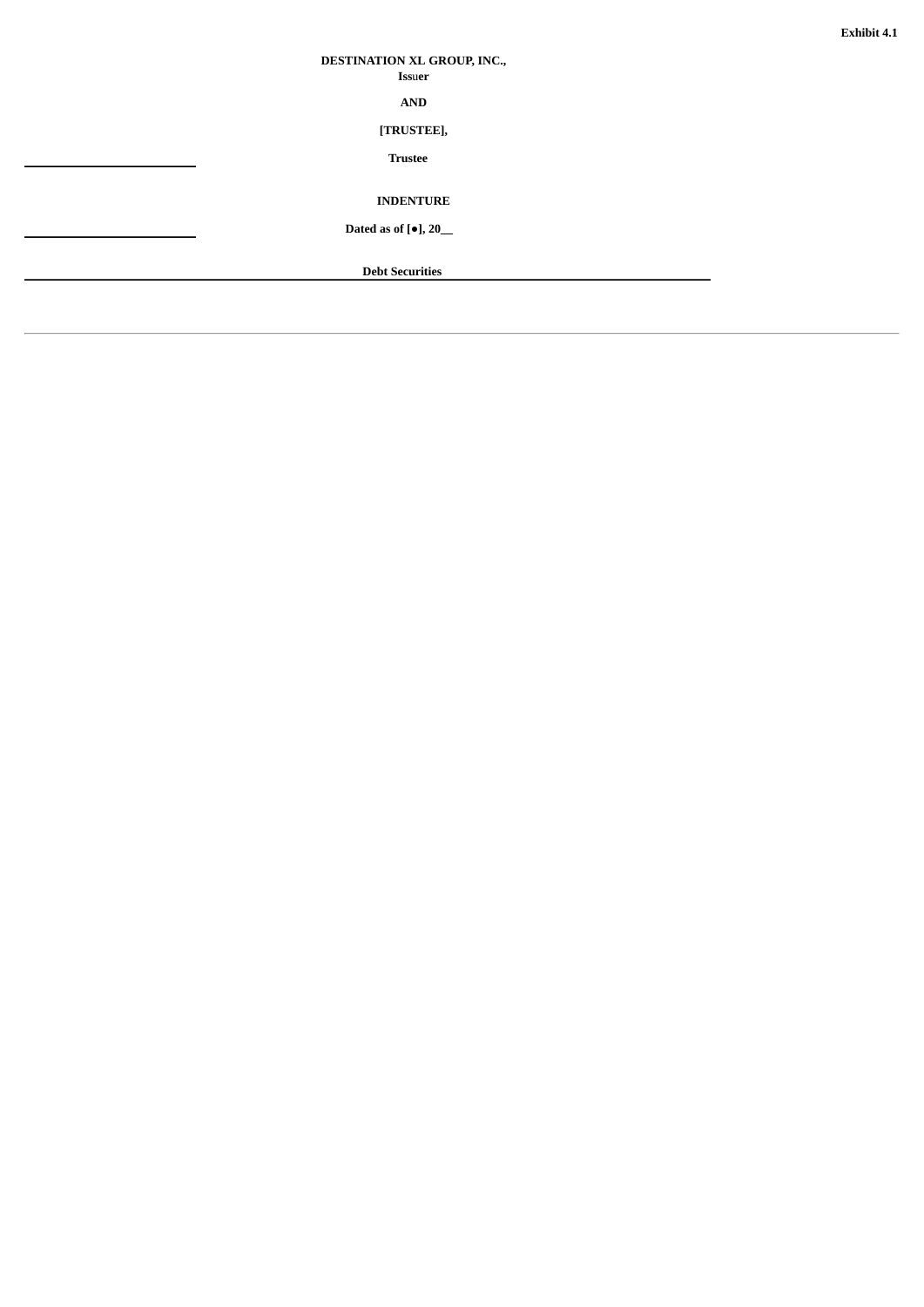# **TABLE OF CONTENTS**

**PAGE**

| <b>ARTICLE 1 DEFINITIONS</b> |                                                                                         | $\mathbf 1$        |
|------------------------------|-----------------------------------------------------------------------------------------|--------------------|
| Section 1.01                 | Definitions of Terms                                                                    | $\mathbf{1}$       |
|                              | ARTICLE 2 ISSUE, DESCRIPTION, TERMS, EXECUTION, REGISTRATION AND EXCHANGE OF SECURITIES | 5                  |
|                              |                                                                                         |                    |
| Section 2.01                 | Designation and Terms of Securities                                                     | 5                  |
| Section 2.02                 | Form of Securities and Trustee's Certificate                                            | 8                  |
| Section 2.03                 | Denominations: Provisions for Payment                                                   | $\overline{\bf 8}$ |
| Section 2.04                 | <b>Execution and Authentications</b>                                                    | 10                 |
| Section 2.05                 | Registration of Transfer and Exchange                                                   | 11                 |
| Section 2.06                 | <b>Temporary Securities</b>                                                             | 12                 |
| Section 2.07                 | Mutilated, Destroyed, Lost or Stolen Securities                                         | 12                 |
| Section 2.08                 | Cancellation                                                                            | 13                 |
| Section 2.09                 | <b>Benefits of Indenture</b>                                                            | 13                 |
| Section 2.10                 | <b>Authenticating Agent</b>                                                             | 14                 |
| Section 2.11                 | <b>Global Securities</b>                                                                | 14                 |
| Section 2.12                 | <b>CUSIP Numbers</b>                                                                    | 15                 |
|                              | ARTICLE 3 REDEMPTION OF SECURITIES AND SINKING FUND PROVISIONS                          | 16                 |
| Section 3.01                 | Redemption                                                                              | 16                 |
| Section 3.02                 | Notice of Redemption                                                                    | 16                 |
| Section 3.03                 | Payment Upon Redemption                                                                 | 17                 |
| Section 3.04                 | <b>Sinking Fund</b>                                                                     | 17                 |
| Section 3.05                 | Satisfaction of Sinking Fund Payments with Securities                                   | 18                 |
| Section 3.06                 | Redemption of Securities for Sinking Fund                                               | 18                 |
| <b>ARTICLE 4 COVENANTS</b>   |                                                                                         | 19                 |
| Section 4.01                 | Payment of Principal, Premium and Interest                                              | 19                 |
| Section 4.02                 | Maintenance of Office or Agency                                                         | 19                 |
| Section 4.03                 | <b>Paying Agents</b>                                                                    | 19                 |
| Section 4.04                 | Appointment to Fill Vacancy in Office of Trustee                                        | 20                 |
|                              | i.                                                                                      |                    |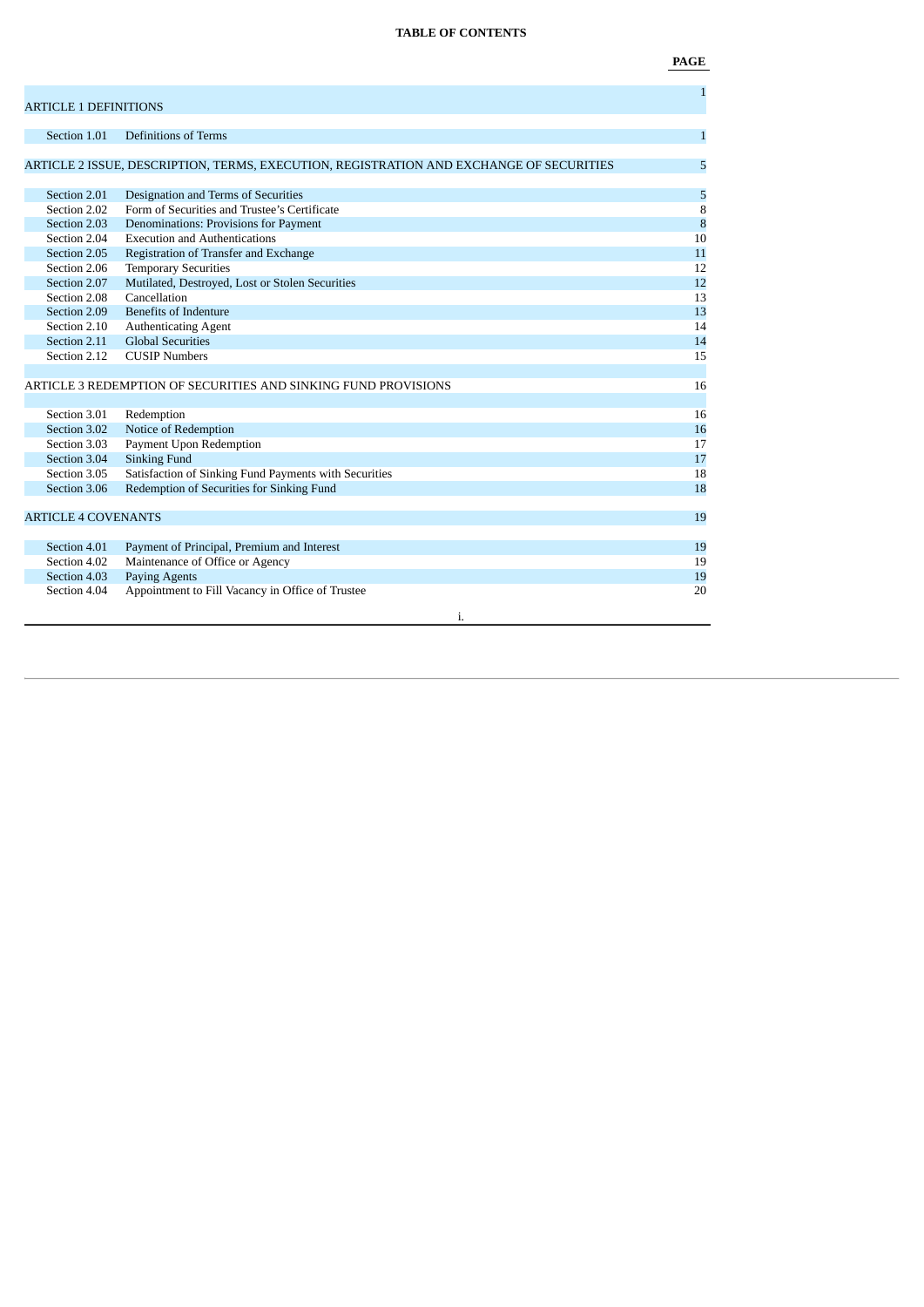# **TABLE OF CONTENTS (CONTINUED)**

**PAGE**

|              | ARTICLE 5 SECURITYHOLDERS' LISTS AND REPORTS BY THE COMPANY AND THE TRUSTEE | 20 |
|--------------|-----------------------------------------------------------------------------|----|
|              |                                                                             |    |
| Section 5.01 | Company to Furnish Trustee Names and Addresses of Securityholders           | 20 |
| Section 5.02 | Preservation Of Information; Communications With Securityholders            | 21 |
| Section 5.03 | Reports by the Company                                                      | 21 |
| Section 5.04 | Reports by the Trustee                                                      | 22 |
|              | ARTICLE 6 REMEDIES OF THE TRUSTEE AND SECURITYHOLDERS ON EVENT OF DEFAULT   | 22 |
|              |                                                                             |    |
| Section 6.01 | <b>Events of Default</b>                                                    | 22 |
| Section 6.02 | Collection of Indebtedness and Suits for Enforcement by Trustee             | 24 |
| Section 6.03 | <b>Application of Moneys Collected</b>                                      | 25 |
| Section 6.04 | Limitation on Suits                                                         | 26 |
| Section 6.05 | Rights and Remedies Cumulative; Delay or Omission Not Waiver                | 26 |
| Section 6.06 | <b>Control by Securityholders</b>                                           | 27 |
| Section 6.07 | <b>Undertaking to Pay Costs</b>                                             | 27 |
|              |                                                                             |    |
|              | ARTICLE 7 CONCERNING THE TRUSTEE                                            | 28 |
|              |                                                                             |    |
| Section 7.01 | Certain Duties and Responsibilities of Trustee                              | 28 |
| Section 7.02 | Certain Rights of Trustee                                                   | 29 |
| Section 7.03 | Trustee Not Responsible for Recitals or Issuance or Securities              | 31 |
| Section 7.04 | <b>May Hold Securities</b>                                                  | 32 |
| Section 7.05 | Moneys Held in Trust                                                        | 32 |
| Section 7.06 | <b>Compensation and Reimbursement</b>                                       | 32 |
| Section 7.07 | Reliance on Officer's Certificate                                           | 33 |
| Section 7.08 | Disqualification; Conflicting Interests                                     | 33 |
| Section 7.09 | Corporate Trustee Required; Eligibility                                     | 33 |
| Section 7.10 | Resignation and Removal; Appointment of Successor                           | 33 |
| Section 7.11 | Acceptance of Appointment By Successor                                      | 35 |
| Section 7.12 | Merger, Conversion, Consolidation or Succession to Business                 | 36 |
| Section 7.13 | Preferential Collection of Claims Against the Company                       | 36 |
| Section 7.14 | Notice of Default.                                                          | 36 |
|              |                                                                             |    |

ii.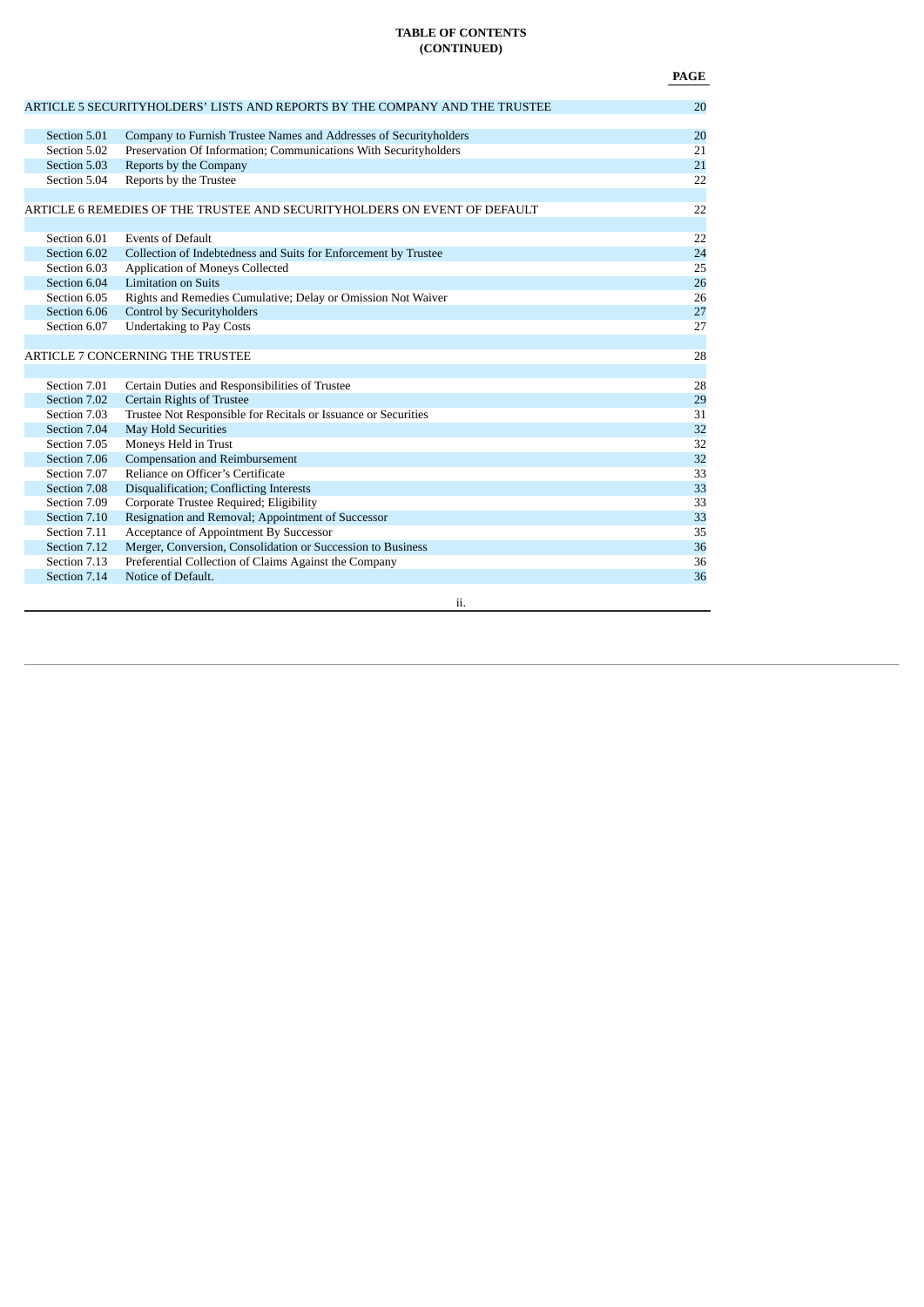#### **TABLE OF CONTENTS (CONTINUED)**

| M.<br>۰. |  |
|----------|--|
|          |  |

|                       | ARTICLE 8 CONCERNING THE SECURITYHOLDERS                                   | 37       |
|-----------------------|----------------------------------------------------------------------------|----------|
| Section 8.01          | <b>Evidence of Action by Securityholders</b>                               | 37       |
| Section 8.02          | Proof of Execution by Securityholders                                      | 37       |
| Section 8.03          | Who May be Deemed Owners                                                   | 38       |
| Section 8.04          | Certain Securities Owned by Company Disregarded                            | 38       |
| Section 8.05          | Actions Binding on Future Securityholders                                  | 38       |
|                       |                                                                            |          |
|                       | <b>ARTICLE 9 SUPPLEMENTAL INDENTURES</b>                                   | 39       |
| Section 9.01          | Supplemental Indentures Without the Consent of Securityholders             | 39       |
| Section 9.02          | Supplemental Indentures With Consent of Securityholders                    | 40       |
| Section 9.03          | <b>Effect of Supplemental Indentures</b>                                   | 40       |
| Section 9.04          | Securities Affected by Supplemental Indentures                             | 41       |
| Section 9.05          | <b>Execution of Supplemental Indentures</b>                                | 41       |
|                       | <b>ARTICLE 10 SUCCESSOR ENTITY</b>                                         | 41       |
|                       |                                                                            |          |
|                       | Section 10.01 Company May Consolidate, Etc.                                | 41       |
|                       | Section 10.02 Successor Entity Substituted                                 | 42       |
|                       |                                                                            |          |
|                       | ARTICLE 11 SATISFACTION AND DISCHARGE                                      | 42       |
|                       |                                                                            |          |
|                       | Section 11.01 Satisfaction and Discharge of Indenture                      | 42       |
|                       | Section 11.02 Discharge of Obligations                                     | 43       |
|                       | Section 11.03 Deposited Moneys to be Held in Trust                         | 43       |
|                       | Section 11.04 Payment of Moneys Held by Paying Agents                      | 43       |
|                       | Section 11.05 Repayment to Company                                         | 44       |
|                       | ARTICLE 12 IMMUNITY OF INCORPORATORS, SHAREHOLDERS, OFFICERS AND DIRECTORS | 44       |
|                       |                                                                            |          |
|                       | Section 12.01 No Recourse                                                  | 44       |
|                       |                                                                            |          |
|                       | <b>ARTICLE 13 MISCELLANEOUS PROVISIONS</b>                                 | 45       |
|                       |                                                                            |          |
|                       | Section 13.01 Effect on Successors and Assigns                             | 45       |
|                       | Section 13.02 Actions by Successor                                         | 45       |
|                       | Section 13.03 Surrender of Company Powers                                  | 45       |
| Section 13.04 Notices |                                                                            | 45       |
|                       | Section 13.05 Governing Law; Jury Trial Waiver                             | 45       |
|                       | Section 13.06 Treatment of Securities as Debt                              | 46       |
|                       | Section 13.07 Certificates and Opinions as to Conditions Precedent         | 46       |
|                       | Section 13.08 Payments on Business Days                                    | 46       |
|                       | Section 13.09 Conflict with Trust Indenture Act                            | 47       |
|                       | Section 13.10 Counterparts                                                 | 47<br>47 |
|                       | Section 13.11 Separability<br>Section 13.12 Compliance Certificates        | 47       |
|                       | Section 13.13 Patriot Act                                                  | 47       |
|                       | Section 13.14 Force Majeure                                                | 47       |
|                       | Section 13.12 Table of Contents; Headings                                  | 47       |
|                       |                                                                            |          |
|                       | iii.                                                                       |          |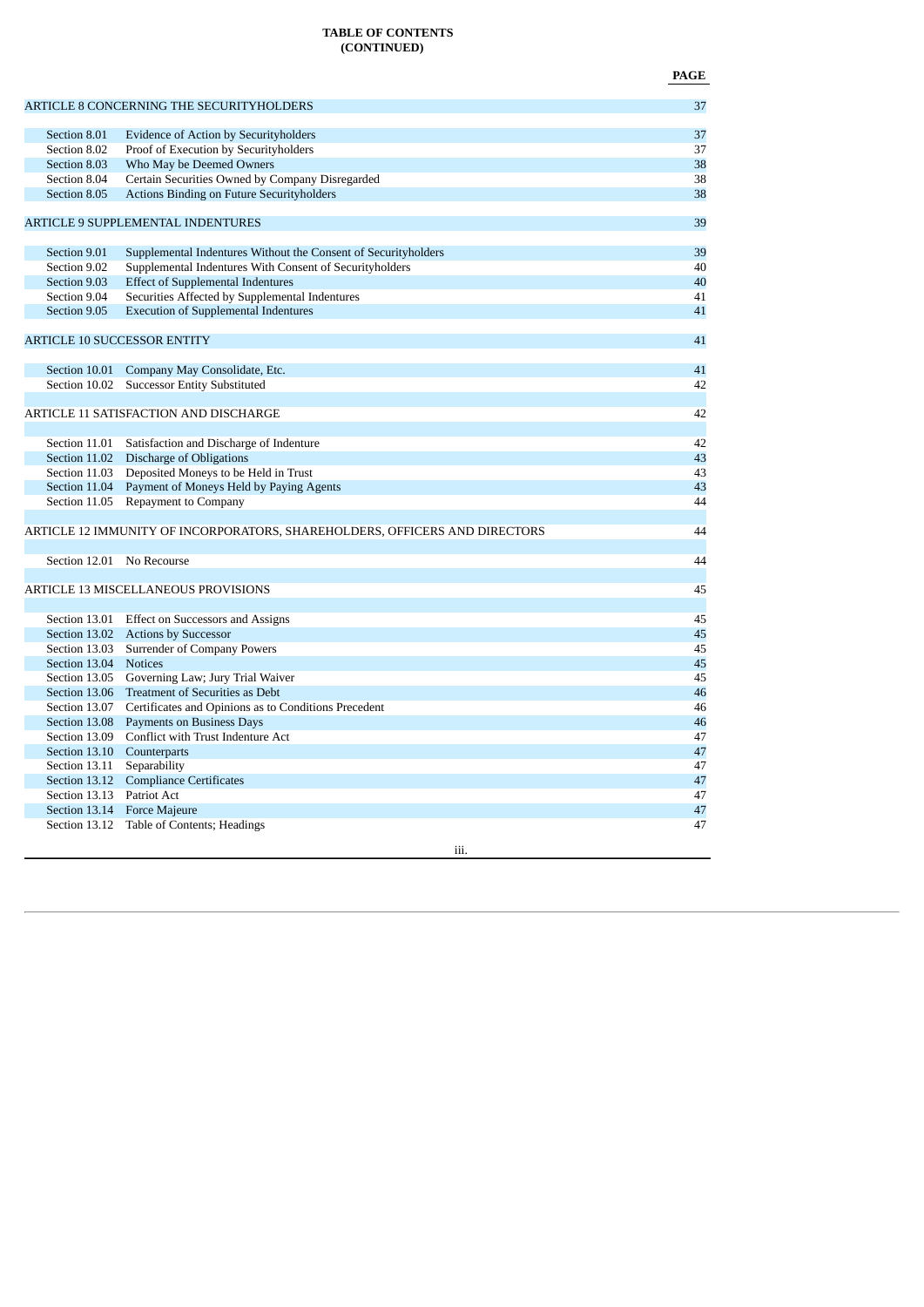### **INDENTURE**

**INDENTURE**, dated as of [●], 20\_\_, among **Destination XL Group, Inc.**, a Delaware corporation (the "Company"), and [**TRUSTEE**], as trustee (the "Trustee"):

**WHEREAS**, for its lawful corporate purposes, the Company has duly authorized the execution and delivery of this Indenture to provide for the issuance of debt securities (hereinafter referred to as the "Securities"), in an unlimited aggregate principal amount to be issued from time to time in one or more series as in this Indenture provided, as registered Securities without coupons, to be authenticated by the certificate of the Trustee;

**WHEREAS**, to provide the terms and conditions upon which the Securities are to be authenticated, issued and delivered, the Company has duly authorized the execution of this Indenture; and

**WHEREAS**, all things necessary to make this Indenture a valid agreement of the Company, in accordance with its terms, have been done.

**NOW, THEREFORE**, in consideration of the premises and the purchase of the Securities by the holders thereof, it is mutually covenanted and agreed as follows for the equal and ratable benefit of the holders of Securities:

#### **ARTICLE 1**

#### **DEFINITIONS**

# **Section 1.01 Definitions of Terms**.

The terms defined in this Section (except as in this Indenture or any indenture supplemental hereto otherwise expressly provided or unless the context otherwise requires) for all purposes of this Indenture and of any indenture supplemental hereto shall have the respective meanings specified in this Section and shall include the plural as well as the singular. All other terms used in this Indenture that are defined in the Trust Indenture Act of 1939, as amended, or that are by reference in such Act defined in the Securities Act of 1933, as amended (except as herein or any indenture supplemental hereto otherwise expressly provided or unless the context otherwise requires), shall have the meanings assigned to such terms in said Trust Indenture Act and in said Securities Act as in force at the date of the execution of this instrument.

"*Authenticating Agent*" means the Trustee or an authenticating agent with respect to all or any of the series of Securities appointed by the Trustee pursuant to Section 2.10.

"*Bankruptcy Law*" means Title 11, U.S. Code, or any similar federal or state law for the relief of debtors.

"*Board of Directors*" means the Board of Directors (or the functional equivalent thereof) of the Company or any duly authorized committee of such Board.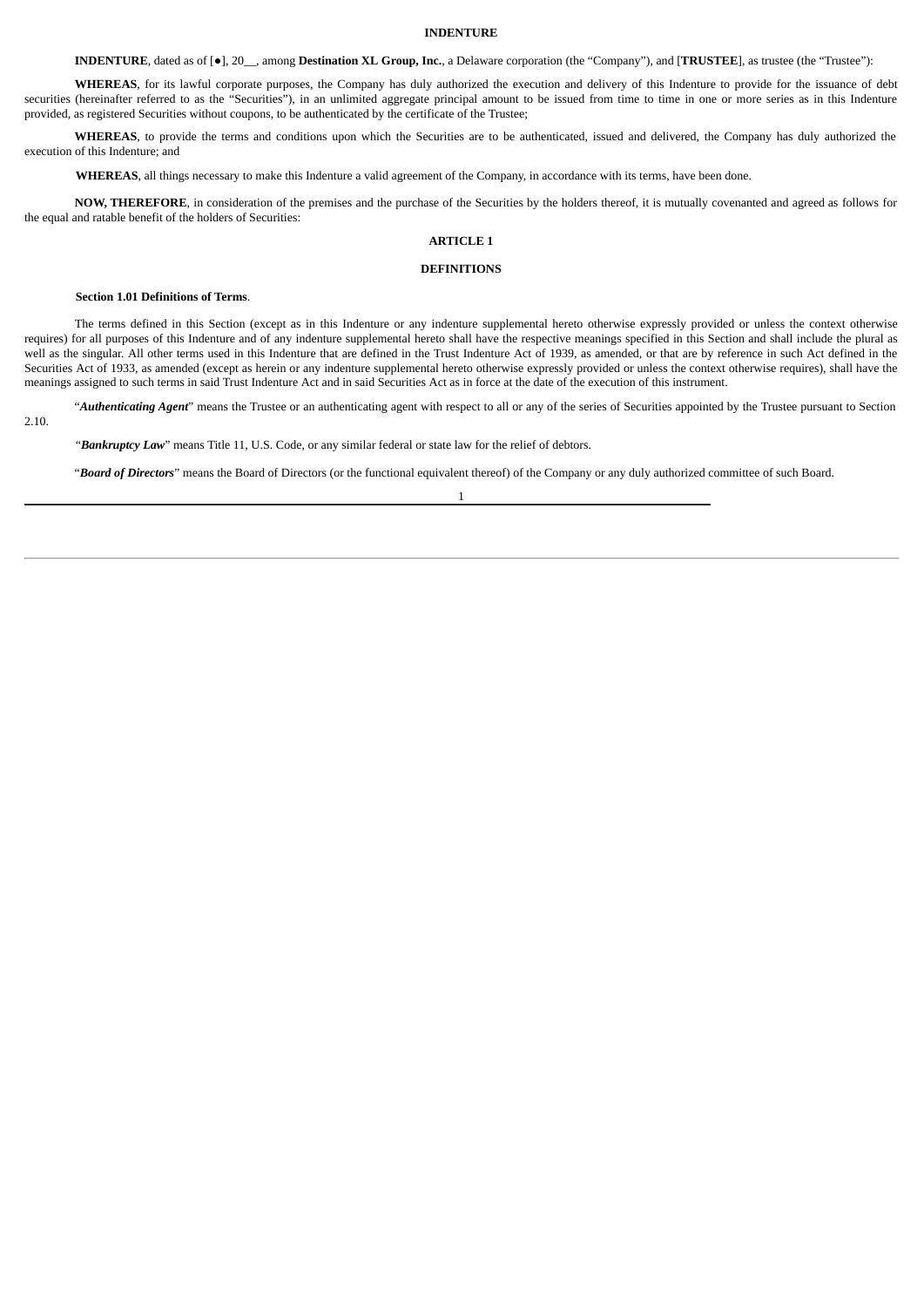"*Board Resolution*" means a copy of a resolution certified by the Secretary or an Assistant Secretary of the Company to have been duly adopted by the Board of Directors (or duly authorized committee thereof) and to be in full force and effect on the date of such certification.

"*Business Day*" means, with respect to any series of Securities, any day other than a day on which federal or state banking institutions in the Borough of Manhattan, the City of New York, or in the city of the Corporate Trust Office of the Trustee, are authorized or obligated by law, executive order or regulation to close.

"*Commission*" means the Securities and Exchange Commission, as from time to time constituted, created under the Exchange Act, or, if at any time after the execution of this instrument such Commission is not existing and performing the duties now assigned to it under the Trust Indenture Act, then the body performing such duties at such time.

"*Company*" means **Destination XL Group, Inc.**, a corporation duly organized and existing under the laws of the State of **Delaware**, and, subject to the provisions of Article Ten, shall also include its successors and assigns.

"*Corporate Trust Office*" means the office of the Trustee at which, at any particular time, its corporate trust business shall be principally administered, which office at the date hereof is located at

"*Custodian*" means any receiver, trustee, assignee, liquidator or similar official under any Bankruptcy Law.

"*Defaulted Interest*" has the meaning set forth in Section 2.03.

"*Depositary*" means, with respect to Securities of any series for which the Company shall determine that such Securities will be issued as a Global Security, The Depository Trust Company, another clearing agency, or any successor registered as a clearing agency under the Exchange Act, or other applicable statute or regulation, which, in each case, shall be designated by the Company pursuant to either Section 2.01 or 2.11.

"*Event of Default*" means, with respect to Securities of a particular series, any event specified in Section 6.01, continued for the period of time, if any, therein designated.

"*Exchange Act*" means the United States Securities and Exchange Act of 1934, as amended, and the rules and regulations promulgated by the Commission thereunder.

The term "given", "mailed", "notify" or "sent" with respect to any notice to be given to a Securityholder pursuant to this Indenture, shall mean notice (x) given to the Depositary (or its designee) pursuant to the standing instructions from the Depositary or its designee, including by electronic mail in accordance with accepted practices or procedures at the Depositary (in the case of a Global Security) or (y) mailed to such Securityholder by first class mail, postage prepaid, at its address as it appears on the Security Register (in the case of a definitive Security). Notice so "given" shall be deemed to include any notice to be "mailed" or "delivered," as applicable, under this Indenture.

 $\overline{2}$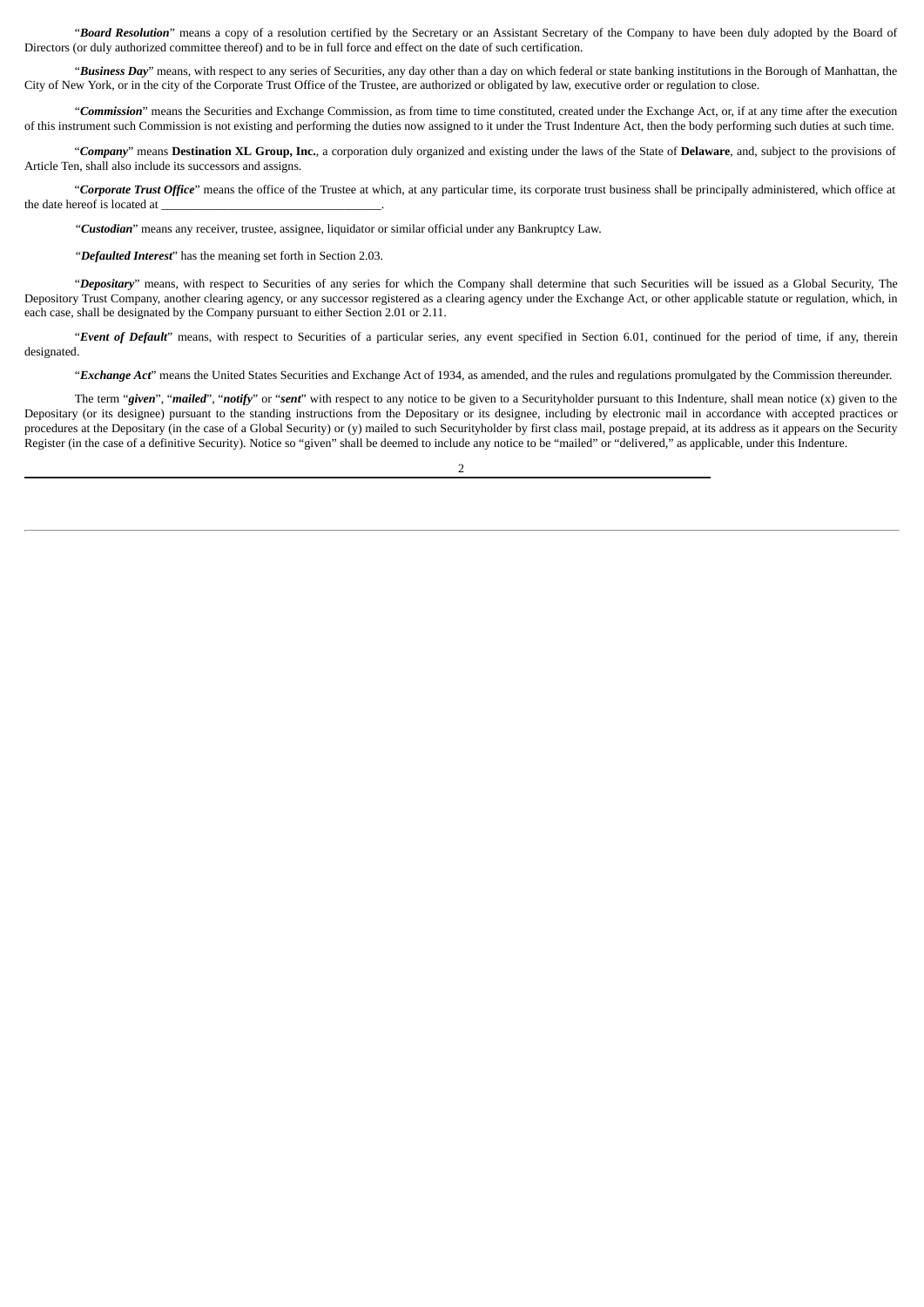"Global Security" means a Security issued to evidence all or a part of any series of Securities which is executed by the Company and authenticated and delivered by the Trustee to the Depositary or pursuant to the Depositary's instruction, all in accordance with the Indenture, which shall be registered in the name of the Depositary or its nominee.

"*Governmental Obligations*" means securities that are (a) direct obligations of the United States of America for the payment of which its full faith and credit is pledged or (b) obligations of a Person controlled or supervised by and acting as an agency or instrumentality of the United States of America, the payment of which is unconditionally guaranteed as a full faith and credit obligation by the United States of America that, in either case, are not callable or redeemable at the option of the issuer thereof at any time prior to the stated maturity of the Securities, and shall also include a depositary receipt issued by a bank or trust company as custodian with respect to any such Governmental Obligation or a specific payment of principal of or interest on any such Governmental Obligation held by such custodian for the account of the holder of such depositary receipt; provided, however, that (except as required by law) such custodian is not authorized to make any deduction from the amount payable to the holder of such depositary receipt from any amount received by the custodian in respect of the Governmental Obligation or the specific payment of principal of or interest on the Governmental Obligation evidenced by such depositary receipt.

"*herein*", "*hereof***"** and "*hereunder*", and other words of similar import, refer to this Indenture as a whole and not to any particular Article, Section or other subdivision.

"*Indenture*" means this instrument as originally executed or as it may from time to time be supplemented or amended by one or more indentures supplemental hereto entered into in accordance with the terms hereof and shall include the terms of particular series of Securities established as contemplated by Section 2.01.

"*Interest Payment Date*", when used with respect to any installment of interest on a Security of a particular series, means the date specified in such Security or in a Board Resolution or in an indenture supplemental hereto with respect to such series as the fixed date on which an installment of interest with respect to Securities of that series is due and payable.

"*Officer*" means, with respect to the Company, the chairman of the Board of Directors, a chief executive officer, a president, a chief financial officer, a chief operating officer, any executive vice president, any senior vice president, any vice president, the treasurer or any assistant treasurer, the controller or any assistant controller or the secretary or any assistant secretary.

"*Officer's Certificate*" means a certificate signed by any Officer. Each such certificate shall include the statements provided for in Section 13.07, if and to the extent required by the provisions thereof.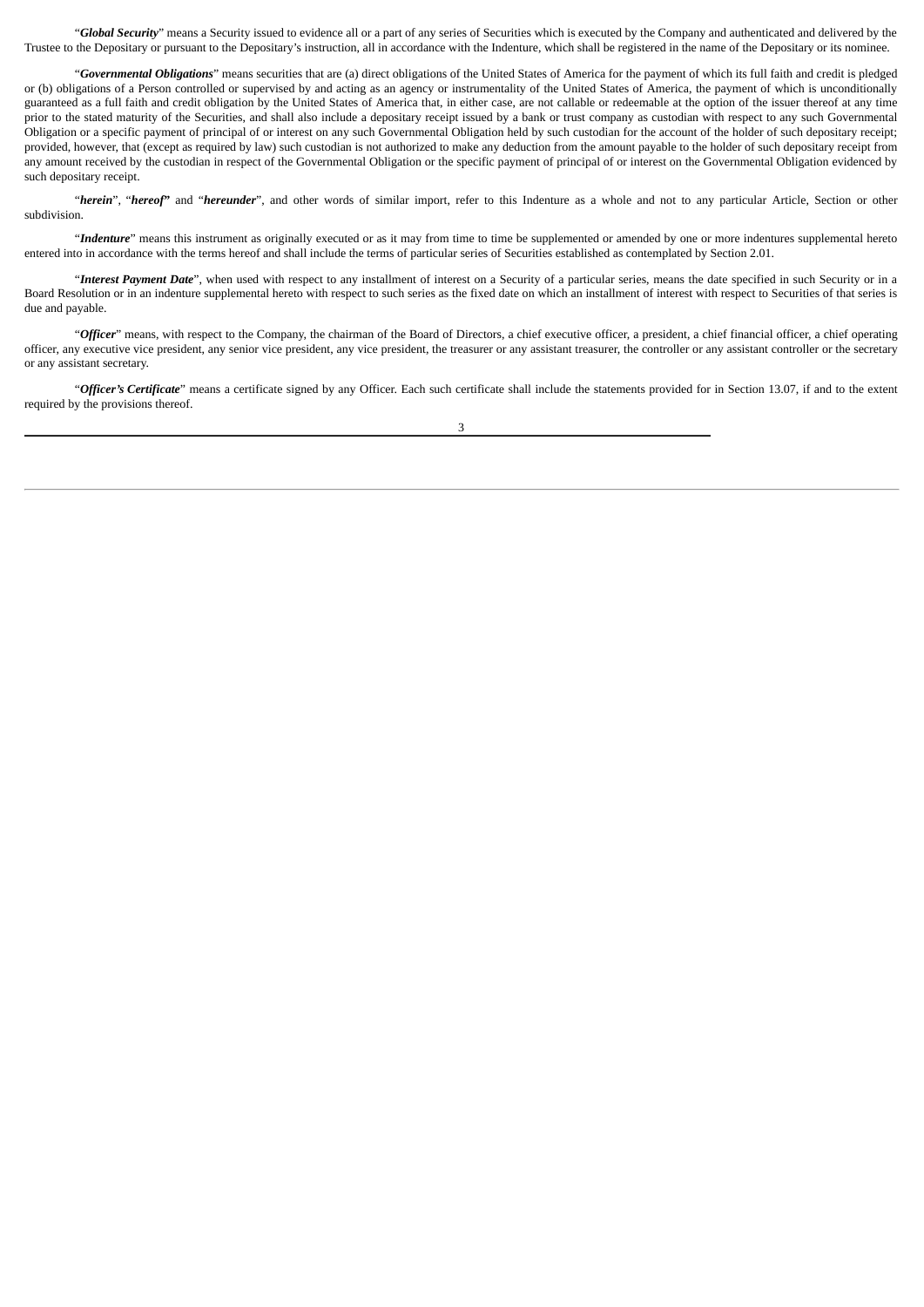"*Opinion of Counsel*" means an opinion in writing subject to customary exceptions of legal counsel, who may be an employee of or counsel for the Company, that is delivered to the Trustee in accordance with the terms hereof. Each such opinion shall include the statements provided for in Section 13.07, if and to the extent required by the provisions thereof.

"*Outstanding*", when used with reference to Securities of any series, means, subject to the provisions of Section 8.04, as of any particular time, all Securities of that series theretofore authenticated and delivered by the Trustee under this Indenture, except (a) Securities theretofore canceled by the Trustee or any paying agent, or delivered to the Trustee or any paying agent for cancellation or that have previously been canceled; (b) Securities or portions thereof for the payment or redemption of which moneys or Governmental Obligations in the necessary amount shall have been deposited in trust with the Trustee or with any paying agent (other than the Company) or shall have been set aside and segregated in trust by the Company (if the Company shall act as its own paying agent); provided, however, that if such Securities or portions of such Securities are to be redeemed prior to the maturity thereof, notice of such redemption shall have been given as provided in Article Three, or provision satisfactory to the Trustee shall have been made for giving such notice; and (c) Securities in lieu of or in substitution for which other Securities shall have been authenticated and delivered pursuant to the terms of Section 2.07.

"*Person*" means any individual, corporation, partnership, joint venture, joint-stock company, limited liability company, association, trust, unincorporated organization, any other entity or organization, including a government or political subdivision or an agency or instrumentality thereof.

"*Predecessor Security*" of any particular Security means every previous Security evidencing all or a portion of the same debt as that evidenced by such particular Security; and, for the purposes of this definition, any Security authenticated and delivered under Section 2.07 in lieu of a lost, destroyed or stolen Security shall be deemed to evidence the same debt as the lost, destroyed or stolen Security.

"*Responsible Officer*" when used with respect to the Trustee means any officer within the Corporate Trust Office of the Trustee (or any successor group of the Trustee) or any other officer of the Trustee customarily performing functions similar to those performed by any of the above designated officers and also means, with respect to a particular corporate trust matter, any other officer to whom such matter is referred because of his or her knowledge of and familiarity with the particular subject and in each case who shall have direct responsibility for the administration of this Indenture.

"*Securities*" has the meaning stated in the first recital of this Indenture and more particularly means any Securities authenticated and delivered under this Indenture.

"*Securities Act*" means the Securities Act of 1933, as amended.

"*Securityholder*", "*holder of Securities*", "*registered holder*", or other similar term, means the Person or Persons in whose name or names a particular Security is registered on the Security Register kept for that purpose in accordance with the terms of this Indenture.

 $\Delta$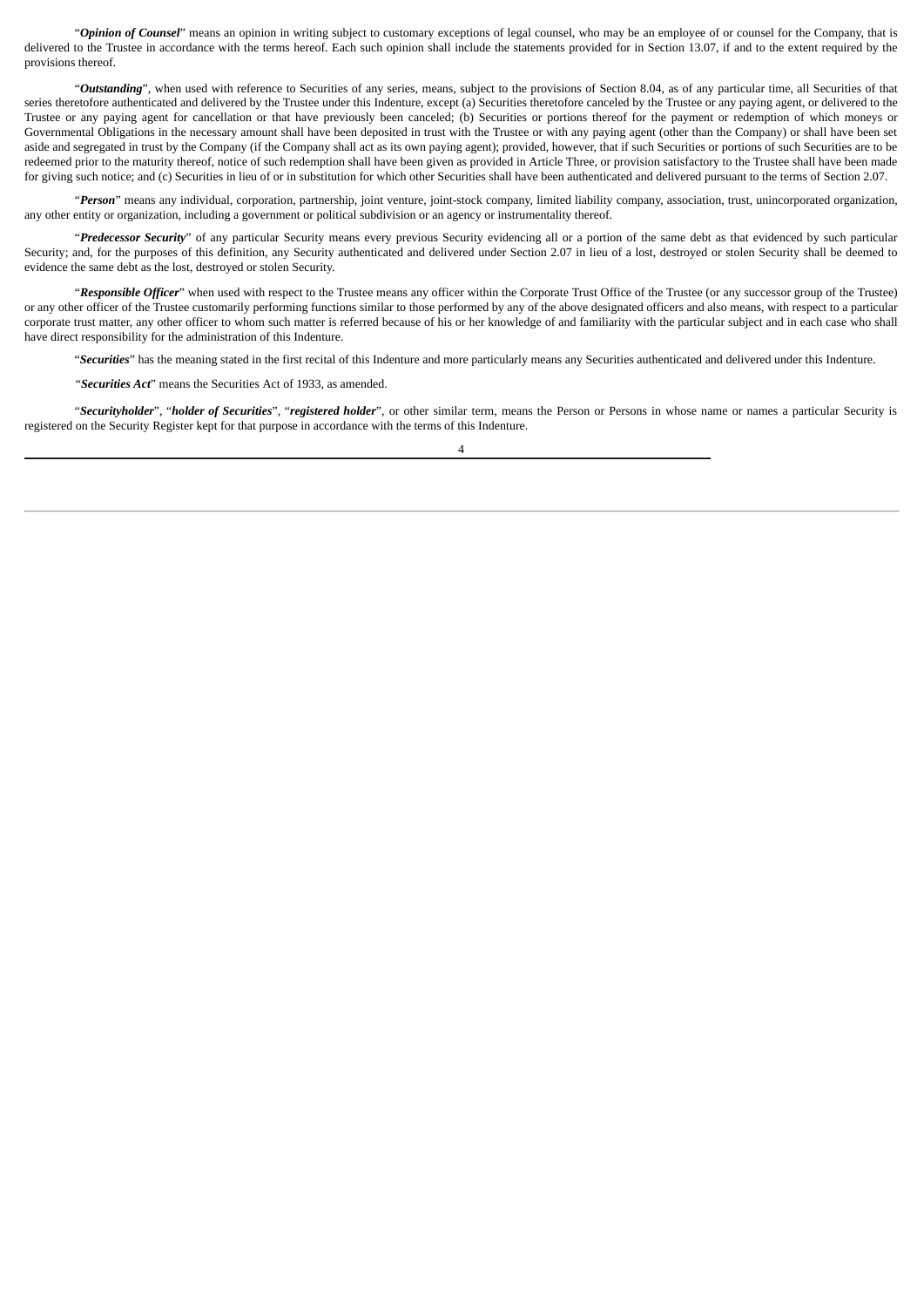"*Security Register*" and "*Security Registrar*" shall have the meanings as set forth in Section 2.05.

"*Subsidiary*" means, with respect to any Person, any corporation, association, partnership or other business entity of which more than 50% of the total voting power of shares of capital stock or other interests (including partnership interests) entitled (without regard to the occurrence of any contingency) to vote in the election of directors, managers, general partners or trustees thereof is at the time owned or controlled, directly or indirectly, by (i) such Person; (ii) such Person and one or more Subsidiaries of such Person; or (iii) one or more Subsidiaries of such Person.

"*Trustee*" means \_\_\_\_\_\_\_\_\_\_\_\_\_\_\_\_\_\_\_\_\_\_\_\_\_, and, subject to the provisions of Article Seven, shall also include its successors and assigns, and,

if at any time there is more than one Person acting in such capacity hereunder, "Trustee" shall mean each such Person. The term "Trustee" as used with respect to a particular series of the Securities shall mean the trustee with respect to that series.

"*Trust Indenture Act*" means the Trust Indenture Act of 1939, as amended.

*"U.S.A. Patriot Act"* means the Uniting and Strengthening America by Providing Appropriate Tools Required to Intercept and Obstruct Terrorism Act of 2001, Pub. L. 107-56, as amended and signed into law October 26, 2001.

### **ARTICLE 2**

## **ISSUE, DESCRIPTION, TERMS, EXECUTION, REGISTRATION AND EXCHANGE OF SECURITIES**

## **Section 2.01 Designation and Terms of Securities**.

**(a)** The aggregate principal amount of Securities that may be authenticated and delivered under this Indenture is unlimited. The Securities may be issued in one or more series up to the aggregate principal amount of Securities of that series from time to time authorized by or pursuant to a Board Resolution or pursuant to one or more indentures supplemental hereto. Prior to the initial issuance of Securities of any series, there shall be established in or pursuant to a Board Resolution, and set forth in an Officer's Certificate, or established in one or more indentures supplemental hereto:

**(1)** the title of the Securities of the series (which shall distinguish the Securities of that series from all other Securities);

**(2)** any limit upon the aggregate principal amount of the Securities of that series that may be authenticated and delivered under this Indenture (except for Securities authenticated and delivered upon registration of transfer of, or in exchange for, or in lieu of, other Securities of that series);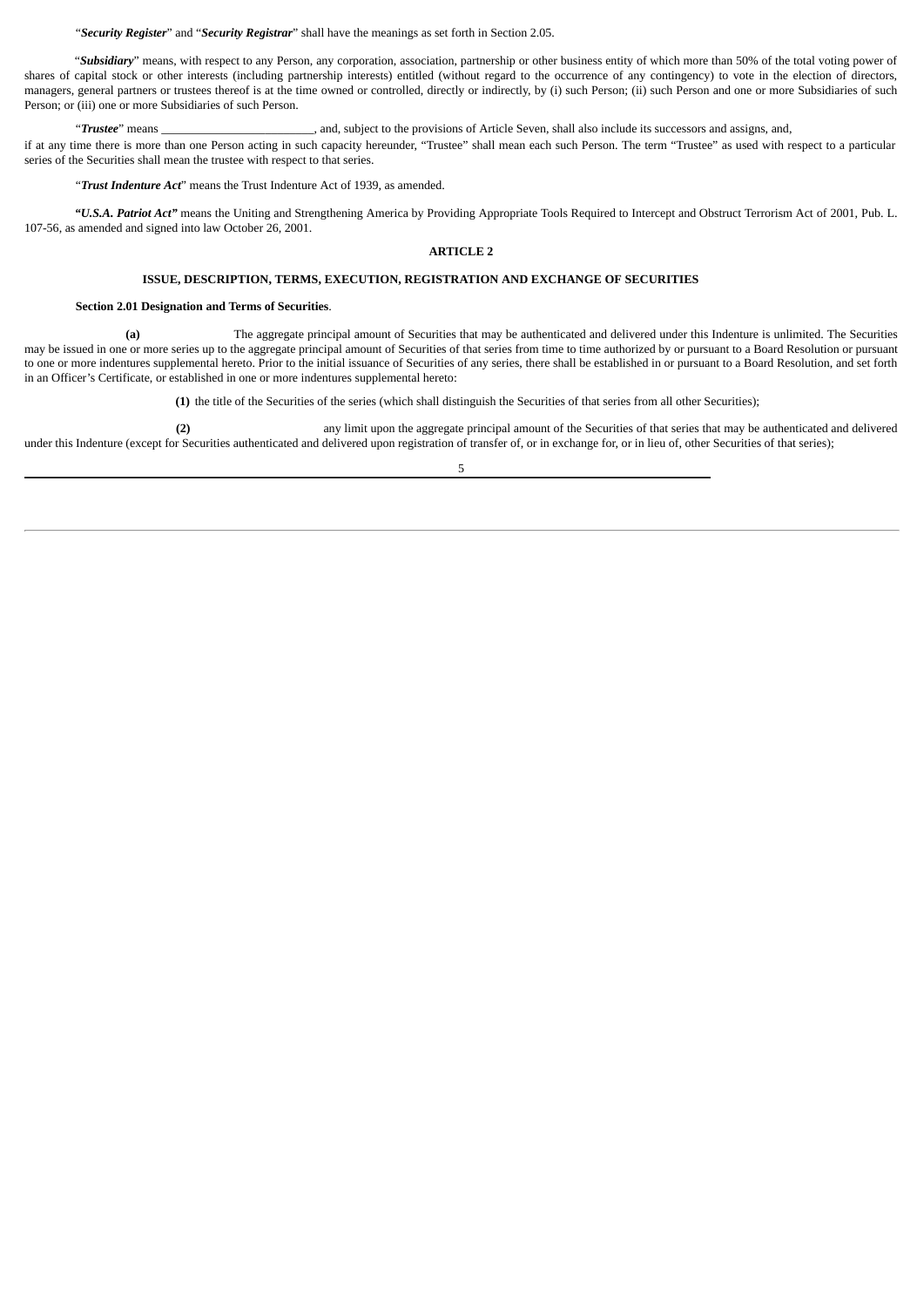**(3)** the maturity date or dates on which the principal of the Securities of the series is payable;

**(4)** the form of the Securities of the series including the form of the certificate of authentication for such series;

**(5)** the applicability of any guarantees;

**(6)** whether or not the Securities will be secured or unsecured, and the terms of any secured debt;

**(7)** whether the Securities rank as senior debt, senior subordinated debt, subordinated debt or any combination thereof, and the

terms of any subordination;

**(8)** if the price (expressed as a percentage of the aggregate principal amount thereof) at which such Securities will be issued is a price other than the principal amount thereof, the portion of the principal amount thereof payable upon declaration of acceleration of the maturity thereof, or if applicable, the portion of the principal amount of such Securities that is convertible into another security or the method by which any such portion shall be determined;

**(9)** the interest rate or rates, which may be fixed or variable, or the method for determining the rate and the date interest will begin to accrue, the dates interest will be payable and the regular record dates for interest payment dates or the method for determining such dates;

**(10)** the Company's right, if any, to defer the payment of interest and the maximum length of any such deferral period;

**(11)** if applicable, the date or dates after which, or the period or periods during which, and the price or prices at which, the Company may at its option, redeem the series of Securities pursuant to any optional or provisional redemption provisions and the terms of those redemption provisions;

**(12)** the date or dates, if any, on which, and the price or prices at which the Company is obligated, pursuant to any mandatory sinking fund or analogous fund provisions or otherwise, to redeem, or at the Securityholder's option to purchase, the series of Securities and the currency or currency unit in which the Securities are payable;

**(13)** the denominations in which the Securities of the series shall be issuable, if other than denominations of one thousand U.S. dollars (\$1,000) or any integral multiple thereof;

**(14)** any and all terms, if applicable, relating to any auction or remarketing of the Securities of that series and any security for the obligations of the Company with respect to such Securities and any other terms which may be advisable in connection with the marketing of Securities of that series;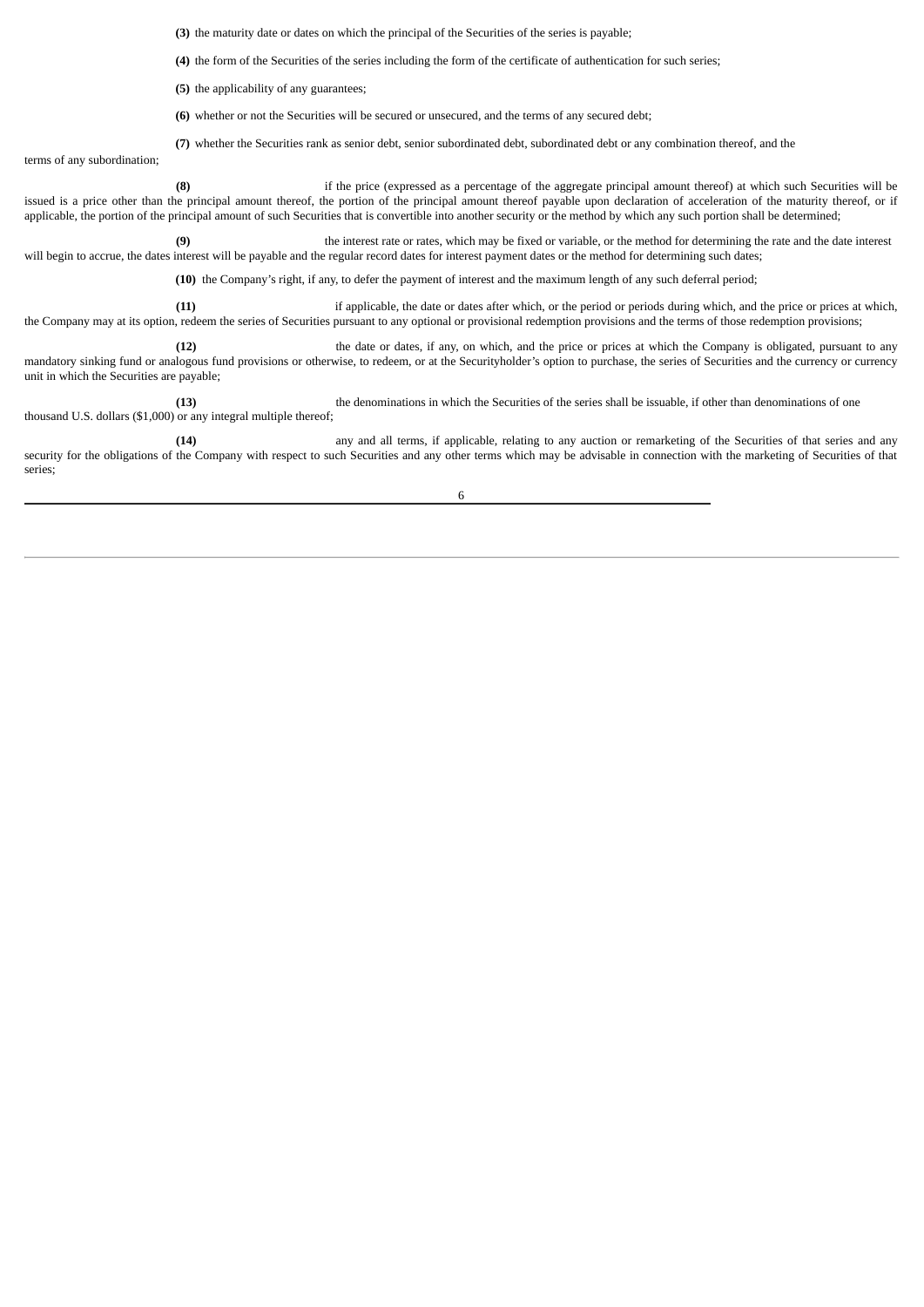**(15)** whether the Securities of the series shall be issued in whole or in part in the form of a Global Security or Securities; the terms and conditions, if any, upon which such Global Security or Securities may be exchanged in whole or in part for other individual Securities; and the Depositary for such Global Security or Securities;

**(16)** if applicable, the provisions relating to conversion or exchange of any Securities of the series and the terms and conditions upon which such Securities will be so convertible or exchangeable, including the conversion or exchange price, as applicable, or how it will be calculated and may be adjusted, any mandatory or optional (at the Company's option or the holders' option) conversion or exchange features, the applicable conversion or exchange period and the manner of settlement for any conversion or exchange, which may, without limitation, include the payment of cash as well as the delivery of securities;

**(17)** if other than the full principal amount thereof, the portion of the principal amount of Securities of the series which shall be payable upon declaration of acceleration of the maturity thereof pursuant to Section 6.01;

**(18)** additions to or changes in the covenants applicable to the series of Securities being issued, including, among others, the consolidation, merger or sale covenant; **(19)** additions to or changes in the Events of Default with respect to the Securities and any change in the right of the Trustee or the Securityholders to declare the principal, premium, if any, and interest, if any, with respect to such Securities to be due and payable; **(20)** additions to or changes in or deletions of the provisions relating to covenant defeasance and legal defeasance; **(21)** additions to or changes in the provisions relating to satisfaction and discharge of this Indenture; **(22)** additions to or changes in the provisions relating to the modification of this Indenture both with and without the consent of Securityholders of Securities issued under this Indenture; **(23)** the currency of payment of Securities if other than U.S. dollars and the manner of determining the equivalent amount in U.S. dollars; **(24)** whether interest will be payable in cash or additional Securities at the Company's or the Securityholders' option and the terms and conditions upon which the election may be made; **(25)** the terms and conditions, if any, upon which the Company shall pay amounts in addition to the stated interest, premium, if any and principal amounts of the Securities of the series to any Securityholder that is not a "United States person" for federal tax purposes;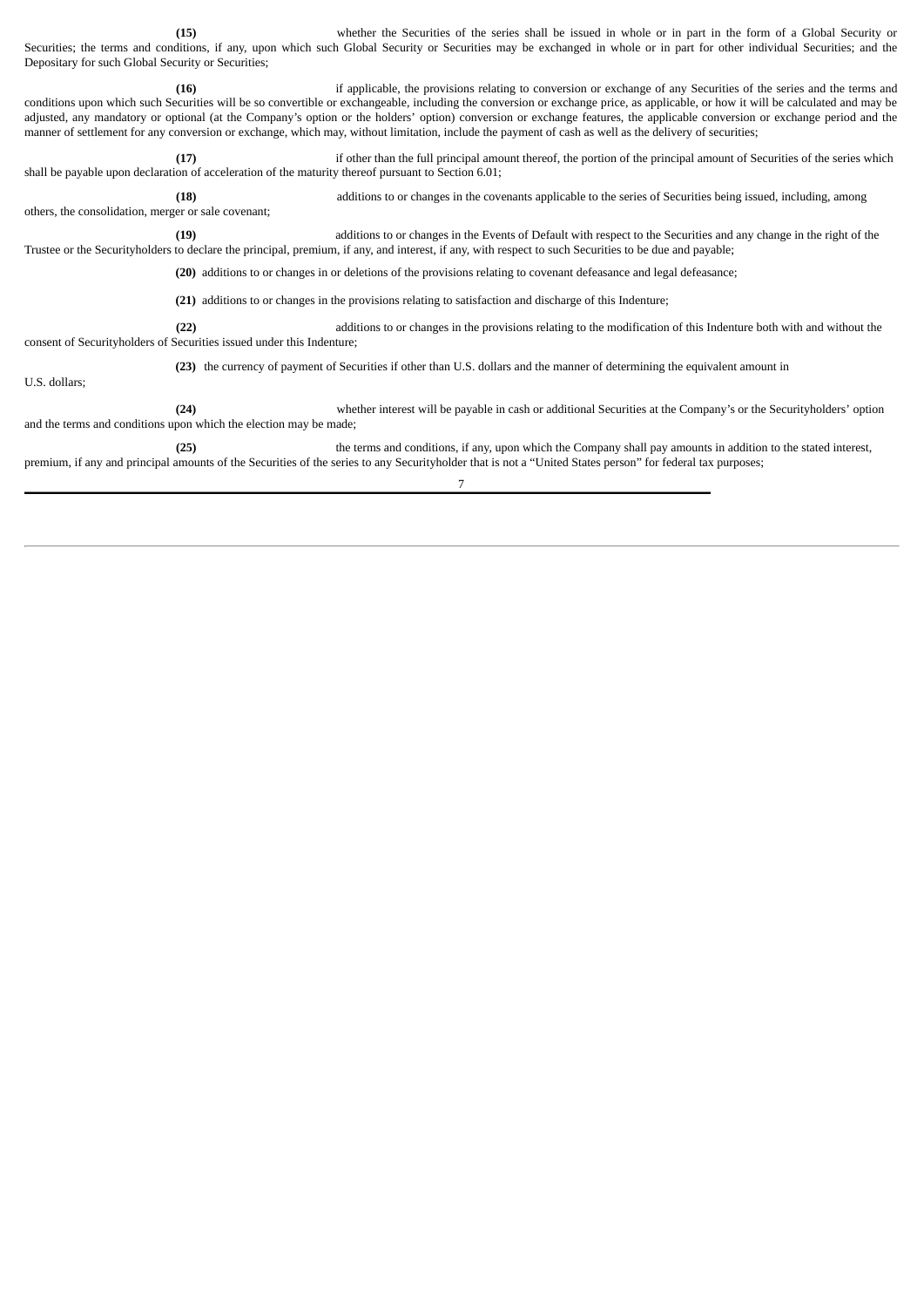**(26)** any restrictions on transfer, sale or assignment of the Securities of the series; and

**(27)** any other specific terms, preferences, rights or limitations of, or restrictions on, the Securities, any other additions or changes in the provisions of this Indenture, and any terms that may be required by us or advisable under applicable laws or regulations.

All Securities of any one series shall be substantially identical except as may otherwise be provided in or pursuant to any such Board Resolution or in any indentures supplemental hereto.

If any of the terms of the series are established by action taken pursuant to a Board Resolution of the Company, a copy of an appropriate record of such action shall be certified by the secretary or an assistant secretary of the Company and delivered to the Trustee at or prior to the delivery of the Officer's Certificate of the Company setting forth the terms of the series.

Securities of any particular series may be issued at various times, with different dates on which the principal or any installment of principal is payable, with different rates of interest, if any, or different methods by which rates of interest may be determined, with different dates on which such interest may be payable and with different redemption dates.

## **Section 2.02 Form of Securities and Trustee's Certificate**.

The Securities of any series and the Trustee's certificate of authentication to be borne by such Securities shall be substantially of the tenor and purport as set forth in one or more indentures supplemental hereto or as provided in a Board Resolution, and set forth in an Officer's Certificate, and they may have such letters, numbers or other marks of identification or designation and such legends or endorsements printed, lithographed or engraved thereon as the Company may deem appropriate and as are not inconsistent with the provisions of this Indenture, or as may be required to comply with any law or with any rule or regulation made pursuant thereto or with any rule or regulation of any securities exchange on which Securities of that series may be listed, or to conform to usage.

### **Section 2.03 Denominations: Provisions for Payment**.

The Securities shall be issuable as registered Securities and in the denominations of one thousand U.S. dollars (\$1,000) or any integral multiple thereof, subject to Section 2.01(a)(13). The Securities of a particular series shall bear interest payable on the dates and at the rate specified with respect to that series. Subject to Section 2.01(a)(23), the principal of and the interest on the Securities of any series, as well as any premium thereon in case of redemption or repurchase thereof prior to maturity, and any cash amount due upon conversion or exchange thereof, shall be payable in the coin or currency of the United States of America that at the time is legal tender for public and private debt, at the office or agency of the Company maintained for that purpose. Each Security shall be dated the date of its authentication. Interest on the Securities shall be computed on the basis of a 360-day year composed of twelve 30-day months.

|  | ×, |        |  |
|--|----|--------|--|
|  | ۰  |        |  |
|  | ×  | I<br>٩ |  |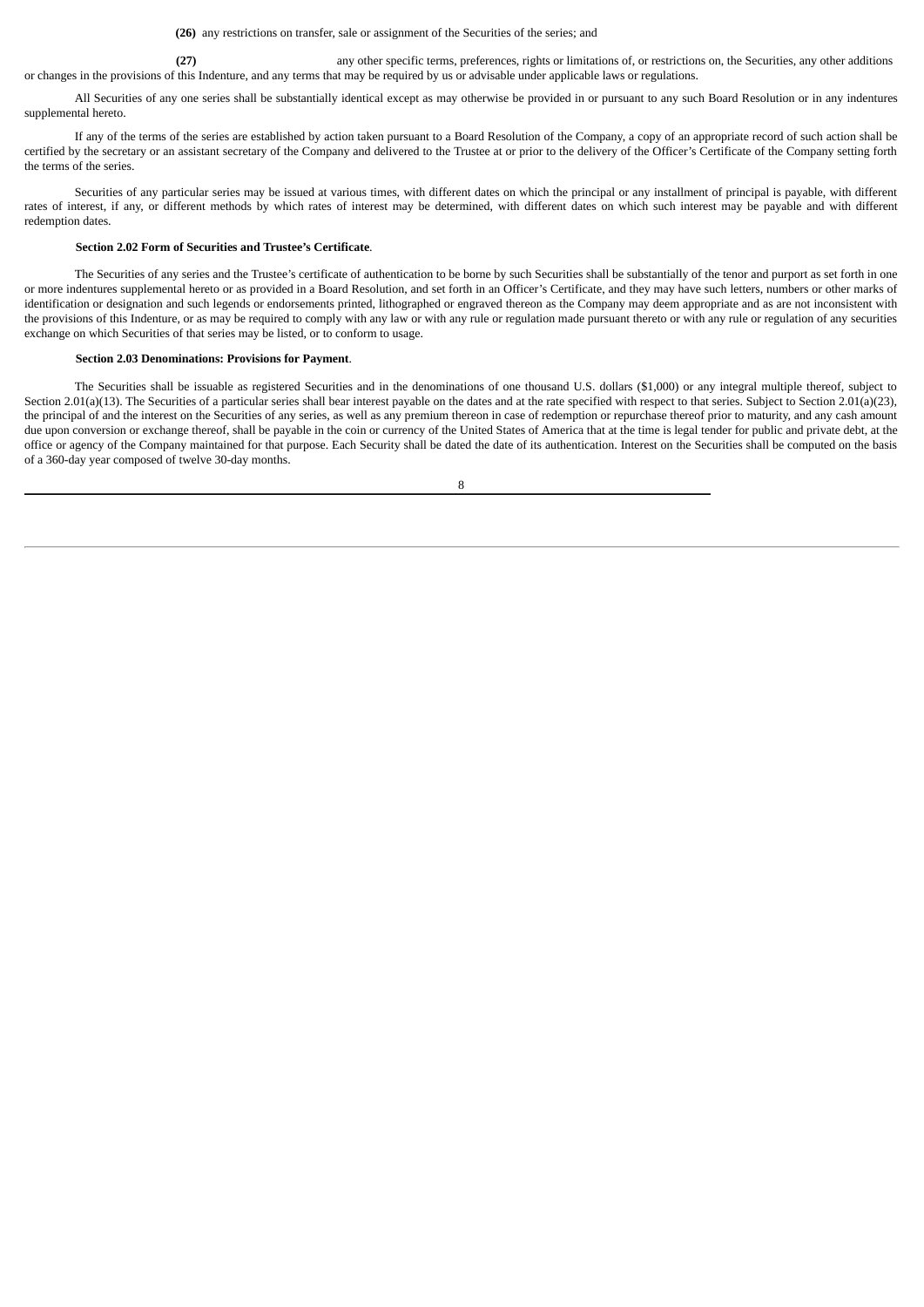The interest installment on any Security that is payable, and is punctually paid or duly provided for, on any Interest Payment Date for Securities of that series shall be paid to the Person in whose name said Security (or one or more Predecessor Securities) is registered at the close of business on the regular record date for such interest installment. In the event that any Security of a particular series or portion thereof is called for redemption and the redemption date is subsequent to a regular record date with respect to any Interest Payment Date and prior to such Interest Payment Date, interest on such Security will be paid upon presentation and surrender of such Security as provided in Section 3.03.

Any interest on any Security that is payable, but is not punctually paid or duly provided for, on any Interest Payment Date for Securities of the same series (herein called "Defaulted Interest") shall forthwith cease to be payable to the registered holder on the relevant regular record date by virtue of having been such holder; and such Defaulted Interest shall be paid by the Company, at its election, as provided in clause (1) or clause (2) below:

**(1)** The Company may make payment of any Defaulted Interest on Securities to the Persons in whose names such Securities (or their respective Predecessor Securities) are registered in the Security Register at the close of business on a special record date for the payment of such Defaulted Interest, which shall be fixed in the following manner: the Company shall notify the Trustee in writing of the amount of Defaulted Interest proposed to be paid on each such Security and the date of the proposed payment, and at the same time the Company shall deposit with the Trustee an amount of money equal to the aggregate amount proposed to be paid in respect of such Defaulted Interest or shall make arrangements satisfactory to the Trustee for such deposit prior to the date of the proposed payment, such money when deposited to be held in trust for the benefit of the Persons entitled to such Defaulted Interest as in this clause provided. Thereupon the Trustee shall fix a special record date for the payment of such Defaulted Interest which shall not be more than 15 nor less than 10 days prior to the date of the proposed payment and not less than 10 days after the receipt by the Trustee of the notice of the proposed payment. The Trustee shall promptly notify the Company of such special record date and, in the name and at the expense of the Company, shall cause notice of the proposed payment of such Defaulted Interest and the special record date therefor to be sent, to each Securityholder not less than 10 days prior to such special record date. Notice of the proposed payment of such Defaulted Interest and the special record date therefor having been sent as aforesaid, such Defaulted Interest shall be paid to the Persons in whose names such Securities (or their respective Predecessor Securities) are registered in the Security Register on such special record date.

**(2)** The Company may make payment of any Defaulted Interest on any Securities in any other lawful manner not inconsistent with the requirements of any securities exchange on which such Securities may be listed, and upon such notice as may be required by such exchange, if, after notice given by the Company to the Trustee of the proposed payment pursuant to this clause, such manner of payment shall be deemed practicable by the Trustee.

 $\overline{q}$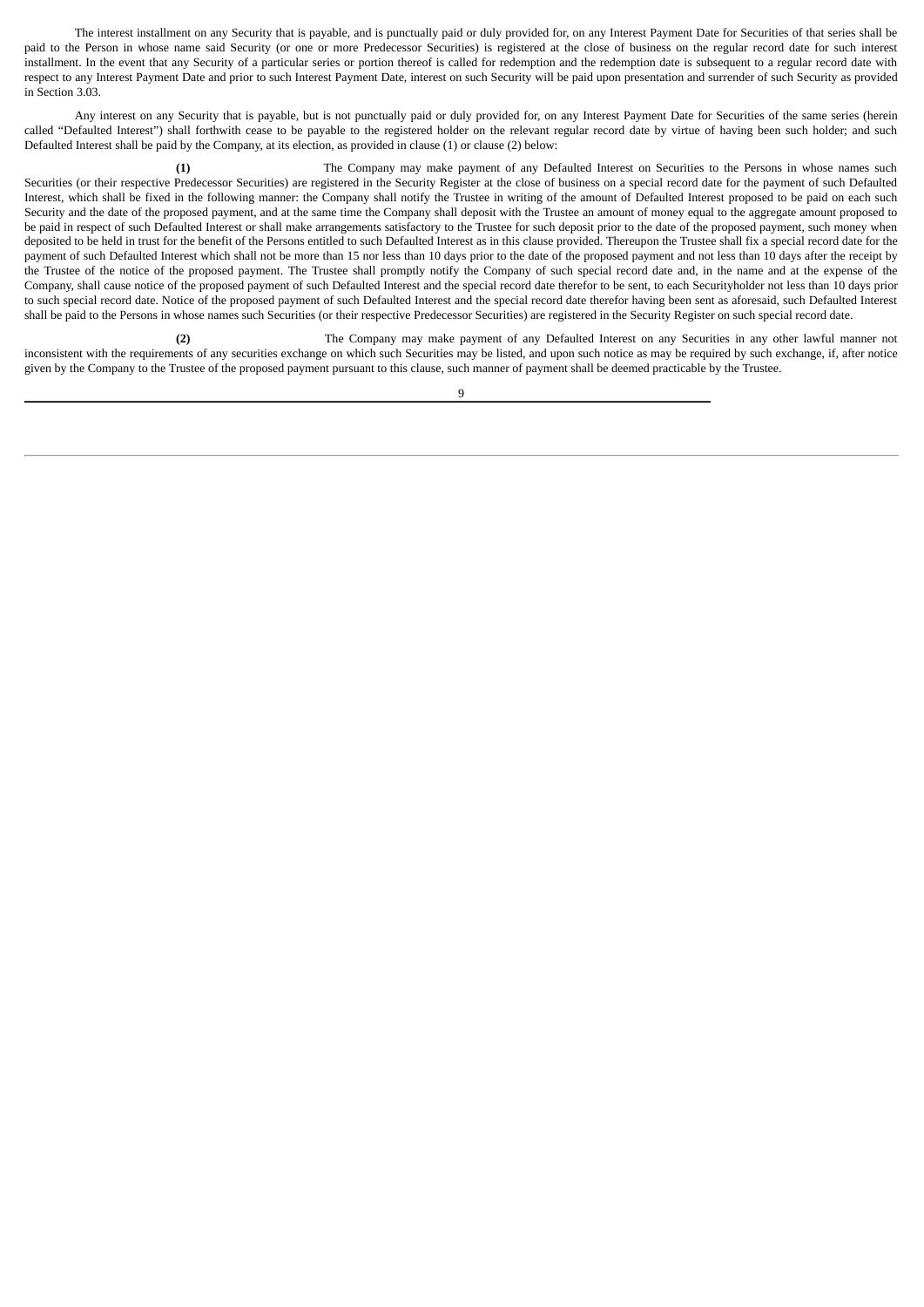Unless otherwise set forth in a Board Resolution or one or more indentures supplemental hereto establishing the terms of any series of Securities pursuant to Section 2.01 hereof, the term "regular record date" as used in this Section with respect to a series of Securities and any Interest Payment Date for such series shall mean either the fifteenth day of the month immediately preceding the month in which an Interest Payment Date established for such series pursuant to Section 2.01 hereof shall occur, if such Interest Payment Date is the first day of a month, or the first day of the month in which an Interest Payment Date established for such series pursuant to Section 2.01 hereof shall occur, if such Interest Payment Date is the fifteenth day of a month, whether or not such date is a Business Day.

Subject to the foregoing provisions of this Section, each Security of a series delivered under this Indenture upon transfer of or in exchange for or in lieu of any other Security of such series shall carry the rights to interest accrued and unpaid, and to accrue, that were carried by such other Security.

# **Section 2.04 Execution and Authentications**.

The Securities shall be signed on behalf of the Company by one of its Officers. Signatures may be in the form of a manual or facsimile signature.

The Company may use the facsimile signature of any Person who shall have been an Officer (at the time of execution), notwithstanding the fact that at the time the Securities shall be authenticated and delivered or disposed of such Person shall have ceased to be such an officer of the Company. The Securities may contain such notations, legends or endorsements required by law, stock exchange rule or usage. Each Security shall be dated the date of its authentication by the Trustee.

A Security shall not be valid until authenticated manually by an authorized signatory of the Trustee, or by an Authenticating Agent. Such signature shall be conclusive evidence that the Security so authenticated has been duly authenticated and delivered hereunder and that the holder is entitled to the benefits of this Indenture. At any time and from time to time after the execution and delivery of this Indenture, the Company may deliver Securities of any series executed by the Company to the Trustee for authentication, together with a written order of the Company for the authentication and delivery of such Securities, signed by an Officer, and the Trustee in accordance with such written order shall authenticate and deliver such Securities.

Upon the Company's delivery of any such authentication order to the Trustee at any time after the initial issuance of Securities under this Indenture, the Trustee shall be provided with, and (subject to Sections 315(a) through 315(d) of the Trust Indenture Act) shall be fully protected in relying upon, (1) an Opinion of Counsel or reliance letter and (2) an Officer's Certificate stating that all conditions precedent to the execution, authentication and delivery of such Securities are in conformity with the provisions of this Indenture.

The Trustee shall not be required to authenticate such Securities if the issue of such Securities pursuant to this Indenture will affect the Trustee's own rights, duties or immunities under the Securities and this Indenture or otherwise in a manner that is not reasonably acceptable to the Trustee.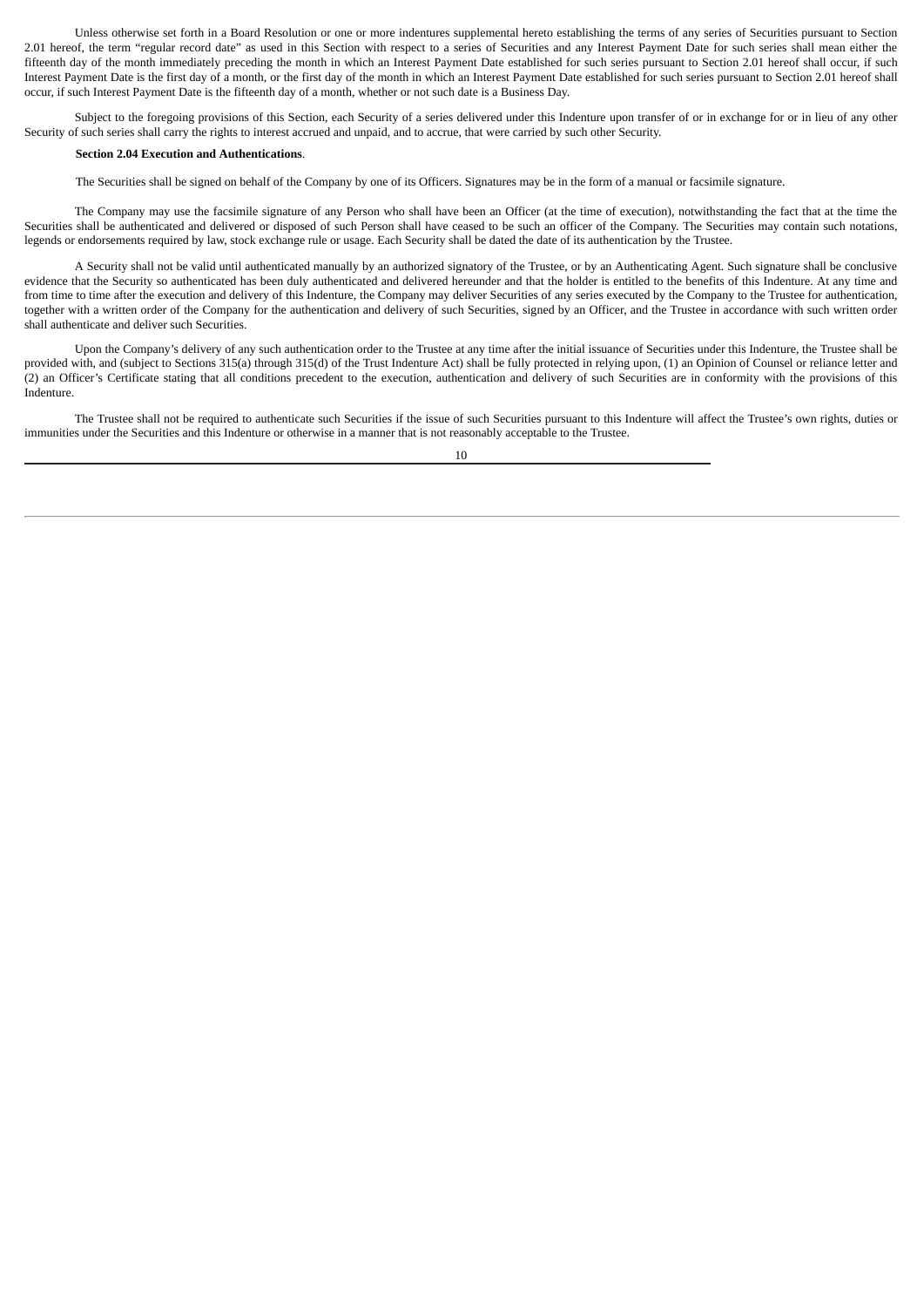#### **Section 2.05 Registration of Transfer and Exchange**.

Securities of any series may be exchanged upon presentation thereof at the office or agency of the Company designated for such purpose, for other Securities of such series of authorized denominations, and for a like aggregate principal amount, upon payment of a sum sufficient to cover any tax or other governmental charge in relation thereto, all as provided in this Section. In respect of any Securities so surrendered for exchange, the Company shall execute, the Trustee shall authenticate and such office or agency shall deliver in exchange therefor the Security or Securities of the same series that the Securityholder making the exchange shall be entitled to receive, bearing numbers not contemporaneously outstanding.

**(b)** The Company shall keep, or cause to be kept, at its office or agency designated for such purpose a register or registers (herein referred to as the "Security Register") in which, subject to such reasonable regulations as it may prescribe, the Company shall register the Securities and the transfers of Securities as in this Article provided and which at all reasonable times shall be open for inspection by the Trustee. The registrar for the purpose of registering Securities and transfer of Securities as herein provided shall be appointed as authorized by Board Resolution or Supplemental Indenture (the "Security Registrar").

Upon surrender for transfer of any Security at the office or agency of the Company designated for such purpose, the Company shall execute, the Trustee shall authenticate and such office or agency shall deliver in the name of the transferee or transferees a new Security or Securities of the same series as the Security presented for a like aggregate principal amount.

The Company initially appoints the Trustee as Security Registrar for each series of Securities.

All Securities presented or surrendered for exchange or registration of transfer, as provided in this Section, shall be accompanied (if so required by the Company or the Security Registrar) by a written instrument or instruments of transfer, in form satisfactory to the Company or the Security Registrar, duly executed by the registered holder or by such holder's duly authorized attorney in writing.

**(c)** Except as provided pursuant to Section 2.01 pursuant to a Board Resolution, and set forth in an Officer's Certificate, or established in one or more indentures supplemental to this Indenture, no service charge shall be made for any exchange or registration of transfer of Securities, or issue of new Securities in case of partial redemption of any series or repurchase, conversion or exchange of less than the entire principal amount of a Security, but the Company may require payment of a sum sufficient to cover any tax or other governmental charge in relation thereto, other than exchanges pursuant to Section 2.06, Section 3.03(b) and Section 9.04 not involving any transfer.

**(d)** The Company and the Security Registrar shall not be required (i) to issue, exchange or register the transfer of any Securities during a period beginning at the opening of business 15 days before the day of the sending of a notice of redemption of less than all the Outstanding Securities of the same series and ending at the close of business on the day of such sending, nor (ii) to register the transfer of or exchange any Securities of any series or portions thereof called for redemption or surrendered for repurchase, but not validly withdrawn, other than the unredeemed portion of any such Securities being redeemed in part or not surrendered for repurchase, as the case may be. The provisions of this Section 2.05 are, with respect to any Global Security, subject to Section 2.11 hereof.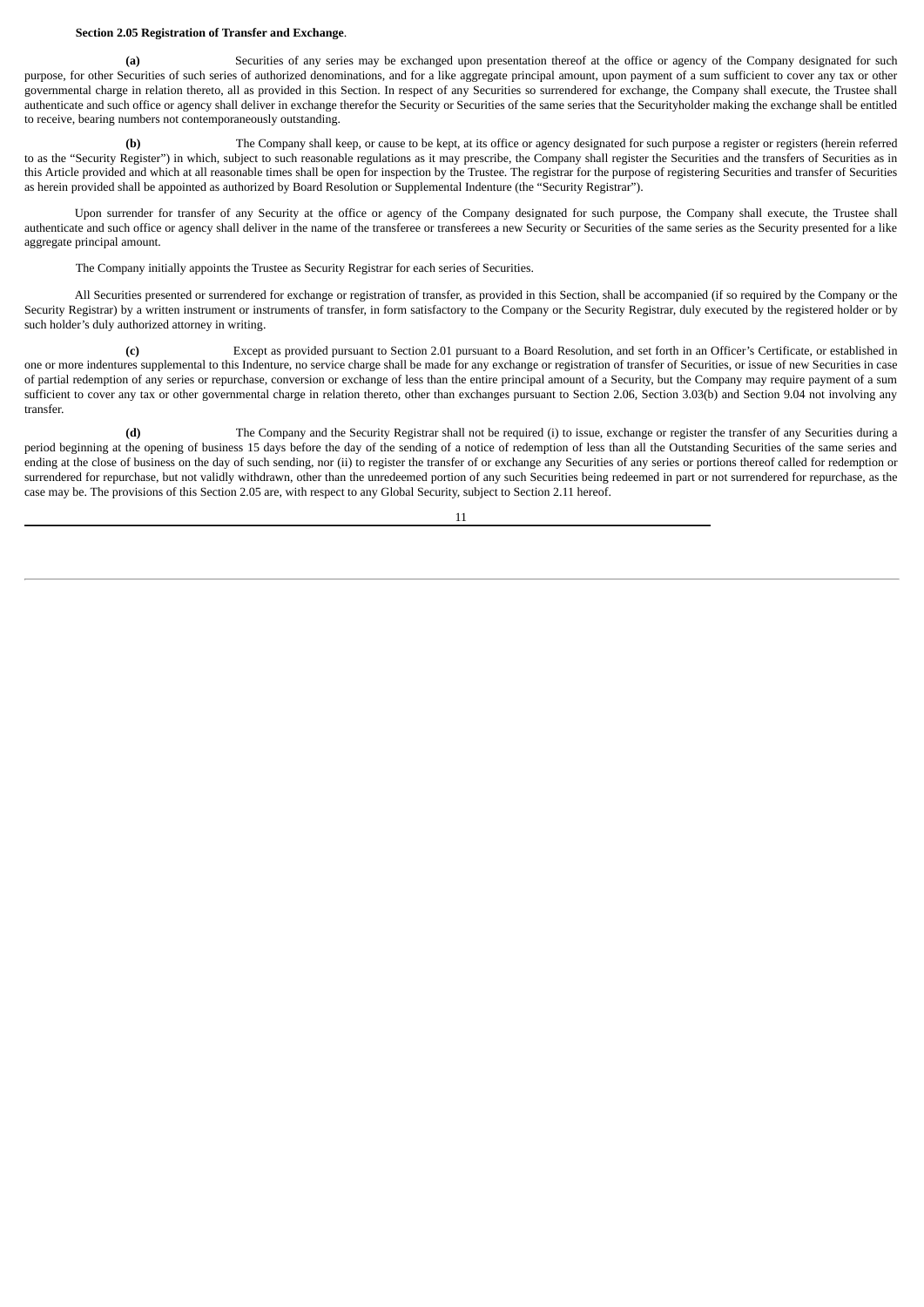The Trustee shall have no obligation or duty to monitor, determine or inquire as to compliance with any restrictions on transfer imposed under this Indenture or under applicable law with respect to any transfer of any interest in any Security (including any transfers between or among Depositary participants or beneficial owners of interests in any Global Security) other than to require delivery of such certificates and other documentation or evidence as are expressly required by, and to do so if and when expressly required by the terms of, this Indenture, and to examine the same to determine substantial compliance as to form with the express requirements hereof.

#### **Section 2.06 Temporary Securities**.

Pending the preparation of definitive Securities of any series, the Company may execute, and the Trustee shall authenticate and deliver, temporary Securities (printed, lithographed or typewritten) of any authorized denomination. Such temporary Securities shall be substantially in the form of the definitive Securities in lieu of which they are issued, but with such omissions, insertions and variations as may be appropriate for temporary Securities, all as may be determined by the Company. Every temporary Security of any series shall be executed by the Company and be authenticated by the Trustee upon the same conditions and in substantially the same manner, and with like effect, as the definitive Securities of such series. Without unnecessary delay the Company will execute and will furnish definitive Securities of such series and thereupon any or all temporary Securities of such series may be surrendered in exchange therefor (without charge to the Securityholders), at the office or agency of the Company designated for the purpose, and the Trustee shall authenticate and such office or agency shall deliver in exchange for such temporary Securities an equal aggregate principal amount of definitive Securities of such series, unless the Company advises the Trustee to the effect that definitive Securities need not be executed and furnished until further notice from the Company. Until so exchanged, the temporary Securities of such series shall be entitled to the same benefits under this Indenture as definitive Securities of such series authenticated and delivered hereunder.

### **Section 2.07 Mutilated, Destroyed, Lost or Stolen Securities**.

In case any temporary or definitive Security shall become mutilated or be destroyed, lost or stolen, the Company (subject to the next succeeding sentence) shall execute, and upon the Company's request the Trustee (subject as aforesaid) shall authenticate and deliver, a new Security of the same series, bearing a number not contemporaneously outstanding, in exchange and substitution for the mutilated Security, or in lieu of and in substitution for the Security so destroyed, lost or stolen. In every case the applicant for a substituted Security shall furnish to the Company and the Trustee such security or indemnity as may be required by them to save each of them harmless, and, in every case of destruction, loss or theft, the applicant shall also furnish to the Company and the Trustee evidence to their satisfaction of the destruction, loss or theft of the applicant's Security and of the ownership thereof. The Trustee may authenticate any such substituted Security and deliver the same upon the written request or authorization of any officer of the Company. Upon the issuance of any substituted Security, the Company may require the payment of a sum sufficient to cover any tax or other governmental charge that may be imposed in relation thereto and any other expenses (including the fees and expenses of the Trustee) connected therewith.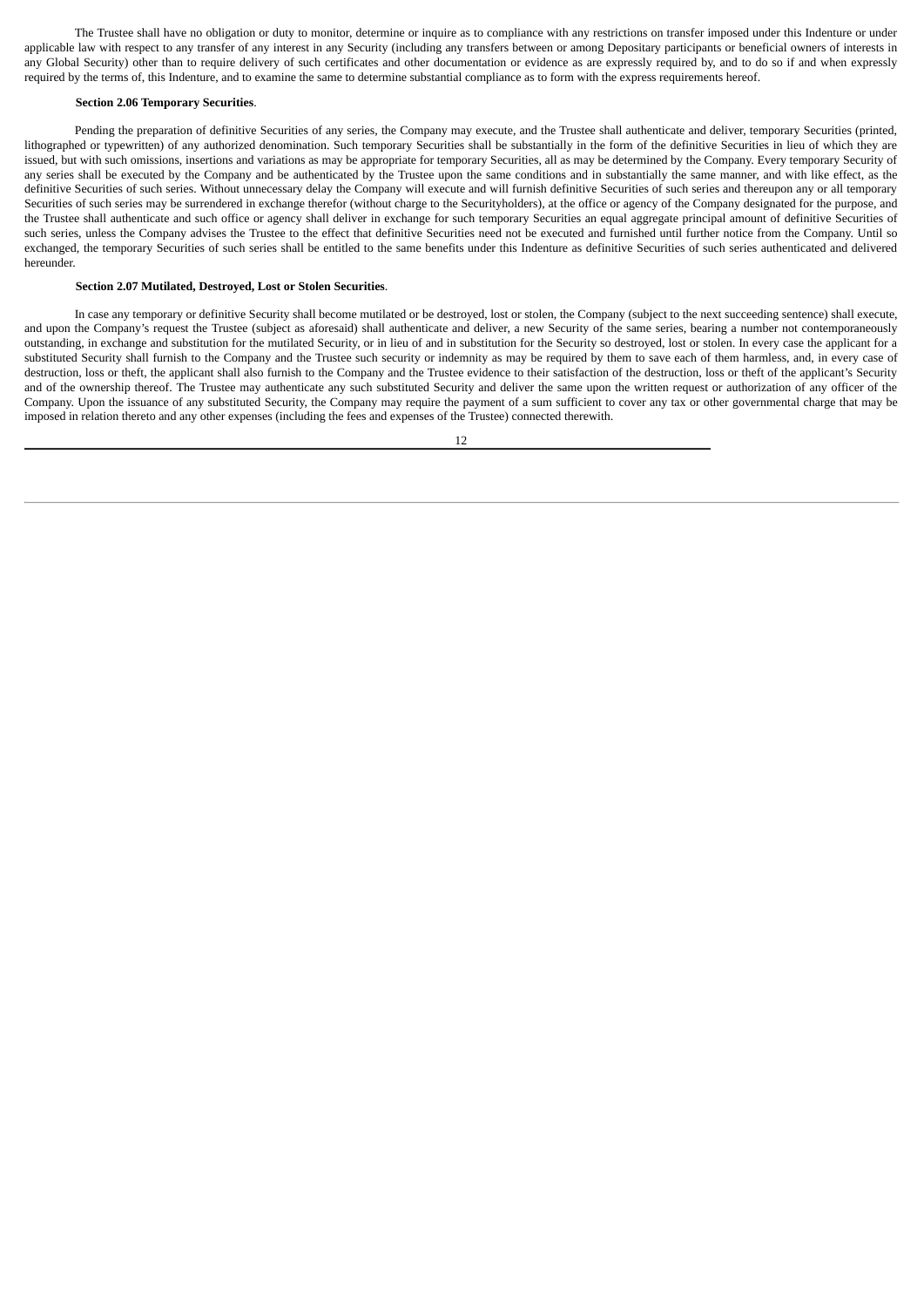In case any Security that has matured or is about to mature shall become mutilated or be destroyed, lost or stolen, the Company may, instead of issuing a substitute Security, pay or authorize the payment of the same (without surrender thereof except in the case of a mutilated Security) if the applicant for such payment shall furnish to the Company and the Trustee such security or indemnity as they may require to save them harmless, and, in case of destruction, loss or theft, evidence to the satisfaction of the Company and the Trustee of the destruction, loss or theft of such Security and of the ownership thereof.

Every replacement Security issued pursuant to the provisions of this Section shall constitute an additional contractual obligation of the Company whether or not the mutilated, destroyed, lost or stolen Security shall be found at any time, or be enforceable by anyone, and shall be entitled to all the benefits of this Indenture equally and proportionately with any and all other Securities of the same series duly issued hereunder. All Securities shall be held and owned upon the express condition that the foregoing provisions are exclusive with respect to the replacement or payment of mutilated, destroyed, lost or stolen Securities, and shall preclude (to the extent lawful) any and all other rights or remedies, notwithstanding any law or statute existing or hereafter enacted to the contrary with respect to the replacement or payment of negotiable instruments or other securities without their surrender.

# **Section 2.08 Cancellation**.

All Securities surrendered for the purpose of payment, redemption, repurchase, exchange, registration of transfer or conversion shall, if surrendered to the Company or any paying agent (or any other applicable agent), be delivered to the Trustee for cancellation, or, if surrendered to the Trustee, shall be cancelled by it, and no Securities shall be issued in lieu thereof except as expressly required or permitted by any of the provisions of this Indenture. On request of the Company at the time of such surrender, the Trustee shall deliver to the Company canceled Securities held by the Trustee. In the absence of such request the Trustee may dispose of canceled Securities in accordance with its standard procedures and deliver a certificate of disposition to the Company. If the Company shall otherwise acquire any of the Securities, however, such acquisition shall not operate as a redemption or satisfaction of the indebtedness represented by such Securities unless and until the same are delivered to the Trustee for cancellation.

#### **Section 2.09 Benefits of Indenture**.

Nothing in this Indenture or in the Securities, express or implied, shall give or be construed to give to any Person, other than the parties hereto and the holders of the Securities any legal or equitable right, remedy or claim under or in respect of this Indenture, or under any covenant, condition or provision herein contained; all such covenants, conditions and provisions being for the sole benefit of the parties hereto and of the holders of the Securities.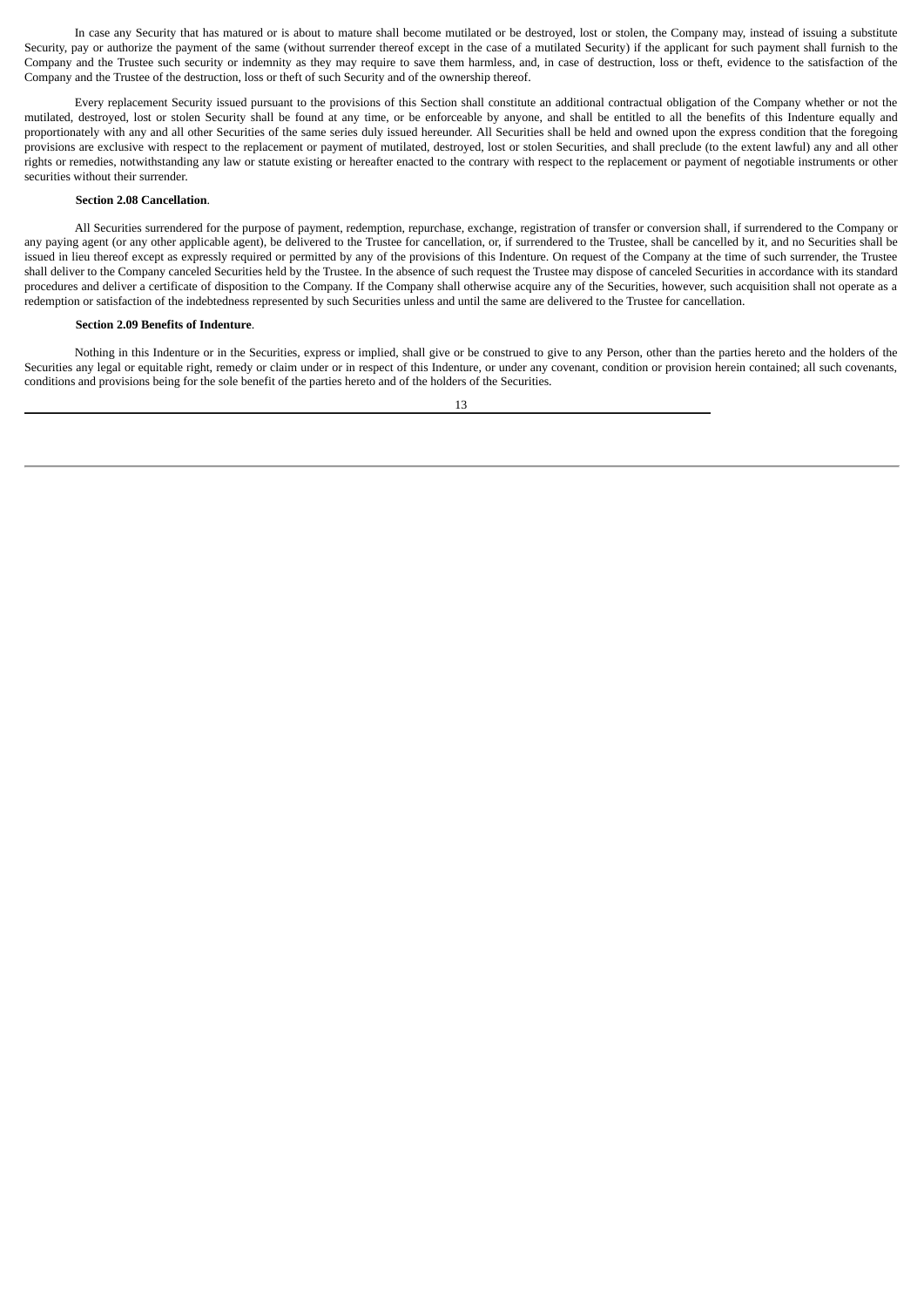#### **Section 2.10 Authenticating Agent**.

So long as any of the Securities of any series remain Outstanding there may be an Authenticating Agent for any or all such series of Securities which the Trustee shall have the right to appoint. Said Authenticating Agent shall be authorized to act on behalf of the Trustee to authenticate Securities of such series issued upon exchange, transfer or partial redemption, repurchase or conversion thereof, and Securities so authenticated shall be entitled to the benefits of this Indenture and shall be valid and obligatory for all purposes as if authenticated by the Trustee hereunder. All references in this Indenture to the authentication of Securities by the Trustee shall be deemed to include authentication by an Authenticating Agent for such series. Each Authenticating Agent shall be acceptable to the Company and shall be a corporation that has a combined capital and surplus, as most recently reported or determined by it, sufficient under the laws of any jurisdiction under which it is organized or in which it is doing business to conduct a trust business, and that is otherwise authorized under such laws to conduct such business and is subject to supervision or examination by federal or state authorities. If at any time any Authenticating Agent shall cease to be eligible in accordance with these provisions, it shall resign immediately.

Any Authenticating Agent may at any time resign by giving written notice of resignation to the Trustee and to the Company. The Trustee may at any time (and upon request by the Company shall) terminate the agency of any Authenticating Agent by giving written notice of termination to such Authenticating Agent and to the Company. Upon resignation, termination or cessation of eligibility of any Authenticating Agent, the Trustee may appoint an eligible successor Authenticating Agent acceptable to the Company. Any successor Authenticating Agent, upon acceptance of its appointment hereunder, shall become vested with all the rights, powers and duties of its predecessor hereunder as if originally named as an Authenticating Agent pursuant hereto.

#### **Section 2.11 Global Securities**.

**(a)** If the Company shall establish pursuant to Section 2.01 that the Securities of a particular series are to be issued as a Global Security, then the Company shall execute and the Trustee shall, in accordance with Section 2.04, authenticate and deliver, a Global Security that (i) shall represent, and shall be denominated in an amount equal to the aggregate principal amount of, all of the Outstanding Securities of such series, (ii) shall be registered in the name of the Depositary or its nominee, (iii) shall be delivered by the Trustee to the Depositary or pursuant to the Depositary's instruction (or if the Depositary names the Trustee as its custodian, retained by the Trustee), and (iv) shall bear a legend substantially to the following effect: "Except as otherwise provided in Section 2.11 of the Indenture, this Security may be transferred, in whole but not in part, only to another nominee of the Depositary or to a successor Depositary or to a nominee of such successor Depositary."

**(b)** Notwithstanding the provisions of Section 2.05, the Global Security of a series may be transferred, in whole but not in part and in the manner provided in Section 2.05, only to another nominee of the Depositary for such series, or to a successor Depositary for such series selected or approved by the Company or to a nominee of such successor Depositary.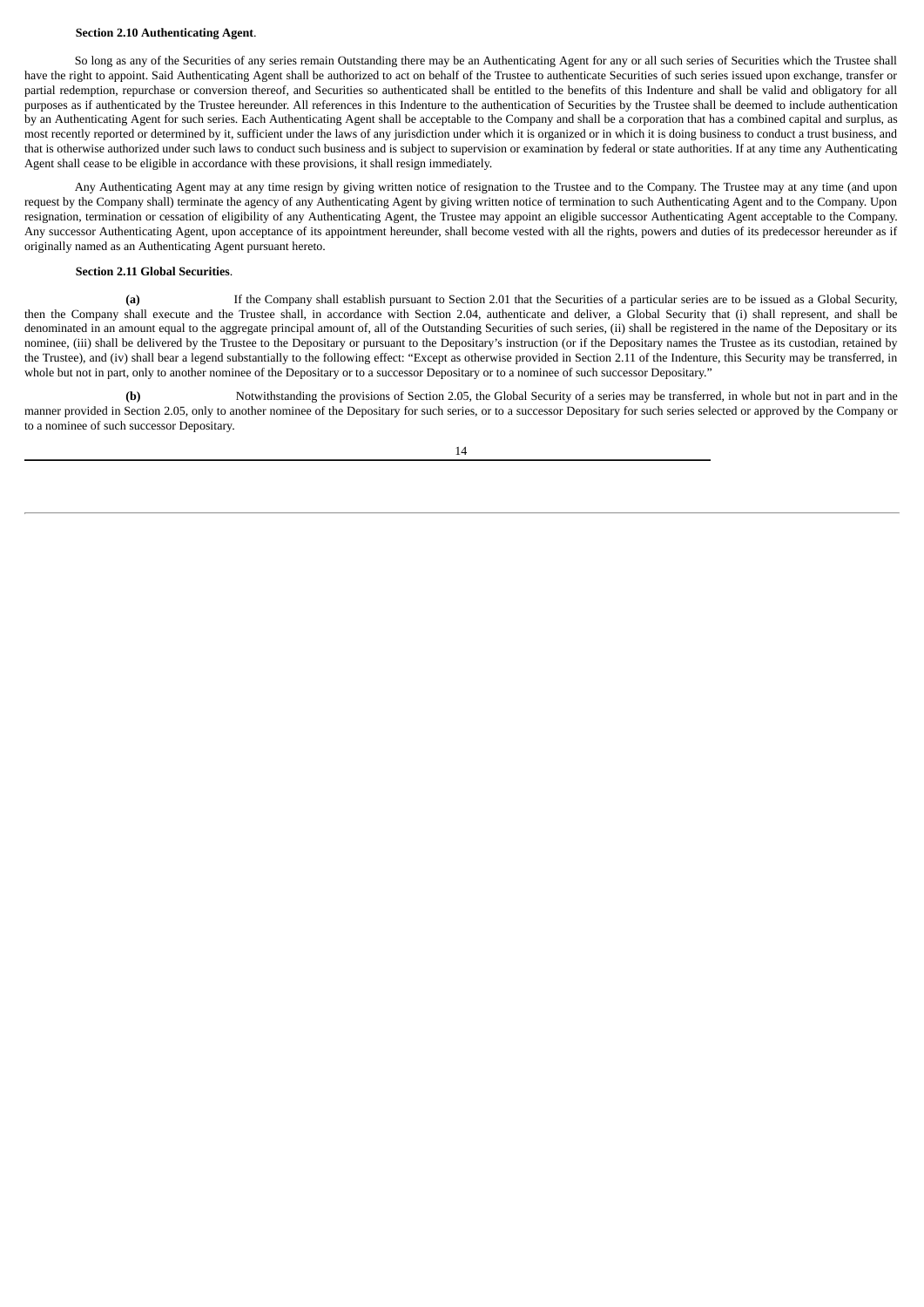**(c)** If at any time the Depositary for a series of the Securities notifies the Company that it is unwilling or unable to continue as Depositary for such series or if at any time the Depositary for such series shall no longer be registered or in good standing under the Exchange Act, or other applicable statute or regulation, and a successor Depositary for such series is not appointed by the Company within 90 days after the Company receives such notice or becomes aware of such condition, as the case may be, or if an Event of Default has occurred and is continuing and the Company has received a request from the Depositary or from the Trustee, this Section 2.11 shall no longer be applicable to the Securities of such series and the Company will execute, and subject to Section 2.04, the Trustee will authenticate and deliver the Securities of such series in definitive registered form without coupons, in authorized denominations, and in an aggregate principal amount equal to the principal amount of the Global Security of such series in exchange for such Global Security. In addition, the Company may at any time determine that the Securities of any series shall no longer be represented by a Global Security and that the provisions of this Section 2.11 shall no longer apply to the Securities of such series. In such event the Company will execute and, subject to Section 2.04, the Trustee, upon receipt of an Officer's Certificate evidencing such determination by the Company, will authenticate and deliver the Securities of such series in definitive registered form without coupons, in authorized denominations, and in an aggregate principal amount equal to the principal amount of the Global Security of such series in exchange for such Global Security. Upon the exchange of the Global Security for such Securities in definitive registered form without coupons, in authorized denominations, the Global Security shall be canceled by the Trustee. Such Securities in definitive registered form issued in exchange for the Global Security pursuant to this Section 2.11(c) shall be registered in such names and in such authorized denominations as the Depositary, pursuant to instructions from its direct or indirect participants or otherwise, shall instruct the Trustee. The Trustee shall deliver such Securities to the Depositary for delivery to the Persons in whose names such Securities are so registered.

# **Section 2.12 CUSIP Numbers**.

The Company in issuing the Securities may use "CUSIP" numbers (if then generally in use), and, if so, the Trustee shall use "CUSIP" numbers in notices of redemption as a convenience to Securityholders; provided that any such notice may state that no representation is made as to the correctness of such numbers either as printed on the Securities or as contained in any notice of a redemption and that reliance may be placed only on the other elements of identification printed on the Securities, and any such redemption shall not be affected by any defect in or omission of such numbers. The Company will promptly notify the Trustee of any change in the "CUSIP" numbers.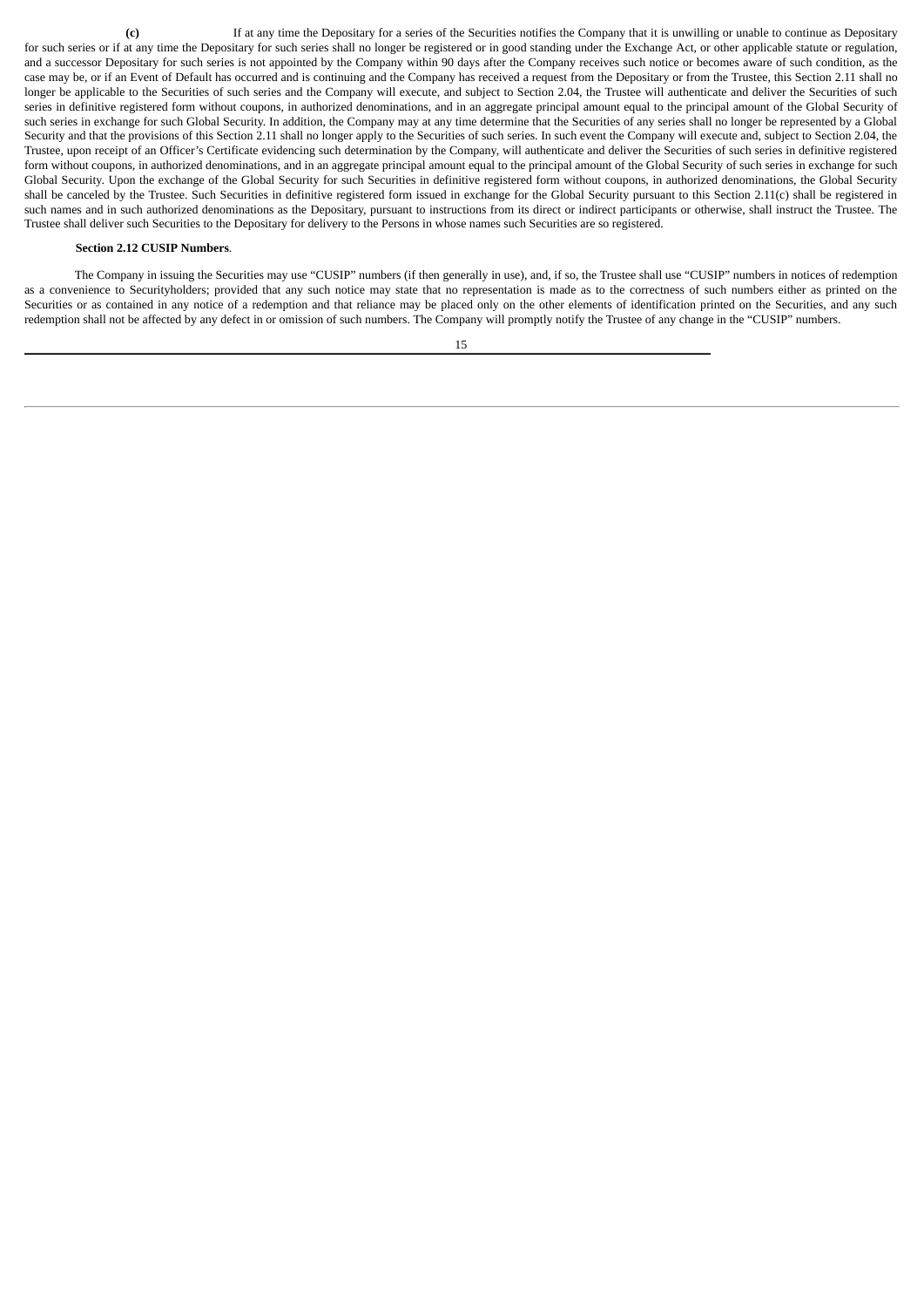### **ARTICLE 3**

## **REDEMPTION OF SECURITIES AND SINKING FUND PROVISIONS**

### **Section 3.01 Redemption**.

The Company may redeem the Securities of any series issued hereunder on and after the dates and in accordance with the terms established for such series pursuant to Section 2.01 hereof.

#### **Section 3.02 Notice of Redemption**.

**(a)** In case the Company shall desire to exercise such right to redeem all or, as the case may be, a portion of the Securities of any series in accordance with any right the Company reserved for itself to do so pursuant to Section 2.01 hereof, the Company shall, or shall cause the Trustee to, give notice of such redemption to holders of the Securities of such series to be redeemed by mailing (or with regard to any Global Security held in book entry form, by electronic mail in accordance with the applicable procedures of the Depositary), a notice of such redemption not less than 30 days and not more than 90 days before the date fixed for redemption of that series to such Securityholders, unless a shorter period is specified in the Securities to be redeemed. Any notice that is mailed in the manner herein provided shall be conclusively presumed to have been duly given, whether or not the registered holder receives the notice. In any case, failure duly to give such notice to the holder of any Security of any series designated for redemption in whole or in part, or any defect in the notice, shall not affect the validity of the proceedings for the redemption of any other Securities of such series or any other series. In the case of any redemption of Securities prior to the expiration of any restriction on such redemption provided in the terms of such Securities or elsewhere in this Indenture, the Company shall furnish the Trustee with an Officer's Certificate evidencing compliance with any such restriction.

Each such notice of redemption shall identify the Securities to be redeemed (including CUSIP numbers, if any), specify the date fixed for redemption and the redemption price at which Securities of that series are to be redeemed, and shall state that payment of the redemption price of such Securities to be redeemed will be made at the office or agency of the Company, upon presentation and surrender of such Securities, that interest accrued to the date fixed for redemption will be paid as specified in said notice, that from and after said date interest will cease to accrue and that the redemption is from a sinking fund, if such is the case. If less than all the Securities of a series are to be redeemed, the notice to the holders of Securities of that series to be redeemed in part shall specify the particular Securities to be so redeemed.

In case any Security is to be redeemed in part only, the notice that relates to such Security shall state the portion of the principal amount thereof to be redeemed, and shall state that on and after the redemption date, upon surrender of such Security, a new Security or Securities of such series in principal amount equal to the unredeemed portion thereof will be issued.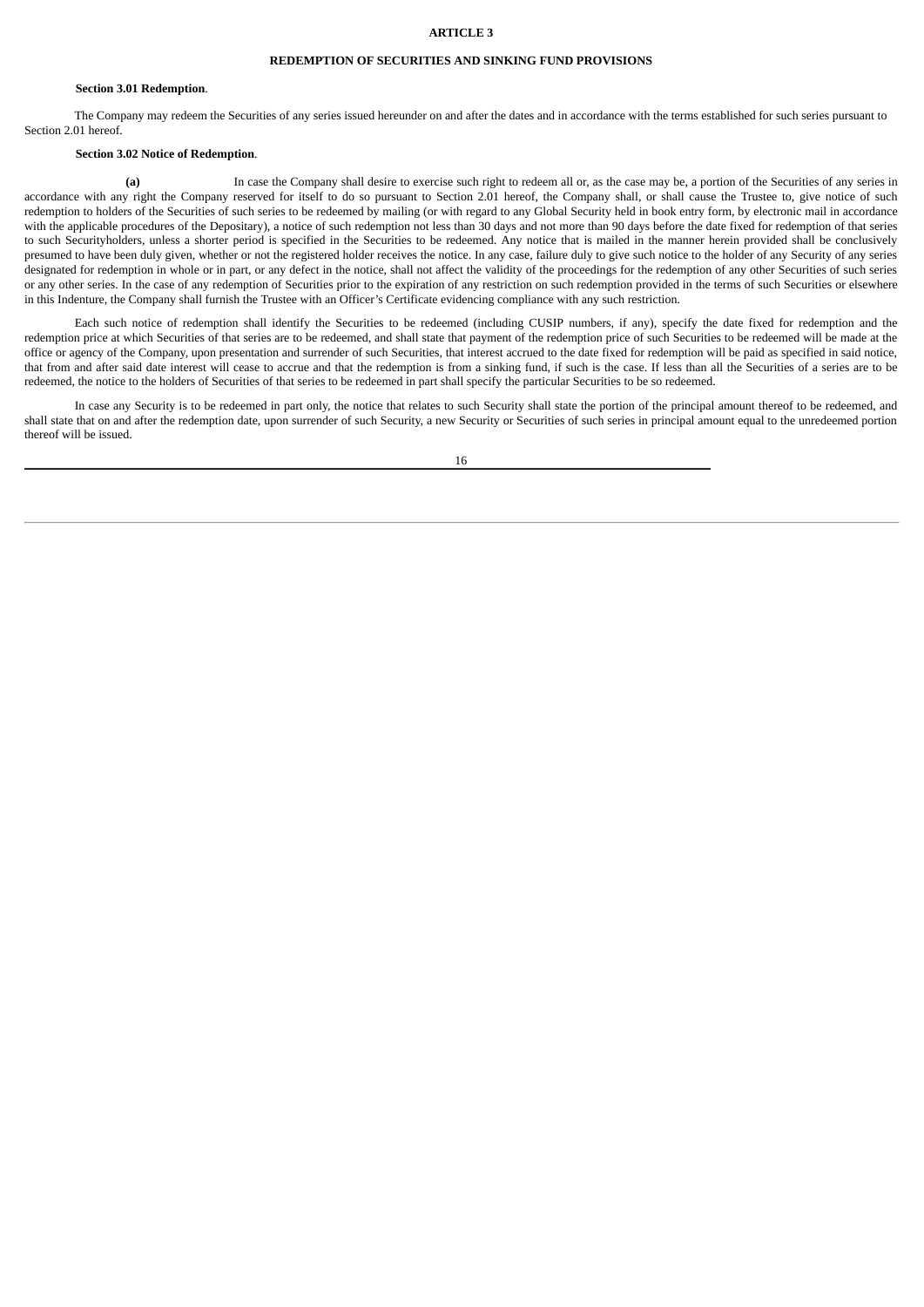**(b)** If less than all the Securities of a series are to be redeemed, the Company shall give the Trustee at least 45 days' notice (unless a shorter notice shall be satisfactory to the Trustee) in advance of the date fixed for redemption as to the aggregate principal amount of Securities of the series to be redeemed, and thereupon the Securities to be redeemed shall be selected, by lot, on a pro rata basis, or in such other manner as the Company shall deem appropriate and fair in its discretion and that may provide for the selection of a portion or portions (equal to one thousand U.S. dollars (\$1,000) or any integral multiple thereof) of the principal amount of such Securities of a denomination larger than \$1,000, the Securities to be redeemed and shall thereafter promptly notify the Company in writing of the numbers of the Securities to be redeemed, in whole or in part. The Company may, if and whenever it shall so elect, by delivery of instructions signed on its behalf by an Officer, instruct the Trustee or any paying agent to call all or any part of the Securities of a particular series for redemption and to give notice of redemption in the manner set forth in this Section, such notice to be in the name of the Company or its own name as the Trustee or such paying agent may deem advisable. In any case in which notice of redemption is to be given by the Trustee or any such paying agent, the Company shall deliver or cause to be delivered to, or permit to remain with, the Trustee or such paying agent, as the case may be, such Security Register, transfer books or other records, or suitable copies or extracts therefrom, sufficient to enable the Trustee or such paying agent to give any notice by mail that may be required under the provisions of this Section.

## **Section 3.03 Payment Upon Redemption**.

**(a)** If the giving of notice of redemption shall have been completed as above provided, the Securities or portions of Securities of the series to be redeemed specified in such notice shall become due and payable on the date and at the place stated in such notice at the applicable redemption price, together with interest accrued to, but excluding, the date fixed for redemption and interest on such Securities or portions of Securities shall cease to accrue on and after the date fixed for redemption, unless the Company shall default in the payment of such redemption price and accrued interest with respect to any such Security or portion thereof. On presentation and surrender of such Securities on or after the date fixed for redemption at the place of payment specified in the notice, said Securities shall be paid and redeemed at the applicable redemption price for such series, together with interest accrued thereon to, but excluding, the date fixed for redemption (but if the date fixed for redemption is an Interest Payment Date, the interest installment payable on such date shall be payable to the registered holder at the close of business on the applicable record date pursuant to Section 2.03).

**(b)** Upon presentation of any Security of such series that is to be redeemed in part only, the Company shall execute and the Trustee shall authenticate and the office or agency where the Security is presented shall deliver to the Securityholder thereof, at the expense of the Company, a new Security of the same series of authorized denominations in principal amount equal to the unredeemed portion of the Security so presented.

### **Section 3.04 Sinking Fund**.

The provisions of Sections 3.04, 3.05 and 3.06 shall be applicable to any sinking fund for the retirement of Securities of a series, except as otherwise specified as contemplated by Section 2.01 for Securities of such series.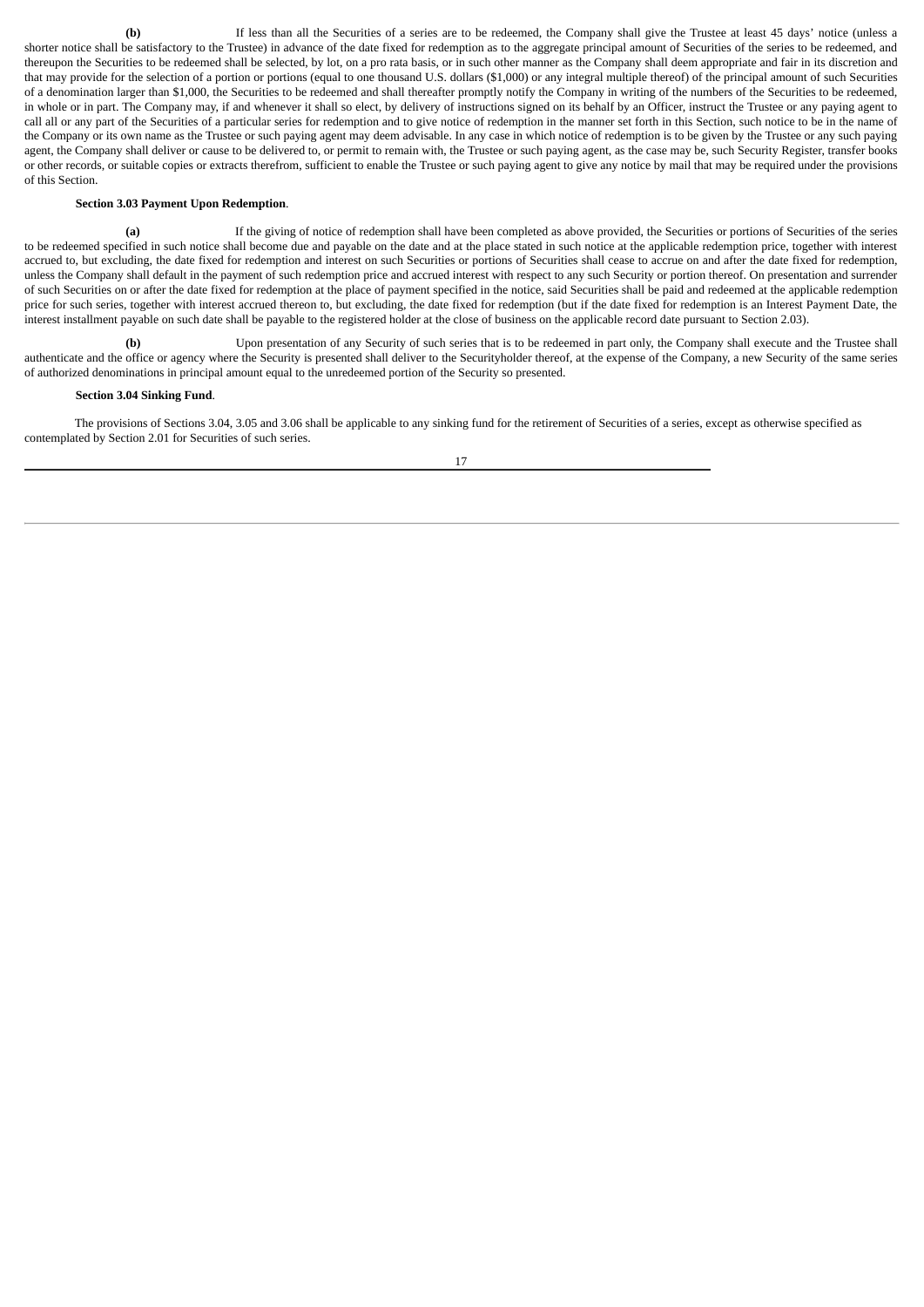The minimum amount of any sinking fund payment provided for by the terms of Securities of any series is herein referred to as a "mandatory sinking fund payment," and any payment in excess of such minimum amount provided for by the terms of Securities of any series is herein referred to as an "optional sinking fund payment". If provided for by the terms of Securities of any series, the cash amount of any sinking fund payment may be subject to reduction as provided in Section 3.05. Each sinking fund payment shall be applied to the redemption of Securities of any series as provided for by the terms of Securities of such series.

#### **Section 3.05 Satisfaction of Sinking Fund Payments with Securities**.

The Company (i) may deliver Outstanding Securities of a series and (ii) may apply as a credit Securities of a series that have been redeemed either at the election of the Company pursuant to the terms of such Securities or through the application of permitted optional sinking fund payments pursuant to the terms of such Securities, in each case in satisfaction of all or any part of any sinking fund payment with respect to the Securities of such series required to be made pursuant to the terms of such Securities as provided for by the terms of such series, provided that such Securities have not been previously so credited. Such Securities shall be received and credited for such purpose by the Trustee at the redemption price specified in such Securities for redemption through operation of the sinking fund and the amount of such sinking fund payment shall be reduced accordingly.

## **Section 3.06 Redemption of Securities for Sinking Fund**.

Not less than 45 days prior to each sinking fund payment date for any series of Securities (unless a shorter period shall be satisfactory to the Trustee), the Company will deliver to the Trustee an Officer's Certificate specifying the amount of the next ensuing sinking fund payment for that series pursuant to the terms of the series, the portion thereof, if any, that is to be satisfied by delivering and crediting Securities of that series pursuant to Section 3.05 and the basis for such credit and will, together with such Officer's Certificate, deliver to the Trustee any Securities to be so delivered. Not less than 30 days before each such sinking fund payment date the Securities to be redeemed upon such sinking fund payment date shall be selected in the manner specified in Section 3.02 and the Company shall cause notice of the redemption thereof to be given in the name of and at the expense of the Company in the manner provided in Section 3.02. Such notice having been duly given, the redemption of such Securities shall be made upon the terms and in the manner stated in Section 3.03.

| ٠ |         |         |
|---|---------|---------|
|   | I<br>M. | ٦<br>۰, |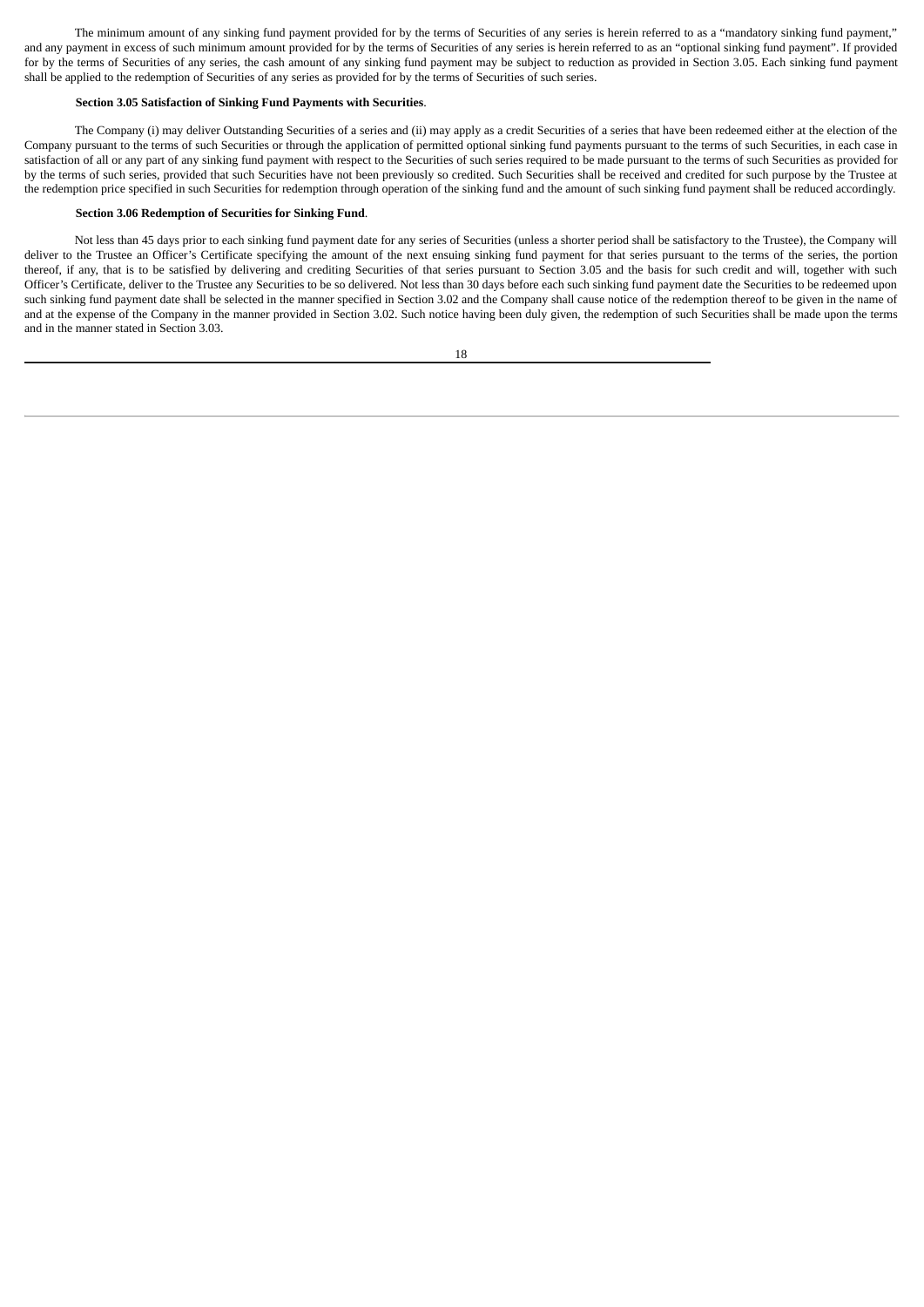### **ARTICLE 4**

### **COVENANTS**

#### **Section 4.01 Payment of Principal, Premium and Interest**.

The Company will duly and punctually pay or cause to be paid the principal of (and premium, if any) and interest on the Securities of that series at the time and place and in the manner provided herein and established with respect to such Securities. Payments of principal on the Securities may be made at the time provided herein and established with respect to such Securities by U.S. dollar check drawn on and mailed to the address of the Securityholder entitled thereto as such address shall appear in the Security Register, or U.S. dollar wire transfer to, a U.S. dollar account if such Securityholder shall have furnished wire instructions to the Trustee no later than 15 days prior to the relevant payment date. Payments of interest on the Securities may be made at the time provided herein and established with respect to such Securities by U.S. dollar check mailed to the address of the Securityholder entitled thereto as such address shall appear in the Security Register, or U.S. dollar wire transfer to, a U.S. dollar account if such Securityholder shall have furnished wire instructions in writing to the Security Registrar and the Trustee no later than 15 days prior to the relevant payment date.

# **Section 4.02 Maintenance of Office or Agency**.

So long as any series of the Securities remain Outstanding, the Company agrees to maintain an office or agency with respect to each such series and at such other location or locations as may be designated as provided in this Section 4.02, where (i) Securities of that series may be presented for payment, (ii) Securities of that series may be presented as herein above authorized for registration of transfer and exchange, and (iii) notices and demands to or upon the Company in respect of the Securities of that series and this Indenture may be given or served, such designation to continue with respect to such office or agency until the Company shall, by written notice signed by any officer authorized to sign an Officer's Certificate and delivered to the Trustee, designate some other office or agency for such purposes or any of them. If at any time the Company shall fail to maintain any such required office or agency or shall fail to furnish the Trustee with the address thereof, such presentations, notices and demands may be made or served at the Corporate Trust Office of the Trustee, and the Company hereby appoints the Trustee as its agent to receive all such presentations, notices and demands. The Company initially appoints the Corporate Trust Office of the Trustee as its paying agent with respect to the Securities.

### **Section 4.03 Paying Agents**.

**(a)** If the Company shall appoint one or more paying agents for all or any series of the Securities, other than the Trustee, the Company will cause each such paying agent to execute and deliver to the Trustee an instrument in which such agent shall agree with the Trustee, subject to the provisions of this Section:

**(1)** that it will hold all sums held by it as such agent for the payment of the principal of (and premium, if any) or interest on the Securities of that series (whether such sums have been paid to it by the Company or by any other obligor of such Securities) in trust for the benefit of the Persons entitled thereto;

**(2)** that it will give the Trustee notice of any failure by the Company (or by any other obligor of such Securities) to make any payment of the principal of (and premium, if any) or interest on the Securities of that series when the same shall be due and payable;

**(3)** that it will, at any time during the continuance of any failure referred to in the preceding paragraph (a)(2) above, upon the written request of the Trustee, forthwith pay to the Trustee all sums so held in trust by such paying agent; and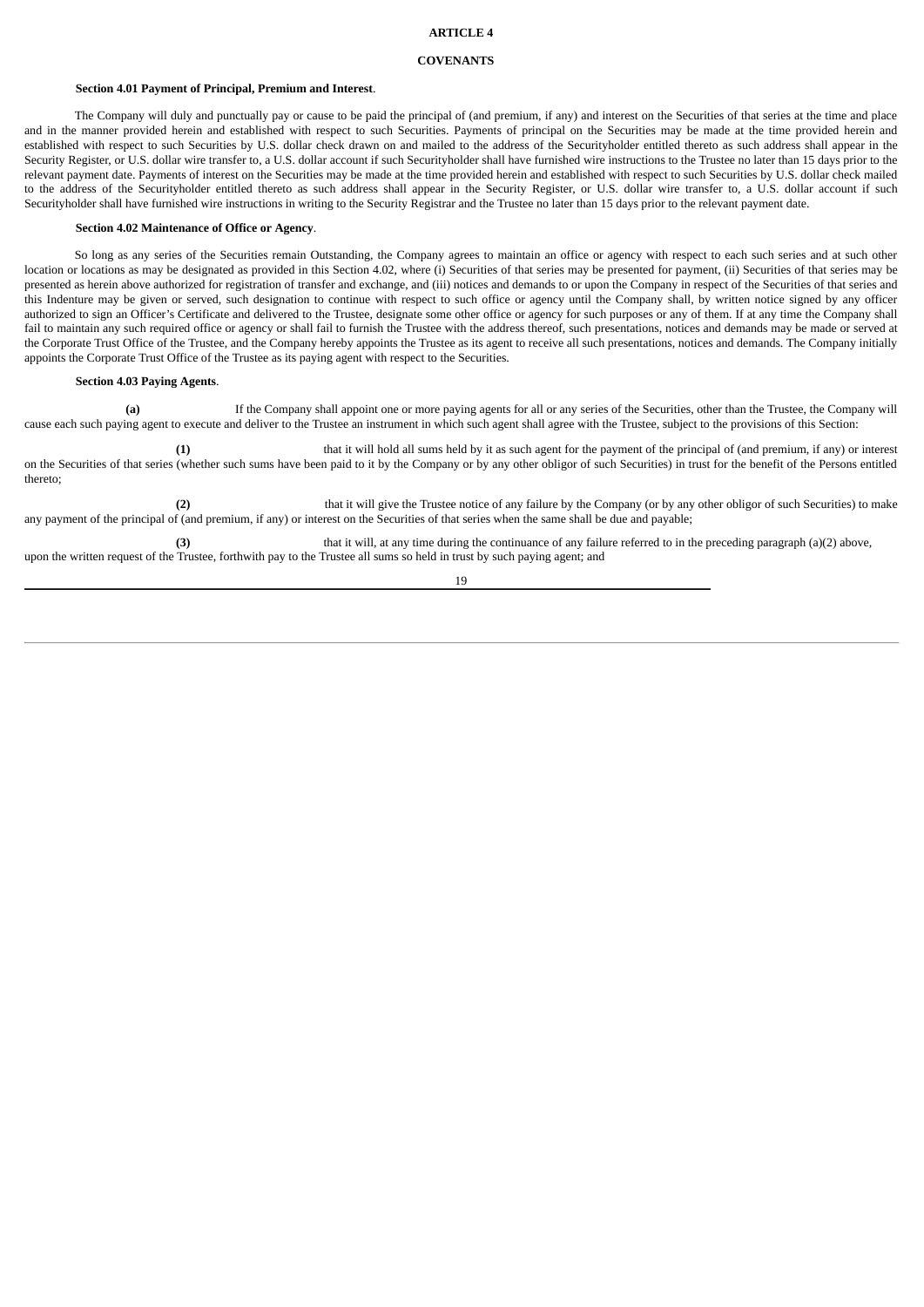**(4)** that it will perform all other duties of paying agent as set forth in this Indenture.

**(b)** If the Company shall act as its own paying agent with respect to any series of the Securities, it will on or before each due date of the principal of (and premium, if any) or interest on Securities of that series, set aside, segregate and hold in trust for the benefit of the Persons entitled thereto a sum sufficient to pay such principal (and premium, if any) or interest so becoming due on Securities of that series until such sums shall be paid to such Persons or otherwise disposed of as herein provided and will promptly notify the Trustee of such action, or any failure (by it or any other obligor on such Securities) to take such action. Whenever the Company shall have one or more paying agents for any series of Securities, it will, prior to each due date of the principal of (and premium, if any) or interest on any Securities of that series, deposit with the paying agent a sum sufficient to pay the principal (and premium, if any) or interest so becoming due, such sum to be held in trust for the benefit of the Persons entitled to such principal, premium or interest, and (unless such paying agent is the Trustee) the Company will promptly notify the Trustee of this action or failure so to act.

**(c)** Notwithstanding anything in this Section to the contrary, (i) the agreement to hold sums in trust as provided in this Section is subject to the provisions of Section 11.05, and (ii) the Company may at any time, for the purpose of obtaining the satisfaction and discharge of this Indenture or for any other purpose, pay, or direct any paying agent to pay, to the Trustee all sums held in trust by the Company or such paying agent, such sums to be held by the Trustee upon the same terms and conditions as those upon which such sums were held by the Company or such paying agent; and, upon such payment by the Company or any paying agent to the Trustee, the Company or such paying agent shall be released from all further liability with respect to such money.

#### **Section 4.04 Appointment to Fill Vacancy in Office of Trustee**.

The Company, whenever necessary to avoid or fill a vacancy in the office of Trustee, will appoint, in the manner provided in Section 7.10, a Trustee, so that there shall at all times be a Trustee hereunder.

#### **ARTICLE 5**

### **SECURITYHOLDERS' LISTS AND REPORTS BY THE COMPANY AND THE TRUSTEE**

#### **Section 5.01 Company to Furnish Trustee Names and Addresses of Securityholders**.

The Company will furnish or cause to be furnished to the Trustee (a) within 15 days after each regular record date (as defined in Section 2.03) a list, in such form as the Trustee may reasonably require, of the names and addresses of the holders of each series of Securities as of such regular record date, provided that the Company shall not be obligated to furnish or cause to furnish such list at any time that the list shall not differ in any respect from the most recent list furnished to the Trustee by the Company and (b) at such other times as the Trustee may request in writing within 30 days after the receipt by the Company of any such request, a list of similar form and content as of a date not more than 15 days prior to the time such list is furnished; provided, however, that, in either case, no such list need be furnished for any series for which the Trustee shall be the Security Registrar.

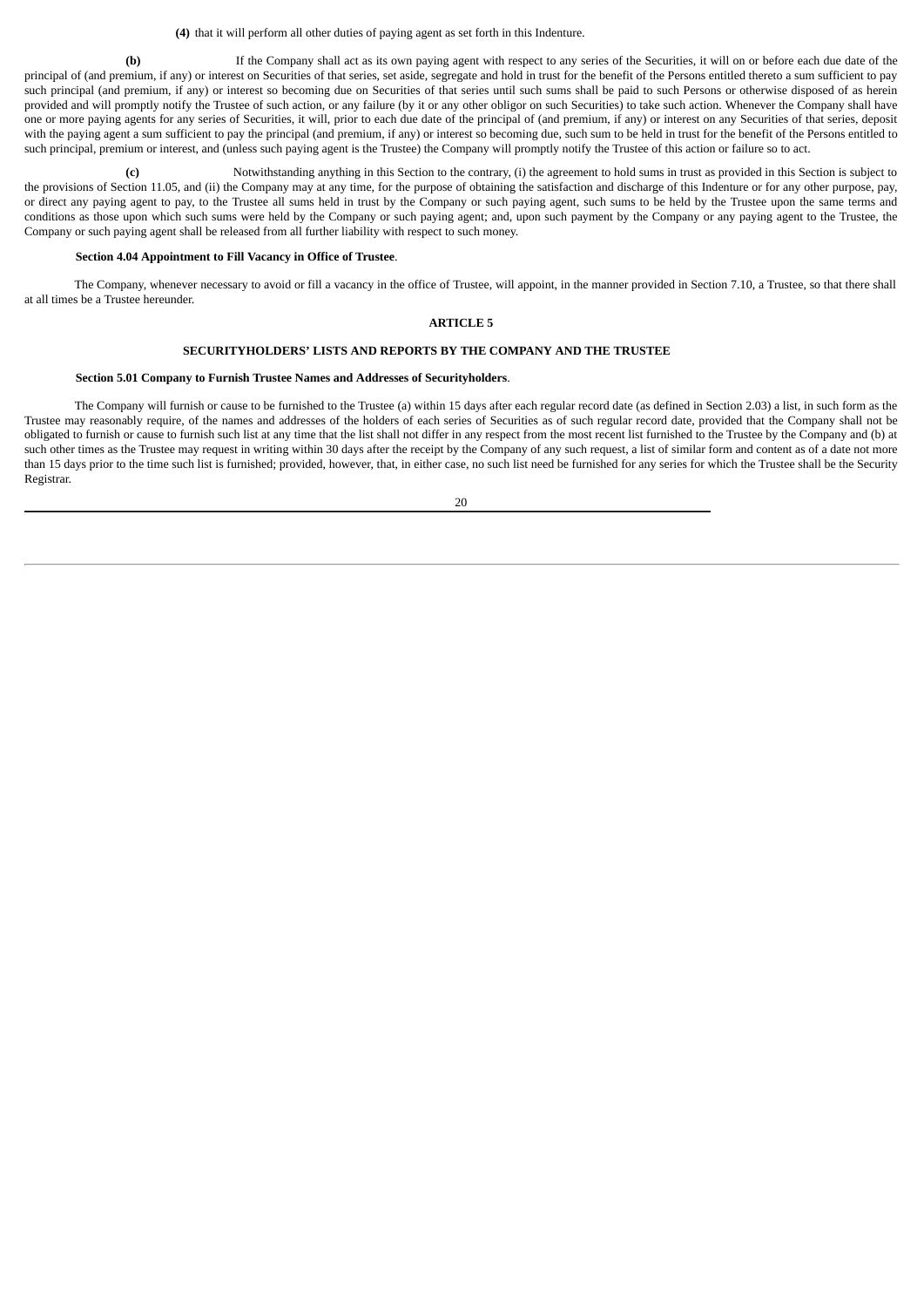#### **Section 5.02 Preservation Of Information; Communications With Securityholders**.

**(a)** The Trustee shall preserve, in as current a form as is reasonably practicable, all information as to the names and addresses of the holders of Securities contained in the most recent list furnished to it as provided in Section 5.01 and as to the names and addresses of holders of Securities received by the Trustee in its capacity as Security Registrar (if acting in such capacity).

**(b)** The Trustee may destroy any list furnished to it as provided in Section 5.01 upon receipt of a new list so furnished.

**(c)** Securityholders may communicate as provided in Section 312(b) of the Trust Indenture Act with other Securityholders with respect to their rights under this Indenture or under the Securities, and, in connection with any such communications, the Trustee shall satisfy its obligations under Section 312(b) of the Trust Indenture Act in accordance with the provisions of Section 312(b) of the Trust Indenture Act.

### **Section 5.03 Reports by the Company**.

**(a)** The Company will at all times comply with Section 314(a) of the Trust Indenture Act. The Company covenants and agrees to provide (which delivery may be via electronic mail) to the Trustee within 30 days, after the Company files the same with the Commission, copies of the annual reports and of the information, documents and other reports (or copies of such portions of any of the foregoing as the Commission may from time to time by rules and regulations prescribe) that the Company is required to file with the Commission pursuant to Section 13 or Section 15(d) of the Exchange Act; provided, however, the Company shall not be required to deliver to the Trustee any correspondence filed with the Commission or any materials for which the Company has sought and received confidential treatment by the Commission; and provided further, that so long as such filings by the Company are available on the Commission's Electronic Data Gathering, Analysis and Retrieval System (EDGAR), or any successor system, such filings shall be deemed to have been filed with the Trustee for purposes hereof without any further action required by the Company. For the avoidance of doubt, a failure by the Company to file annual reports, information and other reports with the Commission within the time period prescribed thereof by the Commission shall not be deemed a breach of this Section 5.03.

**(b)** Delivery of reports, information and documents to the Trustee under Section 5.03 is for informational purposes only and the information and the Trustee's receipt of the foregoing shall not constitute constructive notice of any information contained therein, or determinable from information contained therein including the Company's compliance with any of their covenants thereunder (as to which the Trustee is entitled to rely exclusively on an Officer's Certificate). The Trustee is under no duty to examine any such reports, information or documents delivered to the Trustee or filed with the Commission via EDGAR to ensure compliance with the provision of this Indenture or to ascertain the correctness or otherwise of the information or the statements contained therein. The Trustee shall have no responsibility or duty whatsoever to ascertain or determine whether the above referenced filings with the Commission on EDGAR (or any successor system) has occurred.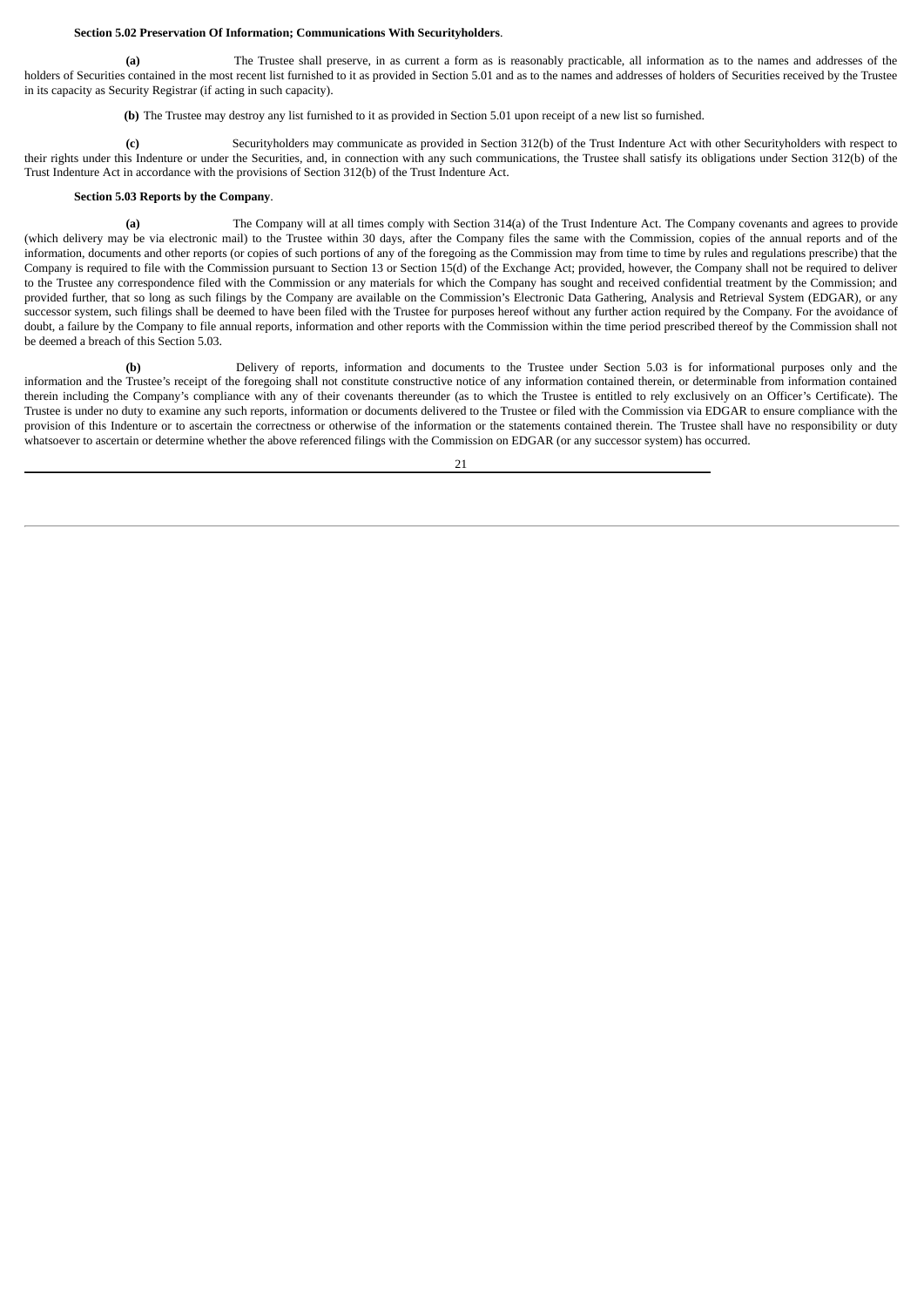### **Section 5.04 Reports by the Trustee**.

**(a)** If required by Section 313(a) of the Trust Indenture Act, the Trustee, within sixty (60) days after each May 1, shall send to the Securityholders a brief report dated as of such May 1, which complies with Section 313(a) of the Trust Indenture Act.

**(b)** The Trustee shall comply with Section 313(b) and 313(c) of the Trust Indenture Act.

**(c)** A copy of each such report shall, at the time of such transmission to Securityholders, be filed by the Trustee with the Company, with each securities exchange upon which any Securities are listed (if so listed) and also with the Commission. The Company agrees to notify the Trustee when any Securities become listed on any securities exchange.

### **ARTICLE 6**

#### **REMEDIES OF THE TRUSTEE AND SECURITYHOLDERS ON EVENT OF DEFAULT**

#### **Section 6.01 Events of Default**.

**(a)** Whenever used herein with respect to Securities of a particular series, "Event of Default" means any one or more of the following events that has occurred and is continuing:

**(1)** the Company defaults in the payment of any installment of interest upon any of the Securities of that series, as and when the same shall become due and payable, and such default continues for a period of 90 days; provided, however, that a valid extension of an interest payment period by the Company in accordance with the terms of any indenture supplemental hereto shall not constitute a default in the payment of interest for this purpose;

**(2)** the Company defaults in the payment of the principal of (or premium, if any, on) any of the Securities of that series as and when the same shall become due and payable whether at maturity, upon redemption, by declaration or otherwise, or in any payment required by any sinking or analogous fund established with respect to that series; provided, however, that a valid extension of the maturity of such Securities in accordance with the terms of any indenture supplemental hereto shall not constitute a default in the payment of principal or premium, if any;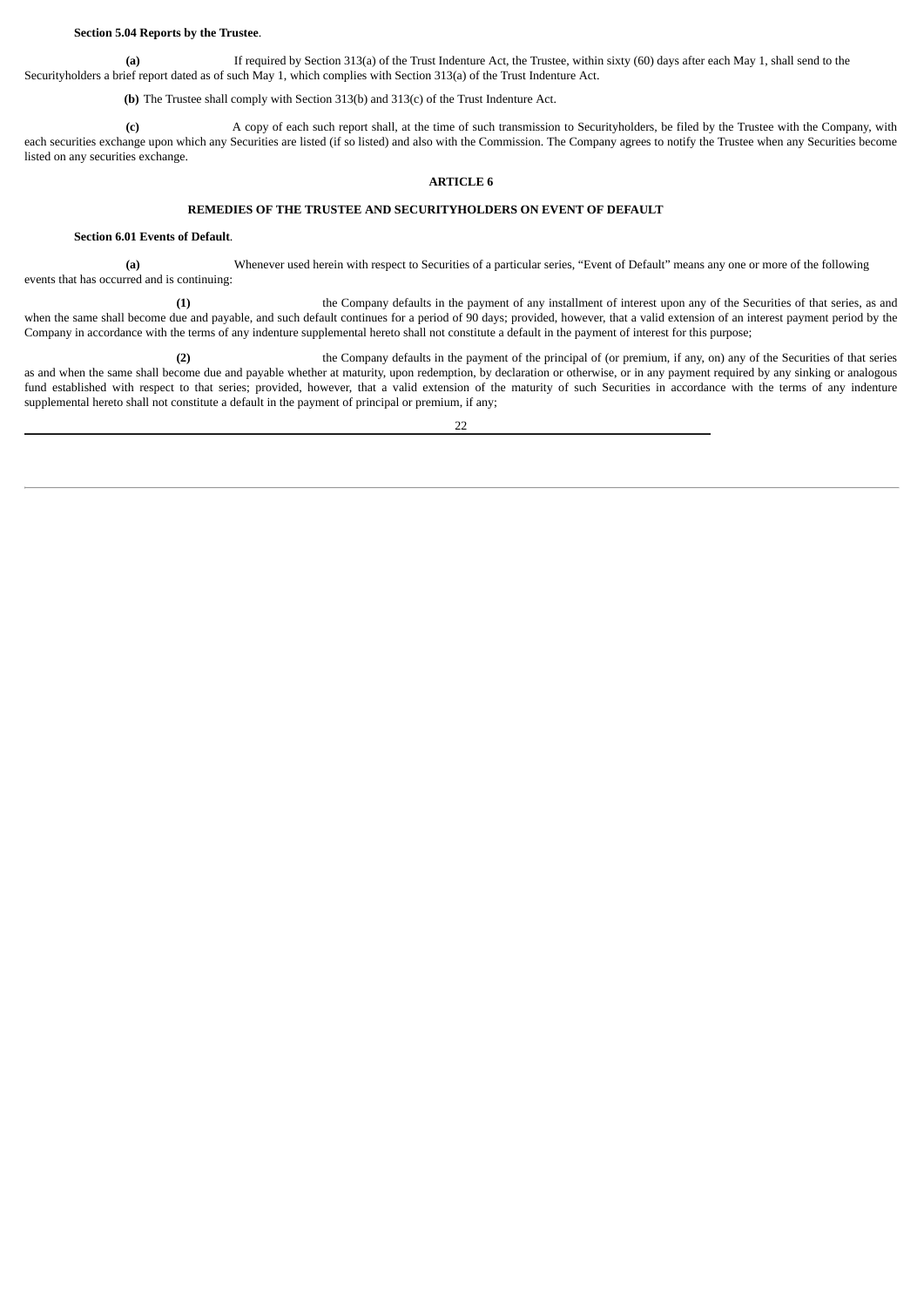**(3)** the Company fails to observe or perform any other of its covenants or agreements with respect to that series contained in this Indenture or otherwise established with respect to that series of Securities pursuant to Section 2.01 hereof (other than a covenant or agreement that has been expressly included in this Indenture solely for the benefit of one or more series of Securities other than such series) for a period of 90 days after the date on which written notice of such failure, requiring the same to be remedied and stating that such notice is a "Notice of Default" hereunder, shall have been given to the Company by the Trustee, by registered or certified mail, or to the Company and the Trustee by the holders of at least 25% in principal amount of the Securities of that series at the time Outstanding;

**(4)** the Company pursuant to or within the meaning of any Bankruptcy Law (i) commences a voluntary case, (ii) consents to the entry of an order for relief against it in an involuntary case, (iii) consents to the appointment of a Custodian of it or for all or substantially all of its property or (iv) makes a general assignment for the benefit of its creditors; or

**(5)** a court of competent jurisdiction enters an order under any Bankruptcy Law that (i) is for relief against the Company in an involuntary case, (ii) appoints a Custodian of the Company for all or substantially all of its property or (iii) orders the liquidation of the Company, and the order or decree remains unstayed and in effect for 90 days.

**(b)** In each and every such case (other than an Event of Default specified in clause (4) or clause (5) above), unless the principal of all the Securities of that series shall have already become due and payable, either the Trustee or the holders of not less than 25% in aggregate principal amount of the Securities of that series then Outstanding hereunder, by notice in writing to the Company (and to the Trustee if given by such Securityholders), may declare the principal of (and premium, if any, on) and accrued and unpaid interest on all the Securities of that series to be due and payable immediately, and upon any such declaration the same shall become and shall be immediately due and payable. If an Event of Default specified in clause (4) or clause (5) above occurs, the principal of and accrued and unpaid interest on all the Securities of that series shall automatically be immediately due and payable without any declaration or other act on the part of the Trustee or the holders of the Securities.

**(c)** At any time after the principal of (and premium, if any, on) and accrued and unpaid interest on the Securities of that series shall have been so declared due and payable, and before any judgment or decree for the payment of the moneys due shall have been obtained or entered as hereinafter provided, the holders of a majority in aggregate principal amount of the Securities of that series then Outstanding hereunder, by written notice to the Company and the Trustee, may rescind and annul such declaration and its consequences if: (i) the Company has paid or deposited with the Trustee a sum sufficient to pay all matured installments of interest upon all the Securities of that series and the principal of (and premium, if any, on) any and all Securities of that series that shall have become due otherwise than by acceleration (with interest upon such principal and premium, if any, and, to the extent that such payment is enforceable under applicable law, upon overdue installments of interest, at the rate per annum expressed in the Securities of that series to the date of such payment or deposit) and the amount payable to the Trustee under Section 7.06, and (ii) any and all Events of Default under the Indenture with respect to such series, other than the nonpayment of principal on (and premium, if any, on) and accrued and unpaid interest on Securities of that series that shall not have become due by their terms, shall have been remedied or waived as provided in Section 6.06.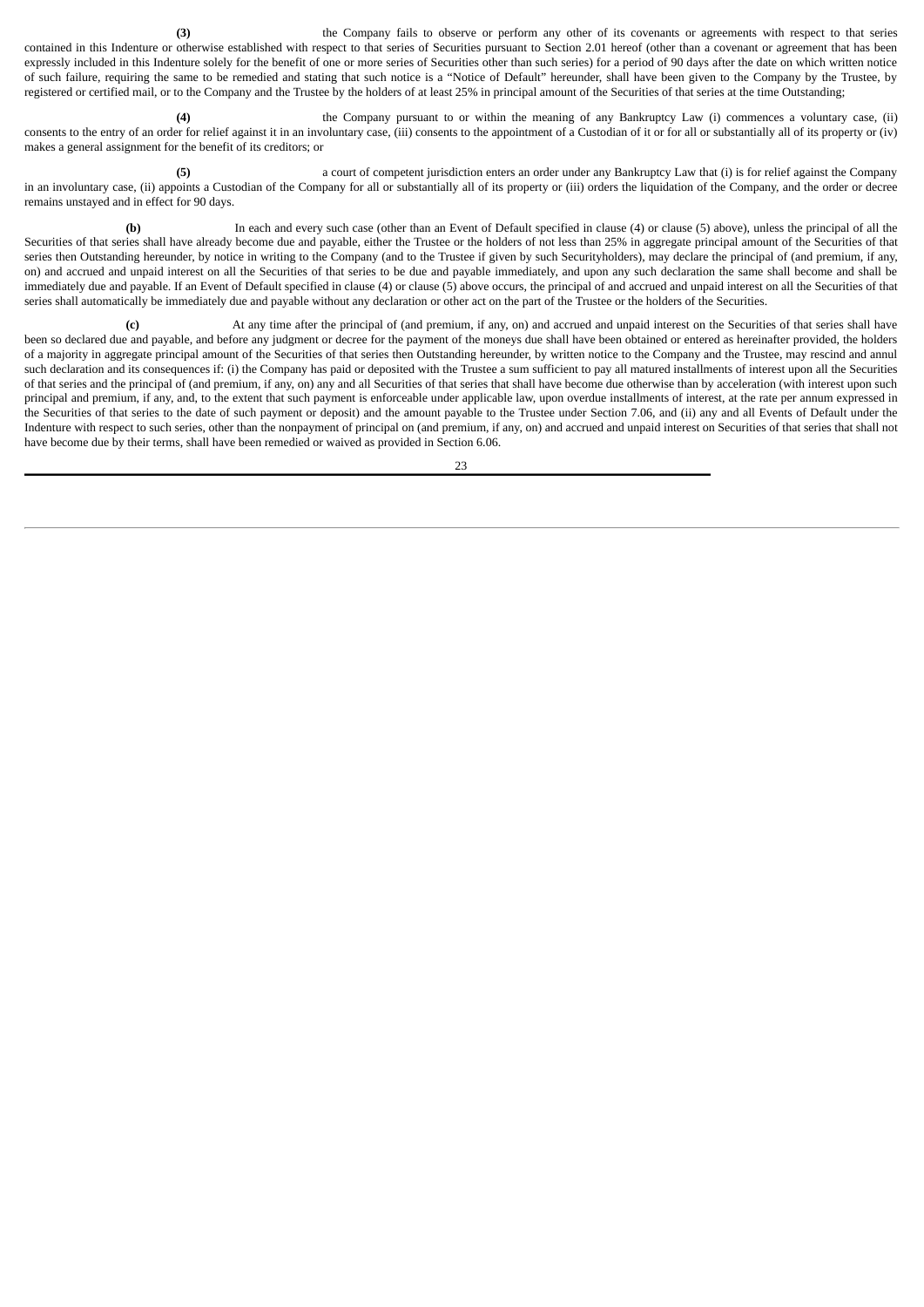No such rescission and annulment shall extend to or shall affect any subsequent default or impair any right consequent thereon.

**(d)** In case the Trustee shall have proceeded to enforce any right with respect to Securities of that series under this Indenture and such proceedings shall have been discontinued or abandoned because of such rescission or annulment or for any other reason or shall have been determined adversely to the Trustee, then and in every such case, subject to any determination in such proceedings, the Company and the Trustee shall be restored respectively to their former positions and rights hereunder, and all rights, remedies and powers of the Company and the Trustee shall continue as though no such proceedings had been taken.

#### **Section 6.02 Collection of Indebtedness and Suits for Enforcement by Trustee**.

**(a)** The Company covenants that (i) in case it shall default in the payment of any installment of interest on any of the Securities of a series, or in any payment required by any sinking or analogous fund established with respect to that series as and when the same shall have become due and payable, and such default shall have continued for a period of 90 days, or (ii) in case it shall default in the payment of the principal of (or premium, if any, on) any of the Securities of a series when the same shall have become due and payable, whether upon maturity of the Securities of a series or upon redemption or upon declaration or otherwise then, upon demand of the Trustee, the Company will pay to the Trustee, for the benefit of the holders of the Securities of that series, the whole amount that then shall have been become due and payable on all such Securities for principal (and premium, if any) or interest, or both, as the case may be, with interest upon the overdue principal (and premium, if any) and (to the extent that payment of such interest is enforceable under applicable law) upon overdue installments of interest at the rate per annum expressed in the Securities of that series; and, in addition thereto, such further amount as shall be sufficient to cover the costs and expenses of collection, and the amount payable to the Trustee under Section 7.06.

**(b)** If the Company shall fail to pay such amounts forthwith upon such demand, the Trustee, in its own name and as trustee of an express trust, shall be entitled and empowered to institute any action or proceedings at law or in equity for the collection of the sums so due and unpaid, and may prosecute any such action or proceeding to judgment or final decree, and may enforce any such judgment or final decree against the Company or other obligor upon the Securities of that series and collect the moneys adjudged or decreed to be payable in the manner provided by law or equity out of the property of the Company or other obligor upon the Securities of that series, wherever situated.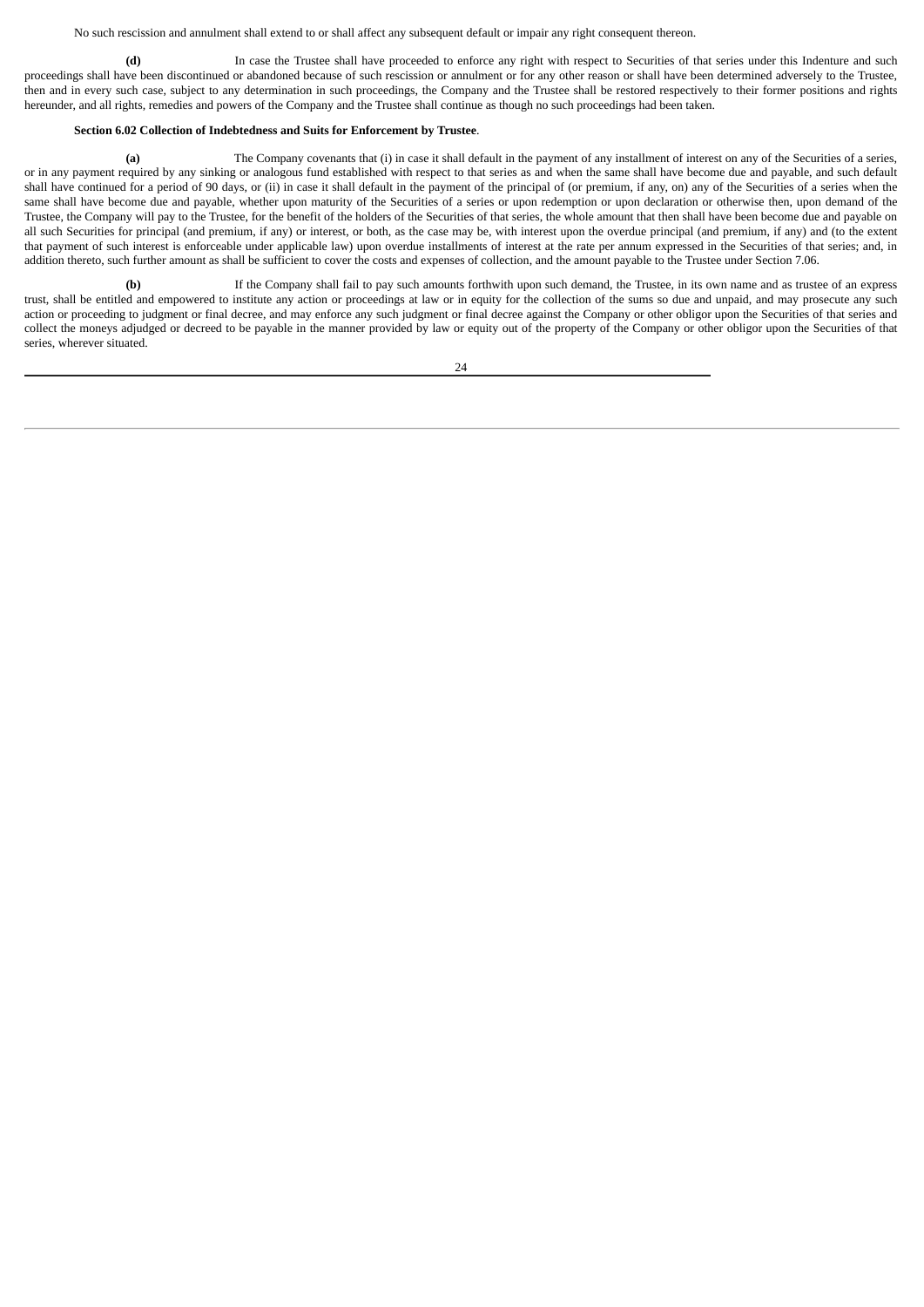**(c)** In case of any receivership, insolvency, liquidation, bankruptcy, reorganization, readjustment, arrangement, composition or judicial proceedings affecting the Company, or its creditors or property, the Trustee shall have power to intervene in such proceedings and take any action therein that may be permitted by the court and shall (except as may be otherwise provided by law) be entitled to file such proofs of claim and other papers and documents as may be necessary or advisable in order to have the claims of the Trustee and of the holders of Securities of such series allowed for the entire amount due and payable by the Company under the Indenture at the date of institution of such proceedings and for any additional amount that may become due and payable by the Company after such date, and to collect and receive any moneys or other property payable or deliverable on any such claim, and to distribute the same after the deduction of the amount payable to the Trustee under Section 7.06; and any receiver, assignee or trustee in bankruptcy or reorganization is hereby authorized by each of the holders of Securities of such series to make such payments to the Trustee, and, in the event that the Trustee shall consent to the making of such payments directly to such Securityholders, to pay to the Trustee any amount due it under Section 7.06.

**(d)** All rights of action and of asserting claims under this Indenture, or under any of the terms established with respect to Securities of that series, may be enforced by the Trustee without the possession of any of such Securities, or the production thereof at any trial or other proceeding relative thereto, and any such suit or proceeding instituted by the Trustee shall be brought in its own name as trustee of an express trust, and any recovery of judgment shall, after provision for payment to the Trustee of any amounts due under Section 7.06, be for the ratable benefit of the holders of the Securities of such series.

In case of an Event of Default hereunder, the Trustee may in its discretion proceed to protect and enforce the rights vested in it by this Indenture by such appropriate judicial proceedings as the Trustee shall deem most effectual to protect and enforce any of such rights, either at law or in equity or in bankruptcy or otherwise, whether for the specific enforcement of any covenant or agreement contained in the Indenture or in aid of the exercise of any power granted in this Indenture, or to enforce any other legal or equitable right vested in the Trustee by this Indenture or by law.

Nothing contained herein shall be deemed to authorize the Trustee to authorize or consent to or accept or adopt on behalf of any Securityholder any plan of reorganization, arrangement, adjustment or composition affecting the Securities of that series or the rights of any Securityholder thereof or to authorize the Trustee to vote in respect of the claim of any Securityholder in any such proceeding.

### **Section 6.03 Application of Moneys Collected**.

Any moneys collected by the Trustee pursuant to this Article with respect to a particular series of Securities shall be applied in the following order, at the date or dates fixed by the Trustee and, in case of the distribution of such moneys on account of principal (or premium, if any) or interest, upon presentation of the Securities of that series, and notation thereon of the payment, if only partially paid, and upon surrender thereof if fully paid:

FIRST: To the payment of costs and expenses of collection and of all amounts payable to the Trustee under Section 7.06;

SECOND: To the payment of the amounts then due and unpaid upon Securities of such series for principal (and premium, if any) and interest, in respect of which or for the benefit of which such money has been collected, ratably, without preference or priority of any kind, according to the amounts due and payable on such Securities for principal (and premium, if any) and interest, respectively; and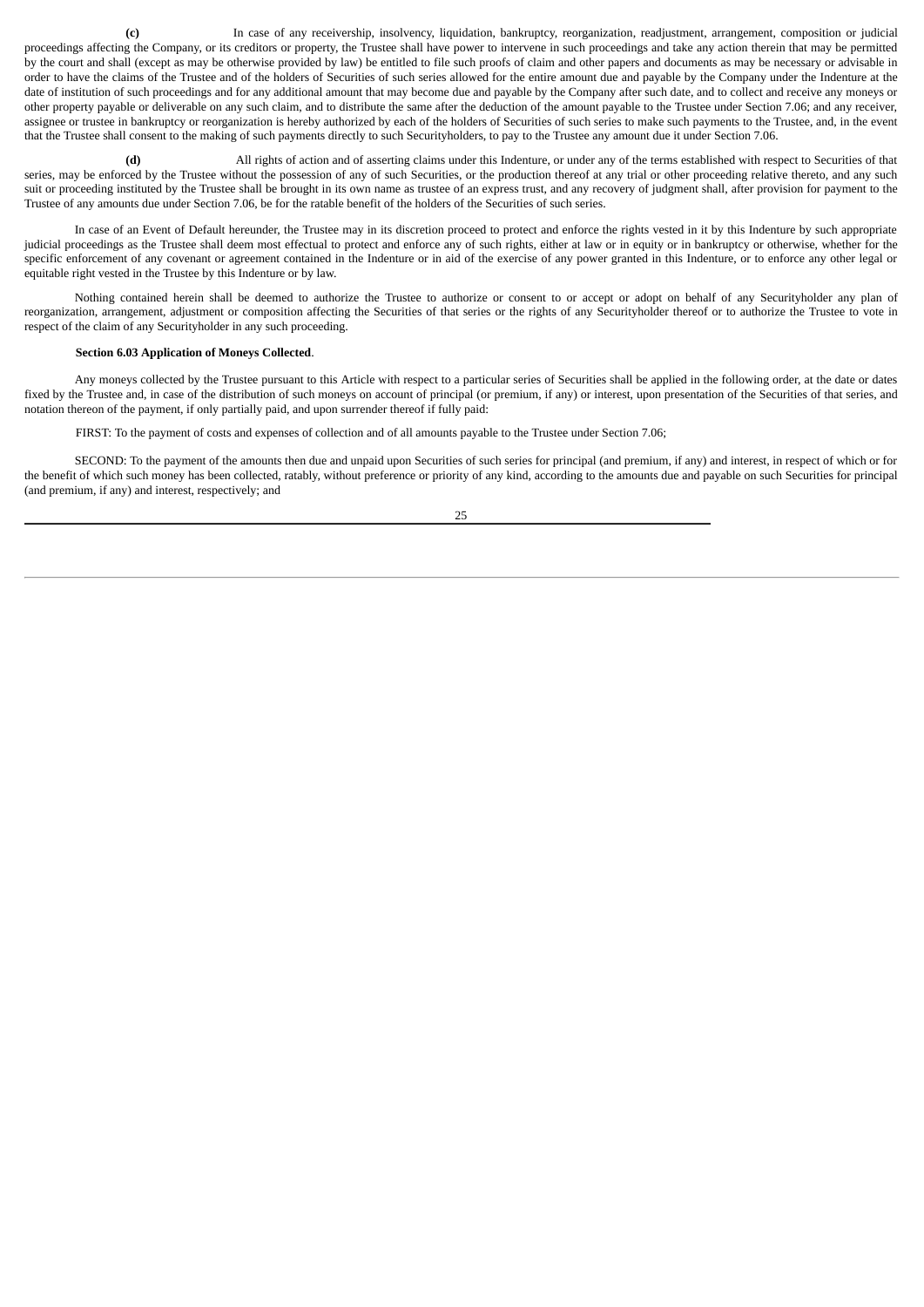THIRD: To the payment of the remainder, if any, to the Company or any other Person lawfully entitled thereto.

### **Section 6.04 Limitation on Suits**.

No holder of any Security of any series shall have any right by virtue or by availing of any provision of this Indenture to institute any suit, action or proceeding in equity or at law upon or under or with respect to this Indenture or for the appointment of a receiver or trustee, or for any other remedy hereunder, unless (i) such Securityholder previously shall have given to the Trustee written notice of an Event of Default and of the continuance thereof with respect to the Securities of such series specifying such Event of Default, as hereinbefore provided; (ii) the holders of not less than 25% in aggregate principal amount of the Securities of such series then Outstanding shall have made written request upon the Trustee to institute such action, suit or proceeding in its own name as Trustee hereunder; (iii) such Securityholder or Securityholders shall have offered to the Trustee indemnity satisfactory to it against the costs, expenses and liabilities to be incurred in compliance with such request; (iv) the Trustee for 90 days after its receipt of such notice, request and offer of indemnity, shall have failed to institute any such action, suit or proceeding and (v) during such 90 day period, the holders of a majority in principal amount of the Securities of that series do not give the Trustee a direction inconsistent with the request.

Notwithstanding anything contained herein to the contrary or any other provisions of this Indenture, the right of any holder of any Security to receive payment of the principal of (and premium, if any) and interest on such Security, as therein provided, on or after the respective due dates expressed in such Security (or in the case of redemption, on the redemption date), or to institute suit for the enforcement of any such payment on or after such respective dates or redemption date, shall not be impaired or affected without the consent of such holder and by accepting a Security hereunder it is expressly understood, intended and covenanted by the taker and holder of every Security of such series with every other such taker and holder and the Trustee, that no one or more holders of Securities of such series shall have any right in any manner whatsoever by virtue or by availing of any provision of this Indenture to affect, disturb or prejudice the rights of the holders of any other of such Securities, or to obtain or seek to obtain priority over or preference to any other such holder, or to enforce any right under this Indenture, except in the manner herein provided and for the equal, ratable and common benefit of all holders of Securities of such series. For the protection and enforcement of the provisions of this Section, each and every Securityholder and the Trustee shall be entitled to such relief as can be given either at law or in equity.

## **Section 6.05 Rights and Remedies Cumulative; Delay or Omission Not Waiver**.

**(a)** Except as otherwise provided in Section 2.07, all powers and remedies given by this Article to the Trustee or to the Securityholders shall, to the extent permitted by law, be deemed cumulative and not exclusive of any other powers and remedies available to the Trustee or the holders of the Securities, by judicial proceedings or otherwise, to enforce the performance or observance of the covenants and agreements contained in this Indenture or otherwise established with respect to such Securities.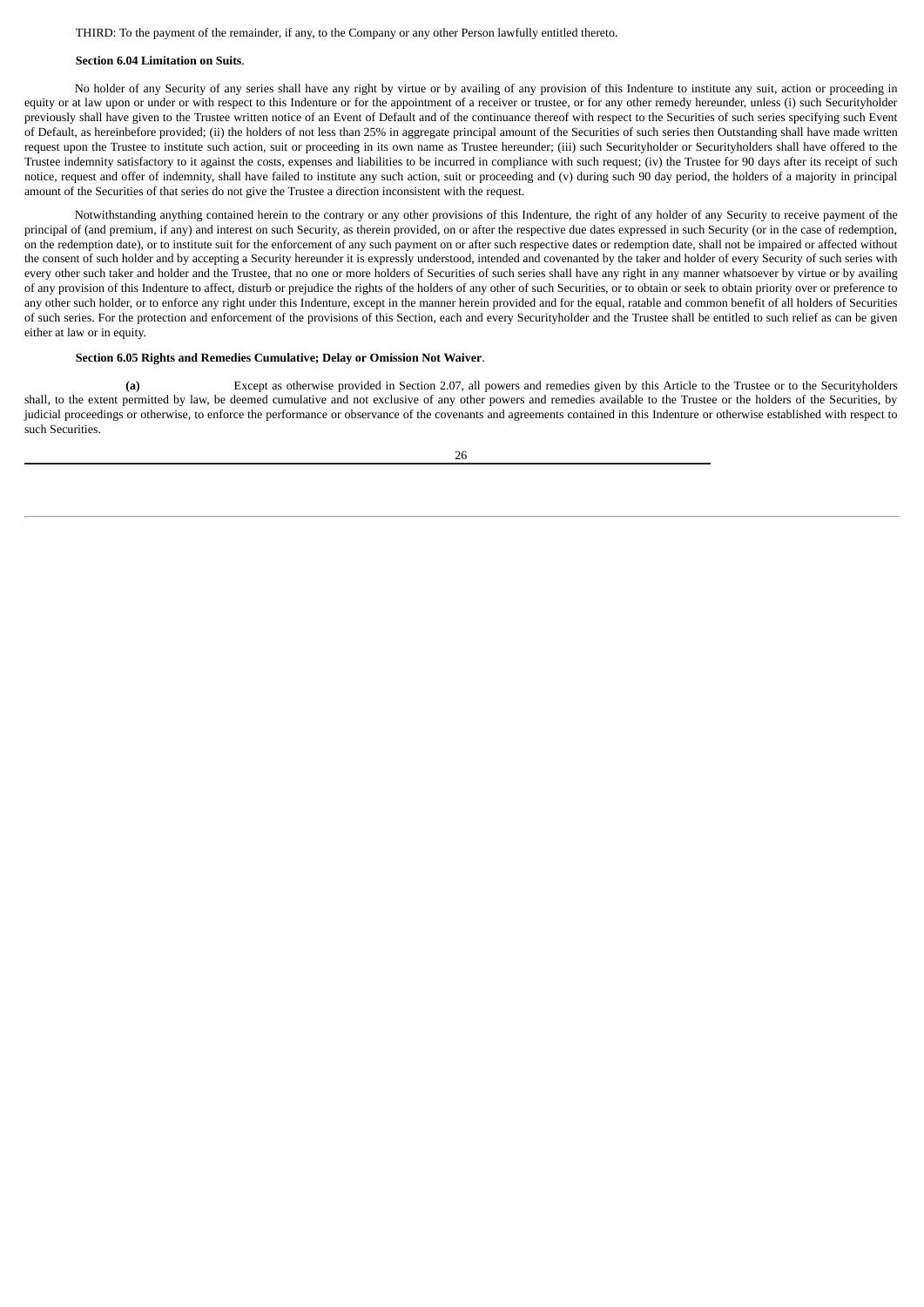**(b)** No delay or omission of the Trustee or of any holder of any of the Securities to exercise any right or power accruing upon any Event of Default occurring and continuing as aforesaid shall impair any such right or power, or shall be construed to be a waiver of any such default or an acquiescence therein; and, subject to the provisions of Section 6.04, every power and remedy given by this Article or by law to the Trustee or the Securityholders may be exercised from time to time, and as often as shall be deemed expedient, by the Trustee or by the Securityholders.

## **Section 6.06 Control by Securityholders**.

The holders of a majority in aggregate principal amount of the Securities of any series at the time Outstanding, determined in accordance with Section 8.04, shall have the right to direct the time, method and place of conducting any proceeding for any remedy available to the Trustee, or exercising any trust or power conferred on the Trustee with respect to such series; provided, however, that such direction shall not be in conflict with any rule of law or with this Indenture or subject the Trustee in its sole discretion to personal liability. Subject to the provisions of Section 7.01, the Trustee shall have the right to decline to follow any such direction if the Trustee in good faith shall, by a Responsible Officer or officers of the Trustee, determine that the proceeding so directed, subject to the Trustee's duties under the Trust Indenture Act, would involve the Trustee in personal liability or might be unduly prejudicial to the Securityholders not involved in the proceeding. The holders of a majority in aggregate principal amount of the Securities of any series at the time Outstanding affected thereby, determined in accordance with Section 8.04, may on behalf of the holders of all of the Securities of such series waive any past default in the performance of any of the covenants contained herein or established pursuant to Section 2.01 with respect to such series and its consequences, except a default in the payment of the principal of, or premium, if any, or interest on, any of the Securities of that series as and when the same shall become due by the terms of such Securities otherwise than by acceleration (unless such default has been cured and a sum sufficient to pay all matured installments of interest and principal and any premium has been deposited with the Trustee (in accordance with Section 6.01(c)). Upon any such waiver, the default covered thereby shall be deemed to be cured for all purposes of this Indenture and the Company, the Trustee and the holders of the Securities of such series shall be restored to their former positions and rights hereunder, respectively; but no such waiver shall extend to any subsequent or other default or impair any right consequent thereon.

### **Section 6.07 Undertaking to Pay Costs**.

All parties to this Indenture agree, and each holder of any Securities by such holder's acceptance thereof shall be deemed to have agreed, that any court may in its discretion require, in any suit for the enforcement of any right or remedy under this Indenture, or in any suit against the Trustee for any action taken or omitted by it as Trustee, the filing by any party litigant in such suit of an undertaking to pay the costs of such suit, and that such court may in its discretion assess reasonable costs, including reasonable attorneys' fees and expenses, against any party litigant in such suit, having due regard to the merits and good faith of the claims or defenses made by such party litigant; but the provisions of this Section shall not apply to any suit instituted by the Trustee, to any suit instituted by any Securityholder, or group of Securityholders, holding more than 10% in aggregate principal amount of the Outstanding Securities of any series, or to any suit instituted by any Securityholder for the enforcement of the payment of the principal of (or premium, if any) or interest on any Security of such series, on or after the respective due dates expressed in such Security or established pursuant to this Indenture.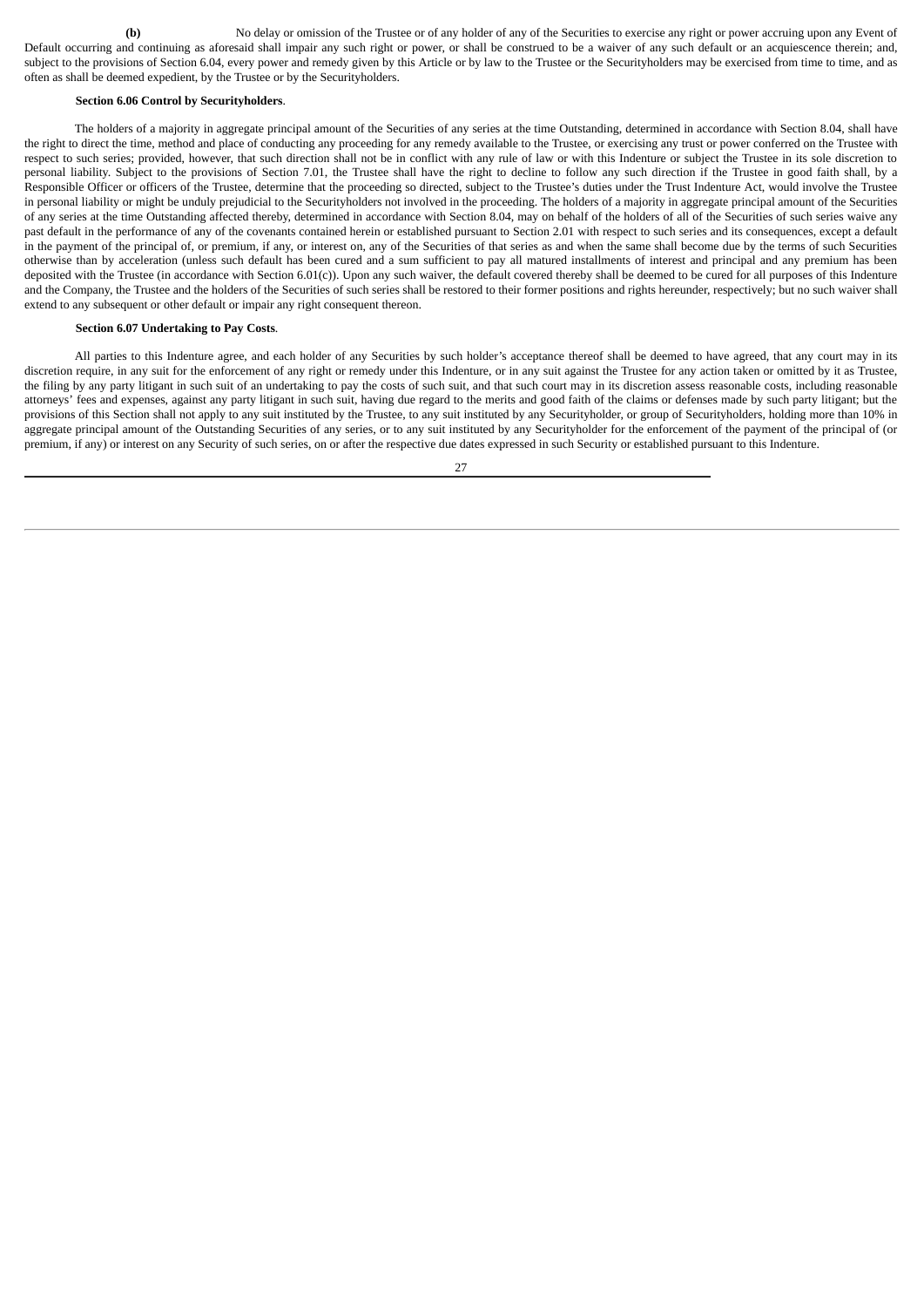### **ARTICLE 7**

## **CONCERNING THE TRUSTEE**

## **Section 7.01 Certain Duties and Responsibilities of Trustee**.

**(a)** The Trustee, prior to the occurrence of an Event of Default with respect to the Securities of a series and after the curing of all Events of Default with respect to the Securities of that series that may have occurred, shall undertake to perform with respect to the Securities of such series such duties and only such duties as are specifically set forth in this Indenture, and no implied covenants shall be read into this Indenture against the Trustee. In case an Event of Default with respect to the Securities of a series has occurred (that has not been cured or waived), the Trustee shall exercise with respect to Securities of that series such of the rights and powers vested in it by this Indenture, and use the same degree of care and skill in their exercise, as a prudent man would exercise or use under the circumstances in the conduct of his or her own affairs.

**(b)** No provision of this Indenture shall be construed to relieve the Trustee from liability for its own negligent action, its own negligent failure to act, or its own willful misconduct, except that:

**(i)** prior to the occurrence of an Event of Default with respect to the Securities of a series and after the curing or waiving of all such Events of Default with respect to that series that may have occurred:

**(A)** the duties and obligations of the Trustee shall with respect to the Securities of such series be determined solely by the express provisions of this Indenture, and the Trustee shall not be liable with respect to the Securities of such series except for the performance of such duties and obligations as are specifically set forth in this Indenture, and no implied covenants or obligations shall be read into this Indenture against the Trustee; and

**(B)** in the absence of bad faith on the part of the Trustee, the Trustee may with respect to the Securities of such series conclusively rely, as to the truth of the statements and the correctness of the opinions expressed therein, upon any certificates or opinions furnished to the Trustee and conforming to the requirements of this Indenture; but in the case of any such certificates or opinions that by any provision hereof are specifically required to be furnished to the Trustee, the Trustee shall be under a duty to examine the same to determine whether or not they conform to the requirements of this Indenture;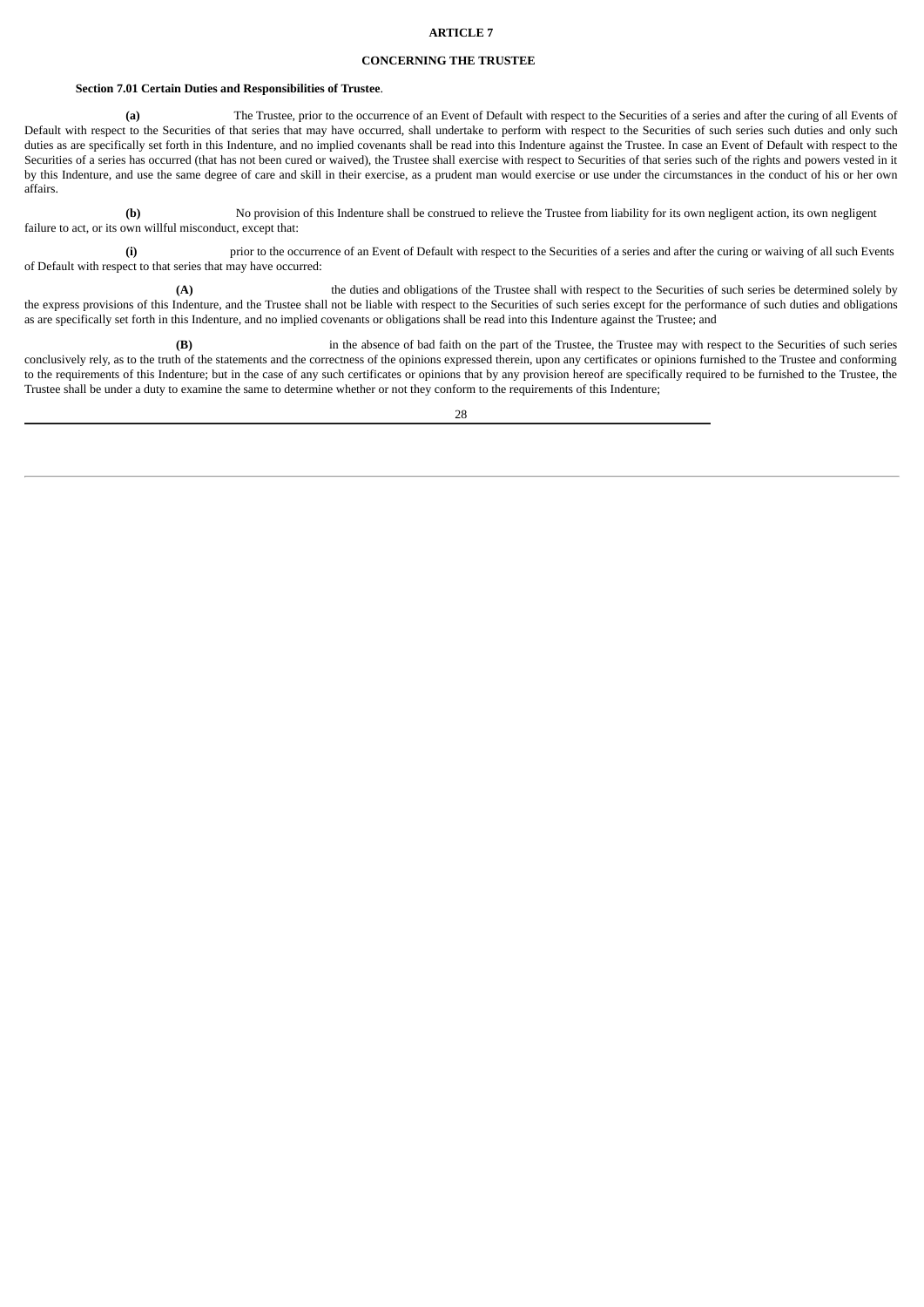**(ii)** the Trustee shall not be liable to any Securityholder or to any other Person for any error of judgment made in good faith by a Responsible Officer or Responsible Officers of the Trustee, unless it shall be proved that the Trustee was negligent in ascertaining the pertinent facts;

**(iii)** the Trustee shall not be liable with respect to any action taken or omitted to be taken by it in good faith in accordance with the direction of the holders of not less than a majority in principal amount of the Securities of any series at the time Outstanding relating to the time, method and place of conducting any proceeding for any remedy available to the Trustee, or exercising any trust or power conferred upon the Trustee under this Indenture with respect to the Securities of that series;

**(iv)** none of the provisions contained in this Indenture shall require the Trustee to expend or risk its own funds or otherwise incur personal financial liability in the performance of any of its duties or in the exercise of any of its rights or powers if there is reasonable ground for believing that the repayment of such funds or liability is not reasonably assured to it under the terms of this Indenture or adequate indemnity against such risk is not reasonably assured to it;

**(v)** The Trustee shall not be required to give any bond or surety in respect of the performance of its powers or duties hereunder;

**(vi)** The permissive right of the Trustee to do things enumerated in this Indenture shall not be construed as a duty of the Trustee; and

**(vii)** No Trustee shall have any duty or responsibility for any act or omission of any other Trustee appointed with respect to a series of Securities hereunder.

## **Section 7.02 Certain Rights of Trustee**.

Except as otherwise provided in Section 7.01:

**(a)** The Trustee may conclusively rely and shall be protected in acting or refraining from acting upon any resolution, certificate, statement, instrument, opinion, report, notice, request, consent, order, approval, bond, security or other paper or document believed by it to be genuine and to have been signed or presented by the proper party or parties;

**(b)** Any request, direction, order or demand of the Company mentioned herein shall be sufficiently evidenced by a Board Resolution or an instrument signed in the name of the Company by any authorized Officer of the Company (unless other evidence in respect thereof is specifically prescribed herein);

**(c)** The Trustee may consult with counsel and the opinion or written advice of such counsel or, if requested, any Opinion of Counsel shall be full and complete authorization and protection in respect of any action taken or suffered or omitted hereunder in good faith and in reliance thereon;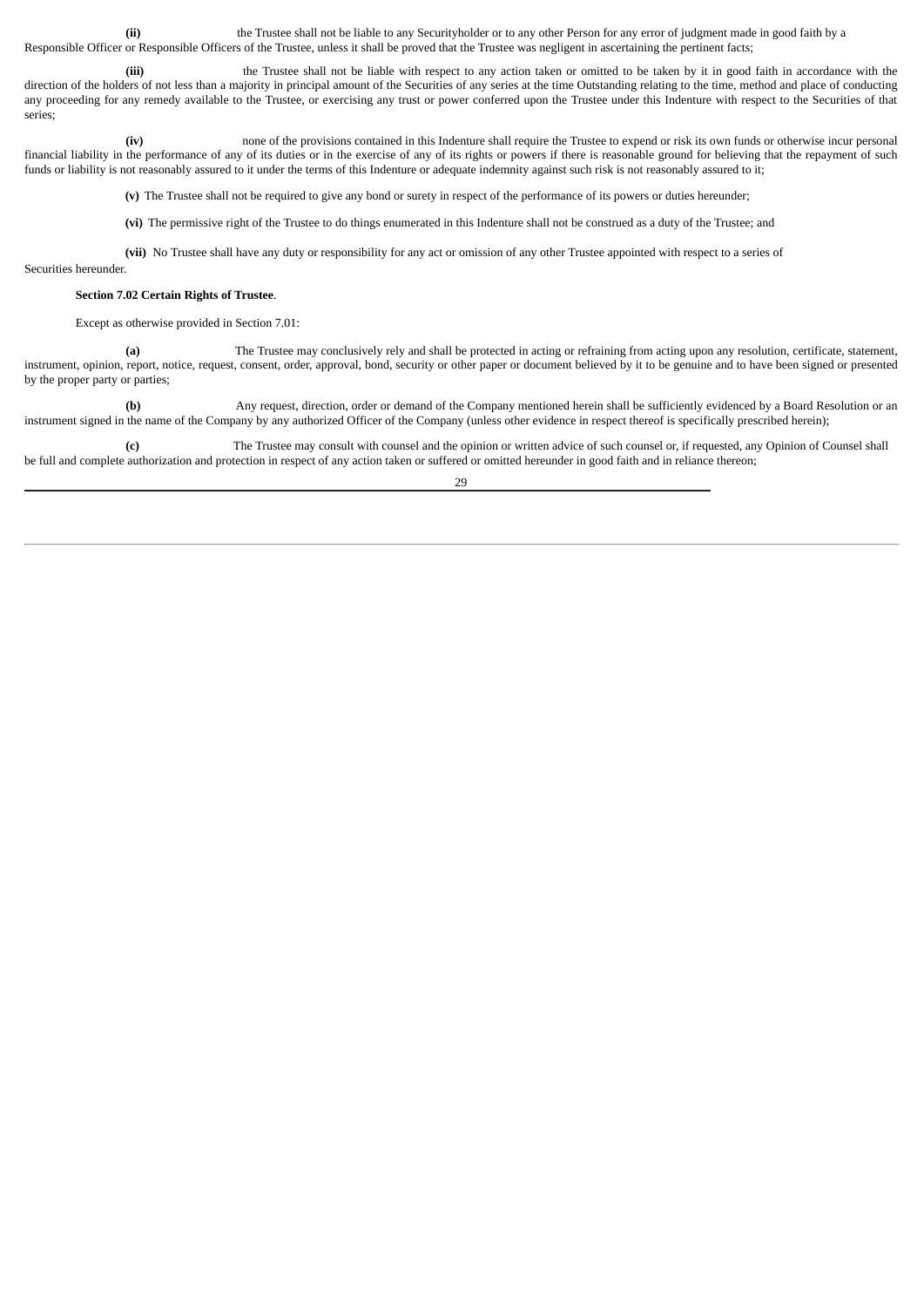**(d)** The Trustee shall be under no obligation to exercise any of the rights or powers vested in it by this Indenture at the request, order or direction of any of the Securityholders pursuant to the provisions of this Indenture, unless such Securityholders shall have offered to the Trustee security or indemnity reasonably acceptable to the Trustee against the costs, expenses and liabilities that may be incurred therein or thereby; nothing contained herein shall, however, relieve the Trustee of the obligation, upon the occurrence of an Event of Default with respect to a series of the Securities (that has not been cured or waived), to exercise with respect to Securities of that series such of the rights and powers vested in it by this Indenture, and to use the same degree of care and skill in their exercise, as a prudent man would exercise or use under the circumstances in the conduct of his or her own affairs;

**(e)** The Trustee shall not be liable for any action taken or omitted to be taken by it in good faith and believed by it to be authorized or within the discretion or rights or powers conferred upon it by this Indenture;

**(f)** The Trustee shall not be bound to make any investigation into the facts or matters stated in any resolution, certificate, statement, instrument, opinion, report, notice, request, consent, order, approval, bond, security, or other papers or documents or inquire as to the performance by the Company of one of its covenants under this Indenture, unless requested in writing so to do by the holders of not less than a majority in principal amount of the Outstanding Securities of the particular series affected thereby (determined as provided in Section 8.04); provided, however, that if the payment within a reasonable time to the Trustee of the costs, expenses or liabilities likely to be incurred by it in the making of such investigation is, in the opinion of the Trustee, not reasonably assured to the Trustee by the security afforded to it by the terms of this Indenture, the Trustee may require security or indemnity reasonably acceptable to the Trustee against such costs, expenses or liabilities as a condition to so proceeding. The reasonable expense of every such examination shall be paid by the Company or, if paid by the Trustee, shall be repaid by the Company upon demand;

**(g)** The Trustee may execute any of the trusts or powers hereunder or perform any duties hereunder either directly or by or through agents or attorneys and the Trustee shall not be responsible for any misconduct or negligence on the part of any agent or attorney appointed with due care by it hereunder;

**(h)** In no event shall the Trustee be responsible or liable for any failure or delay in the performance of its obligations hereunder arising out of or caused by, directly or indirectly, forces beyond its control, including, without limitation, strikes, work stoppages, accidents, acts of war or terrorism, civil or military disturbances, nuclear or natural catastrophes or acts of God, and interruptions, loss or malfunctions of utilities, communications or computer (software and hardware) services; it being understood that the Trustee shall use reasonable efforts which are consistent with accepted practices in the banking industry to resume performance as soon as practicable under the circumstances;

**(i)** In no event shall the Trustee be responsible or liable for special, indirect, punitive or consequential loss or damage of any kind whatsoever (including, but not limited to, loss of profit) irrespective of whether the Trustee has been advised of the likelihood of such loss or damage and regardless of the form of action;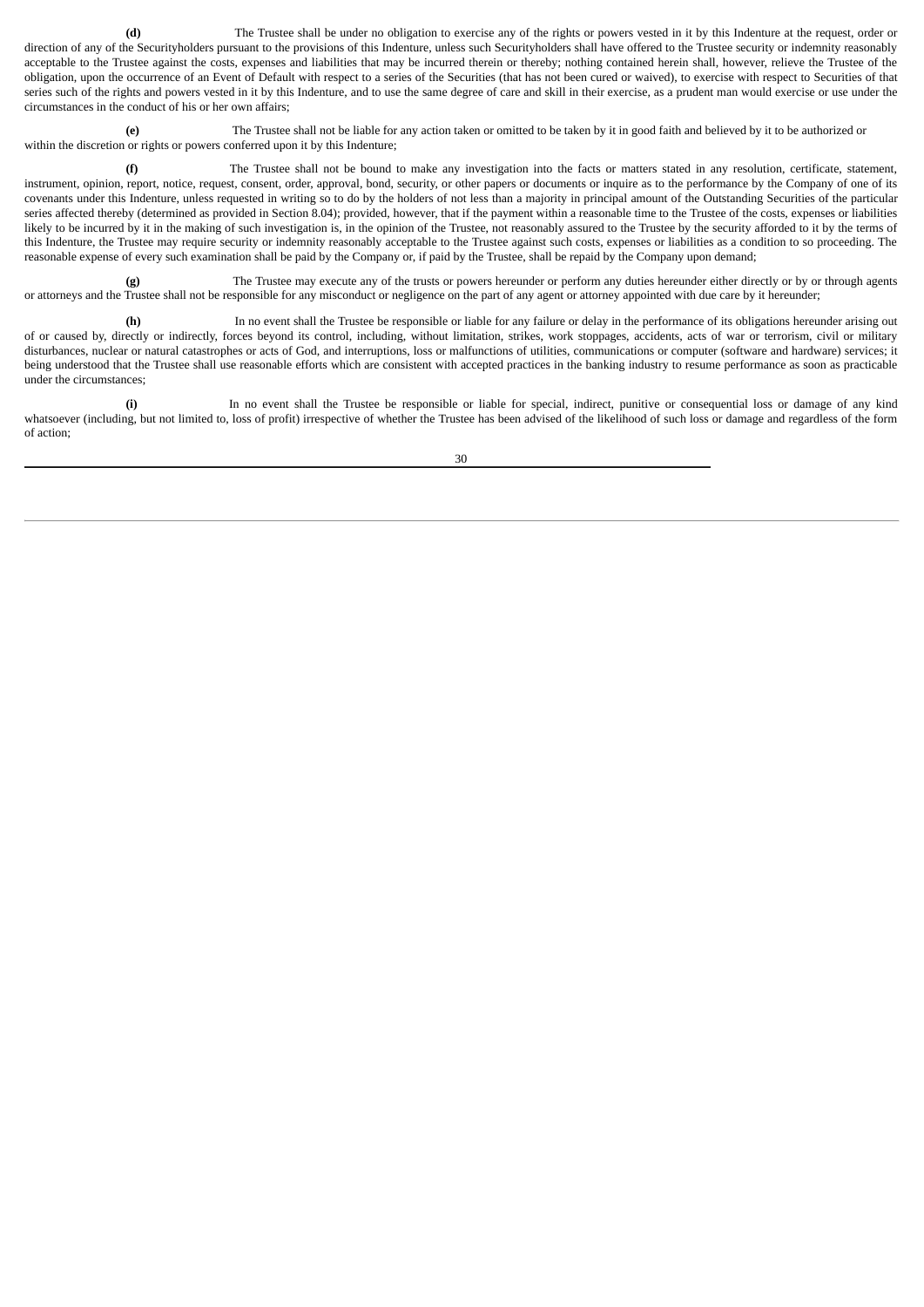**(j)** The Trustee agrees to accept and act upon instructions or directions pursuant to this Indenture sent by unsecured e-mail, facsimile transmission or other similar unsecured electronic methods; provided, however, that such instructions or directions shall be signed by an authorized representative of the party providing such instructions or directions. If the party elects to give the Trustee e-mail or facsimile instructions (or instructions by a similar electronic method) and the Trustee in its discretion elects to act upon such instructions, the Trustee's understanding of such instructions shall be deemed controlling. The Trustee shall not be liable for any losses, costs or expenses arising directly or indirectly from the Trustee's reliance upon and compliance with such instructions notwithstanding such instructions conflict or are inconsistent with a subsequent written instruction. The party providing electronic instructions agrees to assume all risks arising out of the use of such electronic methods to submit instructions and directions to the Trustee, including without limitation the risk of the Trustee acting on unauthorized instructions, and the risk or interception and misuse by third parties. The Trustee may request that the Company deliver an Officer's Certificate setting forth the names of individuals and/or titles of officers authorized at such time to furnish the Trustee with Officer's Certificates, Company Orders and any other matters or directions pursuant to this Indenture;

**(k)** The rights, privileges, protections, immunities and benefits given to the Trustee, including, without limitation, its right to be indemnified, are extended to, and shall be enforceable by, the Trustee in each of its capacities hereunder and under the Securities, and each agent, custodian or other person employed to act under this Indenture; and

**(l)** The Trustee shall not be deemed to have knowledge of any Default or Event of Default (other than an Event of Default constituting the failure to pay the interest on, or the principal of, the Securities if the Trustee also serves as the paying agent for such Securities) until the Trustee shall have received written notification in the manner set forth in this Indenture or a Responsible Officer of the Trustee shall have obtained actual knowledge.

## **Section 7.03 Trustee Not Responsible for Recitals or Issuance or Securities**.

**(a)** The recitals contained herein and in the Securities shall be taken as the statements of the Company, and the Trustee assumes no responsibility for the correctness of the same. The Trustee shall not be responsible for any statement in any registration statement, prospectus, or any other document in connection with the sale of Securities. The Trustee shall not be responsible for any rating on the Securities or any action or omission of any rating agency.

**(b)** The Trustee makes no representations as to the validity or sufficiency of this Indenture or of the Securities.

**(c)** The Trustee shall not be accountable for the use or application by the Company of any of the Securities or of the proceeds of such Securities, or for the use or application of any moneys paid over by the Trustee in accordance with any provision of this Indenture or established pursuant to Section 2.01, or for the use or application of any moneys received by any paying agent other than the Trustee.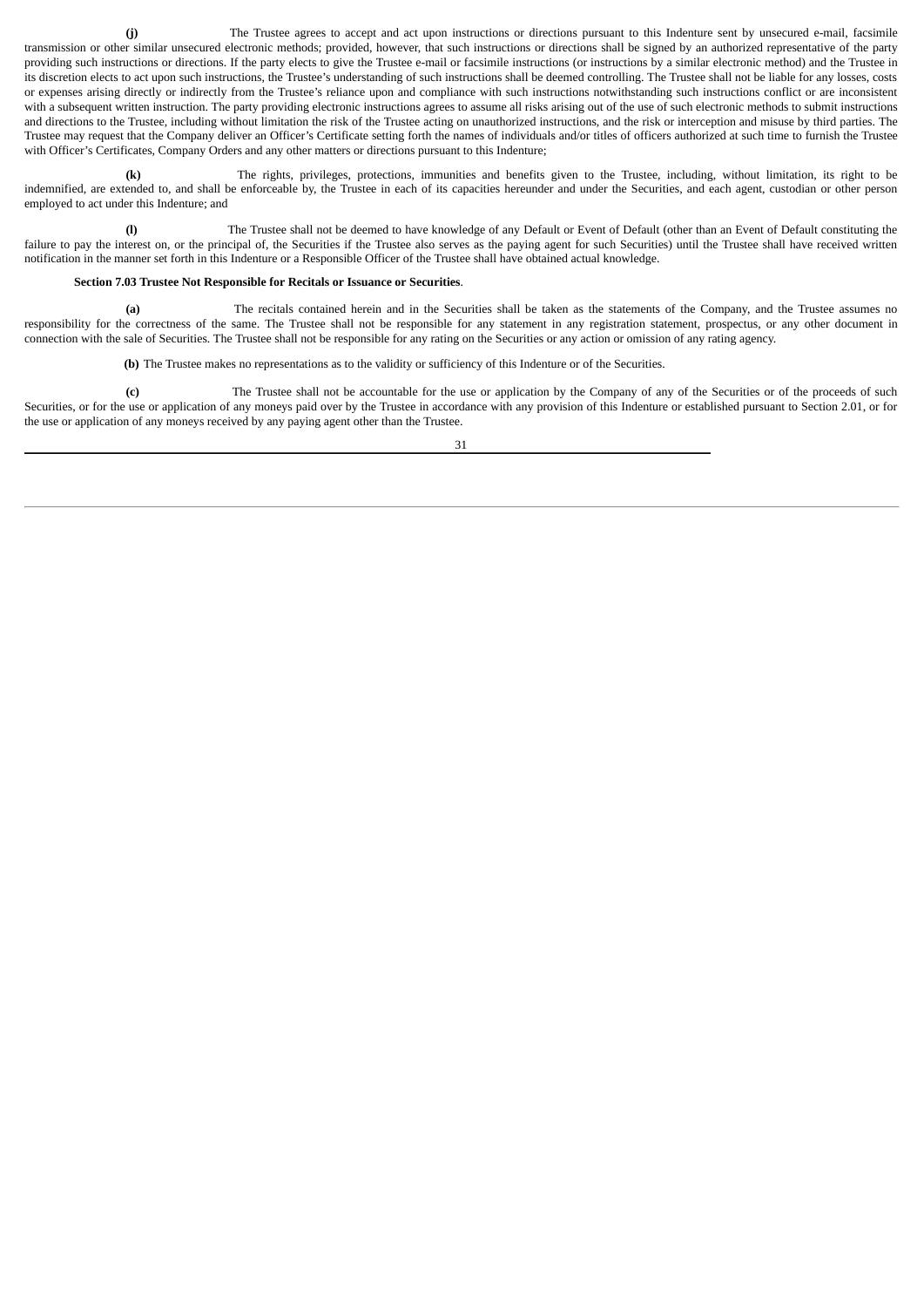### **Section 7.04 May Hold Securities**.

The Trustee or any paying agent or Security Registrar, in its individual or any other capacity, may become the owner or pledgee of Securities with the same rights it would have if it were not Trustee, paying agent or Security Registrar.

## **Section 7.05 Moneys Held in Trust**.

Subject to the provisions of Section 11.05, all moneys received by the Trustee shall, until used or applied as herein provided, be held in trust for the purposes for which they were received, but need not be segregated from other funds except to the extent required by law. The Trustee shall be under no liability for interest on any moneys received by it hereunder except such as it may agree with the Company to pay thereon.

# **Section 7.06 Compensation and Reimbursement**.

**(a)** The Company shall pay to the Trustee for each of its capacities hereunder from time to time compensation for its services as the Company and the Trustee shall from time to time agree upon in writing. The Trustee's compensation shall not be limited by any law on compensation of a trustee of an express trust. The Company shall reimburse the Trustee upon request for all reasonable out-of-pocket expenses incurred by it. Such expenses shall include the reasonable compensation and expenses of the Trustee's agents and counsel.

**(b)** The Company shall indemnify each of the Trustee in each of its capacities hereunder against any loss, liability or expense (including the cost of defending itself and including the reasonable compensation and expenses of the Trustee's agents and counsel) incurred by it except as set forth in Section 7.06(c) in the exercise or performance of its powers, rights or duties under this Indenture as Trustee or Agent. The Trustee shall notify the Company promptly of any claim for which it may seek indemnity. The Company shall defend the claim and the Trustee shall cooperate in the defense. The Trustee may have one separate counsel and the Company shall pay the reasonable fees and expenses of such counsel. The Company need not pay for any settlement made without its consent, which consent shall not be unreasonably withheld. This indemnification shall apply to officers, directors, employees, shareholders and agents of the Trustee.

**(c)** The Company need not reimburse any expense or indemnify against any loss or liability incurred by the Trustee or by any officer, director, employee, shareholder or agent of the Trustee through negligence or bad faith.

**(d)** To ensure the Company's payment obligations in this Section, the Trustee shall have a lien prior to the Securities on all funds or property held or collected by the Trustee, except that held in trust to pay principal of or interest on particular Securities. When the Trustee incurs expenses or renders services in connection with an Event of Default specified in Section 6.01(4) or (5), the expenses (including the reasonable fees and expenses of its counsel) and the compensation for services in connection therewith are to constitute expenses of administration under any bankruptcy law. The provisions of this Section 7.06 shall survive the termination of this Indenture and the resignation or removal of the Trustee.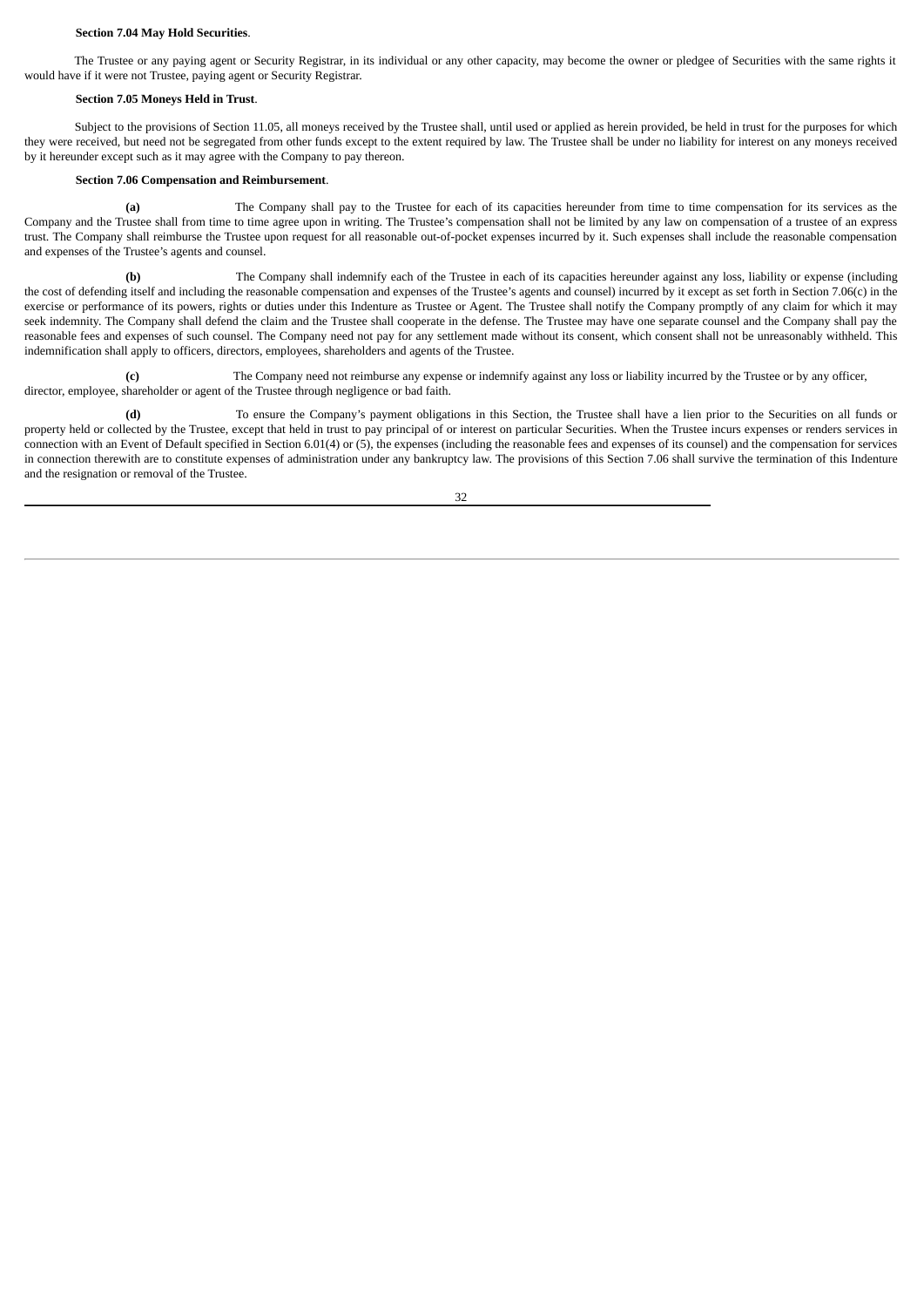#### **Section 7.07 Reliance on Officer's Certificate**.

Except as otherwise provided in Section 7.01, whenever in the administration of the provisions of this Indenture the Trustee shall deem it reasonably necessary or desirable that a matter be proved or established prior to taking or suffering or omitting to take any action hereunder, such matter (unless other evidence in respect thereof be herein specifically prescribed) may, in the absence of negligence or bad faith on the part of the Trustee, be deemed to be conclusively proved and established by an Officer's Certificate delivered to the Trustee and such certificate, in the absence of negligence or bad faith on the part of the Trustee, shall be full warrant to the Trustee for any action taken, suffered or omitted to be taken by it under the provisions of this Indenture upon the faith thereof.

# **Section 7.08 Disqualification; Conflicting Interests**.

If the Trustee has or shall acquire any "conflicting interest" within the meaning of Section 310(b) of the Trust Indenture Act, the Trustee and the Company shall in all respects comply with the provisions of Section 310(b) of the Trust Indenture Act.

### **Section 7.09 Corporate Trustee Required; Eligibility**.

There shall at all times be a Trustee with respect to the Securities issued hereunder which shall at all times be a corporation organized and doing business under the laws of the United States of America or any state or territory thereof or of the District of Columbia, or a corporation or other Person permitted to act as trustee by the Commission, authorized under such laws to exercise corporate trust powers, having a combined capital and surplus of at least fifty million U.S. dollars (\$50,000,000), and subject to supervision or examination by federal, state, territorial, or District of Columbia authority.

If such corporation or other Person publishes reports of condition at least annually, pursuant to law or to the requirements of the aforesaid supervising or examining authority, then for the purposes of this Section, the combined capital and surplus of such corporation or other Person shall be deemed to be its combined capital and surplus as set forth in its most recent report of condition so published. The Company may not, nor may any Person directly or indirectly controlling, controlled by, or under common control with the Company, serve as Trustee. In case at any time the Trustee shall cease to be eligible in accordance with the provisions of this Section, the Trustee shall resign immediately in the manner and with the effect specified in Section 7.10.

#### **Section 7.10 Resignation and Removal; Appointment of Successor**.

**(a)** The Trustee or any successor hereafter appointed may at any time resign with respect to the Securities of one or more series by giving written notice thereof to the Company and the Securityholders of such series. Upon receiving such notice of resignation, the Company shall promptly appoint a successor trustee with respect to Securities of such series by written instrument, in duplicate, executed by order of the Board of Directors, one copy of which instrument shall be delivered to the resigning Trustee and one copy to the successor trustee. If no successor trustee shall have been so appointed and have accepted appointment within 30 days after the sending of such notice of resignation, the resigning Trustee may petition any court of competent jurisdiction for the appointment of a successor trustee with respect to Securities of such series, or any Securityholder of that series who has been a bona fide holder of a Security or Securities for at least six months may on behalf of himself and all others similarly situated, petition any such court for the appointment of a successor trustee. Such court may thereupon after such notice, if any, as it may deem proper and prescribe, appoint a successor trustee.

|              | ٠                |
|--------------|------------------|
| ۰.<br>٠<br>v | I<br>$\sim$<br>٧ |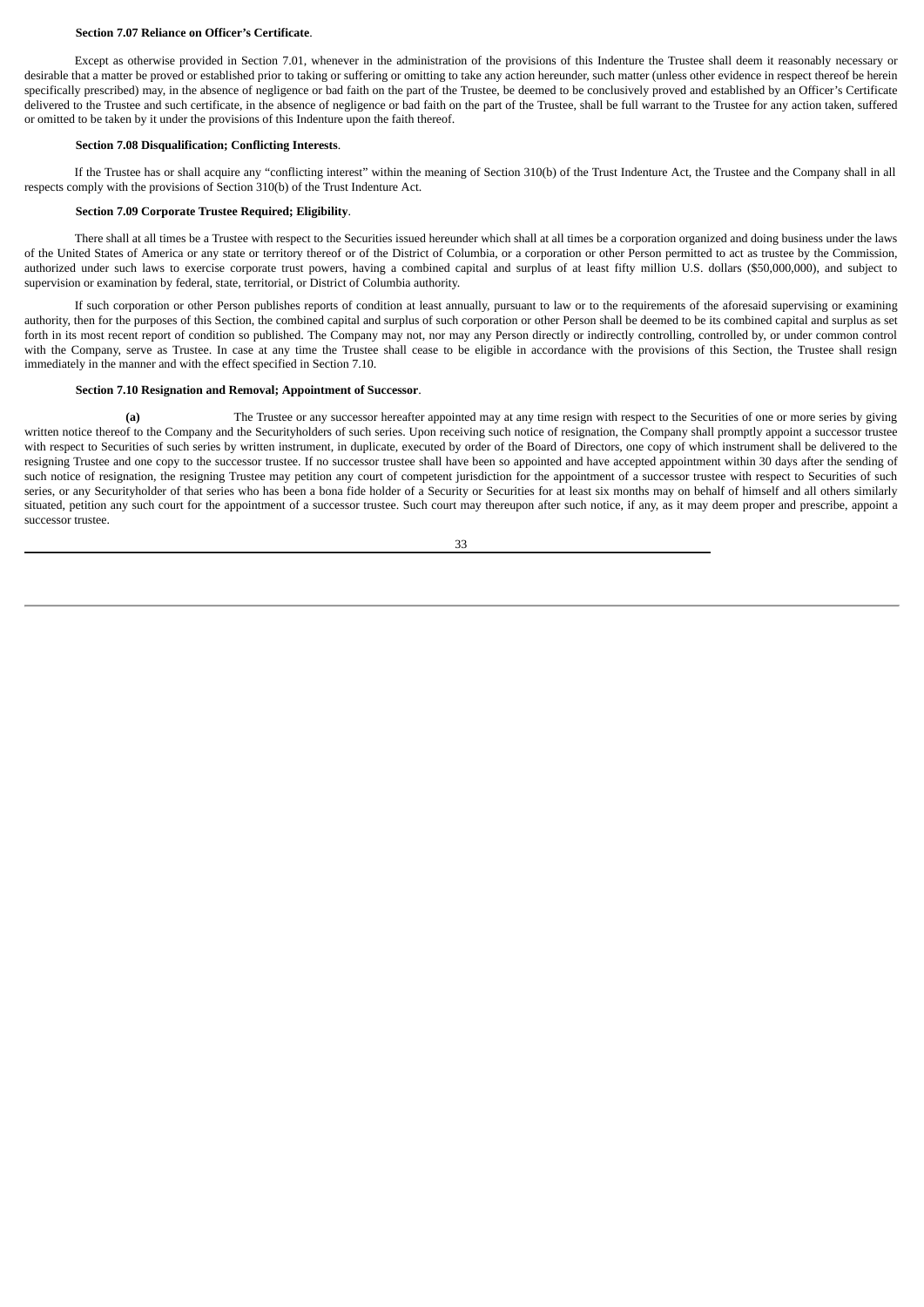**(b)** In case at any time any one of the following shall occur:

**(i)** the Trustee shall fail to comply with the provisions of Section 7.08 after written request therefor by the Company or by any Securityholder who has been a bona fide holder of a Security or Securities for at least six months; or

**(ii)** the Trustee shall cease to be eligible in accordance with the provisions of Section 7.09 and shall fail to resign after written request therefor by the Company or by any such Securityholder; or

**(iii)** the Trustee shall become incapable of acting, or shall be adjudged a bankrupt or insolvent, or commence a voluntary bankruptcy proceeding, or a receiver of the Trustee or of its property shall be appointed or consented to, or any public officer shall take charge or control of the Trustee or of its property or affairs for the purpose of rehabilitation, conservation or liquidation;

then, in any such case, the Company may remove the Trustee with respect to all Securities and appoint a successor trustee by written instrument, in duplicate, executed by order of the Board of Directors, one copy of which instrument shall be delivered to the Trustee so removed and one copy to the successor trustee, or any Securityholder who has been a bona fide holder of a Security or Securities for at least six months may, on behalf of that holder and all others similarly situated, petition any court of competent jurisdiction for the removal of the Trustee and the appointment of a successor trustee. Such court may thereupon after such notice, if any, as it may deem proper and prescribe, remove the Trustee and appoint a successor trustee.

**(c)** The holders of a majority in aggregate principal amount of the Securities of any series at the time Outstanding may at any time remove the Trustee with respect to such series by so notifying the Trustee and the Company and may appoint a successor Trustee for such series with the consent of the Company.

**(d)** Any resignation or removal of the Trustee and appointment of a successor trustee with respect to the Securities of a series pursuant to any of the provisions of this Section shall become effective upon acceptance of appointment by the successor trustee as provided in Section 7.11.

**(e)** Any successor trustee appointed pursuant to this Section may be appointed with respect to the Securities of one or more series or all of such series, and at any time there shall be only one Trustee with respect to the Securities of any particular series.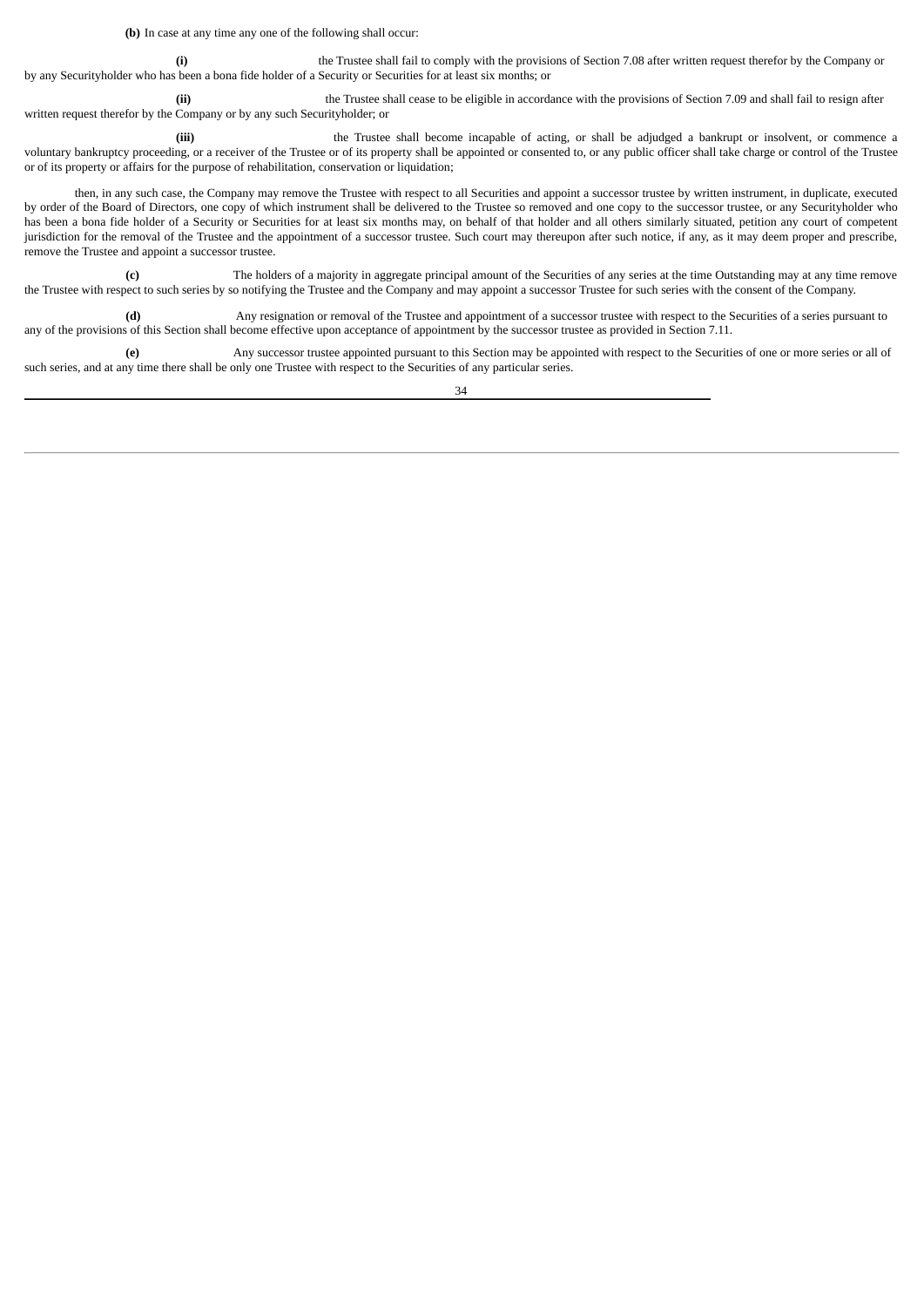#### **Section 7.11 Acceptance of Appointment By Successor**.

**(a)** In case of the appointment hereunder of a successor trustee with respect to all Securities, every such successor trustee so appointed shall execute, acknowledge and deliver to the Company and to the retiring Trustee an instrument accepting such appointment, and thereupon the resignation or removal of the retiring Trustee shall become effective and such successor trustee, without any further act, deed or conveyance, shall become vested with all the rights, powers, trusts and duties of the retiring Trustee; but, on the request of the Company or the successor trustee, such retiring Trustee shall, upon payment of any amounts due to it pursuant to the provisions of Section 7.06, execute and deliver an instrument transferring to such successor trustee all the rights, powers, and trusts of the retiring Trustee and shall duly assign, transfer and deliver to such successor trustee all property and money held by such retiring Trustee hereunder.

**(b)** In case of the appointment hereunder of a successor trustee with respect to the Securities of one or more (but not all) series, the Company, the retiring Trustee and each successor trustee with respect to the Securities of one or more series shall execute and deliver an indenture supplemental hereto wherein each successor trustee shall accept such appointment and which (i) shall contain such provisions as shall be necessary or desirable to transfer and confirm to, and to vest in, each successor trustee all the rights, powers, trusts and duties of the retiring Trustee with respect to the Securities of that or those series to which the appointment of such successor trustee relates, (ii) shall contain such provisions as shall be deemed necessary or desirable to confirm that all the rights, powers, trusts and duties of the retiring Trustee with respect to the Securities of that or those series as to which the retiring Trustee is not retiring shall continue to be vested in the retiring Trustee, and (iii) shall add to or change any of the provisions of this Indenture as shall be necessary to provide for or facilitate the administration of the trusts hereunder by more than one Trustee, it being understood that nothing herein or in such supplemental indenture shall constitute such Trustees co-trustees of the same trust, that each such Trustee shall be trustee of a trust or trusts hereunder separate and apart from any trust or trusts hereunder administered by any other such Trustee and that no Trustee shall be responsible for any act or failure to act on the part of any other Trustee hereunder; and upon the execution and delivery of such supplemental indenture the resignation or removal of the retiring Trustee shall become effective to the extent provided therein, such retiring Trustee shall with respect to the Securities of that or those series to which the appointment of such successor trustee relates have no further responsibility for the exercise of rights and powers or for the performance of the duties and obligations vested in the Trustee under this Indenture, and each such successor trustee, without any further act, deed or conveyance, shall become vested with all the rights, powers, trusts and duties of the retiring Trustee with respect to the Securities of that or those series to which the appointment of such successor trustee relates; but, on request of the Company or any successor trustee, such retiring Trustee shall duly assign, transfer and deliver to such successor trustee, to the extent contemplated by such supplemental indenture, the property and money held by such retiring Trustee hereunder with respect to the Securities of that or those series to which the appointment of such successor trustee relates.

**(c)** Upon request of any such successor trustee, the Company shall execute any and all instruments for more fully and certainly vesting in and confirming to such successor trustee all such rights, powers and trusts referred to in paragraph (a) or (b) of this Section, as the case may be.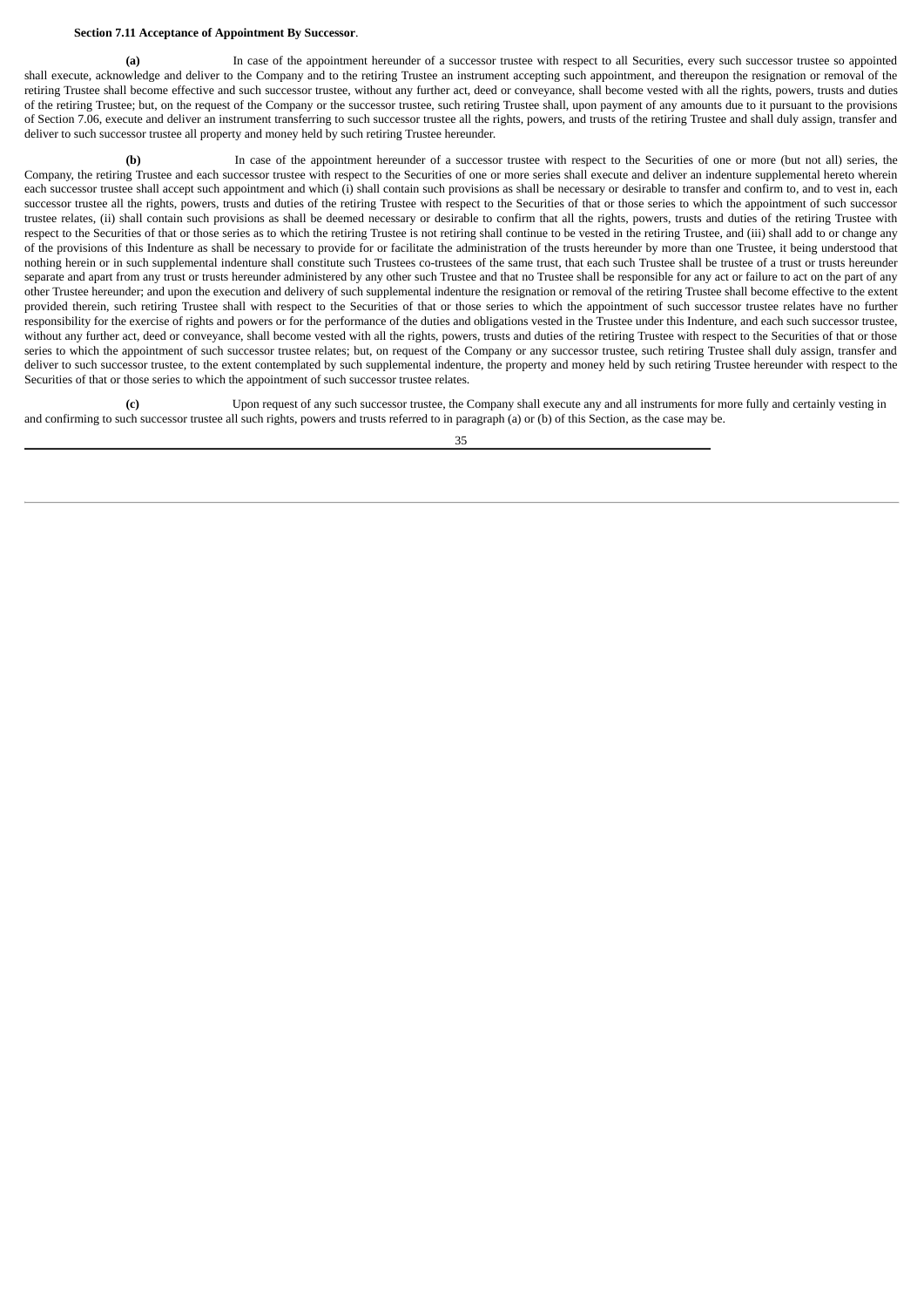**(d)** No successor trustee shall accept its appointment unless at the time of such acceptance such successor trustee shall be qualified and

**(e)** Upon acceptance of appointment by a successor trustee as provided in this Section, the Company shall send notice of the succession of such trustee hereunder to the Securityholders. If the Company fails to send such notice within ten days after acceptance of appointment by the successor trustee, the successor trustee shall cause such notice to be sent at the expense of the Company.

### **Section 7.12 Merger, Conversion, Consolidation or Succession to Business**.

Any corporation into which the Trustee may be merged or converted or with which it may be consolidated, or any corporation resulting from any merger, conversion or consolidation to which the Trustee shall be a party, or any corporation succeeding to all or substantially all the corporate trust business of the Trustee, including the administration of the trust created by this Indenture, shall be the successor of the Trustee hereunder, provided that such corporation shall be qualified under the provisions of Section 7.08 and eligible under the provisions of Section 7.09, without the execution or filing of any paper or any further act on the part of any of the parties hereto, anything herein to the contrary notwithstanding. In case any Securities shall have been authenticated, but not delivered, by the Trustee then in office, any successor by merger, conversion or consolidation to such authenticating Trustee may adopt such authentication and deliver the Securities so authenticated with the same effect as if such successor Trustee had itself authenticated such Securities.

### **Section 7.13 Preferential Collection of Claims Against the Company**.

The Trustee shall comply with Section 311(a) of the Trust Indenture Act, excluding any creditor relationship described in Section 311(b) of the Trust Indenture Act. A Trustee who has resigned or been removed shall be subject to Section 311(a) of the Trust Indenture Act to the extent included therein.

### **Section 7.14 Notice of Default**.

If any Event of Default occurs and is continuing and if such Event of Default is known to a Responsible Officer of the Trustee, the Trustee shall send to each Securityholder in the manner and to the extent provided in Section 313(c) of the Trust Indenture Act notice of the Event of Default within the earlier of 90 days after it occurs and 30 days after it is known to a Responsible Officer of the Trustee or written notice of it is received by the Trustee, unless such Event of Default has been cured; *provided, however*, that, except in the case of a default in the payment of the principal of (or premium, if any) or interest on any Security, the Trustee shall be protected in withholding such notice if and so long as the Responsible Officers of the Trustee in good faith determine that the withholding of such notice is in the interest of the Securityholders.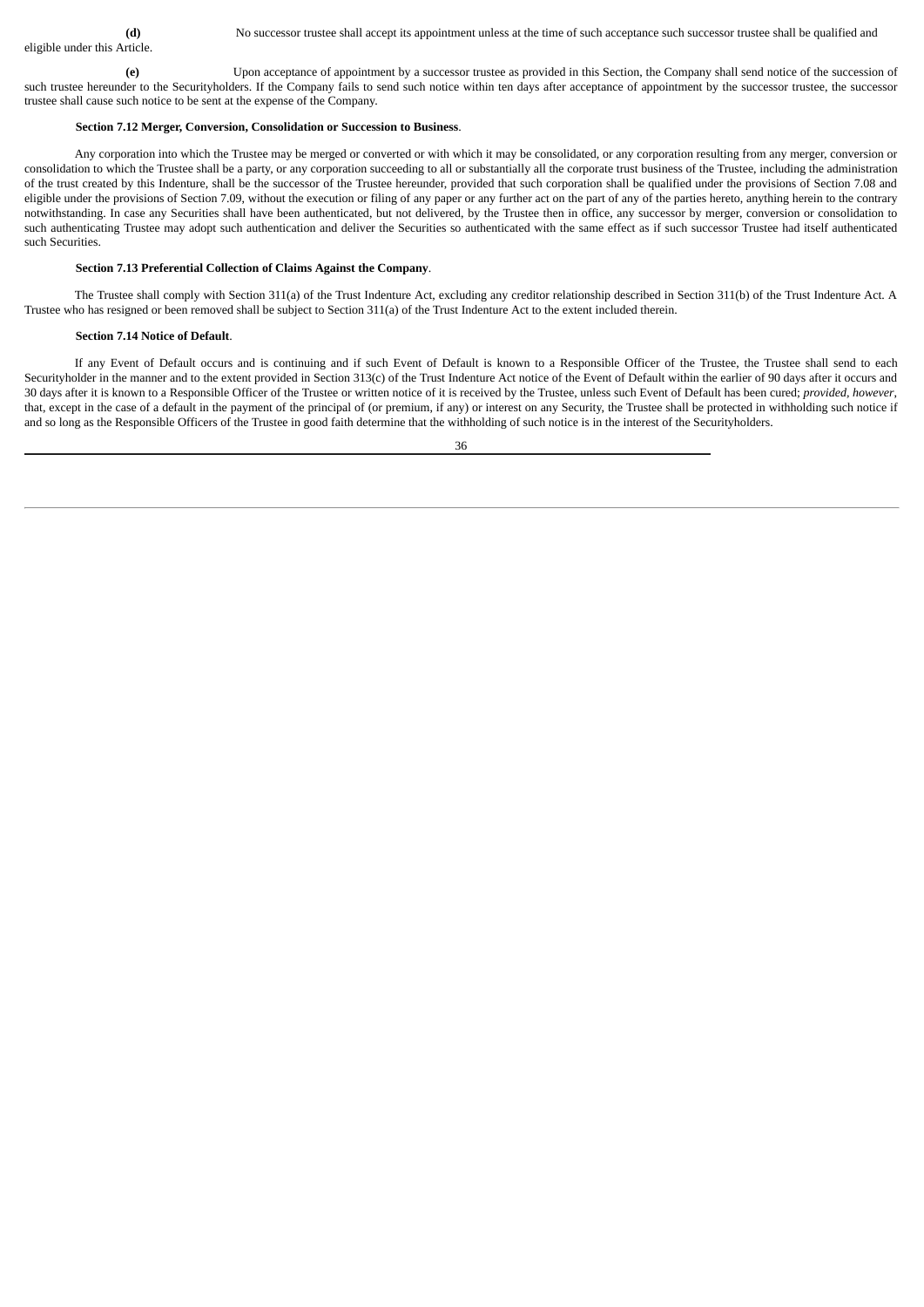## **ARTICLE 8**

# **CONCERNING THE SECURITYHOLDERS**

### **Section 8.01 Evidence of Action by Securityholders**.

Whenever in this Indenture it is provided that the holders of a majority or specified percentage in aggregate principal amount of the Securities of a particular series may take any action (including the making of any demand or request, the giving of any notice, consent or waiver or the taking of any other action), the fact that at the time of taking any such action the holders of such majority or specified percentage of that series have joined therein may be evidenced by any instrument or any number of instruments of similar tenor executed by such holders of Securities of that series in person or by agent or proxy appointed in writing.

If the Company shall solicit from the Securityholders of any series any request, demand, authorization, direction, notice, consent, waiver or other action, the Company may, at its option, as evidenced by an Officer's Certificate, fix in advance a record date for such series for the determination of Securityholders entitled to give such request, demand, authorization, direction, notice, consent, waiver or other action, but the Company shall have no obligation to do so. If such a record date is fixed, such request, demand, authorization, direction, notice, consent, waiver or other action may be given before or after the record date, but only the Securityholders of record at the close of business on the record date shall be deemed to be Securityholders for the purposes of determining whether Securityholders of the requisite proportion of Outstanding Securities of that series have authorized or agreed or consented to such request, demand, authorization, direction, notice, consent, waiver or other action, and for that purpose the Outstanding Securities of that series shall be computed as of the record date; provided, however, that no such authorization, agreement or consent by such Securityholders on the record date shall be deemed effective unless it shall become effective pursuant to the provisions of this Indenture not later than six months after the record date.

### **Section 8.02 Proof of Execution by Securityholders**.

Subject to the provisions of Section 7.01, proof of the execution of any instrument by a Securityholder (such proof will not require notarization) or his or her agent or proxy and proof of the holding by any Person of any of the Securities shall be sufficient if made in the following manner:

**(a)** The fact and date of the execution by any such Person of any instrument may be proved in any reasonable manner acceptable to the Trustee

**(b)** The ownership of Securities shall be proved by the Security Register of such Securities or by a certificate of the Security Registrar thereof.

The Trustee may require such additional proof of any matter referred to in this Section as it shall deem necessary.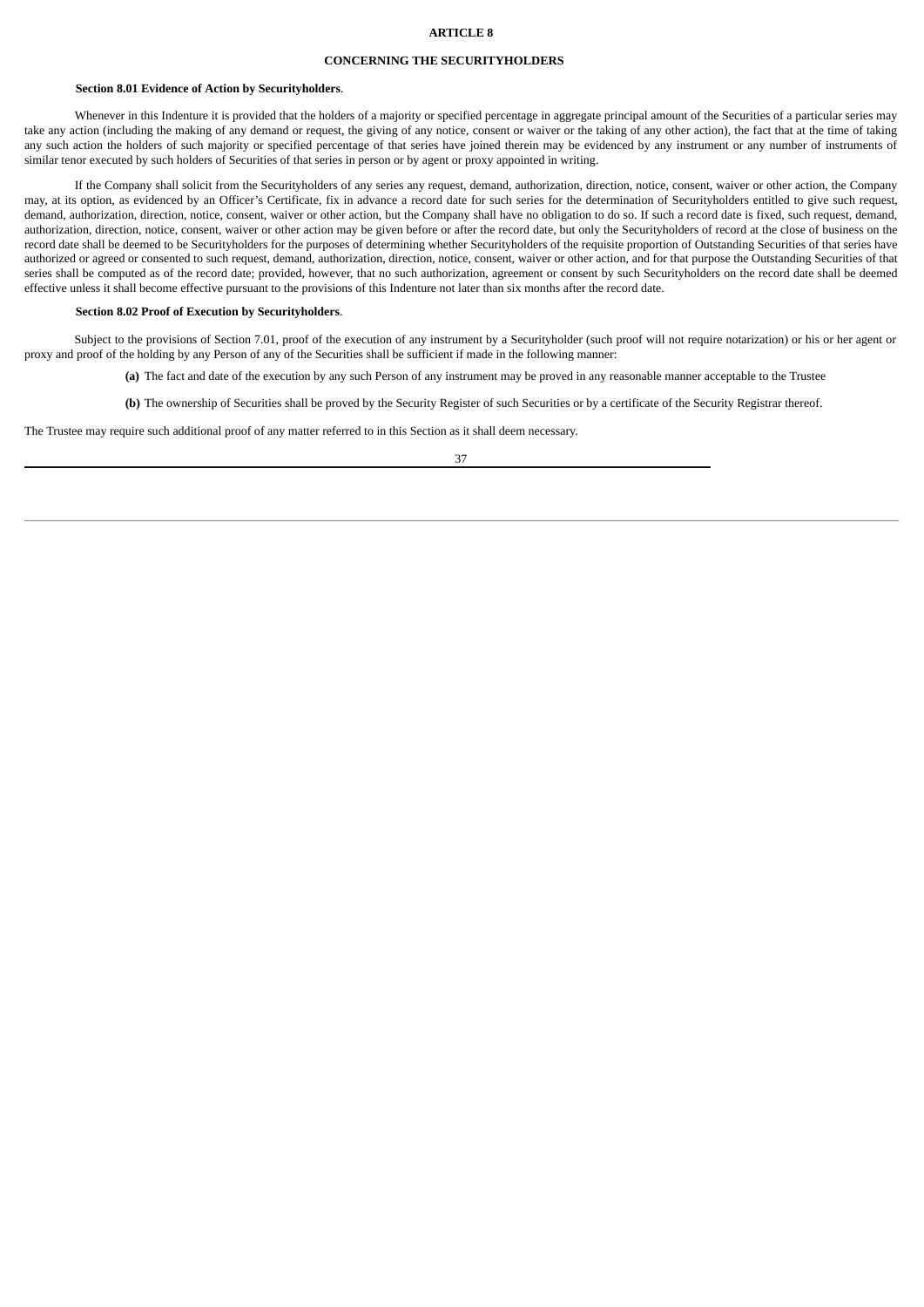### **Section 8.03 Who May be Deemed Owners**.

Prior to the due presentment for registration of transfer of any Security, the Company, the Trustee, any paying agent and any Security Registrar may deem and treat the Person in whose name such Security shall be registered upon the books of the Security Registrar as the absolute owner of such Security (whether or not such Security shall be overdue and notwithstanding any notice of ownership or writing thereon made by anyone other than the Security Registrar) for the purpose of receiving payment of or on account of the principal of, premium, if any, and (subject to Section 2.03) interest on such Security and for all other purposes; and neither the Company nor the Trustee nor any paying agent nor any Security Registrar shall be affected by any notice to the contrary.

# **Section 8.04 Certain Securities Owned by Company Disregarded**.

In determining whether the holders of the requisite aggregate principal amount of Securities of a particular series have concurred in any direction, consent or waiver under this Indenture, the Securities of that series that are owned by the Company or any other obligor on the Securities of that series or by any Person directly or indirectly controlling or controlled by or under common control with the Company or any other obligor on the Securities of that series shall be disregarded and deemed not to be Outstanding for the purpose of any such determination, except that for the purpose of determining whether the Trustee shall be protected in relying on any such direction, consent or waiver, only Securities of such series that the Trustee actually knows are so owned shall be so disregarded. The Securities so owned that have been pledged in good faith may be regarded as Outstanding for the purposes of this Section, if the pledgee shall establish to the satisfaction of the Trustee the pledgee's right so to act with respect to such Securities and that the pledgee is not a Person directly or indirectly controlling or controlled by or under direct or indirect common control with the Company or any such other obligor. In case of a dispute as to such right, any decision by the Trustee taken upon the advice of counsel shall be full protection to the Trustee.

## **Section 8.05 Actions Binding on Future Securityholders**.

At any time prior to (but not after) the evidencing to the Trustee, as provided in Section 8.01, of the taking of any action by the holders of the majority or percentage in aggregate principal amount of the Securities of a particular series specified in this Indenture in connection with such action, any holder of a Security of that series that is shown by the evidence to be included in the Securities the holders of which have consented to such action may, by filing written notice with the Trustee, and upon proof of holding as provided in Section 8.02, revoke such action so far as concerns such Security. Except as aforesaid any such action taken by the holder of any Security shall be conclusive and binding upon such holder and upon all future holders and owners of such Security, and of any Security issued in exchange therefor, on registration of transfer thereof or in place thereof, irrespective of whether or not any notation in regard thereto is made upon such Security. Any action taken by the holders of the majority or percentage in aggregate principal amount of the Securities of a particular series specified in this Indenture in connection with such action shall be conclusively binding upon the Company, the Trustee and the holders of all the Securities of that series.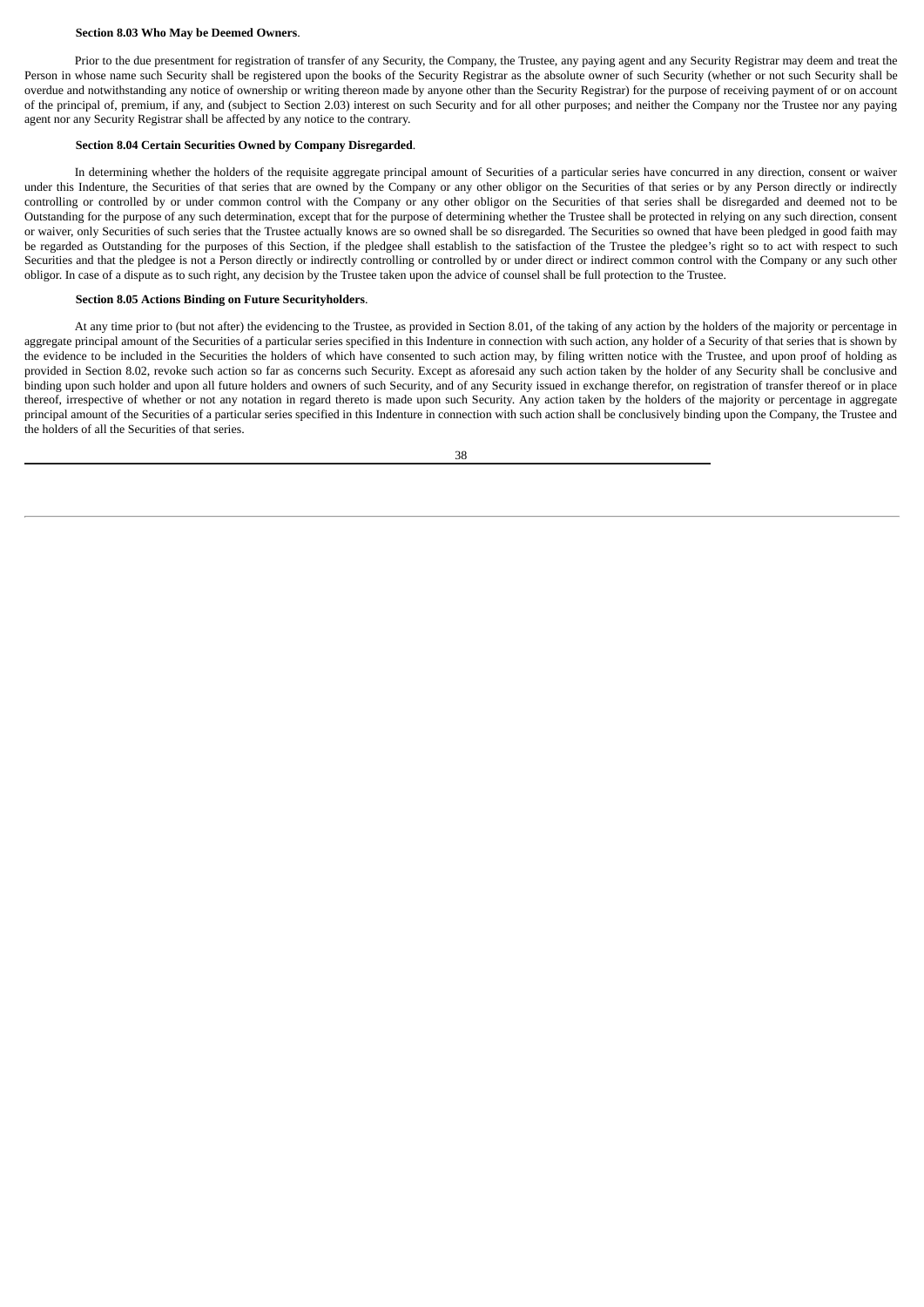## **ARTICLE 9**

# **SUPPLEMENTAL INDENTURES**

### **Section 9.01 Supplemental Indentures Without the Consent of Securityholders**.

In addition to any supplemental indenture otherwise authorized by this Indenture, the Company and the Trustee may from time to time and at any time enter into an indenture or indentures supplemental hereto (which shall conform to the provisions of the Trust Indenture Act as then in effect), without the consent of the Securityholders, for one or more of the following purposes:

- **(a)** to cure any ambiguity, defect, or inconsistency herein or in the Securities of any series;
- **(b)** to comply with Article Ten;
- **(c)** to provide for uncertificated Securities in addition to or in place of certificated Securities;

**(d)** to add to the covenants, restrictions, conditions or provisions relating to the Company for the benefit of the holders of all or any series of Securities (and if such covenants, restrictions, conditions or provisions are to be for the benefit of less than all series of Securities, stating that such covenants, restrictions, conditions or provisions are expressly being included solely for the benefit of such series), to make the occurrence, or the occurrence and the continuance, of a default in any such additional covenants, restrictions, conditions or provisions an Event of Default, or to surrender any right or power herein conferred upon the Company;

**(e)** to add to, delete from, or revise the conditions, limitations, and restrictions on the authorized amount, terms, or purposes of issue, authentication, and delivery of Securities, as herein set forth;

**(f)** to make any change that does not adversely affect the rights of any Securityholder in any material respect;

**(g)** to provide for the issuance of and establish the form and terms and conditions of the Securities of any series as provided in Section 2.01, to establish the form of any certifications required to be furnished pursuant to the terms of this Indenture or any series of Securities, or to add to the rights of the holders of any series of Securities;

**(h)** to evidence and provide for the acceptance of appointment hereunder by a successor trustee; or

**(i) t**o comply with any requirements of the Commission or any successor in connection with the qualification of this Indenture under the Trust Indenture Act.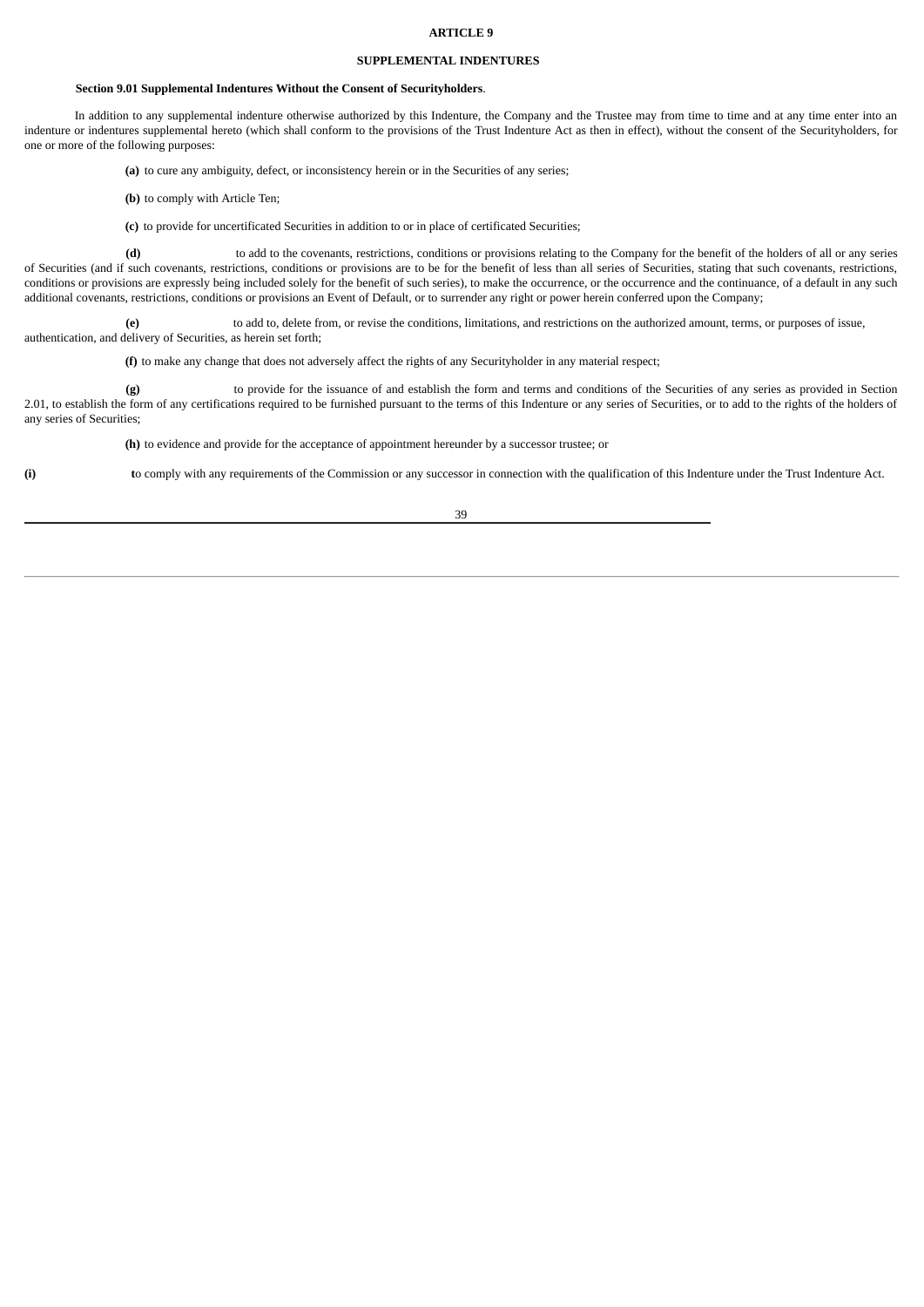The Trustee is hereby authorized to join with the Company in the execution of any such supplemental indenture, and to make any further appropriate agreements and stipulations that may be therein contained, but the Trustee shall not be obligated to enter into any such supplemental indenture that affects the Trustee's own rights, duties or immunities under this Indenture or otherwise.

Any supplemental indenture authorized by the provisions of this Section may be executed by the Company and the Trustee without the consent of the holders of any of the Securities at the time Outstanding, notwithstanding any of the provisions of Section 9.02.

# **Section 9.02 Supplemental Indentures With Consent of Securityholders**.

With the consent (evidenced as provided in Section 8.01) of the holders of not less than a majority in aggregate principal amount of the Securities of each series affected by such supplemental indenture or indentures at the time Outstanding, the Company, when authorized by a Board Resolution, and the Trustee may from time to time and at any time enter into an indenture or indentures supplemental hereto (which shall conform to the provisions of the Trust Indenture Act as then in effect) for the purpose of adding any provisions to or changing in any manner or eliminating any of the provisions of this Indenture or of any supplemental indenture or of modifying in any manner not covered by Section 9.01 the rights of the holders of the Securities of such series under this Indenture; provided, however, that no such supplemental indenture shall, without the consent of the holders of each Security then Outstanding and affected thereby, (a) extend the fixed maturity of any Securities of any series, or reduce the principal amount thereof, or reduce the rate or extend the time of payment of interest thereon, or reduce any premium payable upon the redemption thereof or (b) reduce the aforesaid percentage of Securities, the holders of which are required to consent to any such supplemental indenture.

It shall not be necessary for the consent of the Securityholders of any series affected thereby under this Section to approve the particular form of any proposed supplemental indenture, but it shall be sufficient if such consent shall approve the substance thereof.

### **Section 9.03 Effect of Supplemental Indentures**.

Upon the execution of any supplemental indenture pursuant to the provisions of this Article or of Section 10.01, this Indenture shall, with respect to such series, be and be deemed to be modified and amended in accordance therewith and the respective rights, limitations of rights, obligations, duties and immunities under this Indenture of the Trustee, the Company and the holders of Securities of the series affected thereby shall thereafter be determined, exercised and enforced hereunder subject in all respects to such modifications and amendments, and all the terms and conditions of any such supplemental indenture shall be and be deemed to be part of the terms and conditions of this Indenture for any and all purposes.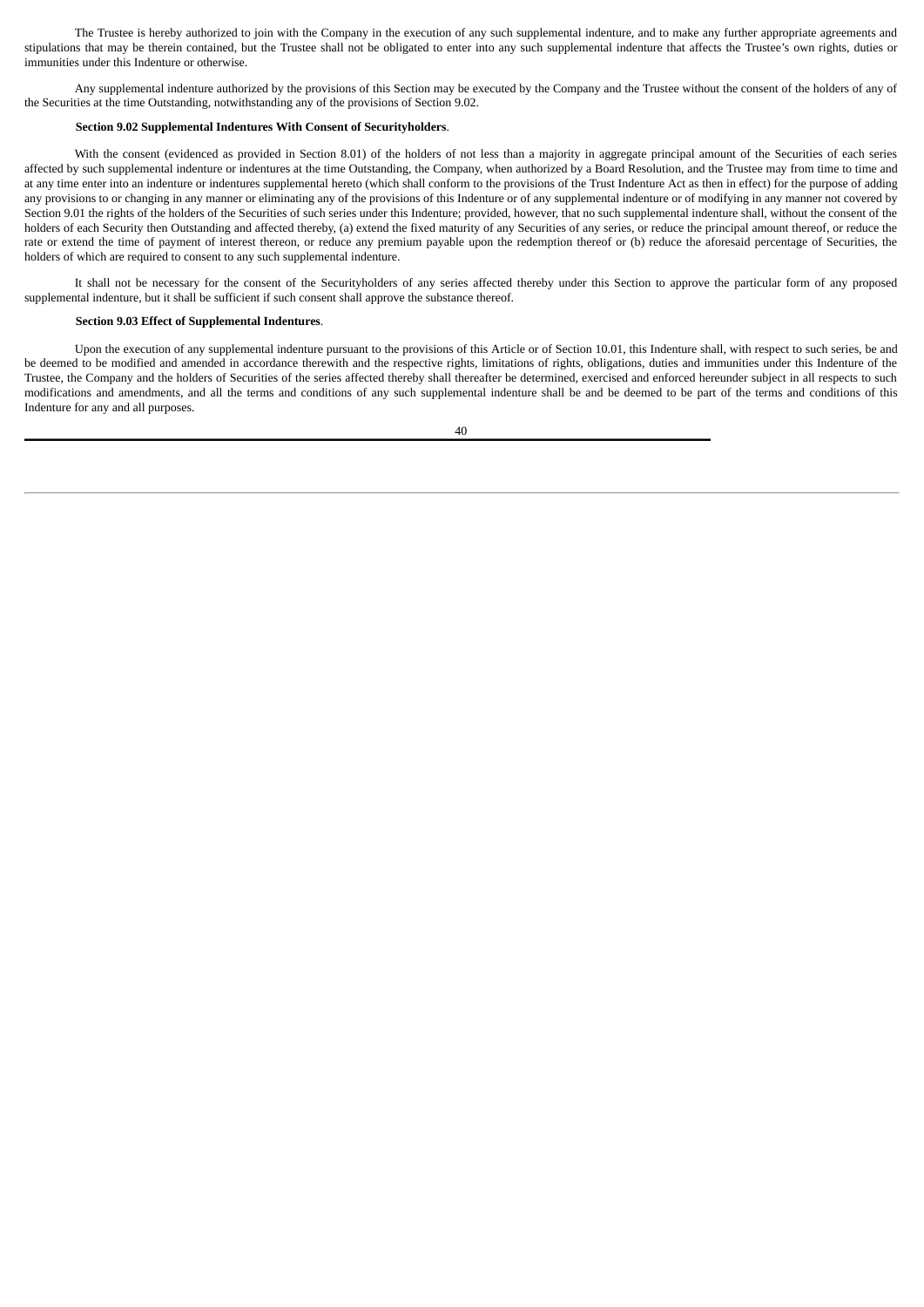### **Section 9.04 Securities Affected by Supplemental Indentures**.

Securities of any series affected by a supplemental indenture, authenticated and delivered after the execution of such supplemental indenture pursuant to the provisions of this Article or of Section 10.01, may bear a notation in form approved by the Company, provided such form meets the requirements of any securities exchange upon which such series may be listed, as to any matter provided for in such supplemental indenture. If the Company shall so determine, new Securities of that series so modified as to conform, in the opinion of the Board of Directors, to any modification of this Indenture contained in any such supplemental indenture may be prepared by the Company, authenticated by the Trustee and delivered in exchange for the Securities of that series then Outstanding.

## **Section 9.05 Execution of Supplemental Indentures**.

Upon the request of the Company, accompanied by its Board Resolutions authorizing the execution of any such supplemental indenture, and upon the filing with the Trustee of evidence of the consent of Securityholders required to consent thereto as aforesaid, the Trustee shall join with the Company in the execution of such supplemental indenture unless such supplemental indenture affects the Trustee's own rights, duties or immunities under this Indenture or otherwise, in which case the Trustee may in its discretion but shall not be obligated to enter into such supplemental indenture. The Trustee, subject to the provisions of Section 7.01, shall receive an Officer's Certificate or an Opinion of Counsel as conclusive evidence that any supplemental indenture executed pursuant to this Article is authorized or permitted by the terms of this Article and that all conditions precedent to the execution of the supplemental indenture have been complied with; provided, however, that such Officer's Certificate or Opinion of Counsel need not be provided in connection with the execution of a supplemental indenture that establishes the terms of a series of Securities pursuant to Section 2.01 hereof.

Promptly after the execution by the Company and the Trustee of any supplemental indenture pursuant to the provisions of this Section, the Company shall (or shall direct the Trustee to) send a notice, setting forth in general terms the substance of such supplemental indenture, to the Securityholders of all series affected thereby .as their names and addresses appear upon the Security Register. Any failure of the Company to send, or cause the sending of, such notice, or any defect therein, shall not, however, in any way impair or affect the validity of any such supplemental indenture.

### **ARTICLE 10**

### **SUCCESSOR ENTITY**

### **Section 10.01 Company May Consolidate, Etc.**

Nothing contained in this Indenture shall prevent any consolidation or merger of the Company with or into any other Person (whether or not affiliated with the Company) or successive consolidations or mergers in which the Company or its successor or successors shall be a party or parties, or shall prevent any sale, conveyance, transfer or other disposition of the property of the Company or its successor or successors as an entirety, or substantially as an entirety, to any other Person (whether or not affiliated with the Company or its successor or successors); provided, however, the Company hereby covenants and agrees that, upon any such consolidation or merger (in each case, if the Company is not the survivor of such transaction) or any such sale, conveyance, transfer or other disposition (other than a sale, conveyance, transfer or other disposition to a Subsidiary of the Company), the due and punctual payment of the principal of (premium, if any) and interest on all of the Securities of all series in accordance with the terms of each series, according to their tenor, and the due and punctual performance and observance of all the covenants and conditions of this Indenture with respect to each series or established with respect to such series pursuant to Section 2.01 to be kept or performed by the Company shall be expressly assumed, by supplemental indenture (which shall conform to the provisions of the Trust Indenture Act, as then in effect) reasonably satisfactory in form to the Trustee executed and delivered to the Trustee by the entity formed by such consolidation, or into which the Company shall have been merged, or by the entity which shall have acquired such property.

<sup>41</sup>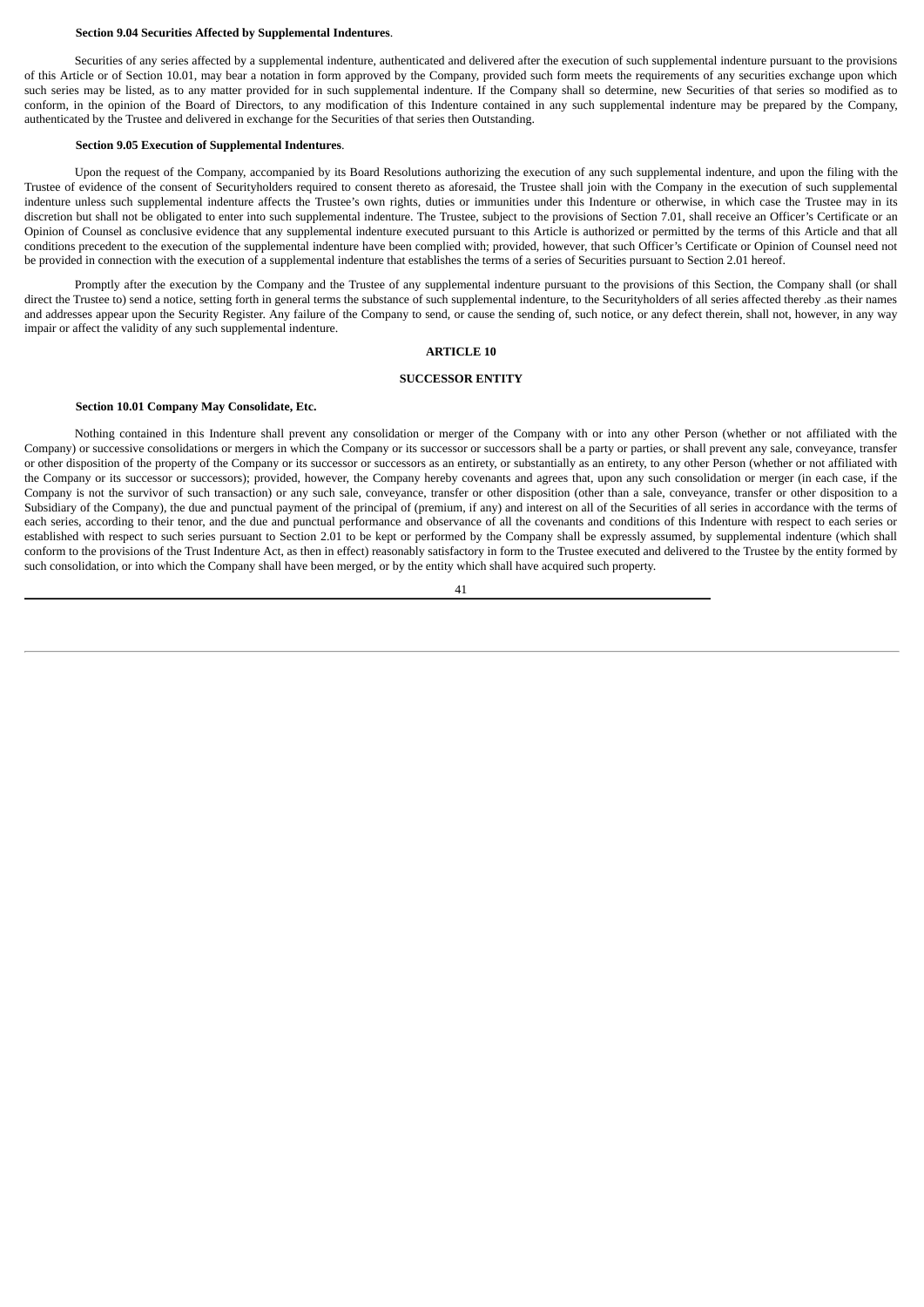### **Section 10.02 Successor Entity Substituted**.

**(a)** In case of any such consolidation, merger, sale, conveyance, transfer or other disposition and upon the assumption by the successor entity by supplemental indenture, executed and delivered to the Trustee and satisfactory in form to the Trustee, of the obligations set forth under Section 10.01 on all of the Securities of all series Outstanding, such successor entity shall succeed to and be substituted for the Company with the same effect as if it had been named as the Company herein, and thereupon the predecessor corporation shall be relieved of all obligations and covenants under this Indenture and the Securities.

**(b)** In case of any such consolidation, merger, sale, conveyance, transfer or other disposition, such changes in phraseology and form (but not in substance) may be made in the Securities thereafter to be issued as may be appropriate.

**(c)** Nothing contained in this Article shall require any action by the Company in the case of a consolidation or merger of any Person into the Company where the Company is the survivor of such transaction, or the acquisition by the Company, by purchase or otherwise, of all or any part of the property of any other Person (whether or not affiliated with the Company).

# **ARTICLE 11**

## **SATISFACTION AND DISCHARGE**

# **Section 11.01 Satisfaction and Discharge of Indenture**.

If at any time: (a) the Company shall have delivered to the Trustee for cancellation all Securities of a series theretofore authenticated and not delivered to the Trustee for cancellation (other than any Securities that shall have been destroyed, lost or stolen and that shall have been replaced or paid as provided in Section 2.07 and Securities for whose payment money or Governmental Obligations have theretofore been deposited in trust or segregated and held in trust by the Company and thereupon repaid to the Company or discharged from such trust, as provided in Section 11.05); or (b) all such Securities of a particular series not theretofore delivered to the Trustee for cancellation shall have become due and payable, or are by their terms to become due and payable within one year or are to be called for redemption within one year under arrangements satisfactory to the Trustee for the giving of notice of redemption, and the Company shall deposit or cause to be deposited with the Trustee as trust funds the entire amount in moneys or Governmental Obligations or a combination thereof, sufficient in the opinion of a nationally recognized firm of independent public accountants expressed in a written certification thereof delivered to the Trustee, to pay at maturity or upon redemption all Securities of that series not theretofore delivered to the Trustee for cancellation, including principal (and premium, if any) and interest due or to become due to such date of maturity or date fixed for redemption, as the case may be, and if the Company shall also pay or cause to be paid all other sums payable hereunder with respect to such series by the Company then this Indenture shall thereupon cease to be of further effect with respect to such series except for the provisions of Sections 2.03, 2.05, 2.07, 4.01, 4.02, 4.03, 7.10, 11.05 and 13.04, that shall survive until the date of maturity or redemption date, as the case may be, and Sections 7.06 and 11.05, that shall survive to such date and thereafter, and the Trustee, on demand of the Company and at the cost and expense of the Company shall execute proper instruments acknowledging satisfaction of and discharging this Indenture with respect to such series.

 $\overline{A}$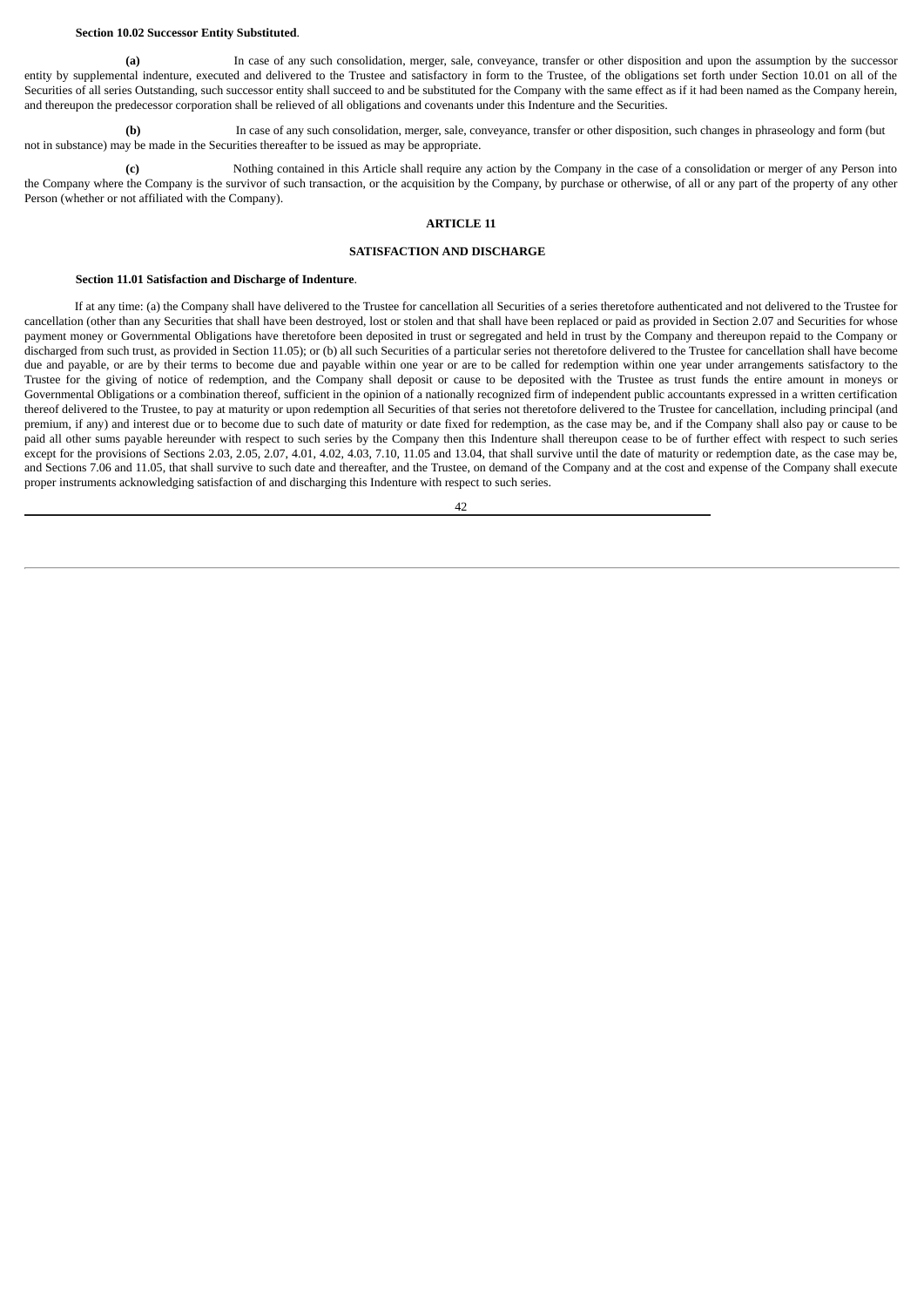### **Section 11.02 Discharge of Obligations**.

If at any time all such Securities of a particular series not heretofore delivered to the Trustee for cancellation or that have not become due and payable as described in Section 11.01 shall have been paid by the Company by depositing irrevocably with the Trustee as trust funds moneys or an amount of Governmental Obligations sufficient to pay at maturity or upon redemption all such Securities of that series not theretofore delivered to the Trustee for cancellation, including principal (and premium, if any) and interest due or to become due to such date of maturity or date fixed for redemption, as the case may be, and if the Company shall also pay or cause to be paid all other sums payable hereunder by the Company with respect to such series, then after the date such moneys or Governmental Obligations, as the case may be, are deposited with the Trustee the obligations of the Company under this Indenture with respect to such series shall cease to be of further effect except for the provisions of Sections 2.03, 2.05, 2.07, 4,01, 4.02, 4,03, 7.06, 7.10, 11.05 and 13.04 hereof that shall survive until such Securities shall mature and be paid.

### Thereafter, Sections 7.06 and 11.05 shall survive.

# **Section 11.03 Deposited Moneys to be Held in Trust**.

All moneys or Governmental Obligations deposited with the Trustee pursuant to Sections 11.01 or 11.02 shall be held in trust and shall be available for payment as due, either directly or through any paying agent (including the Company acting as its own paying agent), to the holders of the particular series of Securities for the payment or redemption of which such moneys or Governmental Obligations have been deposited with the Trustee.

# **Section 11.04 Payment of Moneys Held by Paying Agents**.

In connection with the satisfaction and discharge of this Indenture all moneys or Governmental Obligations then held by any paying agent under the provisions of this Indenture shall, upon demand of the Company, be paid to the Trustee and thereupon such paying agent shall be released from all further liability with respect to such moneys or Governmental Obligations.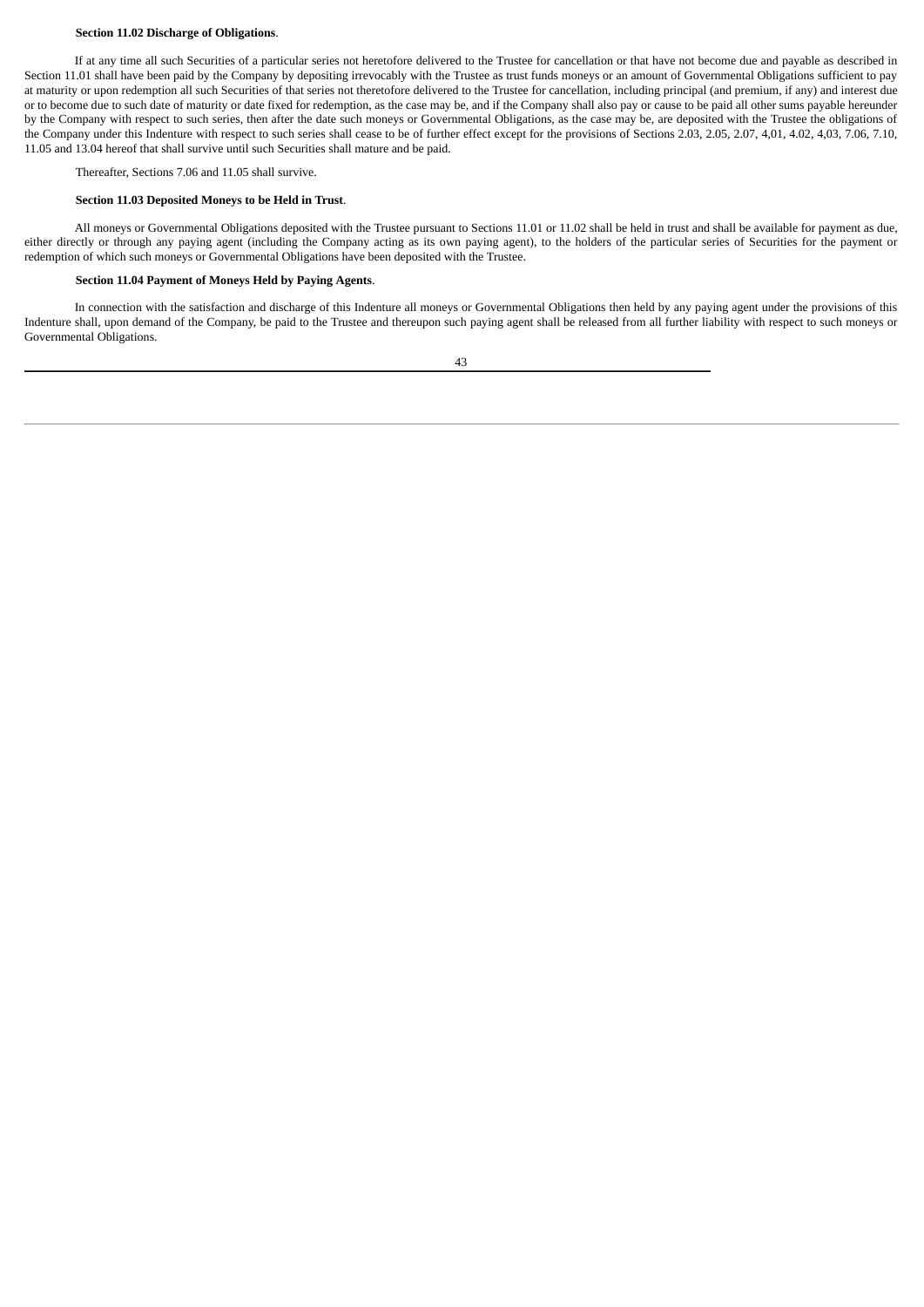### **Section 11.05 Repayment to Company**.

Any moneys or Governmental Obligations deposited with any paying agent or the Trustee, or then held by the Company, in trust for payment of principal of or premium, if any, or interest on the Securities of a particular series that are not applied but remain unclaimed by the holders of such Securities for at least two years after the date upon which the principal of (and premium, if any) or interest on such Securities shall have respectively become due and payable, or such other shorter period set forth in applicable escheat or abandoned or unclaimed property law, shall be repaid to the Company on May 31 of each year or upon the Company's request or (if then held by the Company) shall be discharged from such trust; and thereupon the paying agent and the Trustee shall be released from all further liability with respect to such moneys or Governmental Obligations, and the holder of any of the Securities entitled to receive such payment shall thereafter, as a general creditor, look only to the Company for the payment thereof.

## **ARTICLE 12**

# **IMMUNITY OF INCORPORATORS, SHAREHOLDER, OFFICERS AND DIRECTORS**

# **Section 12.01 No Recourse**.

No recourse under or upon any obligation, covenant or agreement of this Indenture, or of any Security, or for any claim based thereon or otherwise in respect thereof, shall be had against any incorporator, shareholder, officer or director, past, present or future as such, of the Company or of any predecessor or successor corporation, either directly or through the Company or any such predecessor or successor corporation, whether by virtue of any constitution, statute or rule of law, or by the enforcement of any assessment or penalty or otherwise; it being expressly understood that this Indenture and the obligations issued hereunder are solely corporate obligations, and that no such personal liability whatever shall attach to, or is or shall be incurred by, the incorporators, shareholder, officers or directors as such, of the Company or of any predecessor or successor corporation, or any of them, because of the creation of the indebtedness hereby authorized, or under or by reason of the obligations, covenants or agreements contained in this Indenture or in any of the Securities or implied therefrom; and that any and all such personal liability of every name and nature, either at common law or in equity or by constitution or statute, of, and any and all such rights and claims against, every such incorporator, shareholder, officer or director as such, because of the creation of the indebtedness hereby authorized, or under or by reason of the obligations, covenants or agreements contained in this Indenture or in any of the Securities or implied therefrom, are hereby expressly waived and released as a condition of, and as a consideration for, the execution of this Indenture and the issuance of such Securities.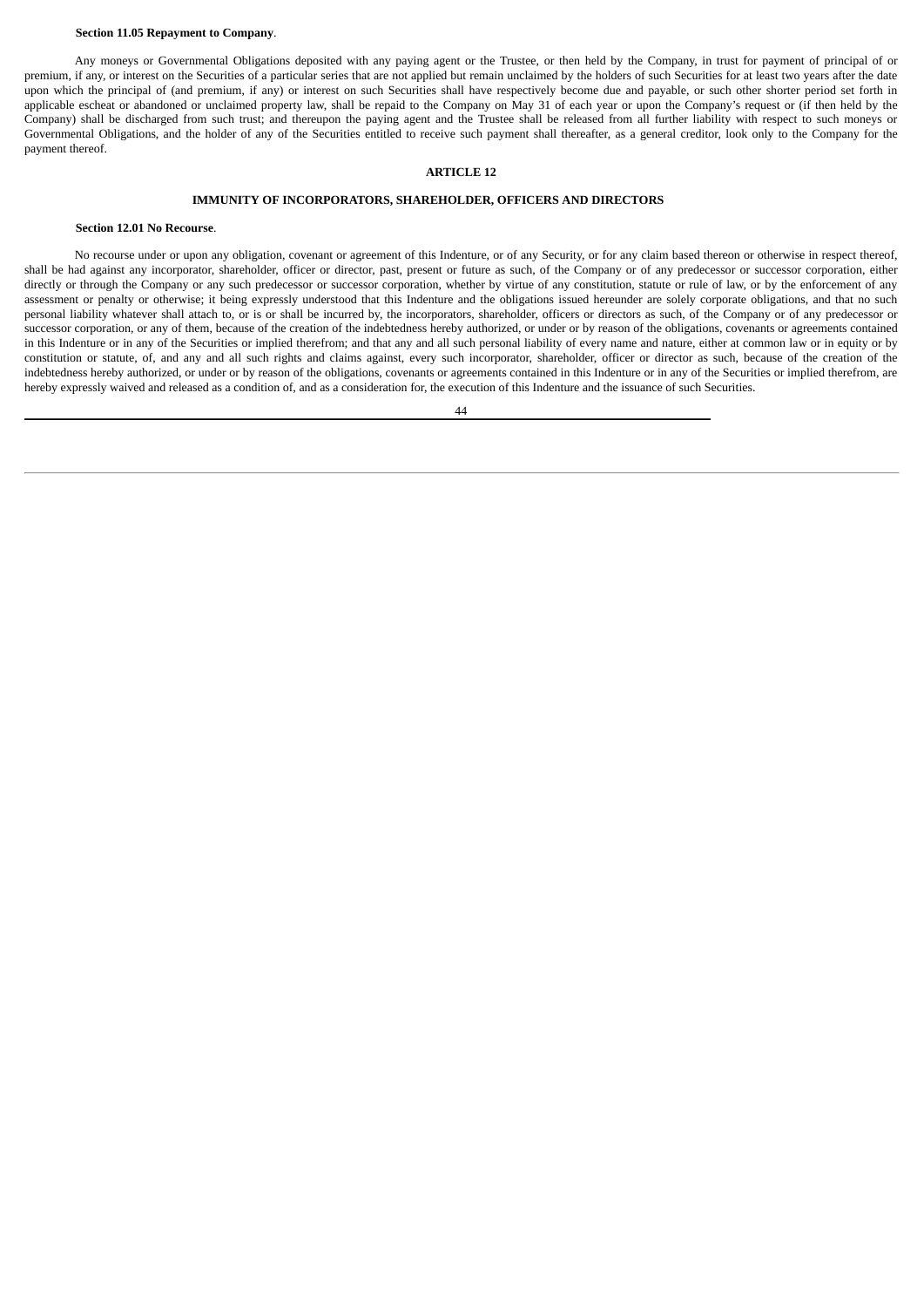### **ARTICLE 13**

# **MISCELLANEOUS PROVISIONS**

### **Section 13.01 Effect on Successors and Assigns**.

All the covenants, stipulations, promises and agreements in this Indenture made by or on behalf of the Company shall bind its successors and assigns, whether so expressed or not.

### **Section 13.02 Actions by Successor**.

Any act or proceeding by any provision of this Indenture authorized or required to be done or performed by any board, committee or officer of the Company shall and may be done and performed with like force and effect by the corresponding board, committee or officer of any corporation that shall at the time be the lawful successor of the Company.

### **Section 13.03 Surrender of Company Powers**.

The Company by instrument in writing executed by authority of its Board of Directors and delivered to the Trustee may surrender any of the powers reserved to the Company, and thereupon such power so surrendered shall terminate both as to the Company and as to any successor corporation.

### **Section 13.04 Notices**.

Except as otherwise expressly provided herein, any notice, request or demand that by any provision of this Indenture is required or permitted to be given, made or served by the Trustee, the Security Registrar, any paying or other agent under this Indenture or by the holders of Securities or by any other Person pursuant to this Indenture to or on the Company may be given or served by being deposited in first class mail, postage prepaid, addressed (until another address is filed in writing by the Company with the Trustee), as follows: Destination XL Group, Inc., 555 Turnpike Street, Canton, MA 02021, Attn: Chief Financial Officer. Any notice, election, request or demand by the Company or any Security holder or by any other Person pursuant to this Indenture to or upon the Trustee shall be deemed to have been sufficiently given or made, for all purposes, if given or made in writing at the Corporate Trust Office of the Trustee.

### **Section 13.05 Governing Law; Jury Trial Waiver**.

This Indenture and each Security shall be governed by, and construed in accordance with, the internal laws of the State of New York, except to the extent that the Trust Indenture Act is applicable.

EACH PARTY HERETO, AND EACH HOLDER OF A SECURITY BY ACCEPTANCE THEREOF, HEREBY WAIVES, TO THE FULLEST EXTENT PERMITTED BY APPLICABLE LAW, ANY RIGHT IT MAY HAVE TO A TRIAL BY JURY IN RESPECT OF ANY LITIGATION DIRECTLY OR INDIRECTLY ARISING OUT OF, UNDER OR IN CONNECTION WITH THIS INDENTURE.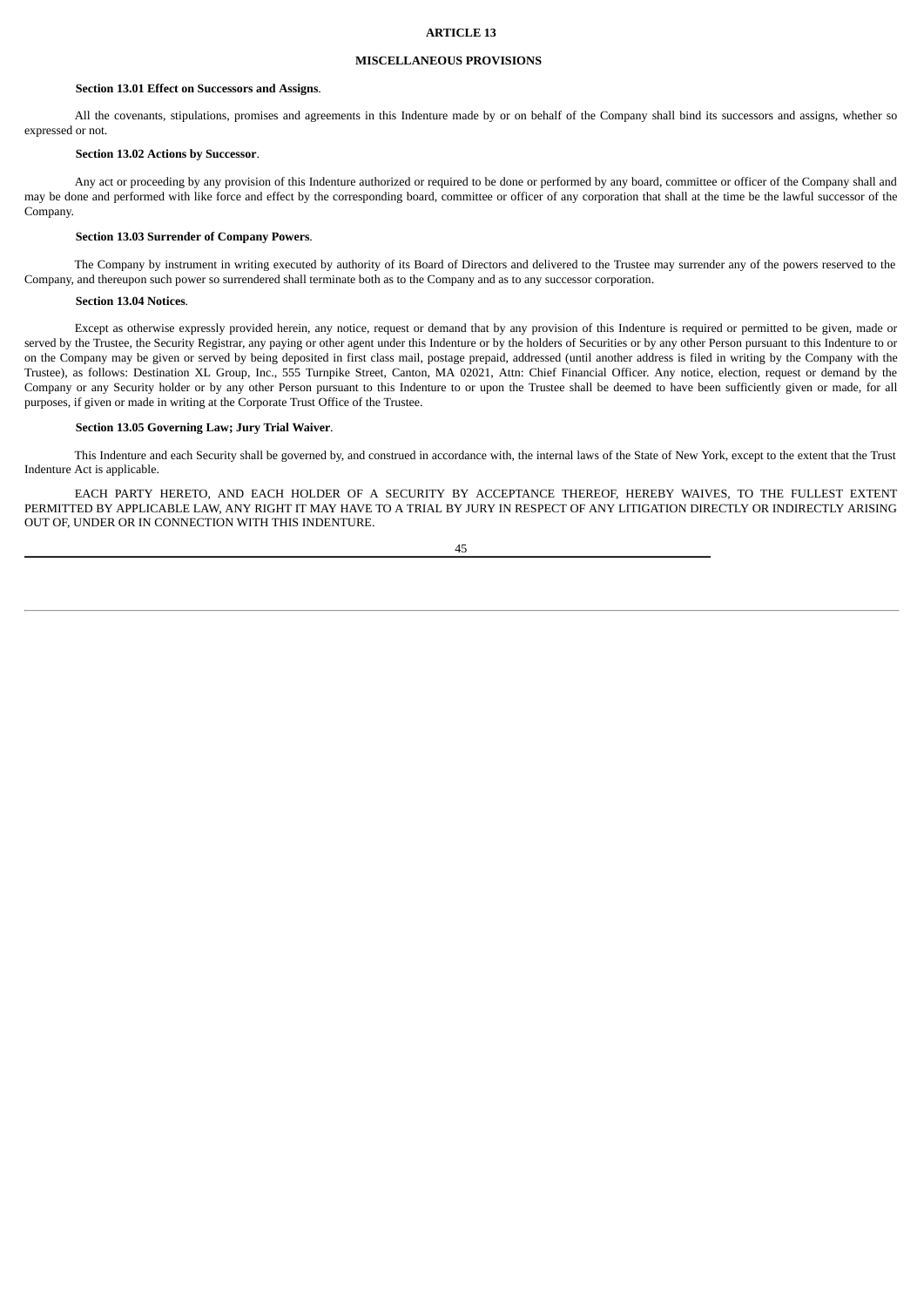### **Section 13.06 Treatment of Securities as Debt**.

It is intended that the Securities will be treated as indebtedness and not as equity for federal income tax purposes. The provisions of this Indenture shall be interpreted to further this intention.

# **Section 13.07 Certificates and Opinions as to Conditions Precedent**.

**(a)** Upon any application or demand by the Company to the Trustee to take any action under any of the provisions of this Indenture, the Company shall furnish to the Trustee an Officer's Certificate stating that all conditions precedent provided for in this Indenture (other than the certificate to be delivered pursuant to Section 13.12) relating to the proposed action have been complied with and, if requested, an Opinion of Counsel stating that in the opinion of such counsel all such conditions precedent have been complied with, except that in the case of any such application or demand as to which the furnishing of such documents is specifically required by any provision of this Indenture relating to such particular application or demand, no additional certificate or opinion need be furnished.

**(b)** Each certificate or opinion provided for in this Indenture and delivered to the Trustee with respect to compliance with a condition or covenant in this Indenture (other than the certificate to be delivered pursuant to Section 13.12 of this Indenture or Section 314(a)(1) of the Trust Indenture Act) shall include (i) a statement that the Person making such certificate or opinion has read such covenant or condition; (ii) a brief statement as to the nature and scope of the examination or investigation upon which the statements or opinions contained in such certificate or opinion are based; (iii) a statement that, in the opinion of such Person, he has made such examination or investigation as is reasonably necessary to enable him to express an informed opinion as to whether or not such covenant or condition has been complied with; and (iv) a statement as to whether or not, in the opinion of such Person, such condition or covenant has been complied with.

# **Section 13.08 Payments on Business Days**.

Except as provided pursuant to Section 2.01 pursuant to a Board Resolution, and set forth in an Officer's Certificate, or established in one or more indentures supplemental to this Indenture, in any case where the date of maturity of interest or principal of any Security or the date of redemption of any Security shall not be a Business Day, then payment of interest or principal (and premium, if any) may be made on the next succeeding Business Day with the same force and effect as if made on the nominal date of maturity or redemption, and no interest shall accrue for the period after such nominal date.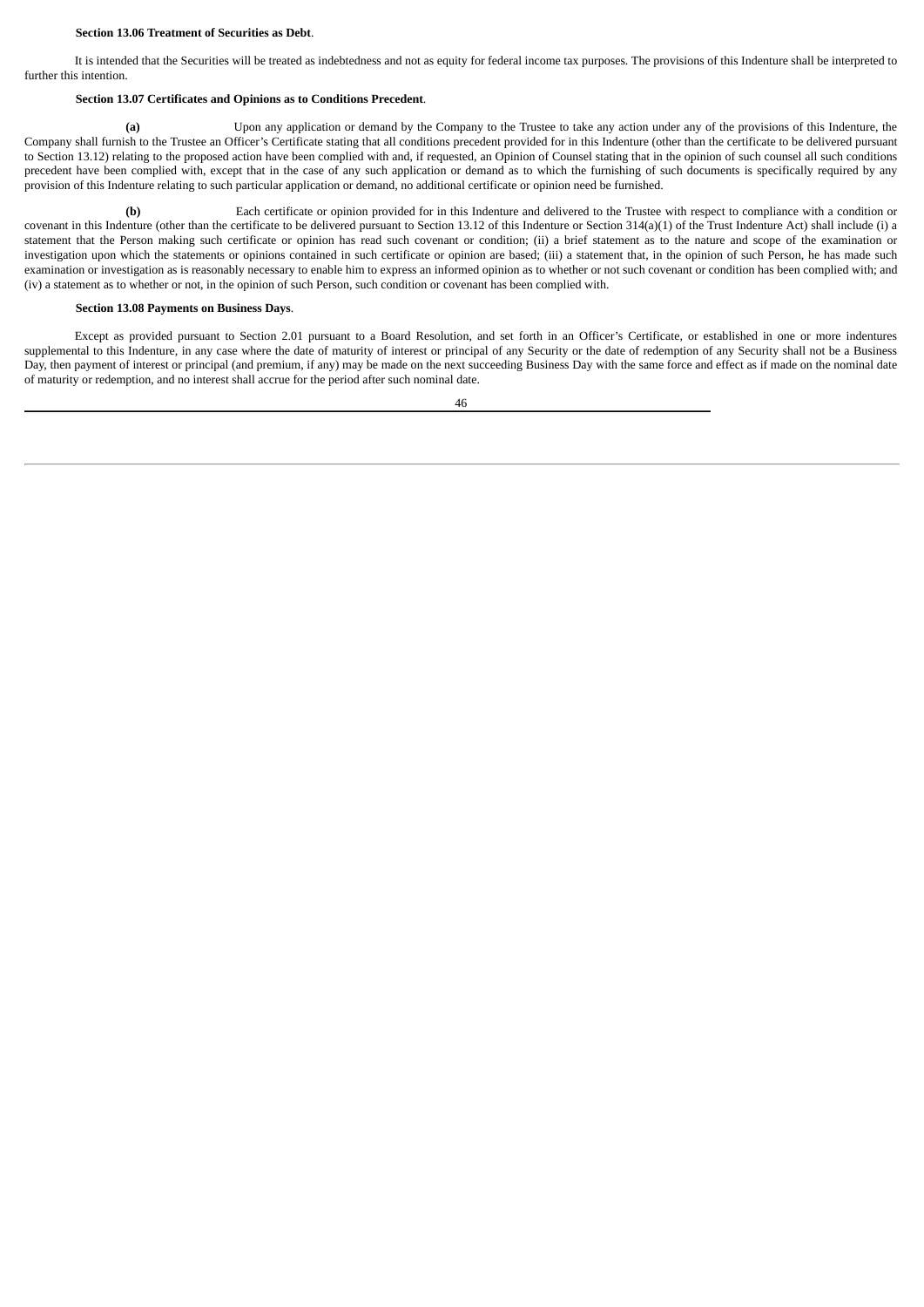## **Section 13.09 Conflict with Trust Indenture Act**.

If and to the extent that any provision of this Indenture limits, qualifies or conflicts with the duties imposed by Section 318(c) of the Trust Indenture Act, such imposed duties shall control.

# **Section 13.10 Counterparts**.

This Indenture may be executed in any number of counterparts, each of which shall be an original, but such counterparts shall together constitute but one and the same instrument. The exchange of copies of this Indenture and of signature pages by facsimile or PDF transmission shall constitute effective execution and delivery of this Indenture as to the parties hereto and may be used in lieu of the original Indenture for all purposes. Signatures of the parties hereto transmitted by facsimile or PDF shall be deemed to be their original signatures for all purposes.

### **Section 13.11 Separability**.

In case any one or more of the provisions contained in this Indenture or in the Securities of any series shall for any reason be held to be invalid, illegal or unenforceable in any respect, such invalidity, illegality or unenforceability shall not affect any other provisions of this Indenture or of such Securities, but this Indenture and such Securities shall be construed as if such invalid or illegal or unenforceable provision had never been contained herein or therein.

### **Section 13.12 Compliance Certificates**.

The Company shall deliver to the Trustee, within 120 days after the end of each fiscal year during which any Securities of any series were outstanding, an officer's certificate stating whether or not the signers know of any Event of Default that occurred during such fiscal year. Such certificate shall contain a certification from the principal executive officer, principal financial officer or principal accounting officer of the Company that a review has been conducted of the activities of the Company and the Company's performance under this Indenture and that the Company has complied with all conditions and covenants under this Indenture. For purposes of this Section 13.12, such compliance shall be determined without regard to any period of grace or requirement of notice provided under this Indenture. If the officer of the Company signing such certificate has knowledge of such an Event of Default, the certificate shall describe any such Event of Default and its status.

### **Section 13.13 U.S.A Patriot Act**.

The parties hereto acknowledge that in accordance with Section 326 of the U.S.A. Patriot Act, the Trustee, like all financial institutions and in order to help fight the funding of terrorism and money laundering, is required to obtain, verify, and record information that identifies each person or legal entity that establishes a relationship or opens an account with the Trustee. The parties to this Indenture agree that they will provide the Trustee with such information as it may request in order for the Trustee to satisfy the requirements of the U.S.A. Patriot Act.

### **Section 13.14 Force Majeure**.

In no event shall the Trustee, the Security Registrar, any paying agent or any other agent under this Indenture be responsible or liable for any failure or delay in the performance of its obligations hereunder arising out of or caused by, directly or indirectly, forces beyond its control, including without limitation, strikes, work stoppages, accidents, acts of war or terrorism, civil or military disturbances, nuclear or natural catastrophes or acts of God, and interruptions, loss or malfunctions or utilities, communications or computer (software and hardware) services; it being understood that the Trustee, the Security Registrar, any paying agent or any other agent under this Indenture shall use reasonable efforts which are consistent with accepted practices in the banking industry to resume performance as soon as practicable under the circumstances.

# **Section 13.15 Table of Contents; Headings.**

The table of contents and headings of the articles and sections of this Indenture have been inserted for convenience of reference only, are not intended to be considered a part hereof, and will not modify or restrict any of the terms or provisions hereof.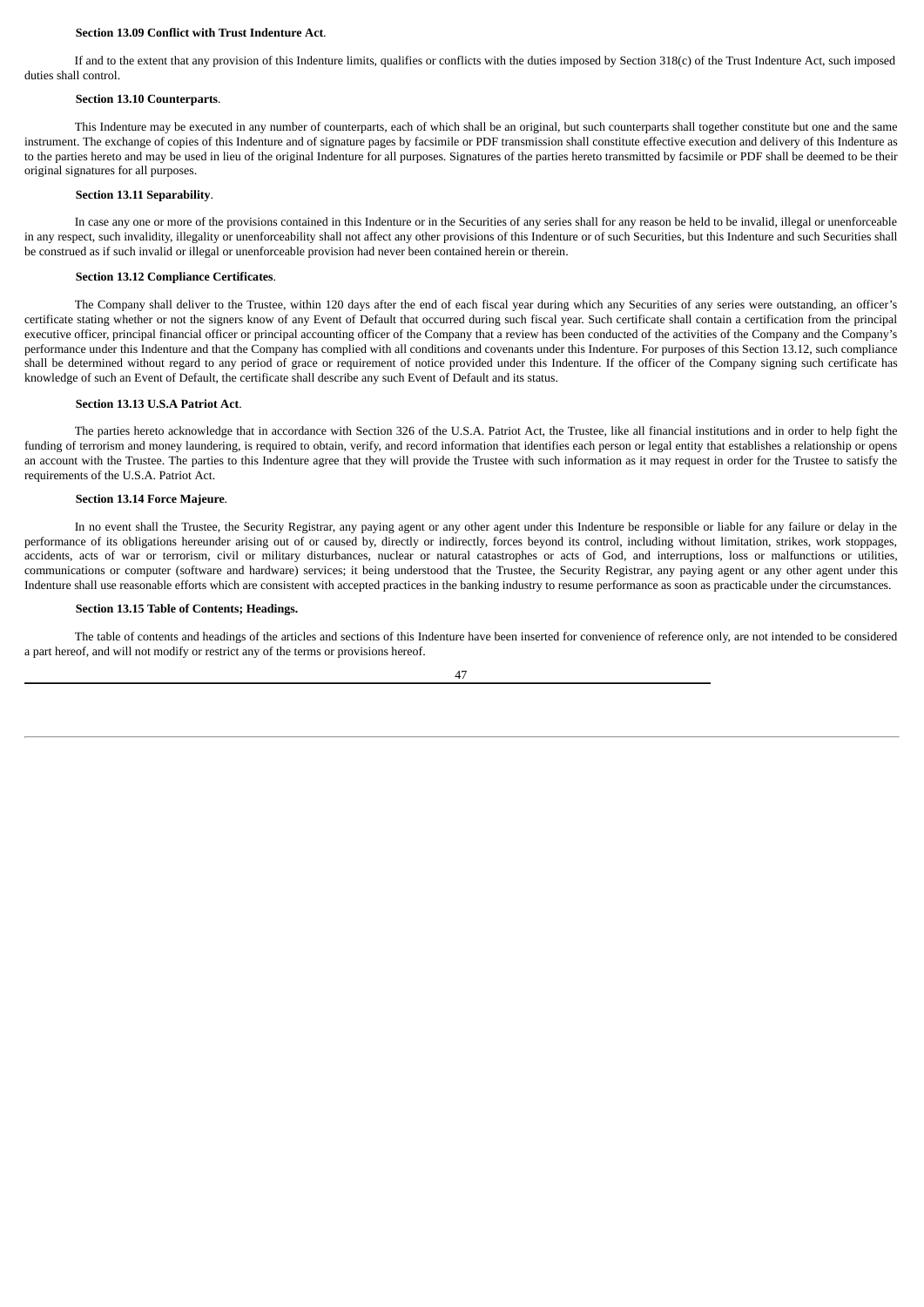**IN WITNESS WHEREOF**, the parties hereto have caused this Indenture to be duly executed all as of the day and year first above written.

| Destination XL Group, Inc. |
|----------------------------|
| By:                        |
| Name:                      |
| Title:                     |
| [TRUSTEE], as Trustee      |
| By:                        |
| Name:                      |
| Title:                     |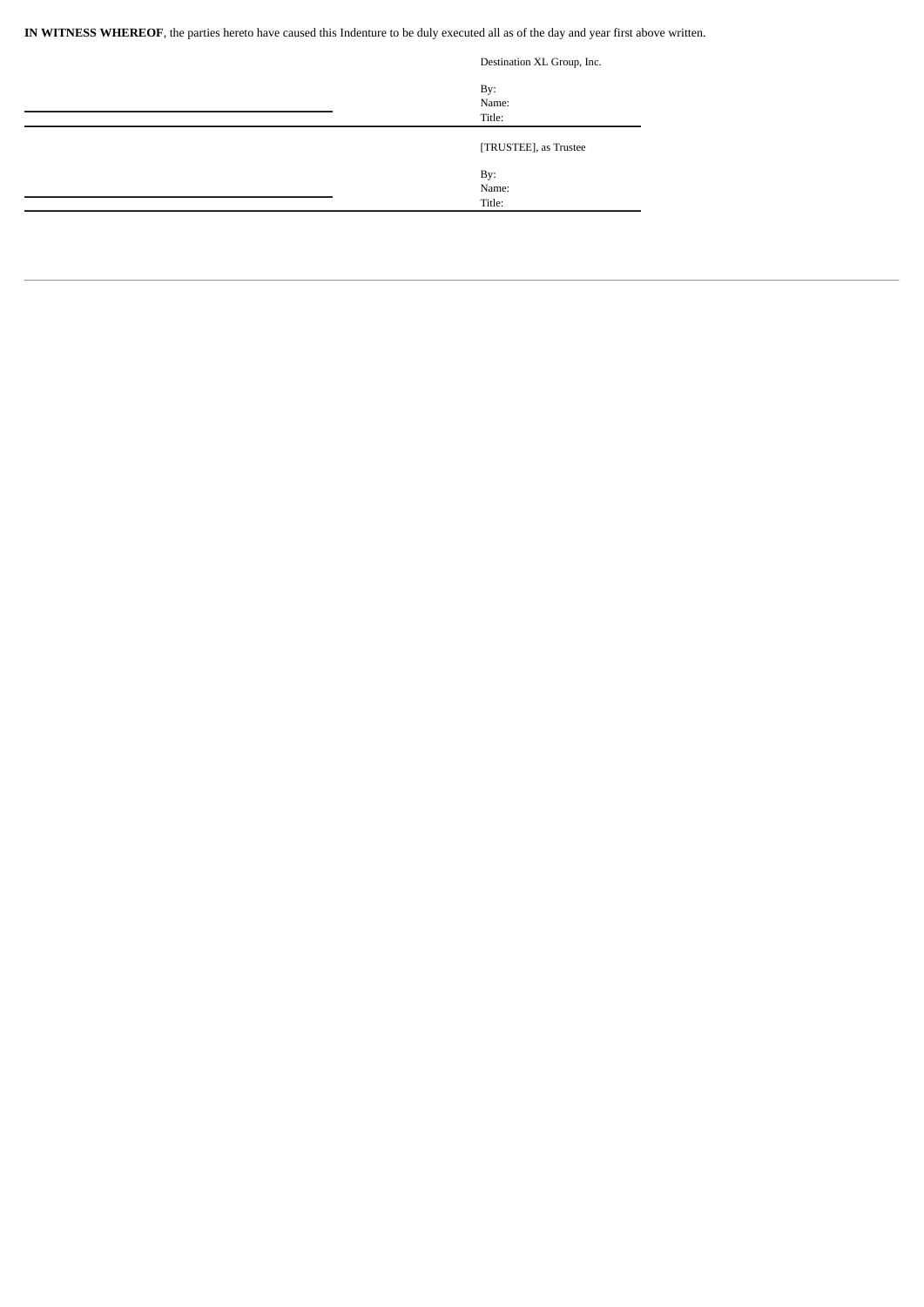# **CROSS-REFERENCE TABLE (1)**

|        | Section of Trust Indenture Act of 1939, as Amended | <b>Section of Indenture</b> |
|--------|----------------------------------------------------|-----------------------------|
| 310(a) |                                                    | 7.09                        |
| 310(b) |                                                    | 7.08                        |
|        |                                                    | 7.10                        |
| 310(c) |                                                    | Inapplicable                |
| 311(a) |                                                    | 7.13                        |
| 311(b) |                                                    | 7.13                        |
| 311(c) |                                                    | Inapplicable                |
| 312(a) |                                                    | 5.01                        |
|        |                                                    | 5.02(a)                     |
| 312(b) |                                                    | 5.02(c)                     |
| 312(c) |                                                    | 5.02(c)                     |
| 313(a) |                                                    | 5.04(a)                     |
| 313(b) |                                                    | 5.04(b)                     |
| 313(c) |                                                    | 5.04(a)                     |
|        |                                                    | 5.04(b)                     |
| 313(d) |                                                    | 5.04(c)                     |
| 314(a) |                                                    | 5.03                        |
|        |                                                    | 13.12                       |
| 314(b) |                                                    | Inapplicable                |
| 314(c) |                                                    | 13.07(a)                    |
| 314(d) |                                                    | Inapplicable                |
| 314(e) |                                                    | 13.07(b)                    |
| 314(f) |                                                    | Inapplicable                |
| 315(a) |                                                    | 7.01(a)                     |
|        |                                                    | 7.01(b)                     |
| 315(b) |                                                    | 7.14                        |
| 315(c) |                                                    | 7.01                        |
| 315(d) |                                                    | 7.01(b)                     |
| 315(e) |                                                    | 6.07                        |
| 316(a) |                                                    | 6.06                        |
|        |                                                    | 8.04                        |
| 316(b) |                                                    | 6.04                        |
| 316(c) |                                                    | 8.01                        |
| 317(a) |                                                    | 6.02                        |
| 317(b) |                                                    | 4.03                        |
| 318(a) |                                                    | 13.09                       |

(1) This Cross-Reference Table does not constitute part of the Indenture and shall not have any bearing on the interpretation of any of its terms or provisions.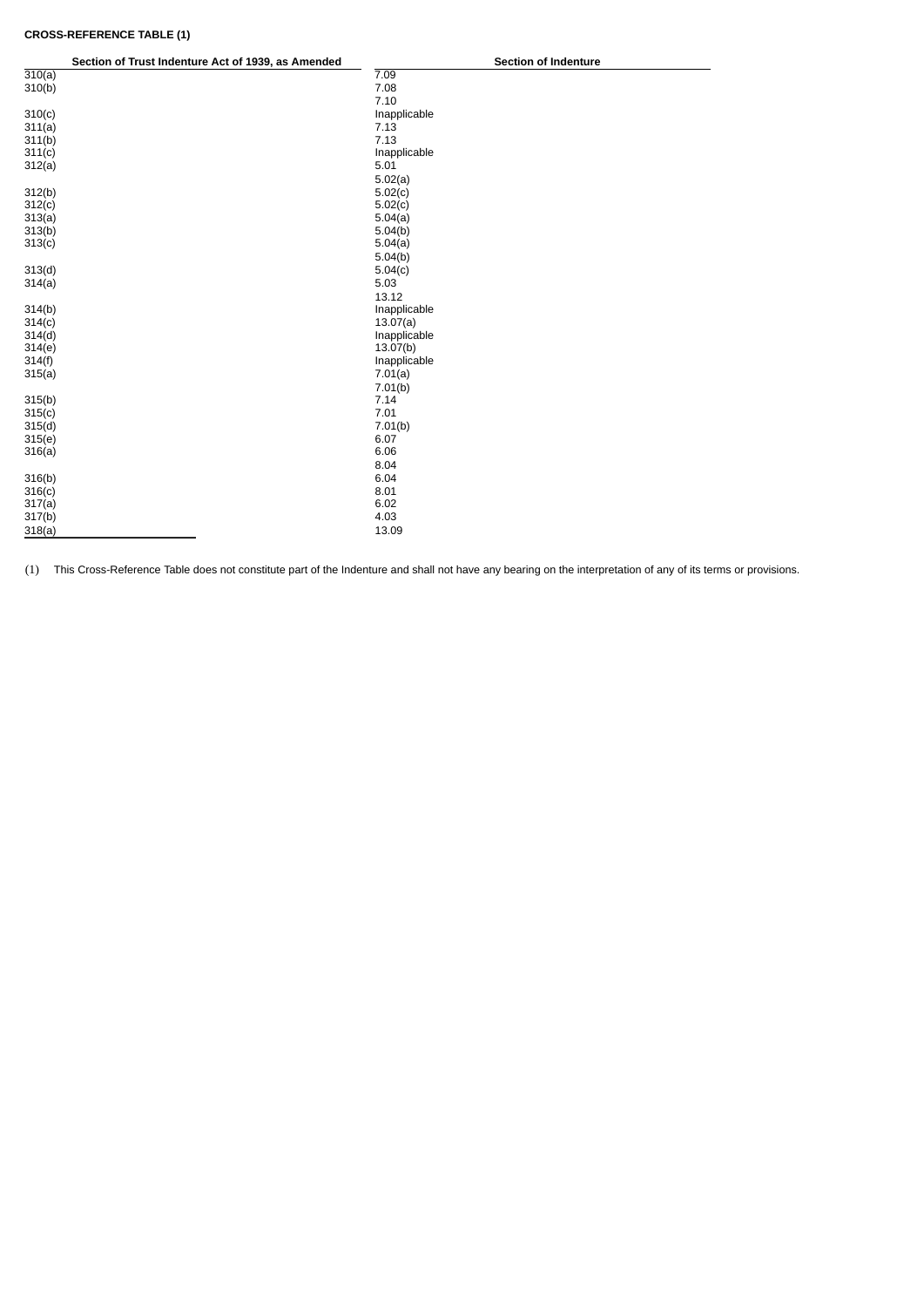

June 4, 2020

Destination XL Group, Inc. 555 Turnpike Street Canton, Massachusetts 02021

Re: Registration Statement on Form S-3

Ladies and Gentlemen:

We have acted as legal counsel to Destination XL, Inc., a Delaware corporation (the "Company"), in connection with the registration statement on Form S-3 (the "Registration Statement") being filed by the Company with the Securities and Exchange Commission (the "Commission") under the Securities Act of 1933, as amended (the "Act"), on the date hereof.

You have provided us with a draft of the Registration Statement in the form in which it will be filed with the Commission. The Registration Statement includes a base prospectus (the "Prospectus"), which provides that it will be supplemented in the future by one or more supplements to the Prospectus (each, a "Prospectus Supplement"). The Prospectus provides for the offering of the following securities: (i) shares of the Company's common stock, \$0.01 par value per share ("Common Stock"), (ii) shares of the Company's preferred stock, \$0.01 par value per share ("Preferred Stock"), (iii) warrants to purchase Common Stock, Preferred Stock, Depositary Shares or Units (each as defined below) ("Warrants"), (iv) one or more series of the Company's debt securities (collectively, "Debt Securities"), which may be issued pursuant to an indenture between the Company, as issuer, and a trustee to be named therein (the "Trustee"), in the form attached as Exhibit 4.1 to the Registration Statement (as such indenture may be amended or supplemented from time to time, the "Indenture"), (v) purchase contracts covering the purchase of Common Stock, Preferred Stock, Depositary Shares or Warrants ("Purchase Contracts"), (vi) depositary shares representing fractional shares of Preferred Stock ("Depositary Shares"), (vii) rights to purchase Common Stock, Preferred Stock, Depositary Shares or Warrants ("Rights"), and (viii) units comprised of two or more of the foregoing ("Units"). The Common Stock, Preferred Stock, Warrants, Debt Securities, Purchase Contracts, Depositary Shares, Rights and Units are collectively referred to as the "Securities." The Securities may be offered and sold from time to time pursuant to Rule 415 promulgated under the Act, in amounts, at prices and on terms to be determined at the time of the offering thereof, at an aggregate initial offering price not to exceed \$25,000,000.

We have made such legal and factual examinations and inquiries, including an examination of originals or copies certified or otherwise identified to our satisfaction of such documents, corporate records and instruments, as we have deemed necessary or appropriate for purposes of this opinion. In our examination, we have assumed the genuineness of all signatures, the authenticity of all documents submitted to us as originals and the conformity to authentic original documents of all documents submitted to us as copies. As to facts material to the opinions, statements and assumptions expressed herein, we have, with your consent, relied upon oral or written statements and representations of officers and other representatives of the Company and others. We have not independently verified such factual matters.

In expressing our opinions below, we have assumed, with your consent, that:

(a) the Registration Statement (including any and all required post-effective amendments thereto) will have become effective under the Act and will comply with all applicable laws;

One International Place | Suite 2000 | Boston, Massachusetts 02110 | T +1 617.310.6000 | F +1 617.310.6001

**Greenberg Traurig, LLP | Attorneys at Law**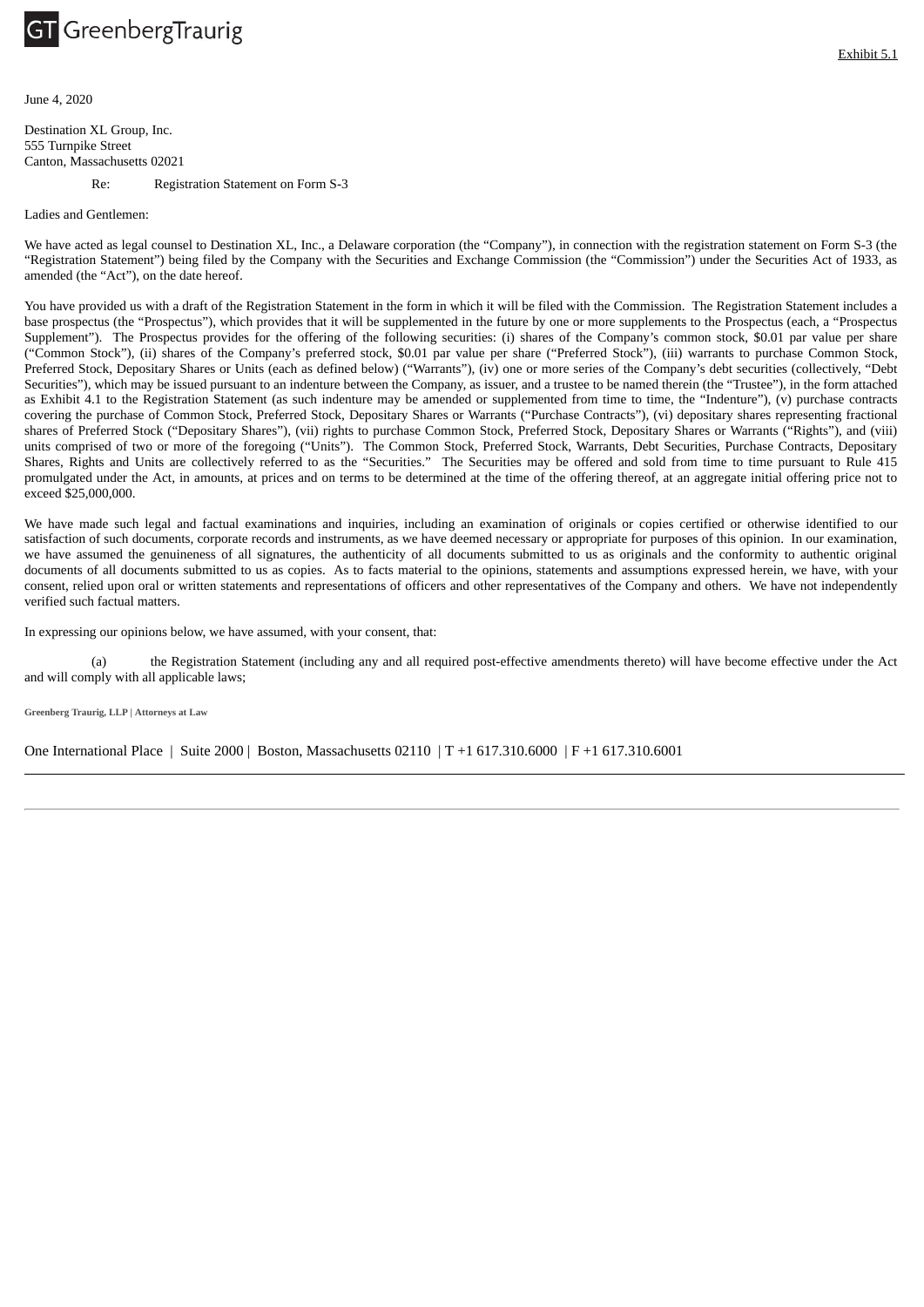(b) the Registration Statement (including any and all required post-effective amendments thereto) will be effective under the Act and will comply with all applicable laws at the time the Securities are offered or sold as contemplated by the Registration Statement (including any and all required posteffective amendments thereto), the Prospectus and the applicable Prospectus Supplement(s);

(c) no stop order suspending the effectiveness of the Registration Statement (including any and all required post-effective amendments thereto) will have been issued and remain in effect;

(d) a Prospectus Supplement describing the Securities offered thereby and the offering thereof and complying with all applicable laws will have been prepared and filed with the Commission;

(e) the Securities will be offered and sold in the form and with the terms set forth in the Registration Statement (including any and all required post-effective amendments thereto), the Prospectus and the applicable Prospectus Supplement(s) and the organizational documents of the Company, as applicable;

(f) the Securities will be offered and sold in compliance with all applicable federal and state securities laws and in the manner stated in the Registration Statement (including any and all required post-effective amendments thereto), the Prospectus and the applicable Prospectus Supplement(s);

(g) the Indenture, as executed and delivered, will comply in all applicable respects with the Trust Indenture Act of 1939 (the "Trust Indenture Act") and the rules and regulations promulgated thereunder, and the Indenture will have been duly qualified under the Trust Indenture Act prior to the offering and sale of Debt Securities;

(h) the Securities offered and sold and the terms of the Indenture, as executed and delivered, do not and will not violate any applicable law or the organizational documents of the Company or result in a default under or breach of any agreement or instrument binding upon the Company;

the Company will have obtained any and all legally required consents, approvals, authorizations and other orders of the Commission and any and all other regulatory authorities and other third parties necessary to offer and sell the Securities being offered and to execute and deliver the Indenture;

(j) the Securities offered and sold and the terms of the Indenture, as executed and delivered, comply with all requirements and restrictions, if any, applicable to the Company, whether imposed by any court or governmental or regulatory body having jurisdiction over the Company;

(k) a definitive purchase, underwriting, sales or similar agreement (each a "Purchase Agreement") with respect to any Securities offered and sold will have been duly authorized and validly executed and delivered by the Company and the other parties thereto; and

(l) any Securities or other securities issuable upon conversion, exchange or exercise of any Security being offered and sold will be duly authorized, created and, if appropriate, reserved for issuance upon such conversion, exchange or exercise.

Our opinions expressed in paragraphs 3, 4, 5, 6, 7 and 8 below are subject to the qualifications that we express no opinion as to the applicability of, compliance with or effect of: (i) any bankruptcy, insolvency, reorganization, preference, fraudulent conveyance, fraudulent transfer, moratorium or other similar laws relating to or affecting the rights and remedies of creditors generally (including, without limitation, Sections 547 and 548 of the United States Bankruptcy Code and Article 10 of the New York Debtor and Creditor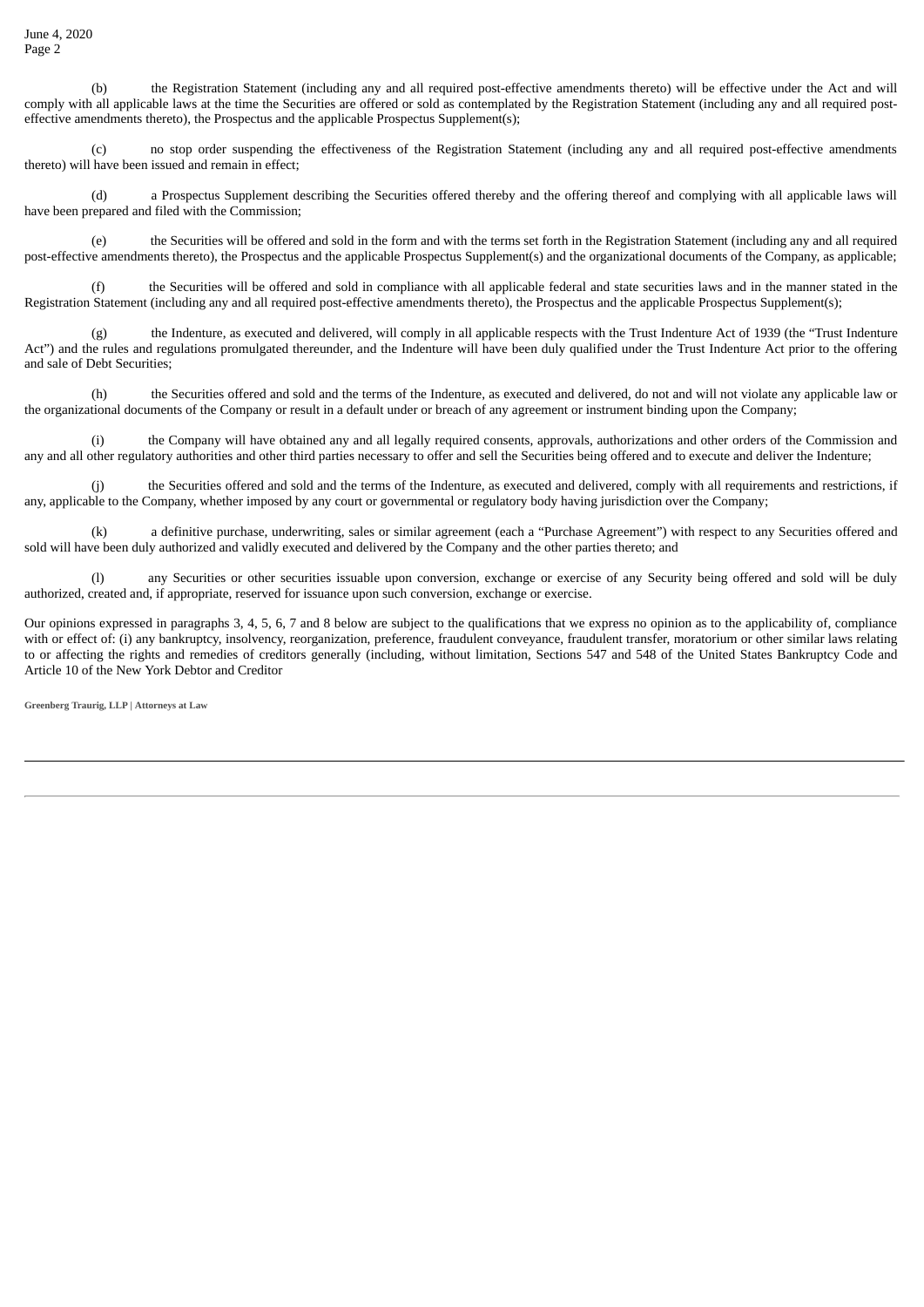Law); (ii) general principles of equity, whether considered in a proceeding in equity or at law (including the possible unavailability of specific performance or injunctive relief), concepts of materiality, reasonableness, good faith and fair dealing, and the discretion of the court before which a proceeding is brought; or (iii) public policy considerations that may limit the rights of parties to obtain certain remedies.

We express no opinion as to (i) any provision to the extent it requires any party to indemnify any other person against loss in obtaining the currency due following a court judgment rendered in another currency, (ii) any provision providing for the indemnification of or contribution to a party with respect to a liability where such indemnification or contribution is contrary to public policy, (iii) any provision for liquidated damages, default interest, late charges, monetary penalties, prepayment or make-whole premiums or other economic remedies to the extent such provisions are deemed to constitute a penalty, (iv) consents to, or restrictions upon, governing law, jurisdiction, venue, arbitration, remedies or judicial relief, (v) any provision requiring the payment of attorneys' fees, where such payment is contrary to law or public policy, (vi) any provision permitting, upon acceleration of any Debt Security, collection of that portion of the stated principal amount thereof which might be determined to constitute unearned interest thereon, (vii) any provision requiring the payment of interest on interest, (viii) the creation, validity, attachment, perfection, or priority of any lien or security interest, (ix) advance waivers of claims, defenses, rights granted by law, or notice, opportunity for hearing, evidentiary requirements, statutes of limitation, trial by jury or at law, or other procedural rights, (x) waivers of broadly or vaguely stated rights, (xi) provisions for exclusivity, election or cumulation of rights or remedies, (xii) provisions authorizing or validating conclusive or discretionary determinations, (xiii) grants of setoff rights, (xiv) proxies, powers and trusts, (xv) provisions prohibiting, restricting, or requiring consent to assignment or transfer of any right or property, (xvi) provisions purporting to make a guarantor primarily liable rather than as a surety, (xvii) provisions purporting to waive modifications of any guaranteed obligation to the extent such modification constitutes a novation, (xviii) any provision to the extent it requires that a claim with respect to a security denominated in other than U.S. dollars (or a judgment in respect of such a claim) be converted into U.S. dollars at a rate of exchange at a particular date, to the extent applicable law otherwise provides, (xiv) compliance with any usury laws, (xx) the severability, if invalid, of provisions to the foregoing effect, (xxi) the securities or "Blue Sky" laws of any state to the offer or sale of the Securities and (xxii) the antifraud provisions of the securities or other laws of any jurisdiction.

To the extent that the obligations of the Company under Debt Securities may be dependent upon such matters, we have assumed for purposes, with your consent, that (i) the Trustee is duly organized, validly existing and in good standing under the laws of its jurisdiction of organization, (ii) the Trustee has and will have the requisite organizational and legal power and authority to execute and deliver and to perform its obligations under the Indenture, (iii) the Trustee is and will be duly qualified to engage in the activities contemplated by the Indenture, (iv) the Indenture has been duly authorized, executed and delivered by the Trustee and constitutes and will constitute the legally valid and binding obligations of the Trustee, enforceable against the Trustee in accordance with its terms, and (v) the Trustee is and will be in compliance, generally and with respect to acting as a trustee under the Indenture, with all applicable laws and regulations.

We have also assumed, with your consent, that: (i) the Debt Securities, the Indenture and any related supplemental indenture or resolutions of the Company's board of directors or officers' certificate establishing the terms thereof will be governed by the internal laws of the State of New York; and (ii) the Depositary Shares and any related deposit agreement, the Warrants and any related warrant agreement, the Purchase Contracts and any related purchase agreement, the Rights and any related rights agent agreement, and the Units and any related unit agreement and the Subscription Rights and any related rights agreement (collectively with the documents set forth in (i) above, the "Documents") will be governed by the internal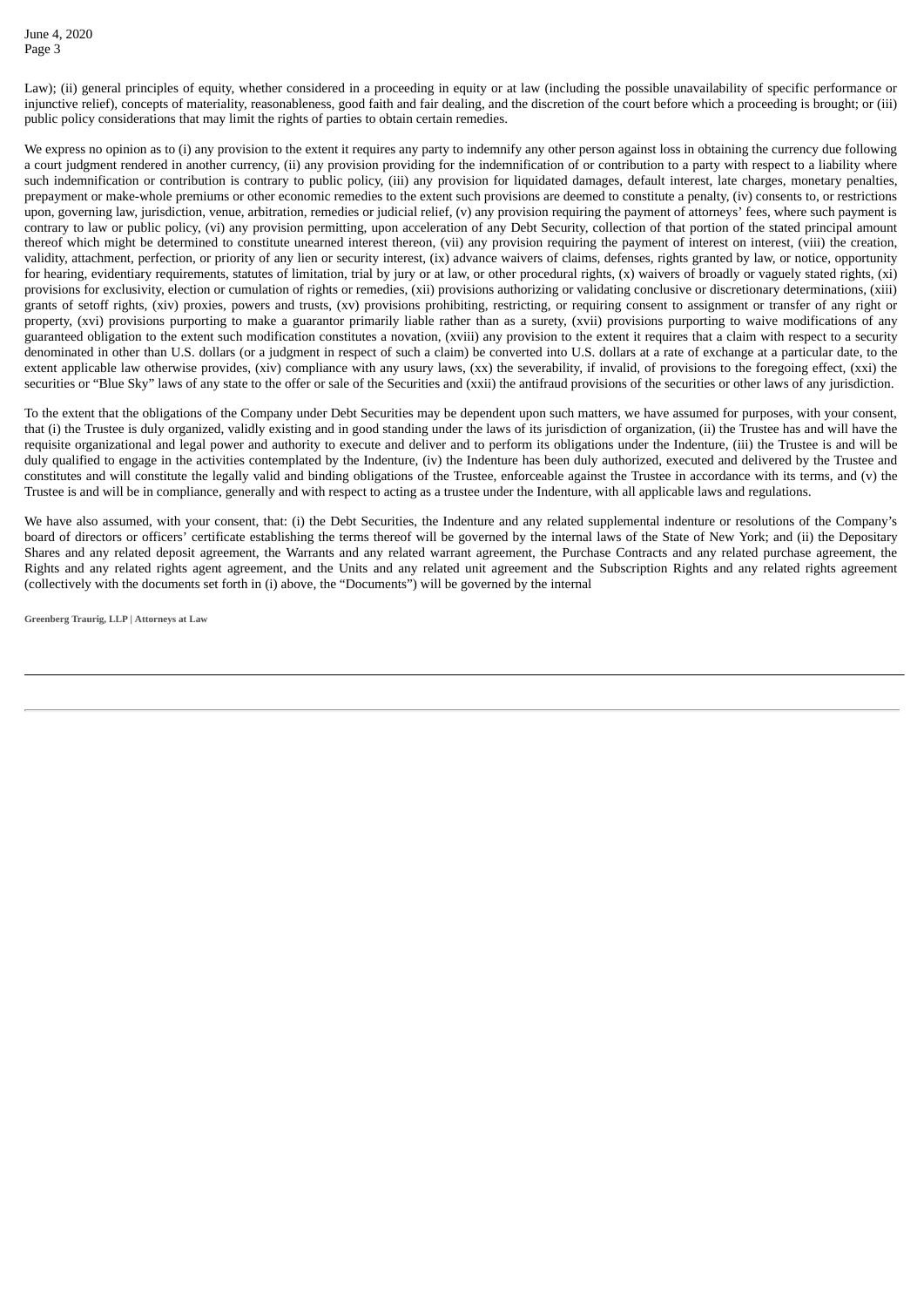June 4, 2020 Page 4

laws of The Commonwealth of Massachusetts; (iii) each of the Documents will be duly authorized, executed and delivered by the parties thereto; (iv) each of the Documents will constitute legally valid and binding obligations of the parties thereto other than the Company, enforceable against each of them in accordance with their respective terms; and (v) the status of each of the Documents as legally valid and binding obligations of the parties thereto will not be affected by any (a) breaches of, or defaults under, any agreements or instruments, (b) violations of any statutes, rules, regulations or court or governmental orders, or (c) failures to obtain required consents, approvals or authorizations from, or to make required registrations, declarations or filings with, any governmental authorities or other third parties.

We are opining herein only as to the federal laws of the United States, the internal laws of the State of New York (solely with respect to whether or not the Debt Securities are the valid and binding obligations of the Company), the internal laws of The Commonwealth of Massachusetts, and the Delaware General Corporation Law (including the applicable provisions of the Delaware Constitution and reported Delaware judicial decisions interpreting such law and such provisions), in each case as in effect on the date of this opinion, and we express no opinion with respect to the laws of any other jurisdiction or, in the case of Delaware, any other laws, or as to any matters of municipal law or the laws of any other local agencies within any state.

Subject to the foregoing and the other matters set forth herein, it is our opinion that, as of the date hereof:

1. The Company has the authority pursuant to its Restated Certificate of Incorporation, as amended (the "Charter"), to issue up to an aggregate of 100,000,000 shares of Common Stock. Upon adoption by the board of directors of the Company of a resolution in form and content as required by applicable law duly authorizing the issuance of shares of Common Stock (with such shares, together with all shares of Common Stock previously issued or reserved for issuance and not duly and lawfully retired, not exceeding an aggregate of 100,000,000 shares), and upon issuance and delivery of and payment of legal consideration in excess of the par value thereof in accordance with the applicable Purchase Agreement and all applicable law, such shares of Common Stock will be validly issued, fully paid and nonassessable.

2. The Company has the authority pursuant to the Charter to issue up to an aggregate of 1,000,000 shares of Preferred Stock. When a series of Preferred Stock has been duly established in accordance with the terms of the Charter and applicable law, and upon adoption by the board of directors of the Company of a resolution in form and content as required by applicable law duly authorizing the issuance of shares of Preferred Stock (with such shares, together with all shares of Preferred Stock previously issued, designated or reserved for issuance and not duly and lawfully retired, not exceeding an aggregate of 1,000,000 shares) and upon issuance and delivery of and payment of legal consideration in excess of the par value thereof in accordance with the applicable Purchase Agreement and all applicable law (and assuming the satisfaction of the conditions described in the applicable numbered paragraphs of this opinion letter with respect to our opinion regarding any Securities into or for which such shares of Preferred Stock may be convertible, exchangeable or redeemable), such shares of Preferred Stock will be validly issued, fully paid and nonassessable.

3. When (a) a warrant agreement, if any, has been duly authorized by all necessary corporate action of the Company (including, without limitation, the adoption by the board of directors of the Company of a resolution in form and content as required by applicable law duly authorizing the execution and delivery of such warrant agreement) and duly executed and delivered by the Company, (b) the specific terms of a particular issuance of Warrants have been duly established in accordance with such warrant agreement, if any, and all applicable law and authorized by all necessary corporate action of the Company (including, without limitation, the adoption by the board of directors of the Company of a resolution in form and content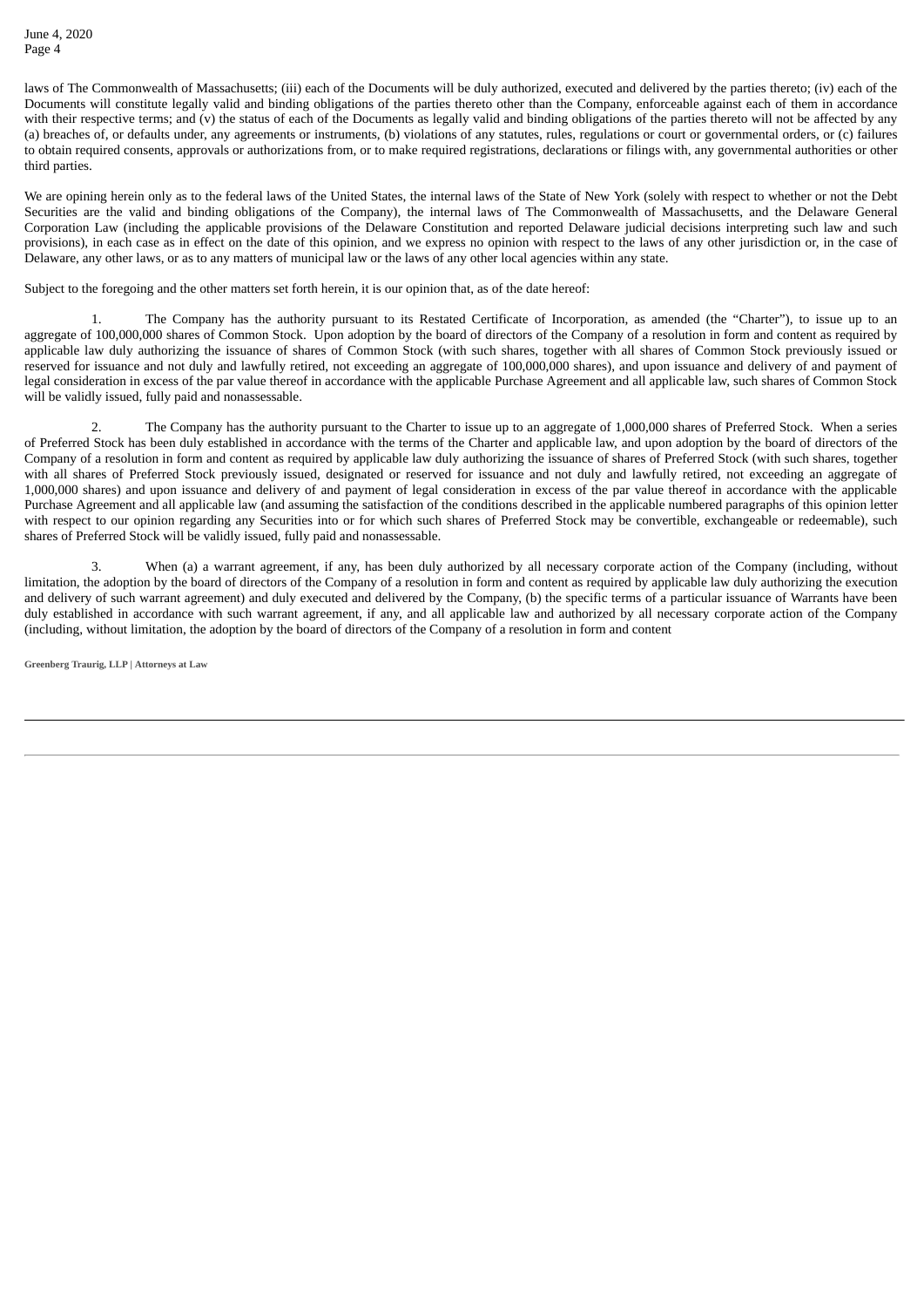as required by applicable law duly authorizing the issuance and delivery of the Warrants), and (c) the Warrants have been duly executed, issued and delivered against payment therefor in accordance with such warrant agreement, if any, the applicable Purchase Agreement and all applicable law (and assuming the satisfaction of the conditions described in the applicable numbered paragraphs of this opinion letter with respect to our opinion regarding any Securities issuable upon exercise of the Warrants), such Warrants will be legally valid and binding obligations of the Company, enforceable against the Company in accordance with their terms.

4. When (a) the Indenture has been duly authorized, executed and delivered by the Company and the Trustee, and (b) the Debt Securities and any required amendment or supplement to the Indenture have been duly established in accordance with the Indenture and all applicable law by all necessary corporate action of the Company (including, without limitation, the adoption by the board of directors of the Company of a resolution in form and content as required by applicable law duly authorizing the issuance and delivery of the Debt Securities), duly authenticated by the Trustee and duly executed, issued and delivered on behalf of the Company against payment therefor in accordance with the terms and provisions of the Indenture (as so amended or supplemented), the applicable Purchase Agreement and all applicable law (and assuming the satisfaction of the conditions described in the applicable numbered paragraphs of this opinion letter with respect to our opinion regarding any Securities into or for which such Debt Securities may be convertible, exchangeable or redeemable), such Debt Securities will constitute legally valid and binding obligations of the Company, enforceable against the Company in accordance with their terms.

5. When (a) a purchase contract agreement has been duly authorized by all necessary corporate action of the Company (including, without limitation, the adoption by the board of directors of the Company of a resolution in form and content as required by applicable law duly authorizing the execution and delivery of such purchase contract agreement) and duly executed and delivered by the Company, (b) the specific terms of a particular issuance of the related Purchase Contracts have been duly established in accordance with such purchase contract agreement and all applicable law and authorized by all necessary corporate action of the Company (including, without limitation, the adoption by the board of directors of the Company of a resolution in form and content as required by applicable law duly authorizing the issuance and delivery of the Purchase Contracts), and (c) the related Purchase Contracts have been duly executed, issued and delivered against payment therefor in accordance with such purchase contract agreement, the applicable Purchase Agreement and all applicable law (and assuming the satisfaction of the conditions described in the applicable numbered paragraphs of this opinion letter with respect to our opinion regarding any Securities underlying the Purchase Contracts), such Purchase Contracts will be legally valid and binding obligations of the Company, enforceable against the Company in accordance with their terms.

6. When (a) a deposit agreement has been duly authorized by all necessary corporate action of the Company (including, without limitation, the adoption by the board of directors of the Company of a resolution in form and content as required by applicable law duly authorizing the execution and delivery of such deposit agreement) and duly executed and delivered by the Company, (b) the specific terms of a particular issuance of Depositary Shares have been duly established in accordance with such deposit agreement and all applicable law and authorized by all necessary corporate action of the Company (including, without limitation, the adoption by the board of directors of the Company of a resolution in form and content as required by applicable law duly authorizing the issuance and delivery of the Depositary Shares), (c) the shares of Preferred Stock underlying such Depositary Shares have been deposited with the depositary, and (d) the Depositary Shares have been duly executed, issued and delivered against payment therefor in accordance with such deposit agreement, the applicable Purchase Agreement and all applicable law (and assuming the satisfaction of the conditions described in the applicable numbered paragraphs this opinion letter with respect to our opinion regarding the Preferred Stock underlying the Depositary Shares),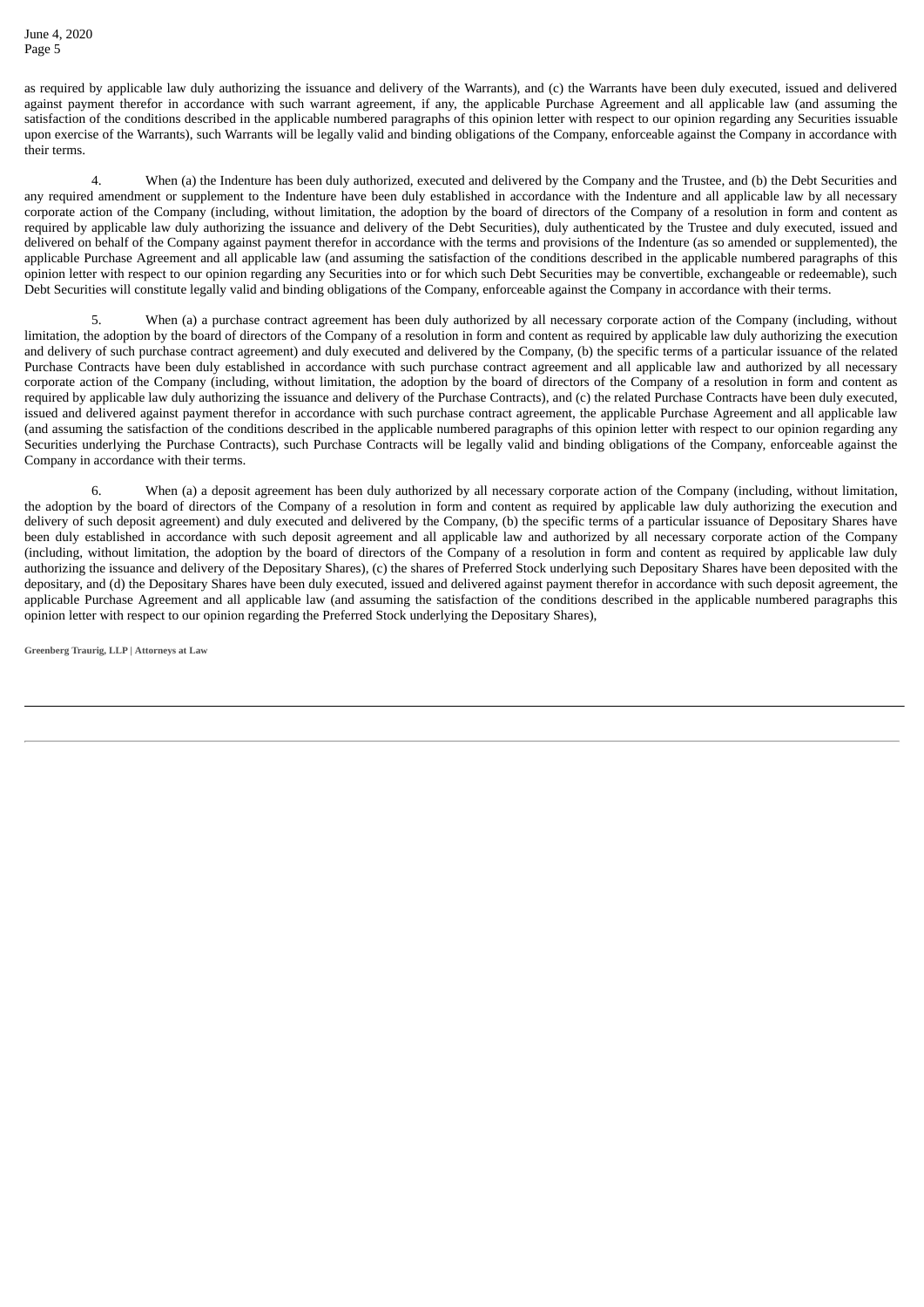such Depositary Shares will be legally valid and binding obligations of the Company, enforceable against the Company in accordance with their terms.

7. When (a) a rights agent agreement has been duly authorized by all necessary corporate action of the Company (including, without limitation, the adoption by the board of directors of the Company of a resolution in form and content as required by applicable law duly authorizing the execution and delivery of such rights agent agreement) and duly executed and delivered by the Company, (b) the specific terms of a particular issuance of the related Rights have been duly established in accordance with such rights agent agreement and all applicable law and authorized by all necessary corporate action of the Company (including, without limitation, the adoption by the board of directors of the Company of a resolution in form and content as required by applicable law duly authorizing the issuance and delivery of the Rights), and (c) the related Rights have been duly executed, issued and delivered against payment therefor in accordance with such purchase contract agreement, the applicable Purchase Agreement and all applicable law (and assuming the satisfaction of the conditions described in the applicable numbered paragraphs of this opinion letter with respect to our opinion regarding any Securities underlying the Rights), such Rights will be legally valid and binding obligations of the Company, enforceable against the Company in accordance with their terms.

8. When (a) a unit agreement has been duly authorized by all necessary corporate action of the Company (including, without limitation, the adoption by the board of directors of the Company of a resolution duly authorizing the execution and delivery of such unit agreement) and duly executed and delivered by the Company, (b) the specific terms of a particular issuance of the related Units have been duly established in accordance with such unit agreement and all applicable law and authorized by all necessary corporate action of the Company (including, without limitation, the adoption by the board of directors of the Company of a resolution in form and content as required by applicable law duly authorizing the issuance and delivery of the Units), and such (c) Units have been duly executed, issued and delivered against payment therefor in accordance with such unit agreement, the applicable Purchase Agreement and all applicable law (and assuming the satisfaction of the conditions described in the applicable numbered paragraphs of this opinion letter with respect to our opinion regarding the Securities underlying the Units), such Units will be legally valid and binding obligations of the Company, enforceable against the Company in accordance with their terms.

This opinion is being delivered solely for the benefit of the Company and such other persons as are entitled to rely upon it pursuant to applicable provisions of the Securities Act. This opinion may not be used, quoted, relied upon or referred to for any other purpose nor may this opinion be used, quoted, relied upon or referred to by any other person, for any purpose, without our prior written consent.

We consent to your filing this opinion as an exhibit to the Registration Statement and to the reference to our firm in the Prospectus under the heading "Legal Matters." In giving such consent, we do not thereby admit that we are in the category of persons whose consent is required under Section 7 of the Act or the rules and regulations of the Commission thereunder.

Very truly yours,

/s/ GREENBERG TRAURIG, LLP

GREENBERG TRAURIG, LLP